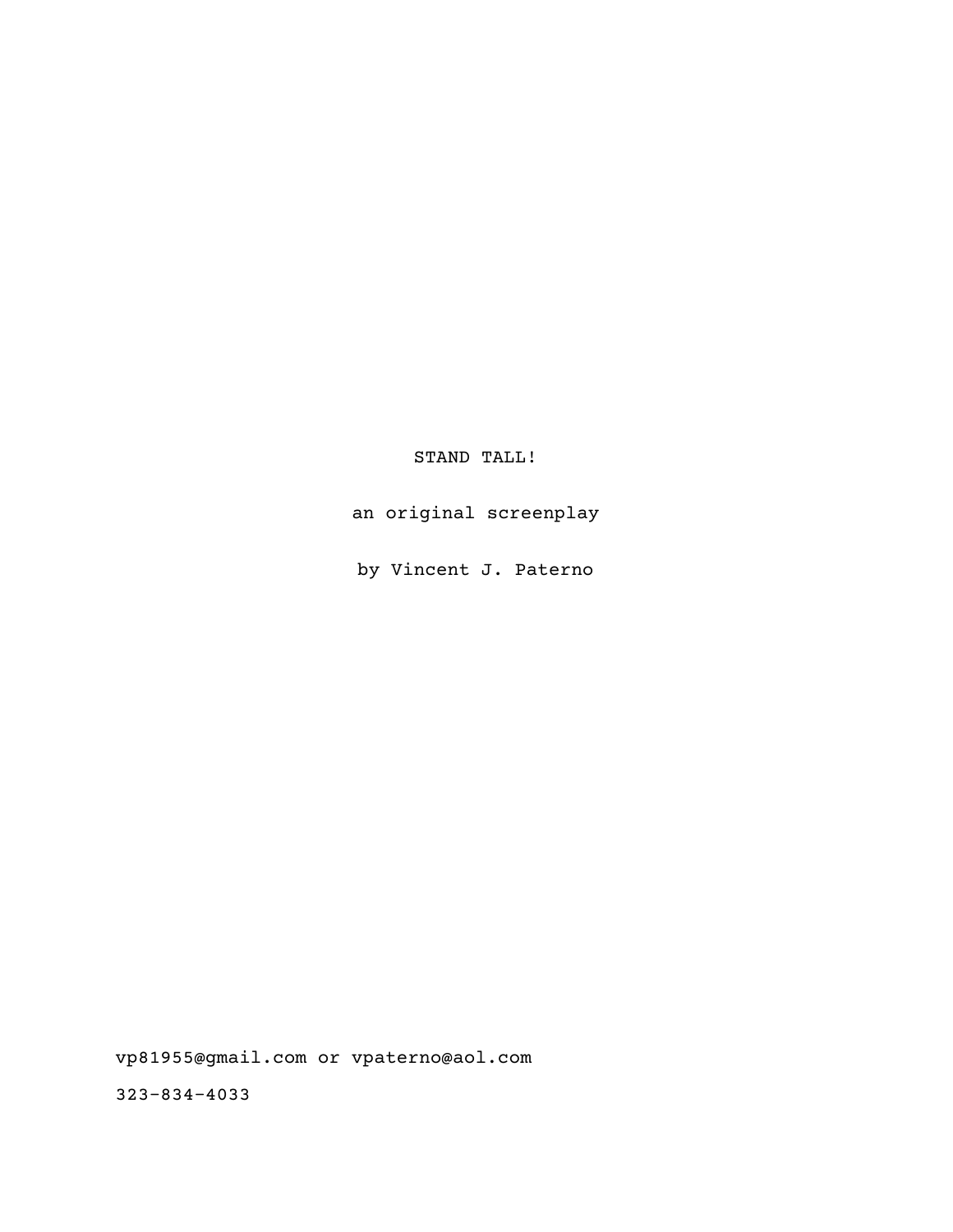INT. BRYSON CASINO, LAS VEGAS - DAY

COLLEEN COSSITT, a pert blonde, 38, in skimpy dark blue lingerie, sheer-to-waist nude pantyhose and dark blue suede pumps, dances vigorously and sensually while singing to music on a mini-stage for half a minute. A bell rings; she stops.

SUPER: The Bryson Hotel and Casino, Las Vegas, June 1

Colleen grabs her tray and some drinks and goes to the floor, but nearly spills one of them when she brushes up against a well-dressed BIG MATRONLY WOMAN, who's over six feet tall and 200 pounds. She stares down at Colleen, clearly not amused.

> BIG MATRONLY WOMAN (perturbed) Watch it, shorty.

COLLEEN (meekly) I will, ma'am.

Colleen then heads to a poker table where KESWICK FLETCHER, 40, clad in a tweed jacket complete with elbow pads, sits and eyes his hand... and her.

> KESWICK Got my chelada?

> > COLLEEN

Check.

KESWICK With a bit of extra pepper?

COLLEEN

Check.

He taste-tests it, then kisses her cheek. She smiles.

KESWICK Looking at you, the gift that keeps on giving.

COLLEEN And you, the only Anglo I know who likes cheladas.

KESWICK I like my beer spicy. Especially after watching you dance.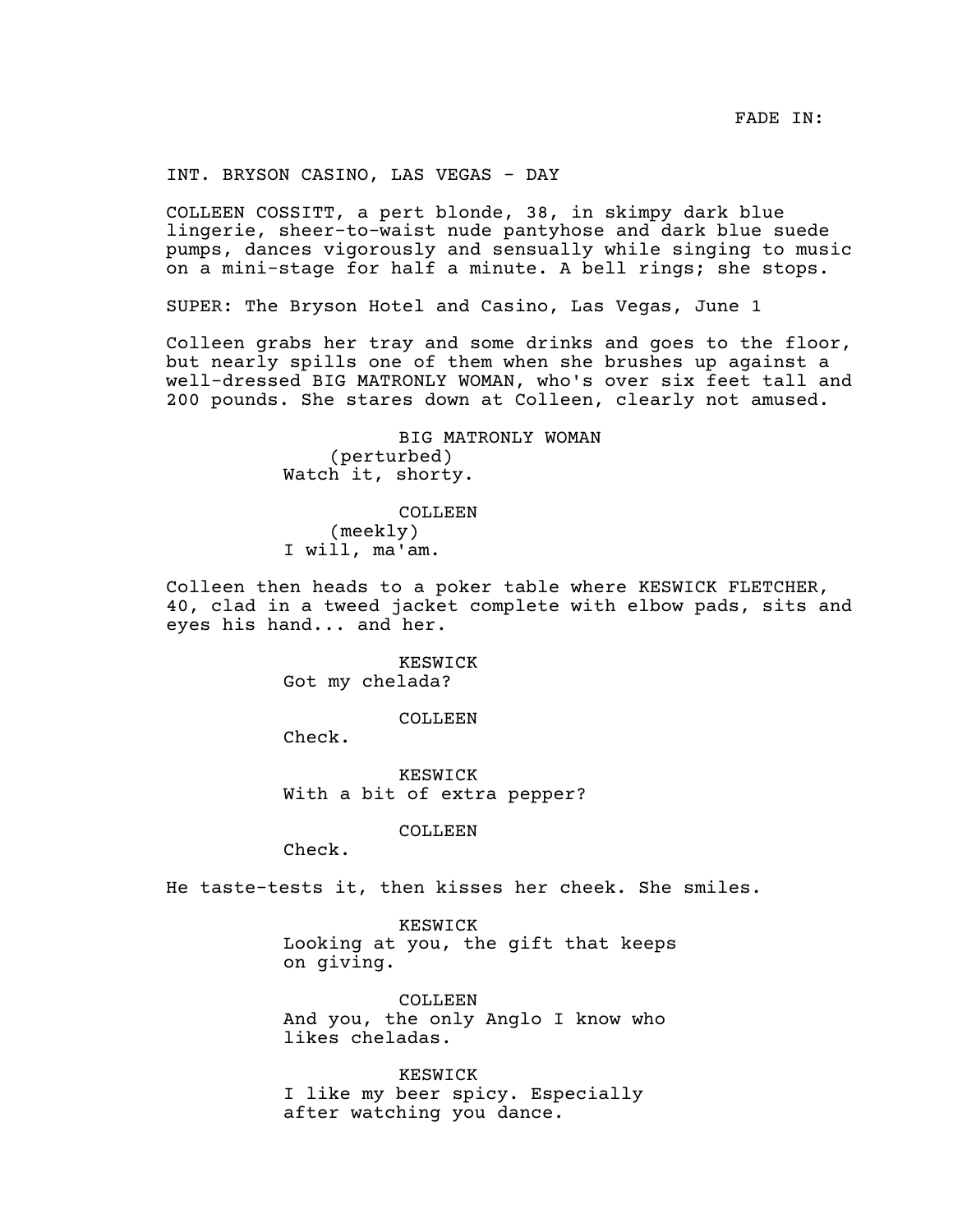He places a five-dollar bill in her tip glass.

COLLEEN Thanks, doc. Ten years ago today, the Bryson began this "super server" program.

She gives a man seated at Keswick's left a glass of water.

KESWICK Not just to serve, but to sing and dance.

COLLEEN I was in that first class. Not the showgirl job I'd wanted--

KESWICK Too short, unlike that lady you just, uh, met?

COLLEEN Hey, what gal in her right mind would want to be *that* big? But you're right -- I'm just over fivefive and, they said, "not distinctive enough."

(sneers) Beats regular waitressing, though.

KESWICK Congratulations.

COLLEEN I've served you for nearly three years, and I still don't know what you're a doctor of!

KESWICK (laughs) Hey, I'm a man of mystery.

Before she can answer, a loud whistle comes from her supervisor, LARRY GORDON, a noodle-thin black man in his 60s with a suit and tie that barely hangs on.

#### COLLEEN

Excuse me, doc.

Colleen heads to Larry's office, while Keswick grins and feels special. She has that effect on everyone.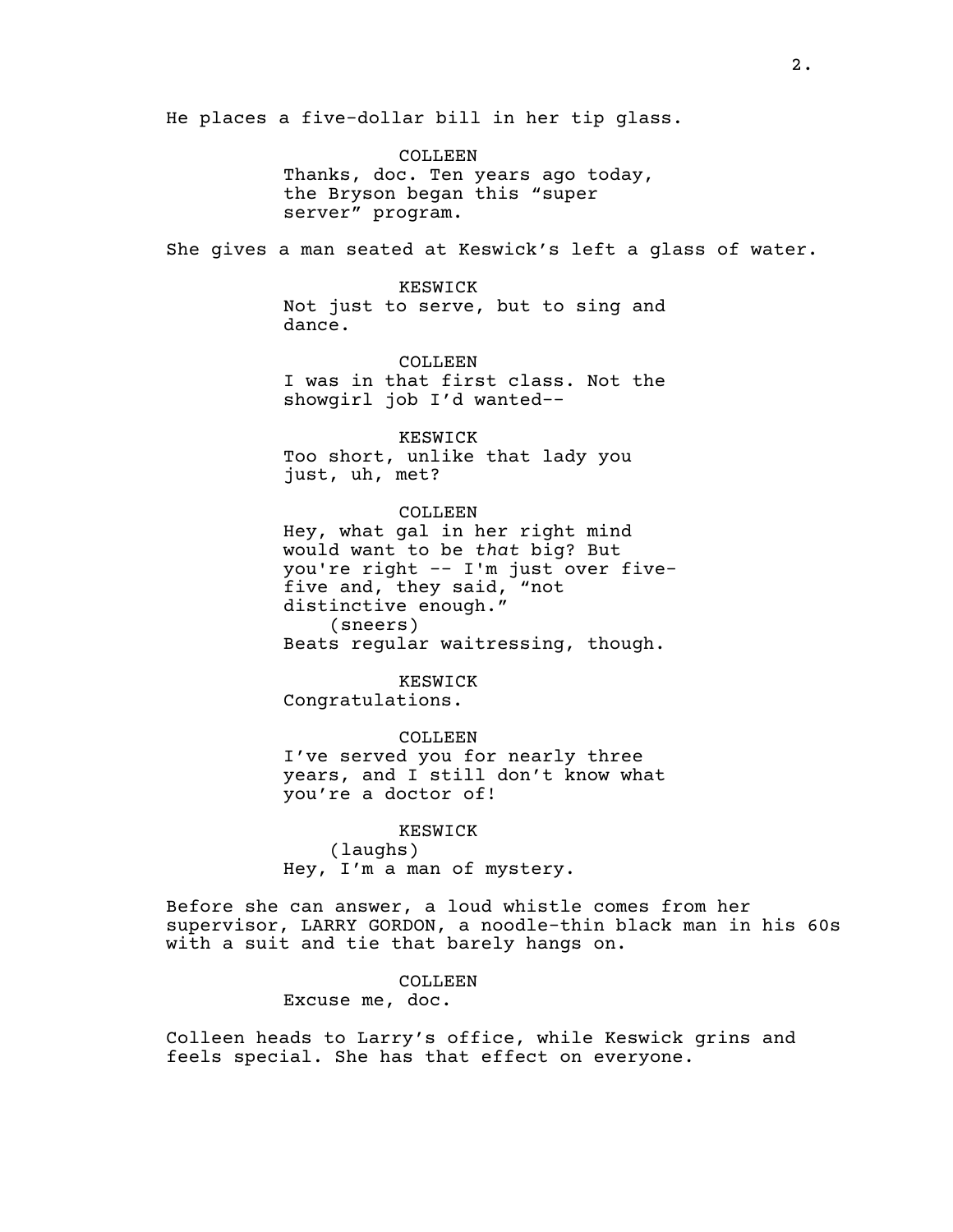Colleen takes the phone; her older sister's on the other end.

INTERCUT WITH:

INT. COLLEEN'S LAS VEGAS APARTMENT, KITCHEN - DAY

MAUREEN COSSITT is a blonde like her sister, albeit a few years older and far more world-weary in appearance.

COLLEEN

Hello.

MAUREEN (V.O.) Ivan's back in I-C-U.

COLLEEN That poor kid.

She blanches to Larry, who's in the doorway.

COLLEEN (CONT'D) Gotta go, Mr. Gordon. My nephew's ill.

She races to her dressing room to get into more modest garb.

INT. HOSPITAL WAITING ROOM, LAS VEGAS - DAY

Colleen and Maureen sit nervously in the corner, as far from the receptionist as possible.

MAUREEN

He collapsed at school. Not lifethreatening, but he'll need a new surgical procedure. Something called bronchial thermoplasty.

COLLEEN This shouldn't happen to an eightyear-old. He's such a good boy.

MAUREEN At least Lance is back in Toledo and out of his life for good.

COLLEEN. We Cossitts sure know how to pick 'em.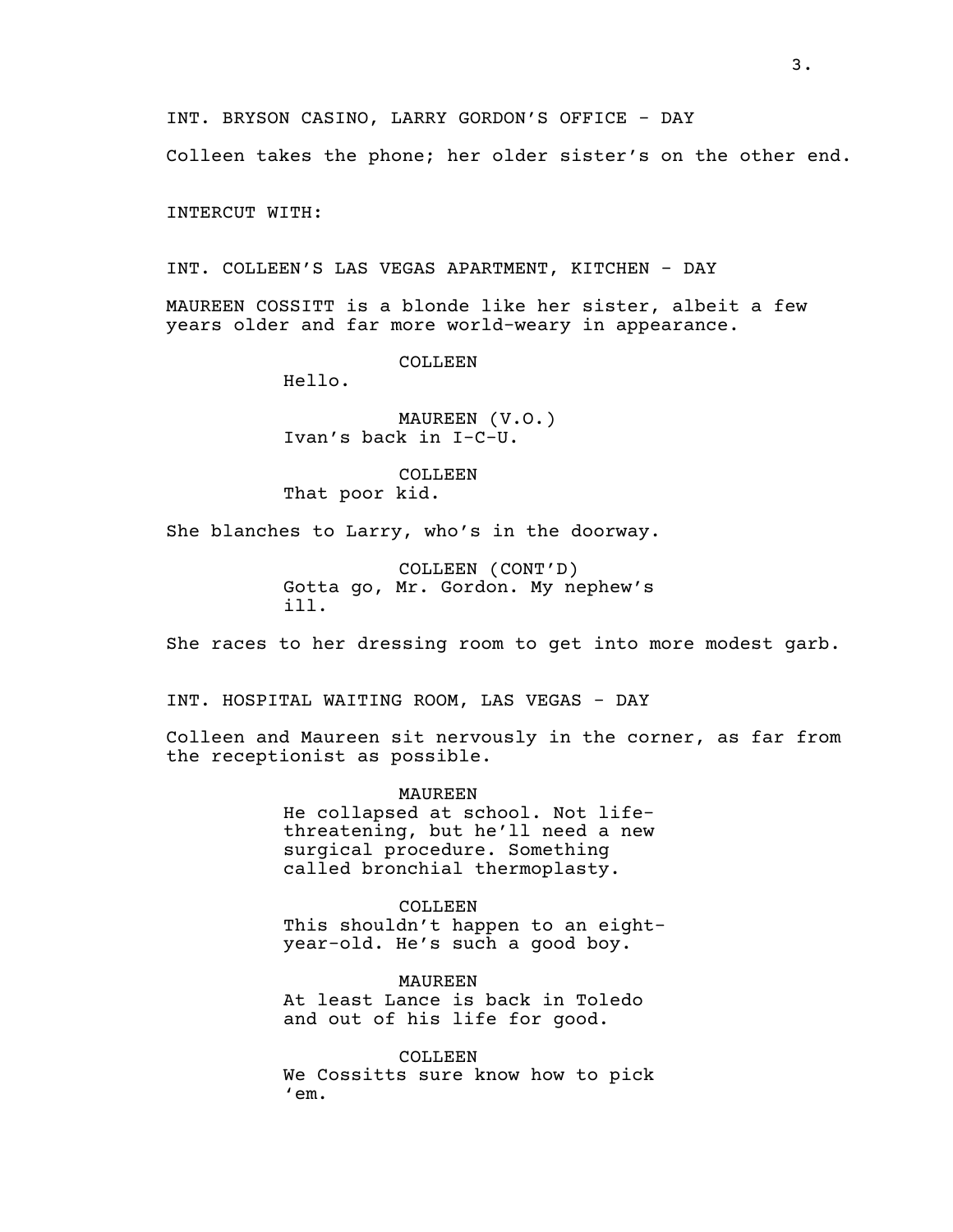# MAUREEN Two not-so-gay divorcees.

DR. STANLEY MULHOLLAND enters from the pediatric wing, holding a chart. The sisters rise to meet him.

> STANLEY Mrs. Maureen Cossitt?

#### MAUREEN

That's me.

# STANLEY

The procedure went well, there were no complications, and Ivan's doing fine. He'll need to stay for observation before going home.

#### MAUREEN

The prognosis?

# STANLEY

Out of immediate danger, but he'll have to recuperate at home. If he had any summer vacation plans--

MAUREEN No plans, given our finances.

COLLEEN And the cost of the surgery?

Dr. Mulholland shakes his head.

**STANLEY** Somewhere in the low five-figure range.

COLLEEN My sister's unemployed and uninsured. There *has* to be an alternative.

STANLEY All I can tell you is to work with the billing office.

Colleen is about to argue, but her sister steps in.

MAUREEN We'll come up with something. Thank you, sir, for saving my son.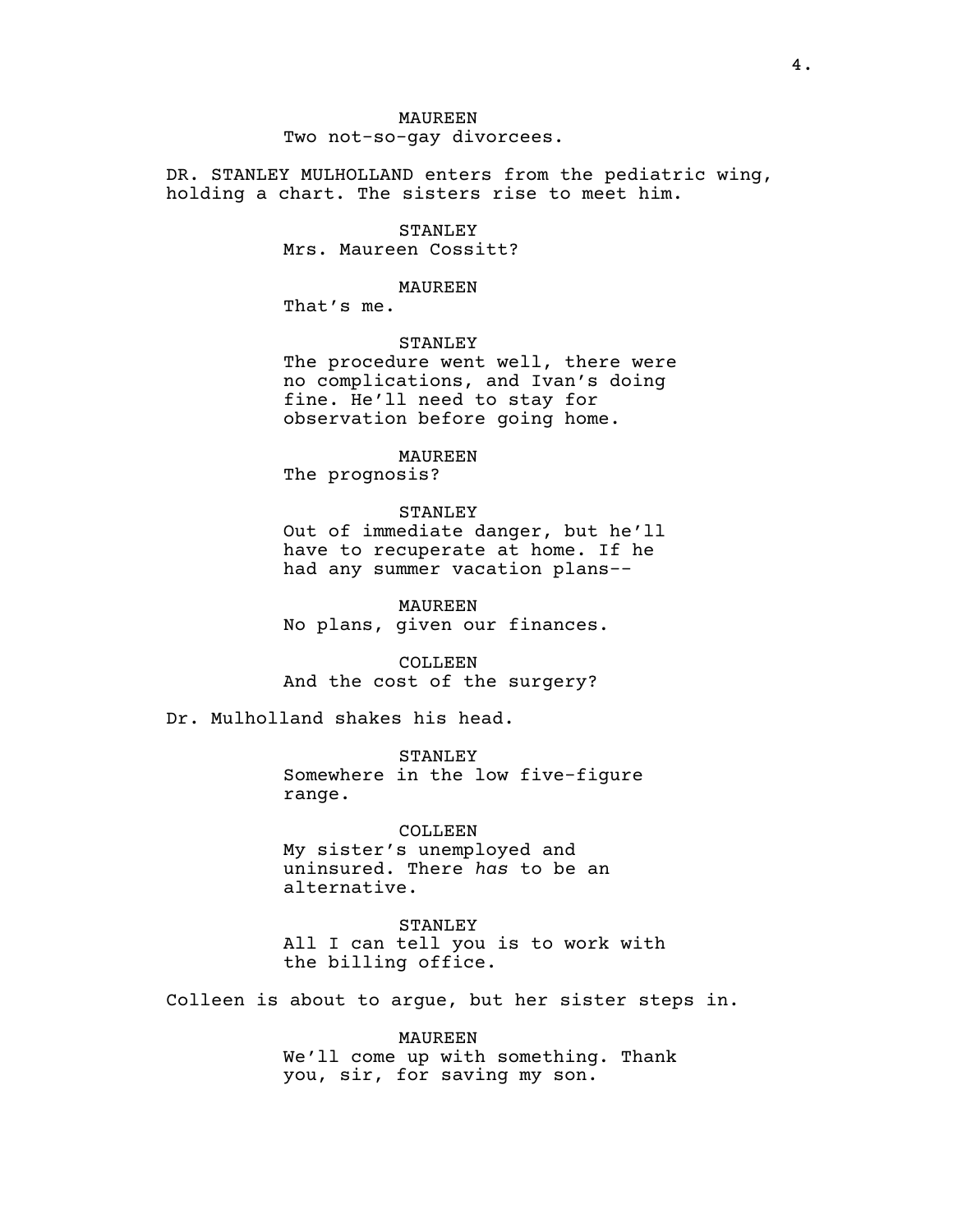EXT. OUTSIDE HOSPITAL, LAS VEGAS - DAY

The Cossitt sisters walk back to Colleen's car.

COLLEEN. Look what marriage led us to. You with Lance's tirades that got you hooked on horse--

MAUREEN You with Tim's gambling putting you deeply in debt, not to mention...

COLLEEN (whispering) His assault that left me barren. Glad he's gone! The Bryson pays well, but this bill is *way* out of my league. I'll need another gig to help that kid... and I'll get one.

Maureen shrugs; they reach Colleen's car and open the doors.

MAUREEN Don't worry about it.

Guilt is on Colleen's face as Maureen slips into the car.

INT. BRYSON PERSONNEL OFFICE - DAY

Colleen sits across a desk from SUZY MAGRUDER, the casino's personnel director.

> SUZY Colleen, we simply don't have any extra shifts available.

COLLEEN It's for my nephew!

SUZY I understand, but...

EXT./INT. COLLEEN'S CAR - DAY

Colleen drives her neighbor and best friend MEG SWITLIK, a tall brunette 30ish exotic dancer at the Purple Pavilion club next to the Bryson. They often commute to work together.

> MEG So they have nothing for you?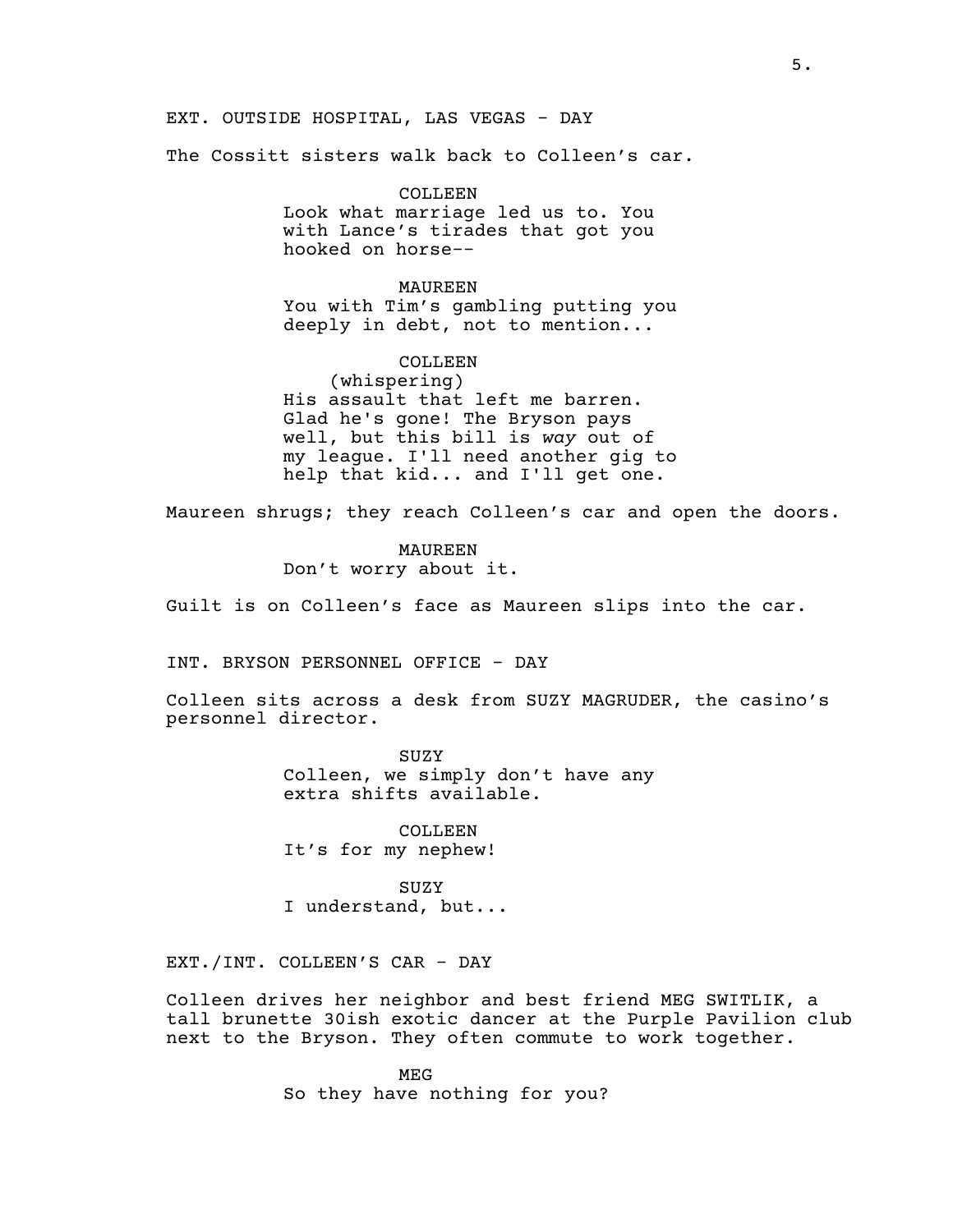COLLEEN

Zilch.

MEG

The Purple Pavilion *always* needs dancers. Wear a dark wig, work a few hours on days off. Who'll know?

COLLEEN I dunno. If I get caught...

MEG

Anyone who fires a woman seeking money for her nephew's medical expenses deserves public scorn. And a million-dollar lawsuit.

COLLEEN Think they'd hire me?

MEG

(shrugs) Can't speak for Vito -- but I've seen you dance. You can do it!

INT. PURPLE PAVILION GENTLEMEN'S CLUB - DAY

It's late morning at the purplish club; one red-haired dancer in her 20s performs for a trio of customers.

In a distant corner, Colleen -- in a purple bikini with silver trim, wearing a black wig -- dances slowly and erotically on stage. Club owner VITO CORTEZ, 45, a smarmy type with a veneer of false sophistication, looks on.

The music stops, and Colleen waits to see if she passed the audition. From the corner of her eye, she sees a man looking like Keswick enter the room, stopping a few feet from Vito.

VITO

C'mon down, dearie.

Colleen walks down the stairs and takes off her wig, noting the man resembling Keswick appears rather surprised. Vito then stands over her, examining her figure.

> VITO (CONT'D) You've got the moves, no doubt about that. But...

> > COLLEEN

But what?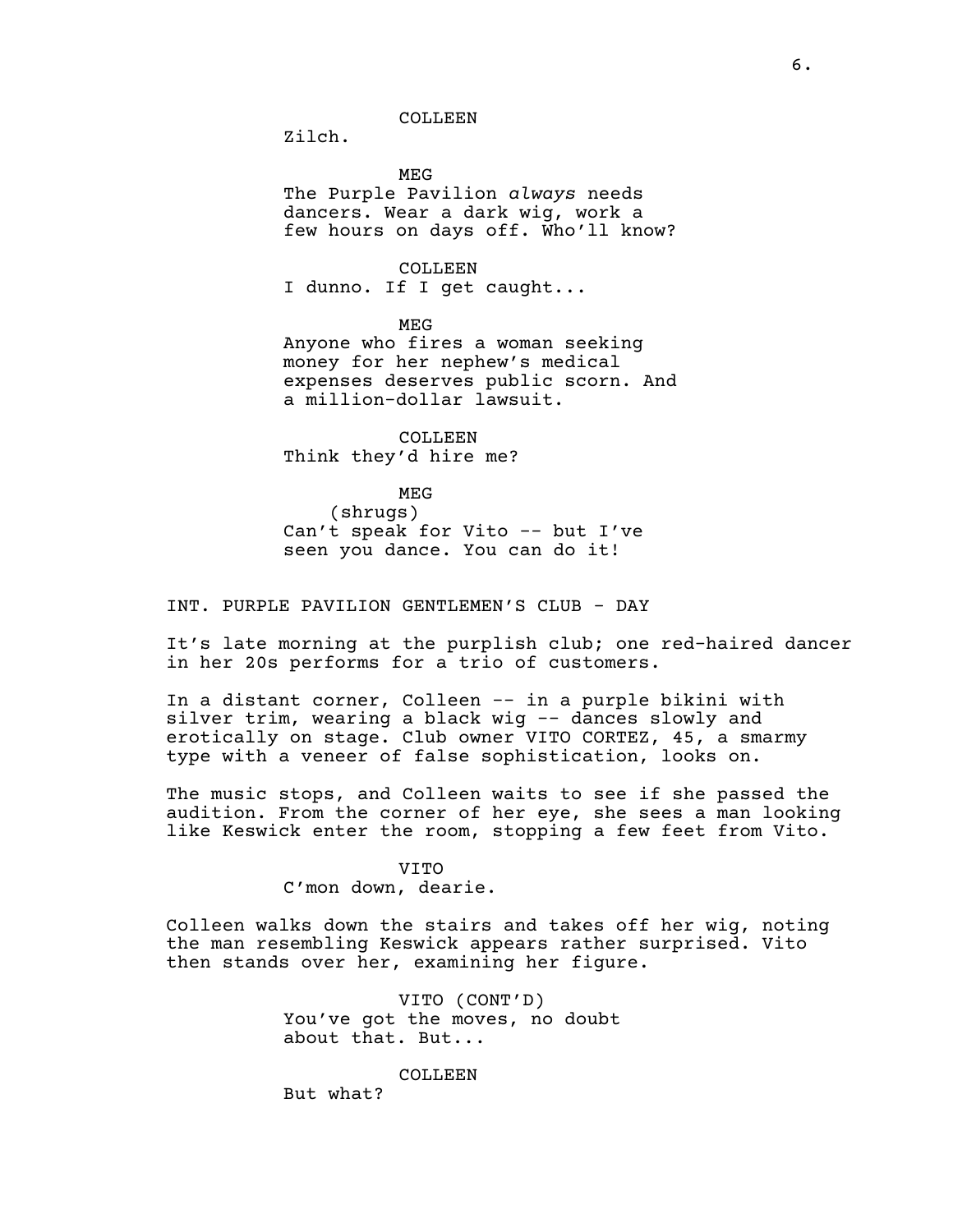VITO Hon, get bigger.

He cups his hands in front of his chest, as the other man watches and Colleen's jaw drops.

> VITO (CONT'D) Forty's for a bustline, not an age -- you are *way* past your sale date. If you were curvier, I could overlook that, but as it stands...

COLLEEN Hey -- my age is *thirty-eight*!

He leaves for his office down the hallway. The man who was watching begins to follow, then stops to look at Colleen.

COLLEEN (CONT'D)

Keswick?

KESWICK Colleen? What are you doing here? Did the Bryson fire you?

COLLEEN Hell, no -- just seeking some extra work. Don't mention this to anyone at the Bryson, OK? And I didn't

KESWICK Er, I drop by every now and then. Did he say you need to get bigger?

COLLEEN He did. Why do you ask?

know you came here, doc.

KESWICK I can help you... get bigger.

Colleen has a sudden look of realization.

#### COLLEEN

So you're *that* kind of doctor. The secret is out! Well, thanks but no thanks -- you're not making a silicone sister out of me!

KESWICK Let's talk later at the Bryson.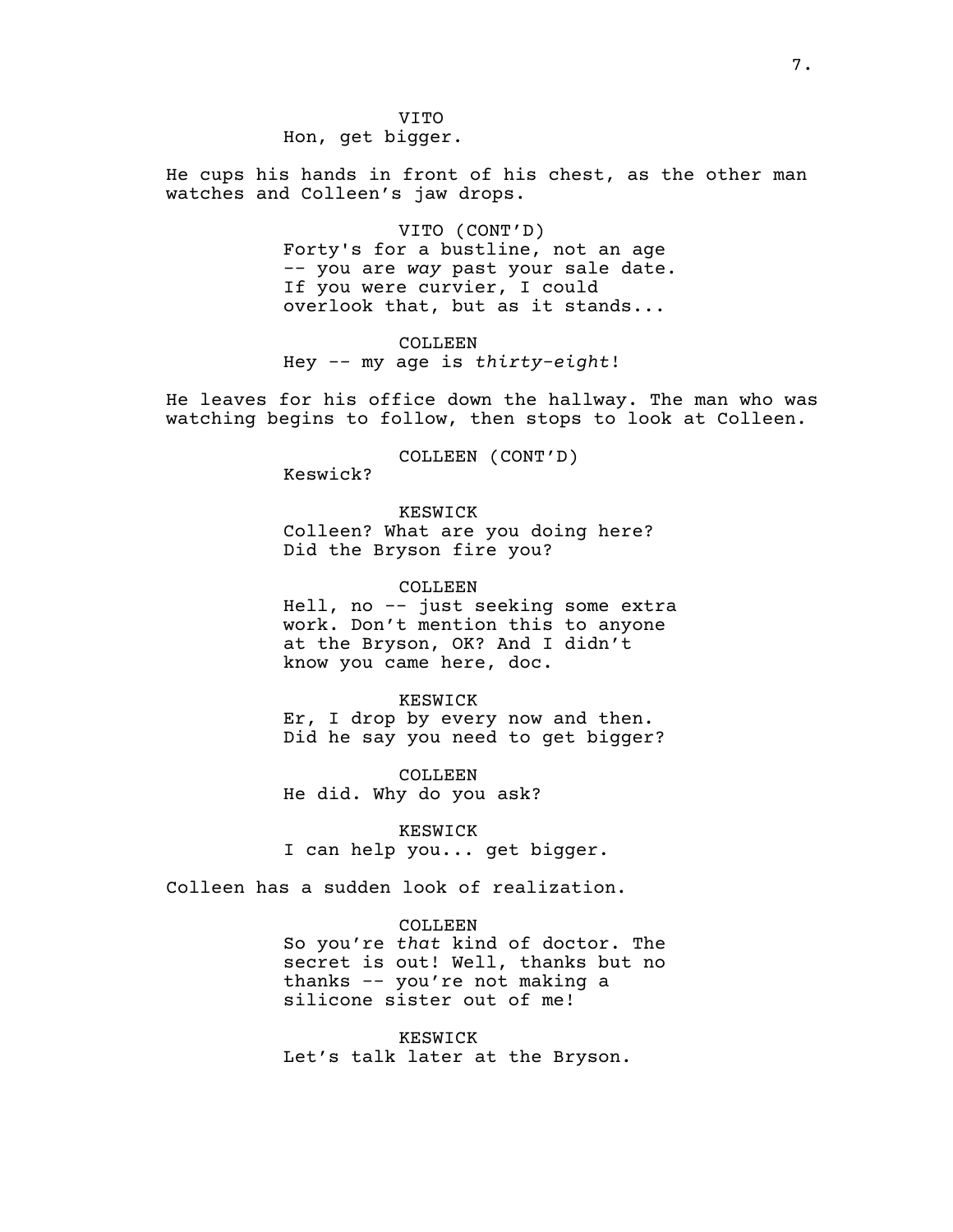#### INT. PURPLE PAVILION OFFICE - LATER

A nervous Keswick enters and sits across from Vito.

# KESWICK

You wanted to see me.

## VITO

Sorry you blew that bowl bet months back. My buds back in Boston wonder when you'll finally repay them.

KESWICK The interest, too?

# VITO One-hundred ten-thousand dollars, plus forty percent interest. That's a hundred and fifty-four thou.

We've been pretty patient with you.

Keswick begins shivering fearfully.

KESWICK I don't have it now, but I should soon. You know I'm a scientist, right? Well, I'm on the verge of creating something *big*.

# VITO I'll give you one month to come up with that "big." Or else. OK?

A humbled Keswick nods.

EXT. PURPLE PAVILION GENTLEMEN'S CLUB - DAY

Keswick takes a cellphone from his jacket pocket, then places a call.

# KESWICK

Hey, Cassandra.

# INT. CASSANDRA MAITLAND'S MANSION - DAY

Socialite CASSANDRA MAITLAND, a lanky brunette in her mid-30s wearing an expensive forest green minidress, picks up the phone in her exquisitely decorated Las Vegas home.

CASSANDRA

Hey, prof.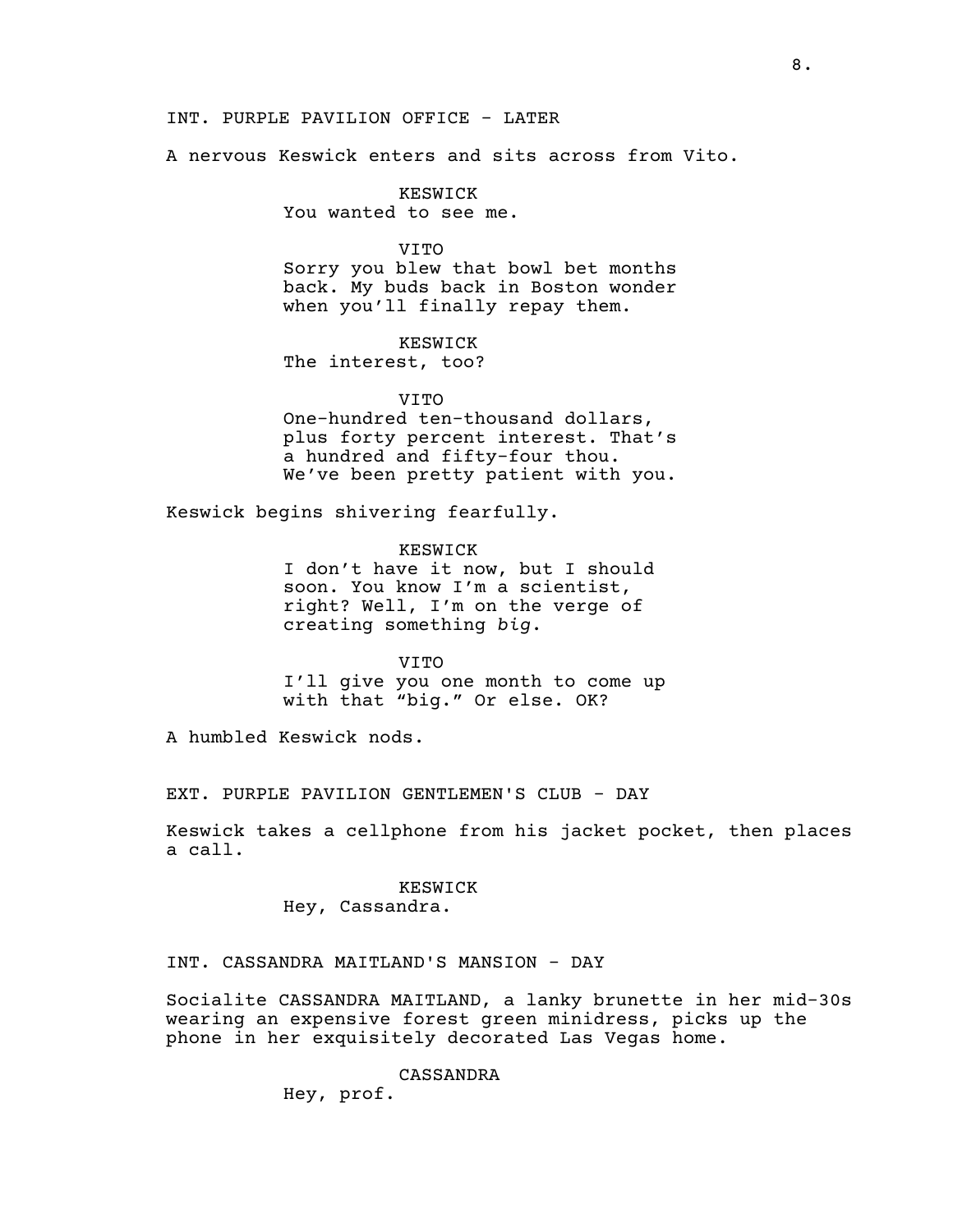KESWICK (O.S.) How you been?

CASSANDRA Hanging in there. You?

KESWICK (O.S.) Er, trying to do likewise.

CASSANDRA Still doing those silly experiments at your lab?

KESWICK (O.S.) One, they aren't silly, and two, someday they'll pay off. Big time.

CASSANDRA You're such a dreamer. But I like dating a guy with a P-h-D from Berkeley. You're brain candy.

KESWICK (O.S.) Just thought I'd check in. Talk to you later.

INT. BRYSON CASINO - NIGHT

Colleen, again in her Bryson dance-waitress uniform, leaves poker table customers drinks and collects tips when Keswick arrives and sits with them.

COLLEEN

So, how's the exciting world of plastic surgery?

KESWICK I'm a scientist, not a surgeon, though Cassandra sure wishes I was.

COLLEEN Still seeing that socialite, doc?

KESWICK Yeah, but she's been cool to me lately. Calls me the nutty professor.

COLLEEN So you're not a surgeon? Then how can you help me?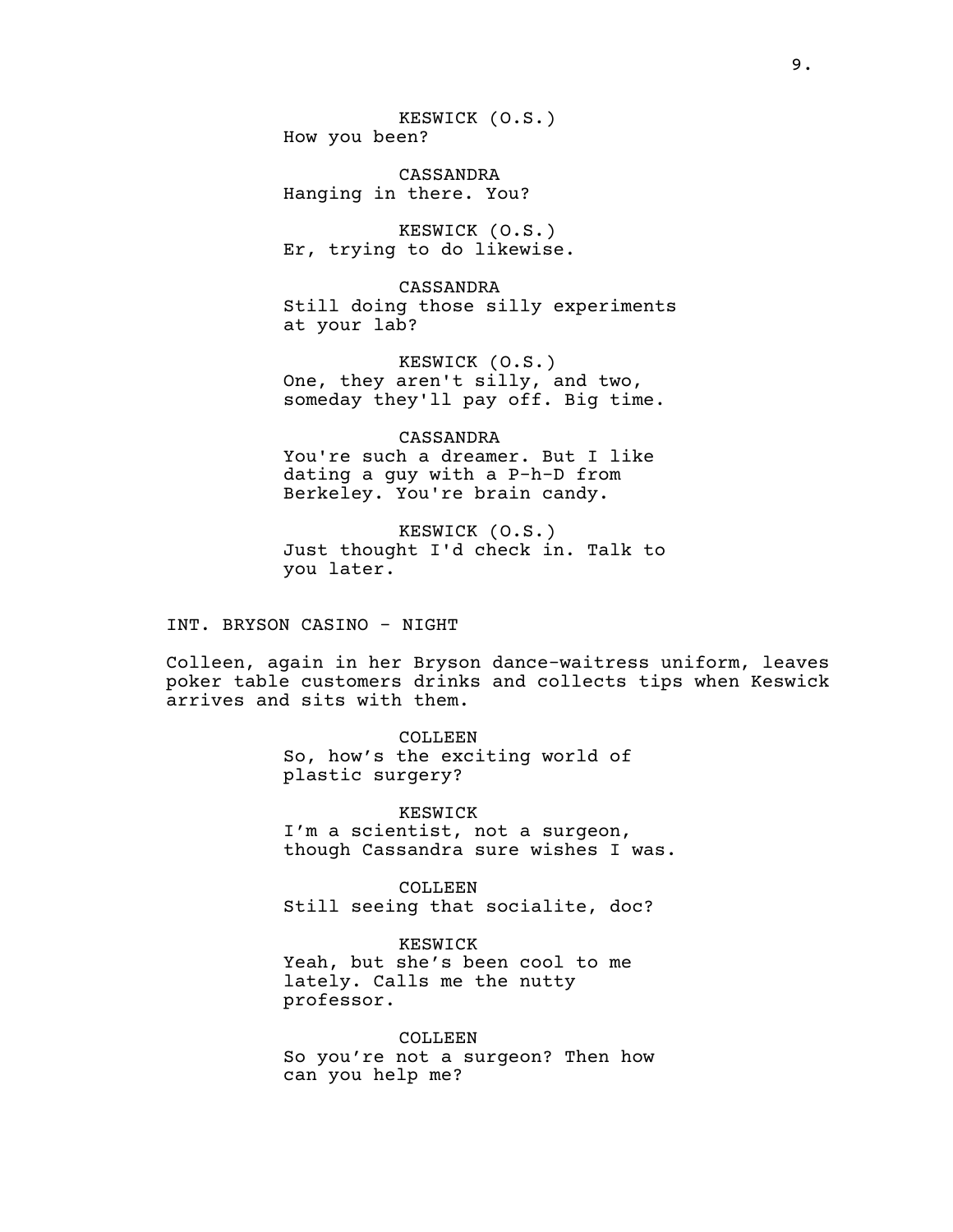#### KESWICK

I do all sorts of experiments up at my lab. One device I'm currently working on can isolate and enlarge body parts, like breasts. No silicone needed.

COLLEEN Hmmm... no silicone. I like that.

KESWICK

We've successfully tried it on animals -- don't worry, they haven't felt any pain. Now it's time to try it on a human.

#### COLLEEN

That *does* sound rather interesting. But I can't afford an operation, not now.

KESWICK What if I did it... for free?

COLLEEN Let me think about it.

He pulls \$20 from his wallet and puts it in her tip glass.

KESWICK (winking) Heard about your nephew.

EXT. BRYSON PARKING LOT - NIGHT

Her shift complete, Colleen walks to her car when her cellphone rings.

COLLEEN

Hello.

INTERCUT WITH:

INT. COLLEEN'S LAS VEGAS APARTMENT, KITCHEN - NIGHT A distraught Maureen is on the other end.

> MAUREEN Sis, Ivan's suffered a setback and needs another bronchial operation. Lord knows how much that'll cost.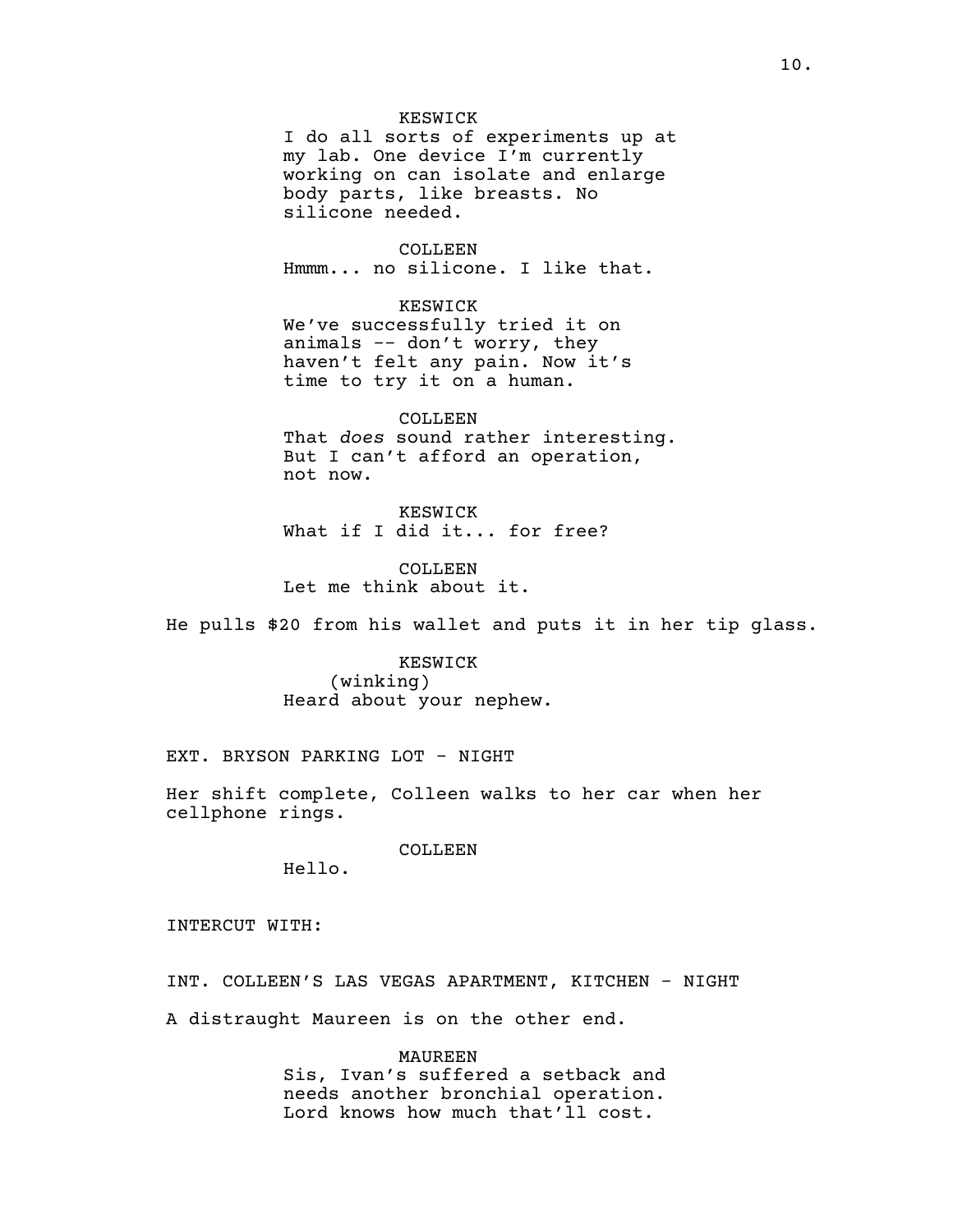COLLEEN (V.O.) You gave them the go-ahead?

MAUREEN (V.O.)

Of course.

COLLEEN Then don't worry. We'll find a way. I'll be home in a few.

Colleen is about to place a call to her friend Meg when she gets an incoming call.

> COLLEEN (CONT'D) Tim? No, I'm not sending you two hundred dollars. Goodbye, jerk! (beats, places call) Meg, you're off tomorrow, right? Need you to go somewhere with me.

INT./EXT. COLLEEN'S CAR - NEXT DAY

Meg is casual in country-gal denim. Colleen, out of lingerie for a change, dresses stylishly in a red minidress, sheer hose and heels, a handbag at her side. They're on a two-lane road north of Vegas, riding away from the city.

Colleen enthusiastically sings along with a girl-group song playing on a CD (suggested: "Nothing But a Heartache" by the Flirtations), while Meg stoically tolerates it.

MEG

I'm sorry Vito was brusque with you yesterday, but that's who he is.

COLLEEN

He wants me bigger, he'll *get* me bigger. This new chest will pay off at the Bryson, too. Bigger tits mean bigger tips.

MEG So you finally found out what kind of doctor Keswick is.

COLLEEN He says this machine of his will boost my bust. We'll have to see.

MEG And you're doing all this for Ivan.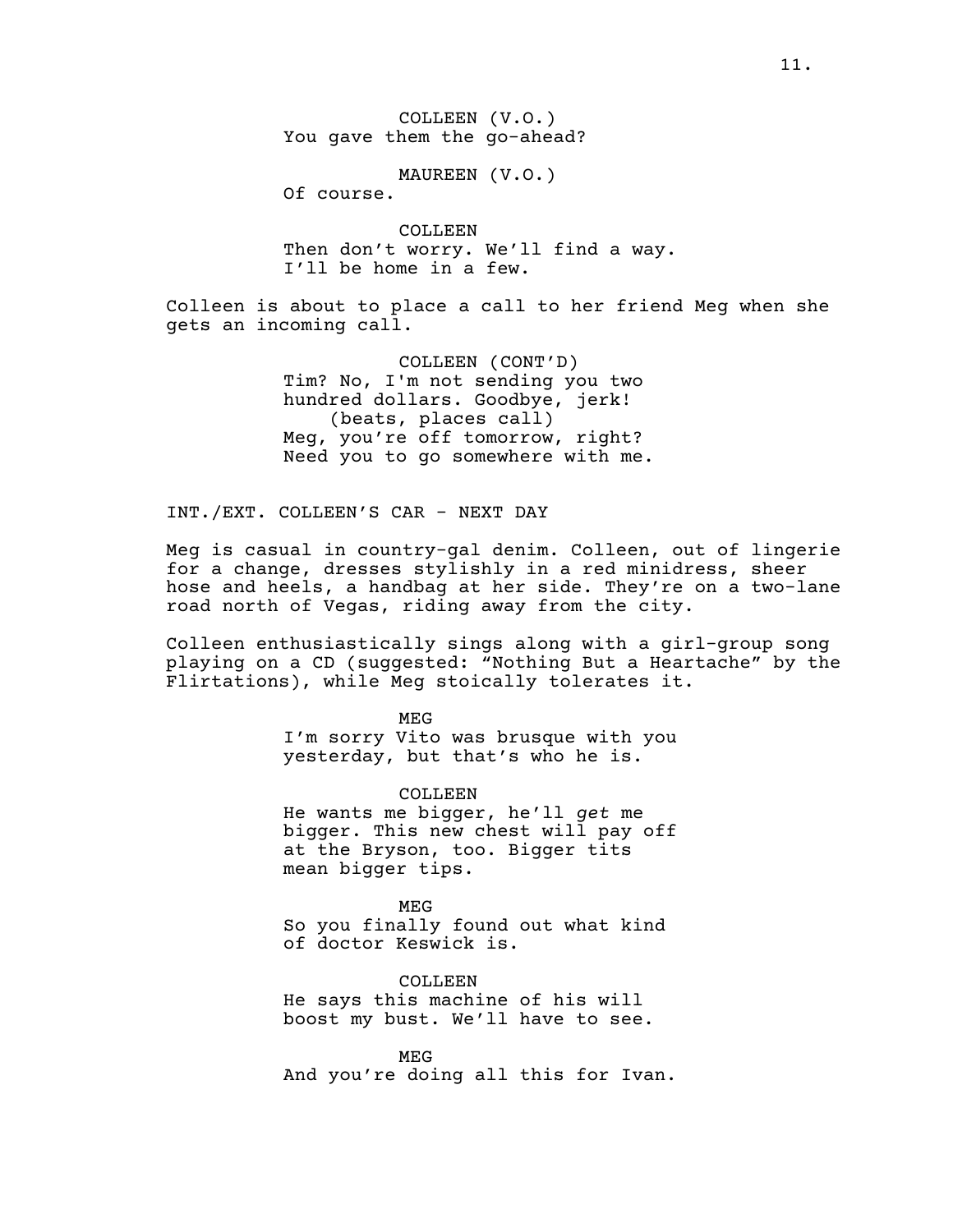MEG Why'd you dress up?

COLLEEN For a change from the lingerie Keswick usually sees me in.

Keswick's house/laboratory is in sight -- a weird combination of a two-story colonial home and an industrial garage -- and a confident Colleen turns her car up the driveway. She shuts off the ignition and clutches her handbag as she and a skeptical Meg walk to his front door.

#### EXT. KESWICK'S HOUSE/LABORATORY - DAY

Colleen rings the bell, and seconds later the door opens. It's Keswick, wearing jeans and a blue and gold University of California Berkeley T-shirt with "ALUMNI" and the university seal, not an athletic logo.

> MEG So much for dressing up.

KESWICK Been expecting you.

INT. KESWICK'S HOUSE - DAY

They enter his house; its foyer features a grand staircase, while the living room has a distinct mid-century feel.

> MEG Feel like I've stumbled into nineteen-fifty-six.

Keswick grins and leads them down a hallway and into the lab.

INT. KESWICK'S LABORATORY - DAY

The laboratory is a huge converted truck warehouse two stories high, blending the industrial and residential. A balcony and spiral staircase is along its back end; five truck bays are to the side. A black woman in her 20s in a white lab coat, BELINDA AUSTIN, waves to greet the visitors.

> KESWICK Meet my aide, Belinda.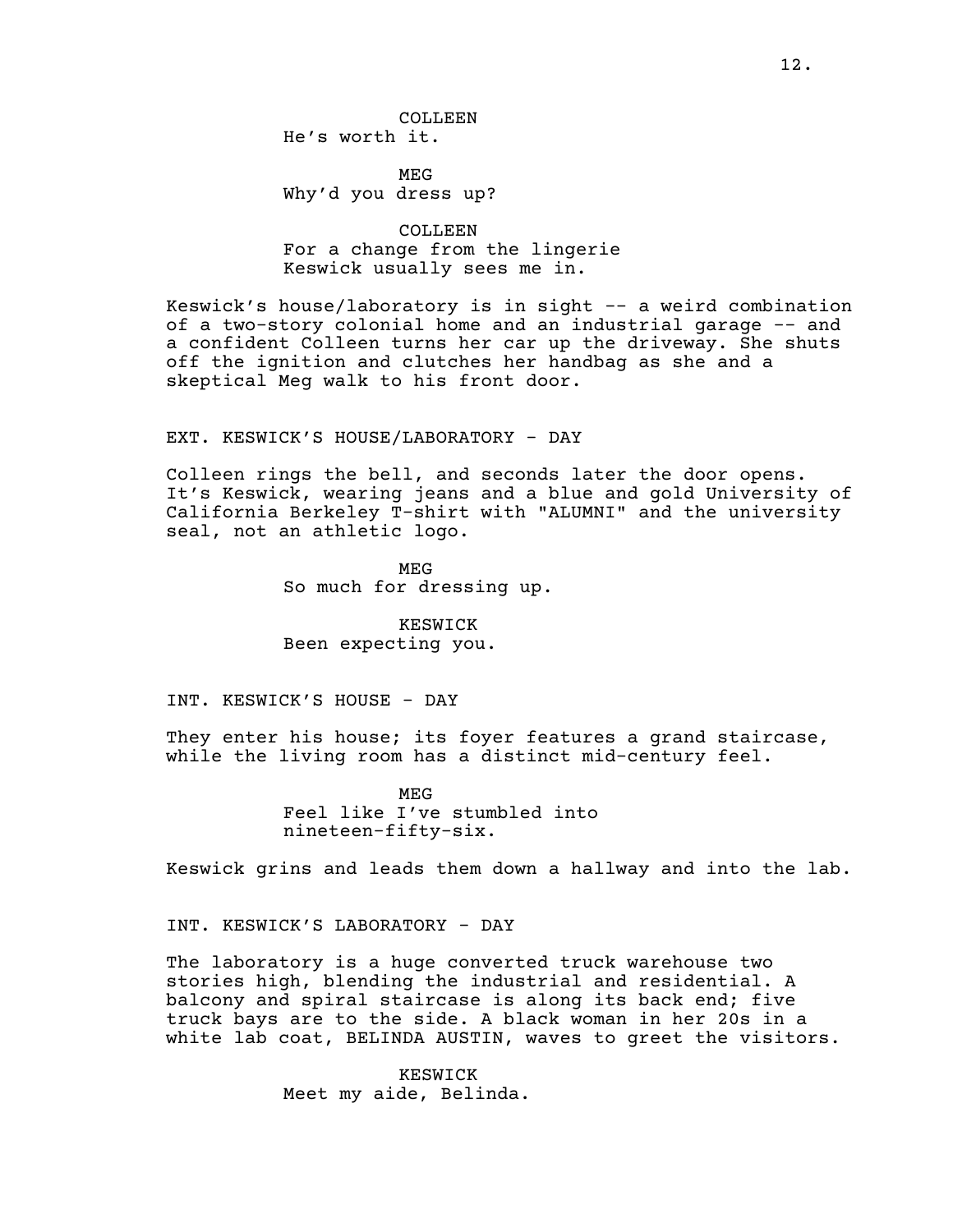On a lab table are several cages with unusual animals. One has a white lab research mouse, normal aside from a tail twice its usual length. Another features a hamster whose ears have doubled in size. Belinda shows them to Colleen and Meg.

# MEG

(uneasy) They look, er, freakish.

#### BELINDA

Don't worry, dearie -- both are in good health and behave normally. They've been altered by the device we call the Resizer.

## KESWICK

To show how it works, we'll run a test before Colleen undergoes the process. Belinda, get Kim.

MEG

(staring at Colleen) Sure you know what you're doing?

COLLEEN We went over everything before I left. This'll triple the volume of my breasts -- they'll get bigger, but not grotesquely so.

#### KESWICK

It'll be quick, easy and above all, painless. And I told her they'll retain their natural suppleness.

Belinda pulls a sedated rhesus monkey from another cage and hands it to Keswick. He examines the monkey, whose rear section is covered by an oval-shaped lead slab.

> KESWICK (CONT'D) I see Kim is fitted properly -- the lead slabs isolate the process. Place her inside the chamber.

He goes to a control panel on a table, presses a button, and a two-story-high door at the far end of the room slides open.

INT. RESIZER CHAMBER - DAY

Belinda puts the monkey face down on a table directly beneath two oddly-shaped light fixtures on the ceiling, then leaves.

The chamber door closes.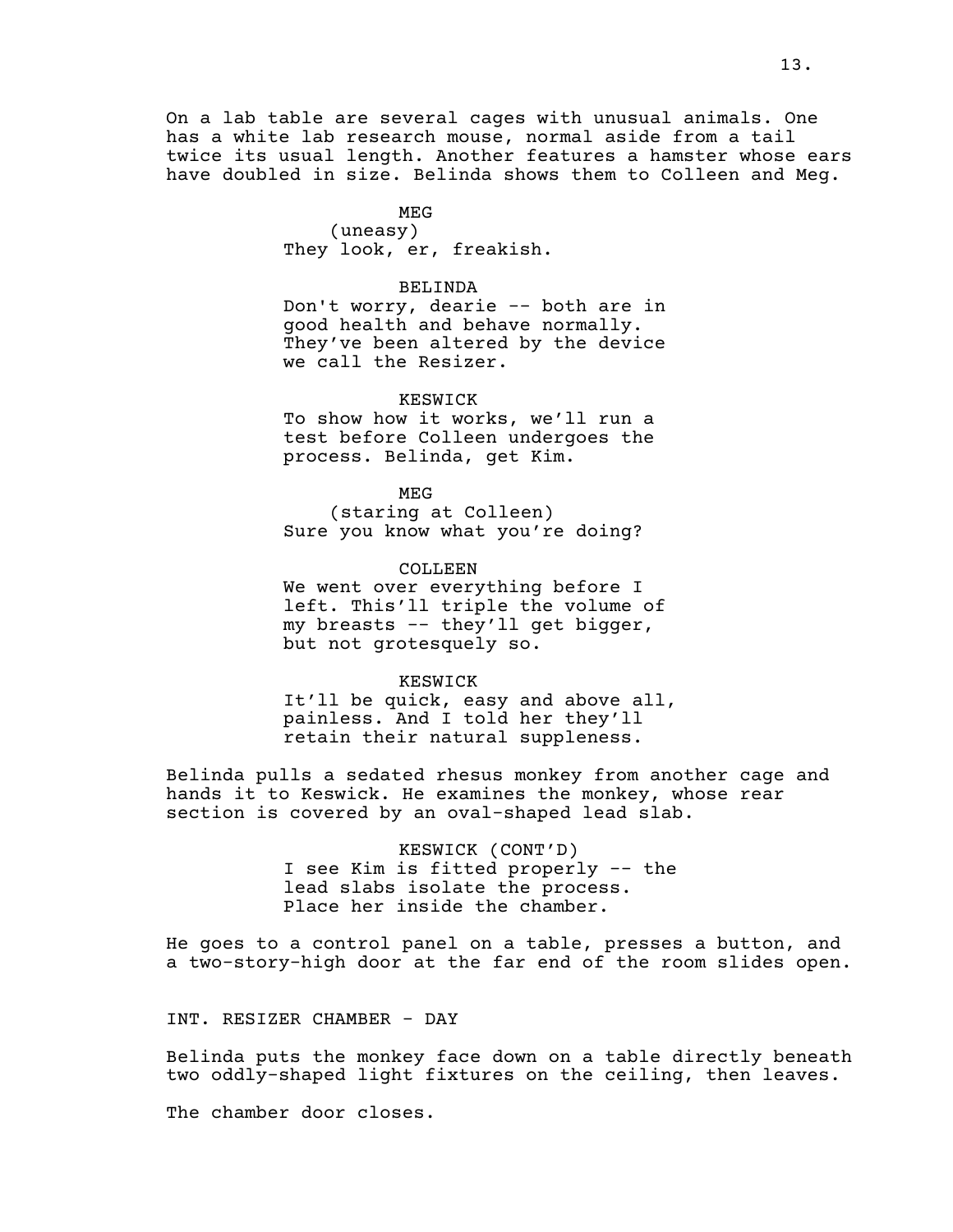Belinda and Keswick stand near the control panel.

# BELINDA All systems are go for max power.

#### KESWICK

Let's begin.

He presses a blue button on the side of the machine; a "3x" sign flashes. He then presses a green button on the main control panel, and the device begins humming. Seconds later, a flash emanates from the machine before the sound stops.

# COLLEEN. Is it complete?

## KESWICK

I believe so.

He presses another button, and the chamber door slides open.

INT. RESIZER CHAMBER - DAY

The monkey now has a butt three times its size, although it otherwise behaves normally.

INT. KESWICK'S LABORATORY - DAY

KESWICK Success! Put Kim back in her cage.

COLLEEN So it's my turn now, doc?

KESWICK If you want to go ahead. Remember, only your breasts will be enlarged.

COLLEEN

Let's do it.

KESWICK Belinda, get the bed.

She gets a bed on wheels from a corner of the lab and rolls it inside the 20-foot-high chamber. Keswick leads Colleen to the entrance; Colleen hands Meg her handbag.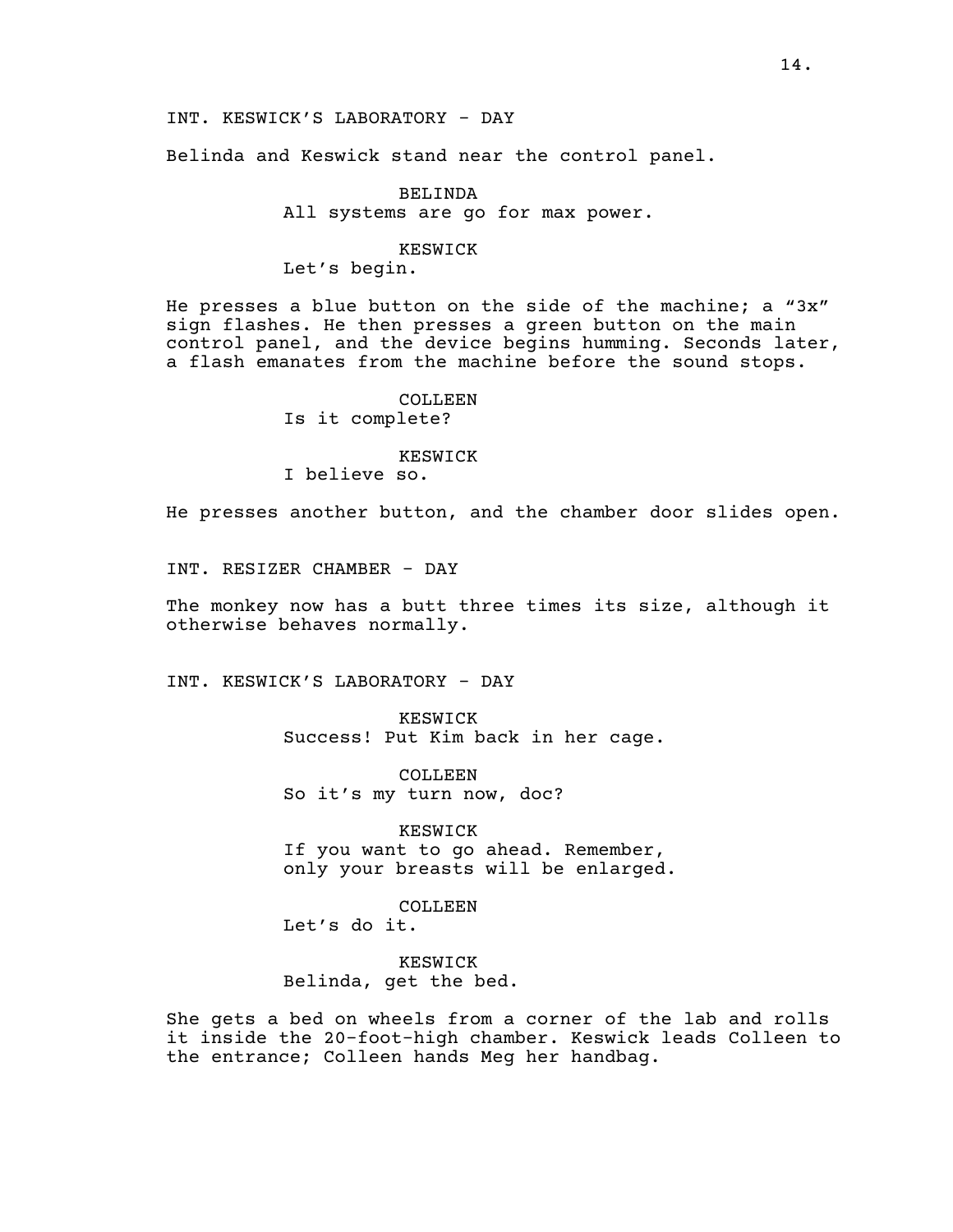INT. RESIZER CHAMBER - DAY

Keswick smiles as he straps Colleen into the bed.

KESWICK You've got a nice figure now.

He then sets up the slabs around Colleen's bust while playfully flirting with her, flashing a smile or two.

> COLLEEN You ain't seen *nothing* yet, doc. Breasts, it's bye-bye boring B, hello double-D!

INT. KESWICK'S LABORATORY - DAY

He leaves the chamber, goes to the control panel, waves to Colleen, presses a red button, and the chamber door closes. He presses a blue button on the side of the Resizer and a "3x" sign flashes, then presses a green button to begin the process.

But seconds later, just before a flash of light beams from the machine, the ground shakes and Keswick, Belinda and Meg are thrown to the floor. He helps them up.

> BELINDA Land sakes alive, what was that?

KESWICK Probably a minor quake. Think Colleen felt it?

MEG Shouldn't you shut it off?

KESWICK The process is nearly over anyway.

The machine grinds to a halt.

MEG Colleen, do you feel all right?

COLLEEN (O.S.) Yeah, I just unstrapped this.

KESWICK So things went OK?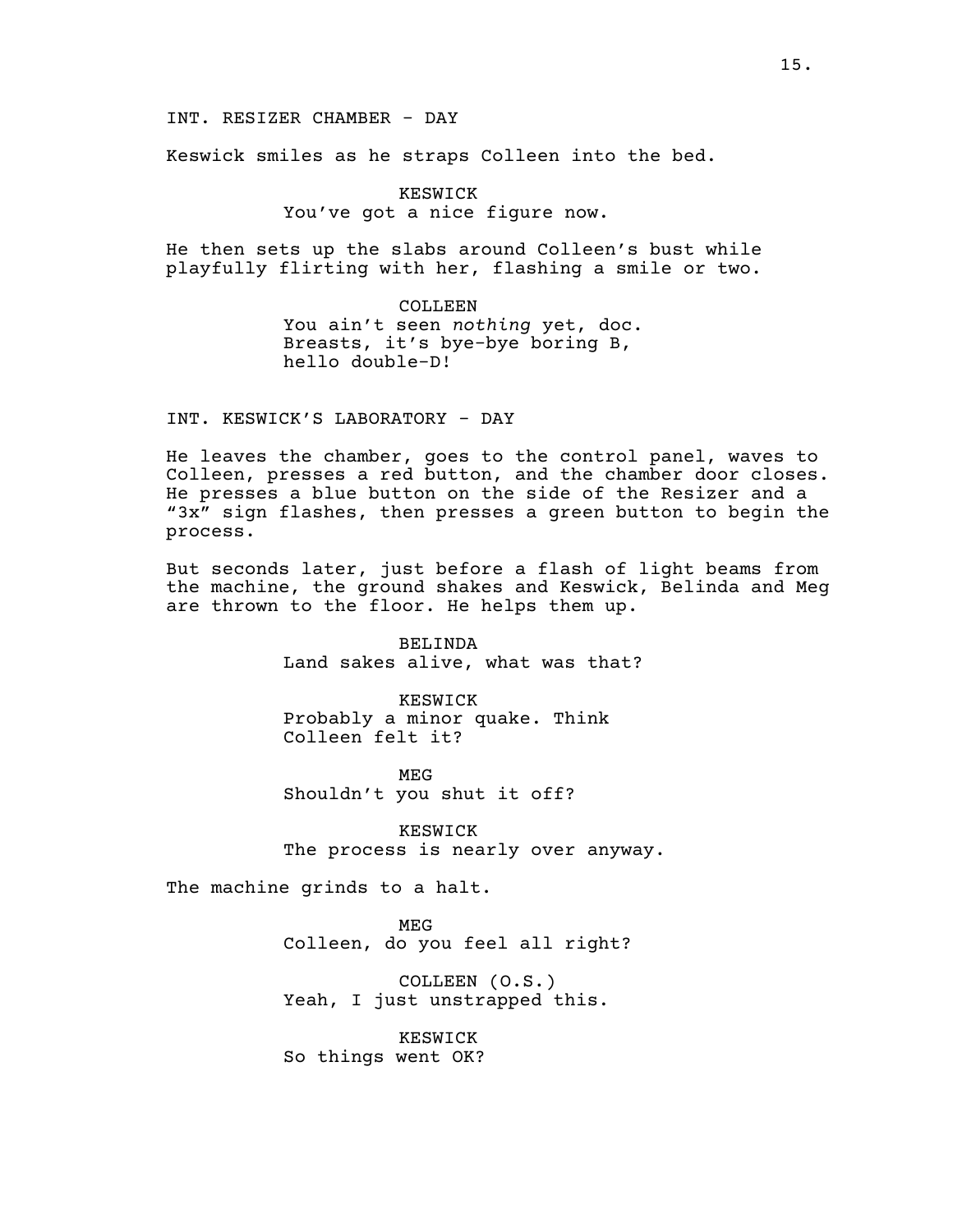COLLEEN (O.S.) I'm fine... OK, I'm standing up. This chamber is so dark. Press the button for the door, doc.

Keswick does, and Colleen's face is seen in close-up.

COLLEEN (CONT'D) Yeah, never felt better, Just one question: Why are you all so...

Pull back to show Colleen, seen full-length at the chamber door, now three times her size, as are her clothes. Keswick, Belinda and Meg nervously stare up at her; all are in shock.

> COLLEEN (CONT'D) ...so *small*? KESWICK We're not small, you're *big*! MEG What the hell? COLLEEN Oh my God! BELINDA This can't be! KESWICK But it i*s*! MEG Put her back in, restore her to her old size and restart the process. KESWICK (gulps) I would if I could, but I can't. The Resizer only enlarges things - it can't reduce them. MEG *What*? You mean to say you've turned my best friend into a big freak? COLLEEN (infuriated)

Hey, this "freak" still has ears that hear just fine -- and she still has feelings!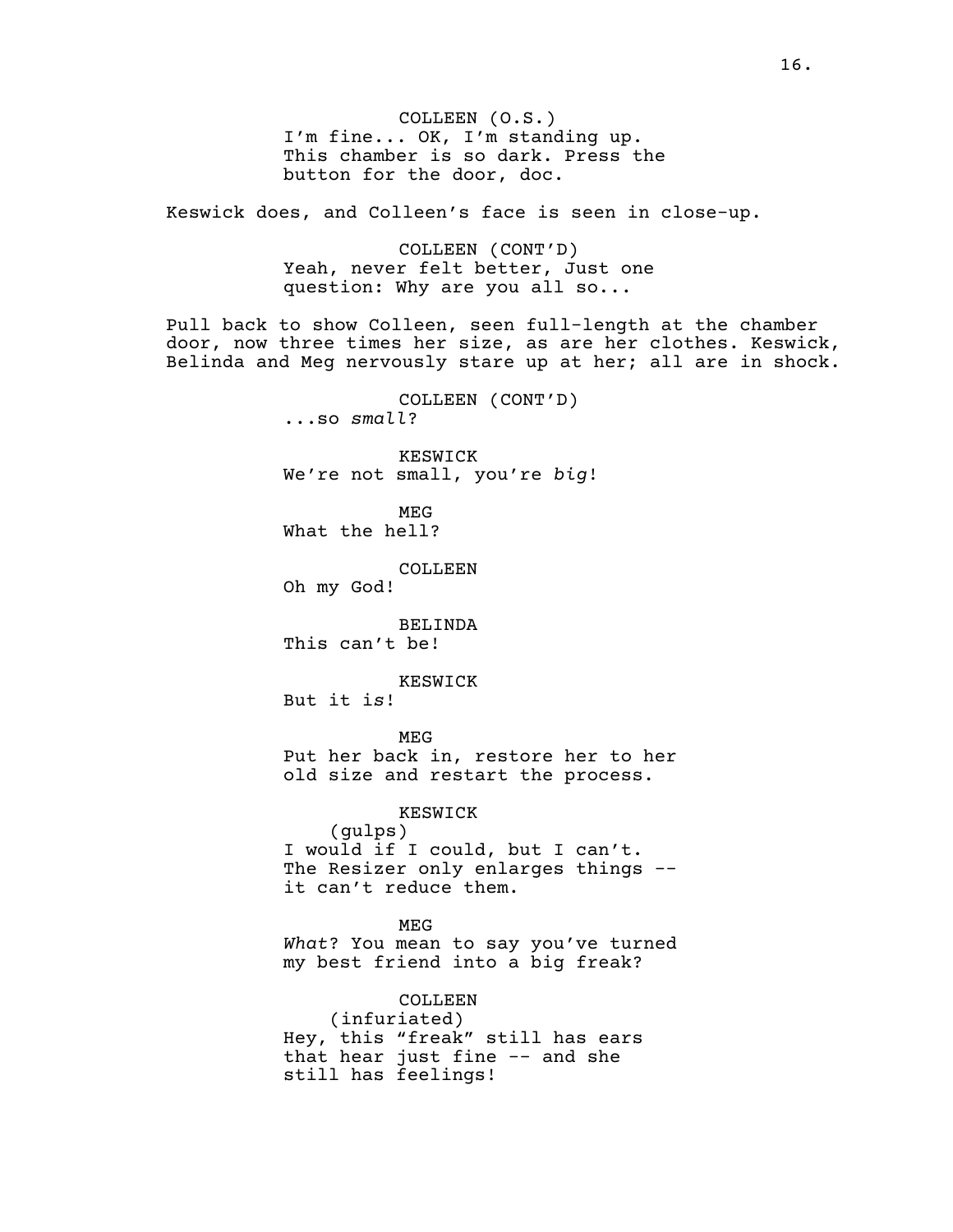KESWICK How *are* you feeling at such a size?

COLLEEN I don't know what to feel. I wanted my breasts to grow, not all of me.

KESWICK At least you're not a naked giant.

COLLEEN (staring sternly) You wish.

BELINDA Leave the chamber, girl Gargantua.

As Colleen exits, the side of her right leg scrapes against the door, causing a run in her hosiery.

> COLLEEN Damn -- and my favorite pair!

KESWICK You're hardly worried over tripling in size, but you're a drama queen about your pantyhose?

COLLEEN

Shut up, shorty.

MEG Guys just don't get what stockings mean to a girl.

KESWICK Hey, stockings mean something to guys, too.

Thigh-high to Colleen, at roughly eye level to the hem of her dress, he ogles her legs.

> COLLEEN (sarcastically) Still have that power over you, I guess.

> KESWICK You're the world's leggiest lady.

COLLEEN. Yeah, I'm now Jurassic Colleen! (sighs, then beats) (MORE)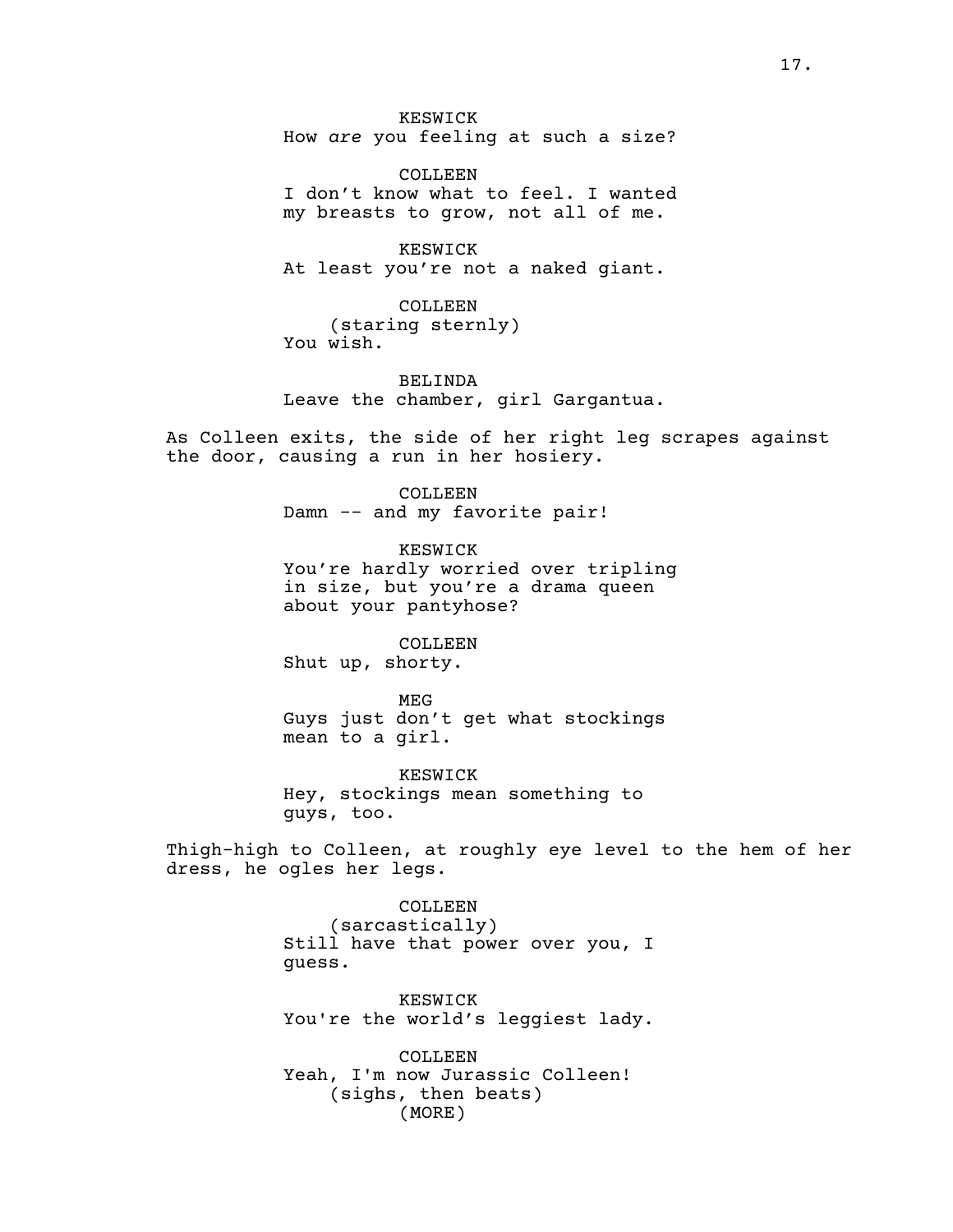COLLEEN (CONT'D) There's a spare pair of hose in my handbag. Enlarge the bag, and I'll then put them on.

#### BELINDA

Not the whole damn bag,  $girl$  -- not with keys and cash and credit cards you don't want supersized.

Keswick, now fully and sadly aware of what he's done to Colleen, looks up to her, simultaneously awed and scared.

> KESWICK Colleen, I'm sorry. This should never have happened.

COLLEEN But it has, doc. *What do I do now*?

MEG I can't drive you home.

COLLEEN Not without a semi-trailer.

KESWICK You'll have to hide here until we can find a way to shrink you back.

Belinda sighs and reluctantly nods as Colleen's eyes examine the lab that will now become her makeshift home.

> KESWICK (CONT'D) We have no choice. No one's ever been *close* to your size before, and we can't show you like this to the world. This could also be, well...

COLLEEN Might this kill me?

BELINDA Depends. Hon, can your heart stand the strain of that big body?

KESWICK

Until we reduce you, we'll attend to your every need and check your health each day. For now, get some sleep. Belinda, let's get the bed from the chamber. It's big, too.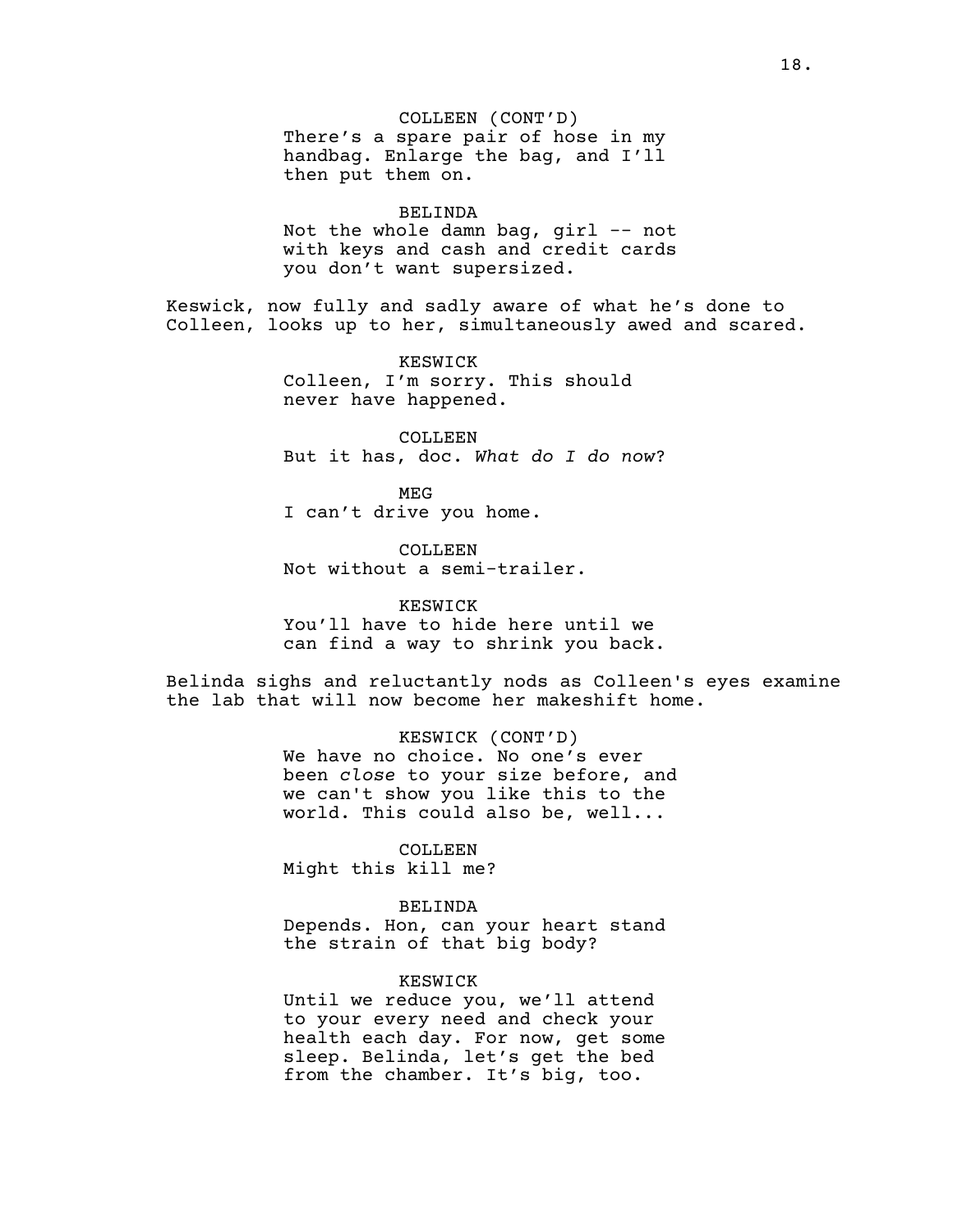INT. KESWICK'S LABORATORY - DAY

Keswick and Belinda wheel the triple-sized bed against a side wall. Colleen then glumly sits on its side.

### COLLEEN

So what next?

# KESWICK We'll give you a mild sedative to help you sleep -- though at your scale, we'll first enlarge it.

COLLEEN Do the hose while you're at it. This lab's rather drafty.

Keswick nods his approval.

INT. KESWICK'S LABORATORY - DAY

Keswick leaves his second-story bedroom overlooking the lab as Colleen, standing and wearing a lacy white bra and stylish white panties, bends over to hitch up the pair of French cut suntan pantyhose that Belinda has just enlarged for her.

> KESWICK Sorry I caught you like this.

COLLEEN (relaxed, laughing) You've seen me with less on, doc.

KESWICK But there's so much *more* of you now.

Belinda, downstairs, turns and looks up at her boss.

#### BELINDA

Measured her against the garage door clearance. She's now sixteenfoot-three and three-eighths, three times her old size -- Goliath in pantyhose!

# COLLEEN

She wanted to use the truck scale to get my weight, but I said uh-uh. And I don't want to even *think* about my cup size now. Thank God your machine enlarges bras!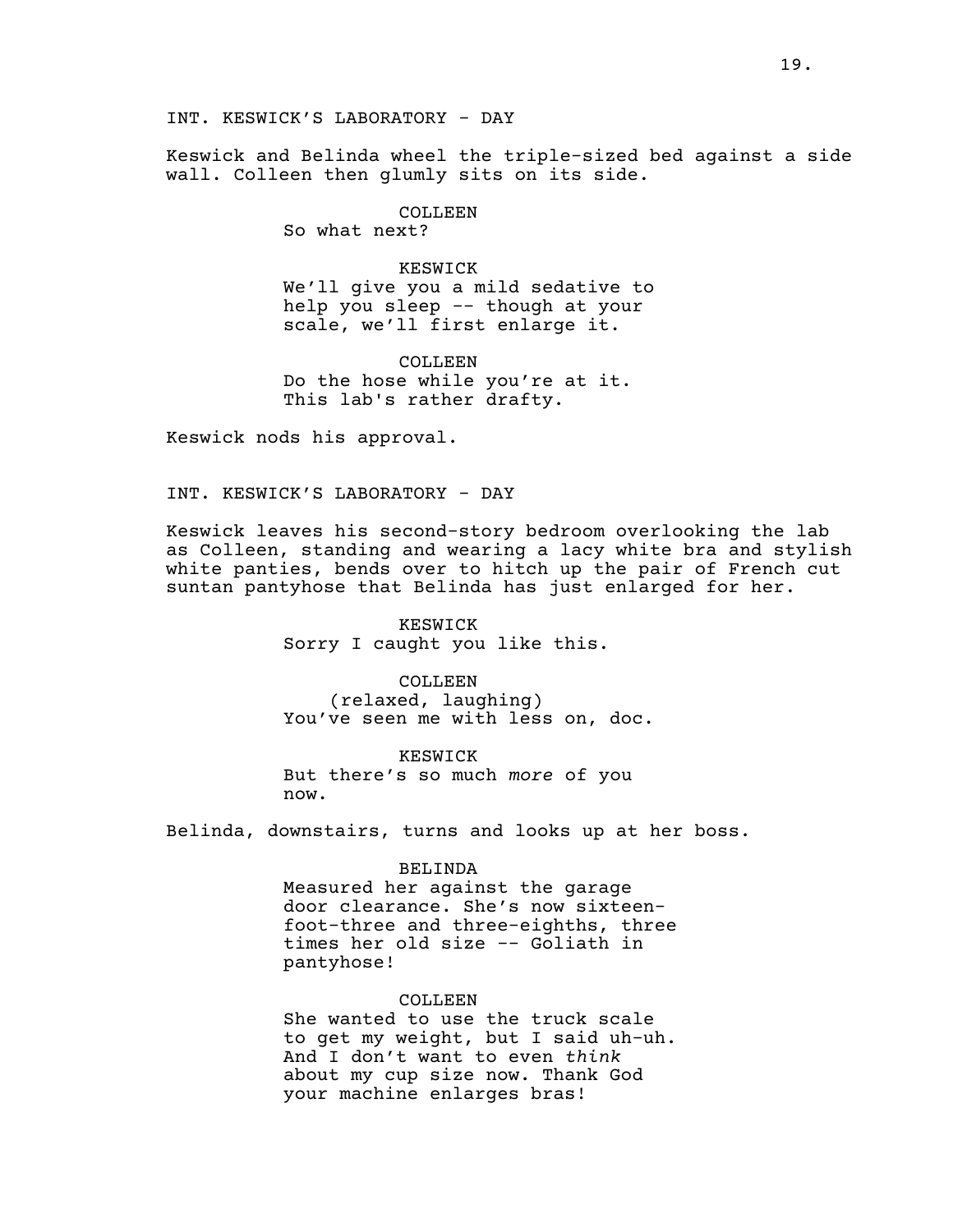# KESWICK Have you taken the sedative?

Colleen points to an enlarged bottle of sedatives on the table, next to a nearly-empty enlarged glass of water. Her body then begins swaying dangerously.

#### BELINDA

Get rest, before you go woozy on us and topple over like Goliath after David's slingshot, and we have to yell "timberrr!"

Colleen does as told, playfully sticking out her tongue at Belinda as she heads to bed.

INT. KESWICK'S LABORATORY - DAY

With the giant Colleen in the background, sleeping under a blanket on her huge bed, Keswick, Belinda and Meg discuss what to do next.

> KESWICK Got the keys to her apartment?

Meg holds them in front of him.

MEG I'll get clothes you can enlarge.

KESWICK And I'll take care of her, er, other needs.

INT. KESWICK'S LABORATORY - NIGHT

The lab is darkened, but substantially changed, to serve as Colleen's new makeshift home. While she was sleeping, tables and other laboratory equipment, aside from the Resizer, have been shunted beneath the balcony.

An enlarged chest of drawers, holding Colleen's now-enlarged clothing, stands against a wall, near giant-sized shoes. Behind a curtain, an industrial sink between them, are an enlarged portable potty and a giant portable shower stall.

An enlarged portable clock sits on a table also three times larger placed next to Colleen; it reads 2:55 a.m., as she opens her eyes, slowly looks about the place, and gets out of bed, still in bra and pantyhose over white panties. For a few moments, she believes she's still in a world at normal size.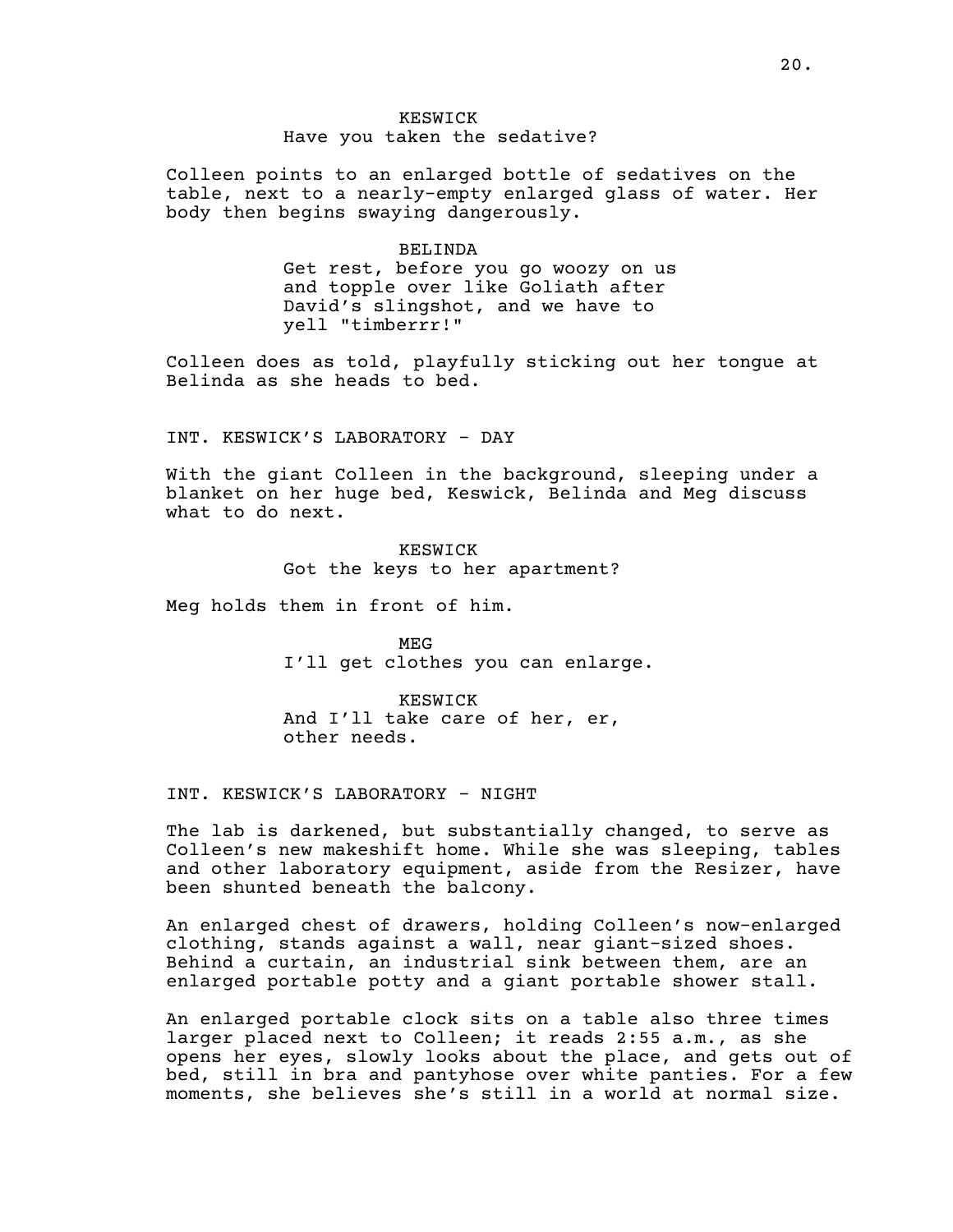Then she sees Belinda, who had been monitoring her, dozing off in a chair at an apparent one-third scale. Suddenly remembering it is she who's a giant, Colleen screams, jolting Belinda from her nap.

## BELINDA Colleen? Are you OK?

COLLEEN I, uh... don't know. OK, I guess, but confused.

BELINDA While you were sleeping, we did some enlarging.

Keswick, now in casual clothes and nearly ready to succeed Belinda as Colleen's monitor, and Meg, in a nightgown, stand at the top railing after hearing Colleen scream.

> KESWICK Meg got some of your clothes, while behind the curtain are a portable shower and potty, next to the industrial sink. I got those.

An amazed Colleen smiles in gratitude.

COLLEEN All this for little old me?

BELINDA Nothing little about *you*, hon.

MEG

Saw Maureen at the apartment. She doesn't know what's happened to you yet, but she'll be here in the morning. Just preparing you.

KESWICK So go back to sleep, unless you need to use the facilities.

COLLEEN

I'll do just that.

She sits at the side of her bed, removes her pantyhose to leave herself in bra and panties, then walks behind the curtain, enters the potty and shuts the door. A streaming sound is heard, followed by an "Aaaahhh."

> KESWICK When you gotta go, you gotta go.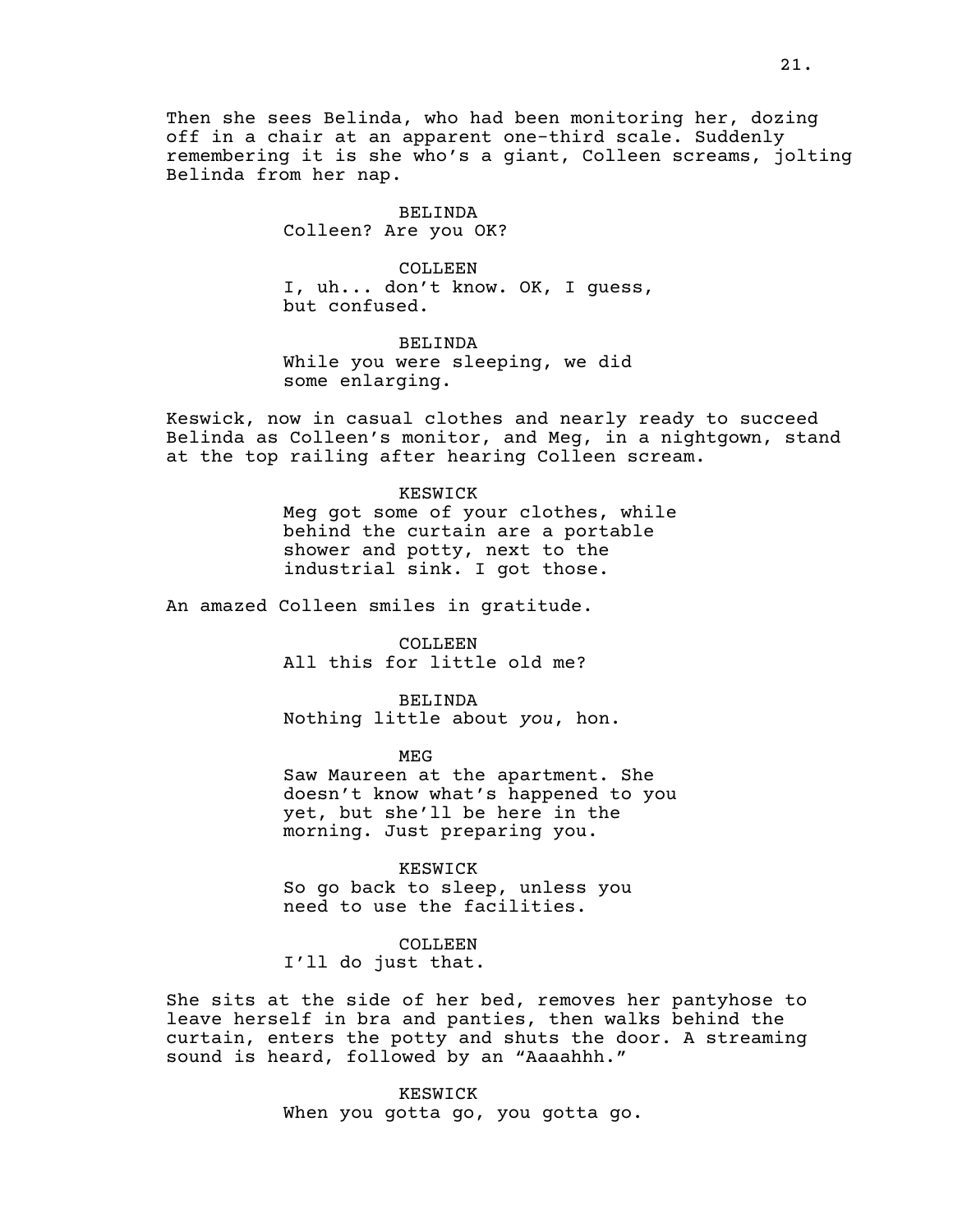It's followed seconds later by a different streaming sound, one of hot water rather than urine, along with a slightly different moan from Colleen, in giant naked silhouette.

> BELINDA You *did* resize the soap, boss?

Keswick gives thumbs up.

INT. KESWICK'S LIVING ROOM - NEXT DAY

Meg and Maureen stand in the foyer as Keswick enters from the hallway to the lab.

> MEG So how's she doing?

KESWICK Fine. You must be Maureen.

MAUREEN Yes. What'd you do to my little sister?

Keswick leads the women into the hallway.

KESWICK I doubt you'll be using that term for a while.

MAUREEN She's been through a lot. Can we talk in private before I see her?

KESWICK Sure. Meg, go see Colleen -- we'll meet you in a minute.

He and Maureen enter his living room as Meg walks to the lab.

INT. KESWICK'S LIVING ROOM - DAY

Keswick and Maureen stand in the center of the living room.

KESWICK So what's this about?

MAUREEN This is in strictest confidence, but Colleen... was severely beaten up by her ex, and because of that, she'll never have children.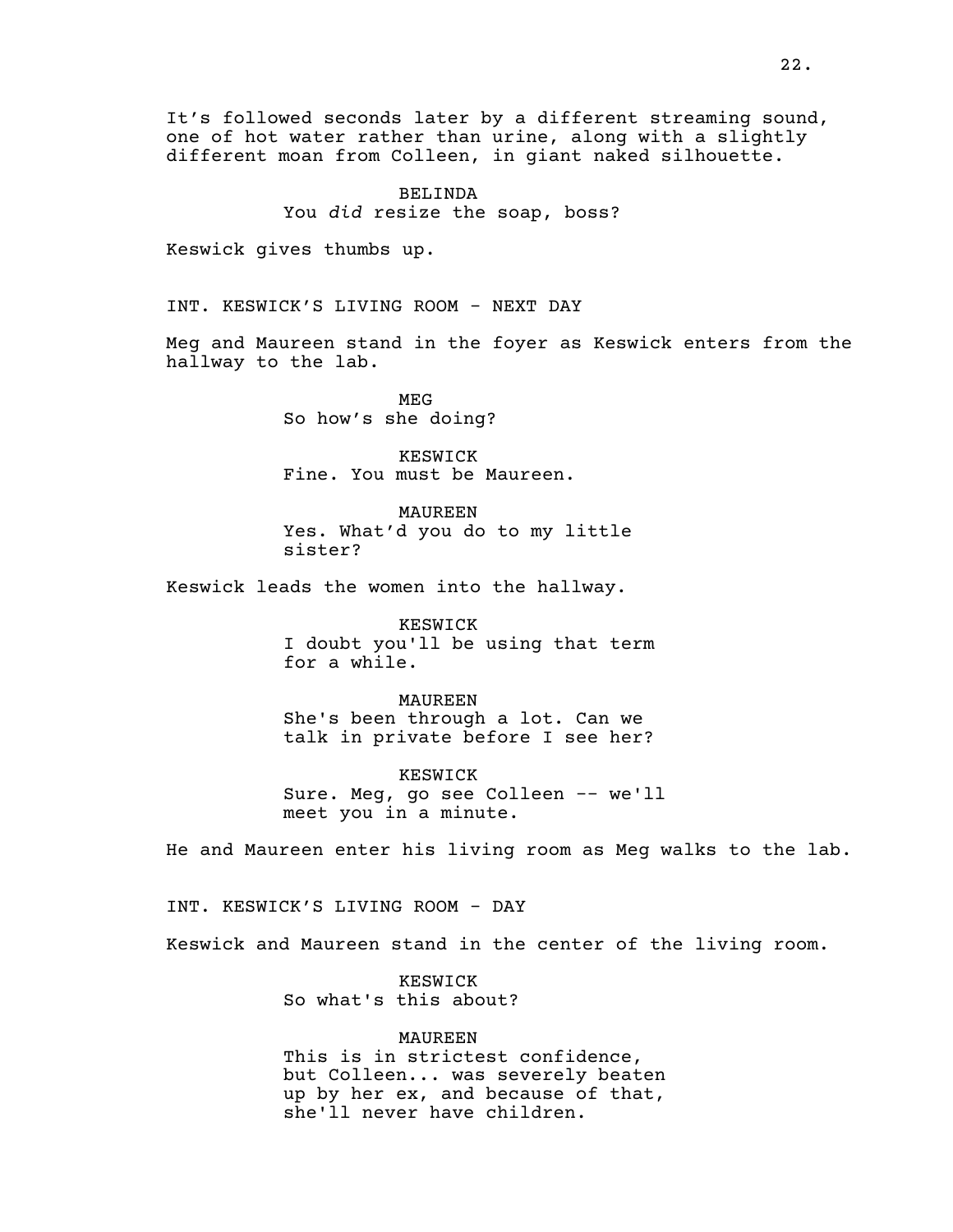KESWICK (shakes his head, sighing) That's an awful thing to happen. (beats) Let's head into the lab.

INT. KESWICK'S LABORATORY - DAY

Within steps of emerging from the hallway, Maureen sees the mammoth form of her younger sister, sitting forlornly on the side of her giant bed.

MAUREEN

What the--

She begins to collapse, but Meg, Belinda and Keswick grab her before she falls to the ground. They then revive her.

> BELINDA There was a small earthquake here yesterday, the very second the procedure took place. It threw everything off, making her grow.

From her lofty height, Colleen nervously looks at her sister, now fully awake and regaining composure.

COLLEEN

Sis, other than being so damn big, I'm OK. How is Ivan?

MAUREEN

Gradually getting better, doctors say. He should be out soon.

COLLEEN

I wish I could visit him, but I'm stuck here. Tell Ivan I love him, but please don't tell him about this. Don't tell *anyone*.

MAUREEN

I won't. But how will we pay for his surgery if you can't work and I'm still in recovery?

COLLEEN We'll find a way.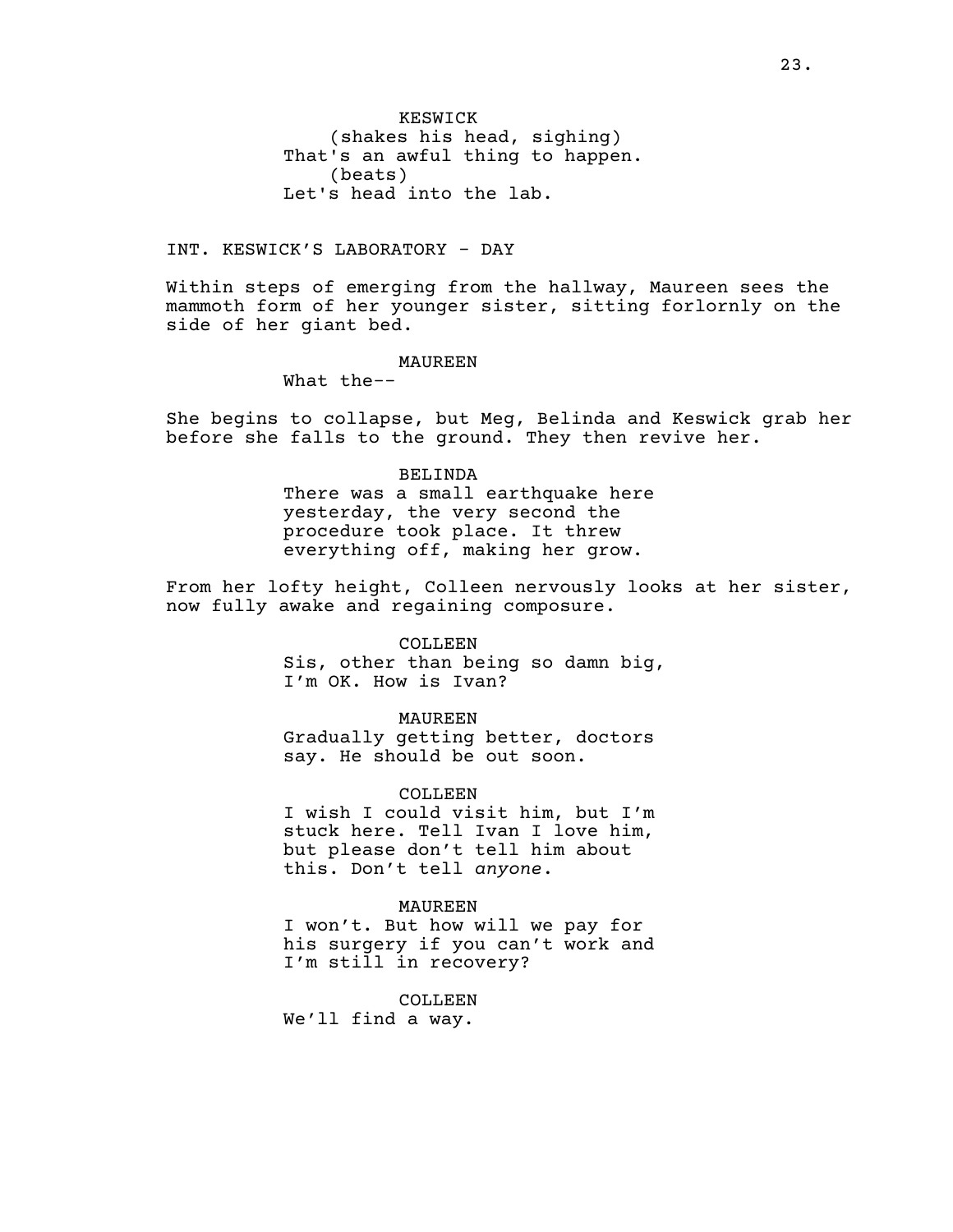## KESWICK

We're taking care of Colleen's expenses -- shelter, food -- while she hides from the world. We've also enlarged all her clothes.

#### BELINDA

And we have guest rooms for you, Ivan and Meg upstairs so you can stay here when you want.

## COLLEEN

Please, don't worry about me. I'm going to be fine.

## MAUREEN Think you can... restore her?

#### KESWICK

We'll do all we can, wrack our brains to reverse her growth. But we also have to make sure this--

He puts his index finger in front of his lips, and Maureen responds with a near-whisper.

> MAUREEN Doesn't kill her?

He subtly nods.

MEG

I want you and Ivan to stay here with Colleen -- she needs family support. I'll bring mail from your apartment every few days.

COLLEEN

I'll be glad to have you here, as long as Ivan isn't scared of me.

MAUREEN

He may be released this evening. I'll soon call and check.

## KESWICK

Colleen, you'll feel better with your sis and nephew here. Oh, and call work today and say you won't be in -- without telling why.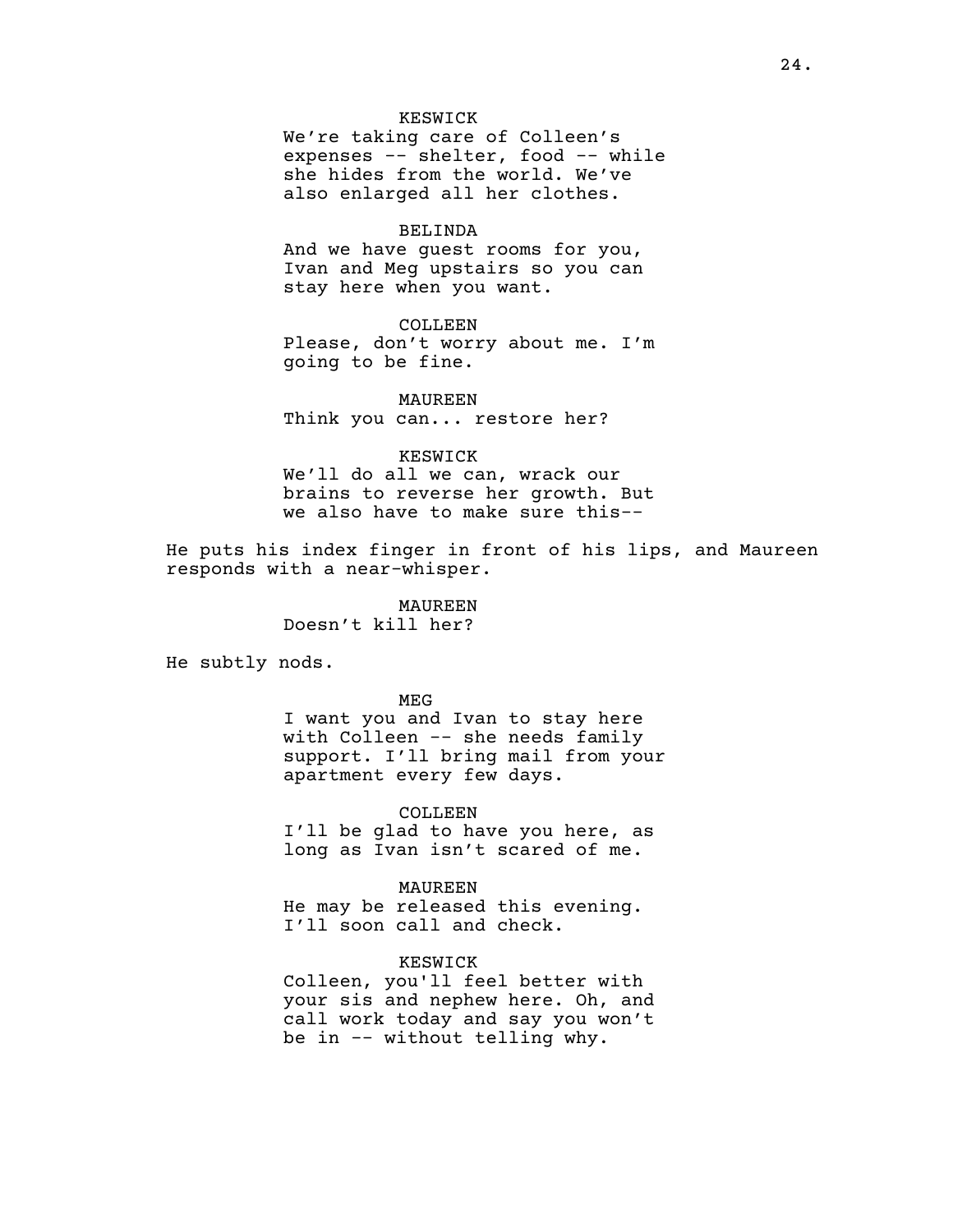INT. KESWICK'S LABORATORY - DAY

Keswick, Maureen and Meg find Belinda and Colleen at lunch. Belinda is seated at a normal-sized table, while Colleen sits on the floor at her triple-sized table with enlarged eating utensils and food. She's in jeans and a red T-shirt marked "MARYLAND WOMEN'S BASKETBALL."

> BELINDA I used the Resizer on Colleen's soup, sandwich and soda.

COLLEEN I don't taste any difference, and it'll help save you money.

MAUREEN So you enlarged your lucky T-shirt.

KESWICK You went to Maryland?

Colleen smiles and shakes her head.

COLLEEN

A fellow waitress from Baltimore gave it to me. My higher ed? Two years of juco in the Valley -- I'm from Canoga Park. And no, I didn't play basketball, either.

BELINDA Well, you could now, dearie.

COLLEEN Not in my plans.

MAUREEN

Good news, sis -- the hospital's releasing Ivan at six tonight! Want to see him?

COLLEEN Think I have to  $-$  he'll worry if

he doesn't see me. But break this to him very, very gently.

MEG We'll do just that.

BELINDA I've been thinking of ways we might undo the powers of the Resizer. Jotted down a few ideas.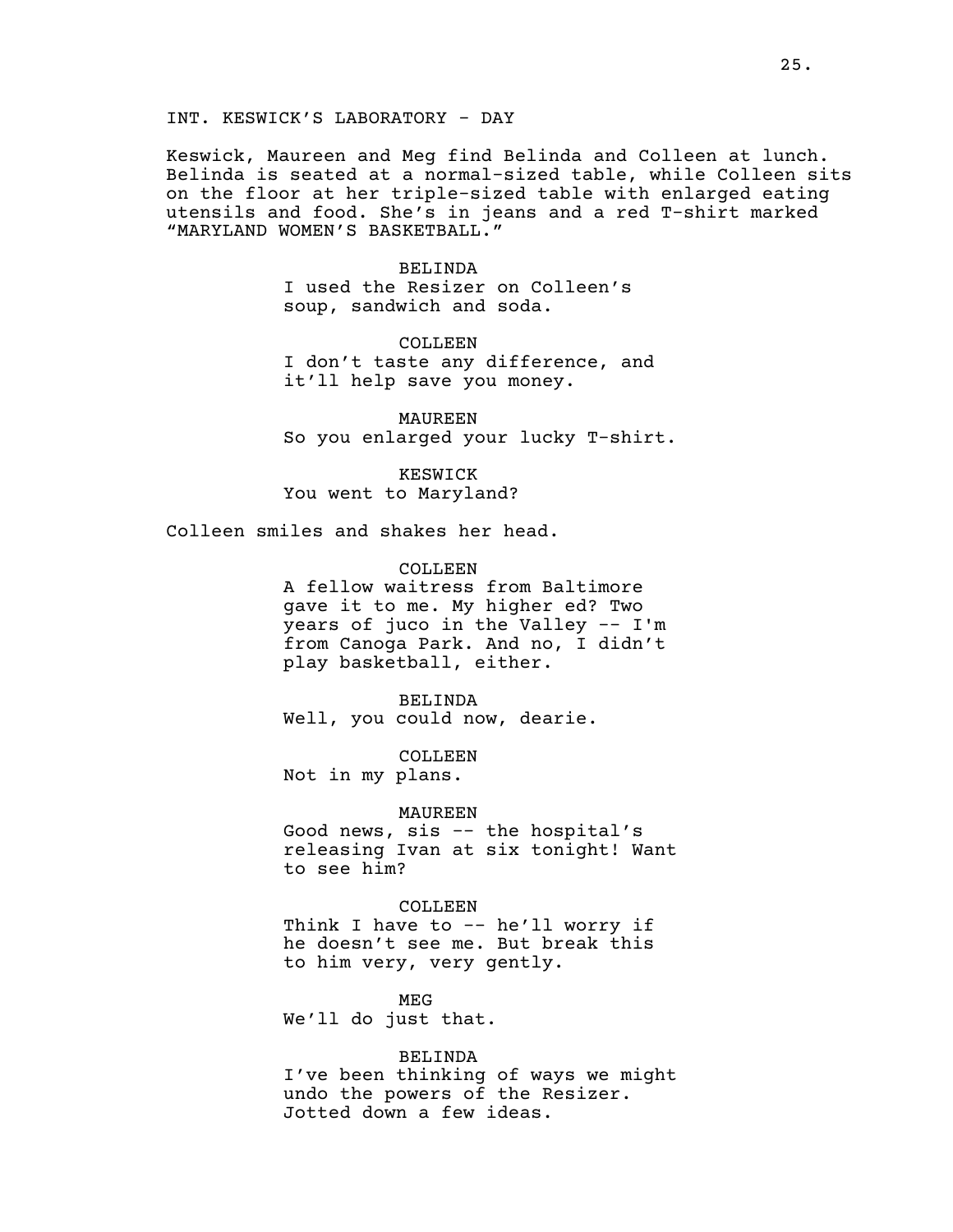KESWICK We'll try them on the lab animals.

COLLEEN If you don't come up with anything by three--

INT. KESWICK'S LABORATORY - DAY

Keswick and Belinda hang their sweaty heads in despair examining their test animals; none have been changed. The grandfather clock from the living room chimes three times, and Colleen, still at the side of her bed, picks up her resized smartphone and dials.

INTERCUT WITH:

INT. BRYSON CASINO, LARRY GORDON'S OFFICE - DAY Larry, seated at his desk, picks up the phone.

> LARRY Larry Gordon speaking.

COLLEEN Mr. Gordon, Colleen here. Something, uh, big has come up, and I'm taking a leave of absence.

LARRY Any particulars?

COLLEEN I wish I could, but well, it's rather hard to explain.

LARRY If you're ill, I'll drop by your

place and help you out.

COLLEEN Thanks, Mr. Gordon, but you won't find me there. I'll call you in case something changes -- hope that's soon. Bye.

She shuts off the phone, then turns to Keswick and Belinda.

COLLEEN (CONT'D) No luck at all?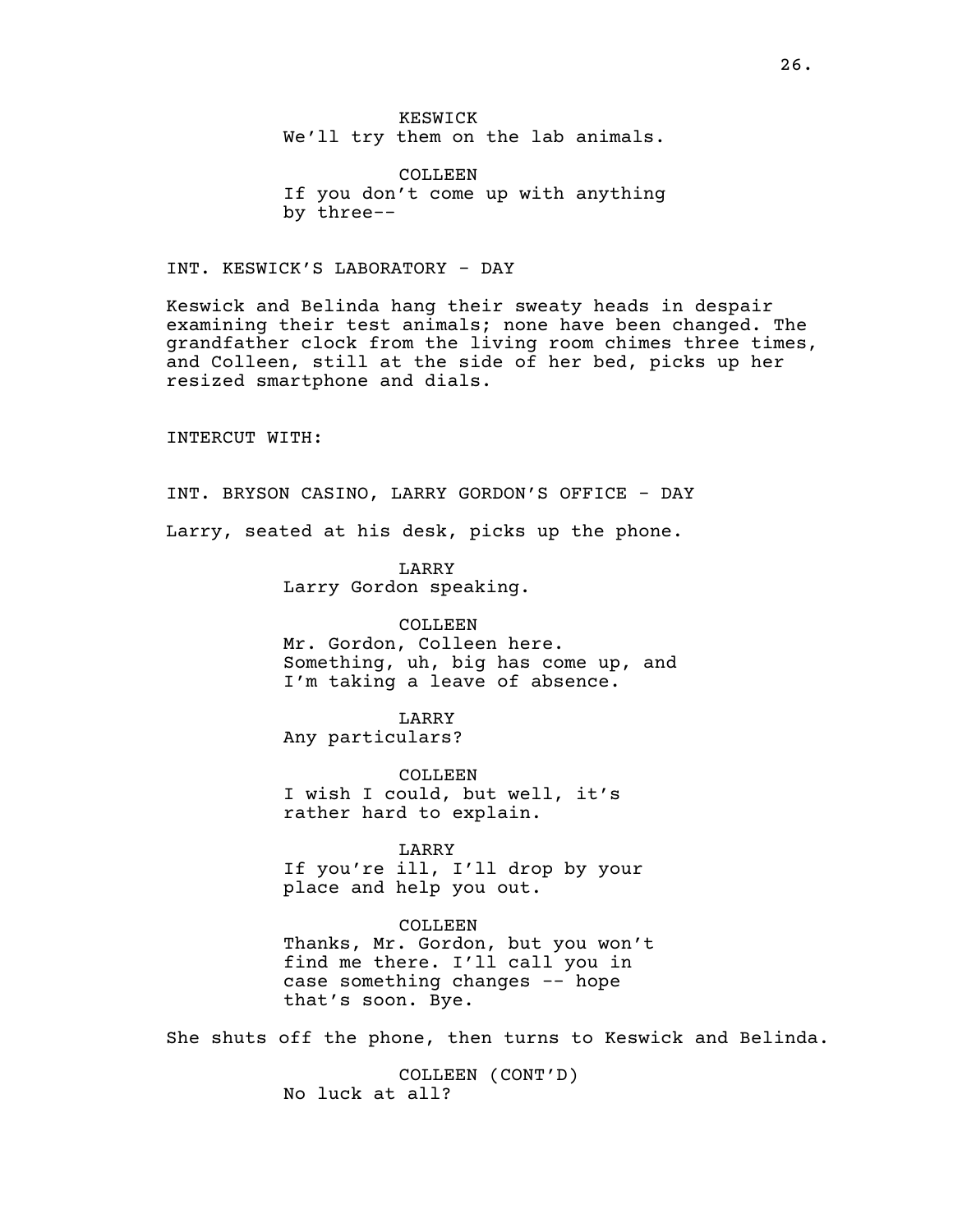KESWICK Not a thing. BELINDA Well, at least you seem stable. COLLEEN Only physically. (sighs)

If I can't work, who'll pay for Ivan's care?

KESWICK (smiling) You love that kid, don't you?

COLLEEN Light of my life, doc. And when he sees what's happened to his aunt... (begins crying) I fear it could kill him. Which would kill me, too.

Keswick and Belinda stand next to her.

KESWICK Have faith. Things will be fine.

EXT. KESWICK'S LABORATORY - NIGHT

IVAN BLACK, 8, in sweatshirt and corduroy rompers, walks from Meg's SUV, parked in the driveway, to the front door with Meg and his mother Maureen.

> IVAN I love Aunt Colleen -- she's always been nice to me.

> > MEG

Like when she took you horseback riding for your birthday last August? She showed me the pictures.

MAUREEN

Aunt Colleen's been good to you, Ivan. Now you have to be good to her. She needs your love. Promise?

IVAN Anything for Aunt Colleen!

MAUREEN Good -- she'll be so proud of you.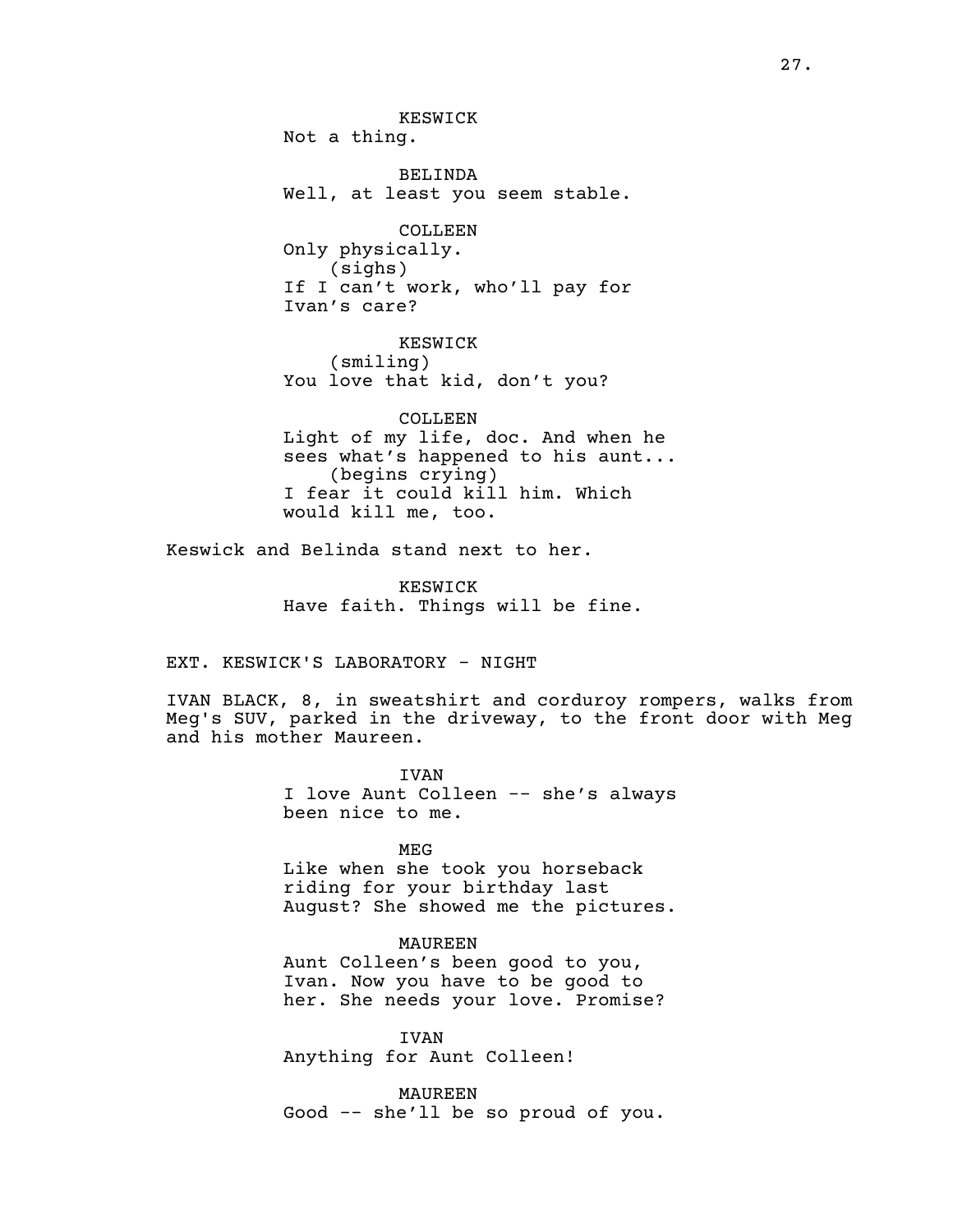INT. KESWICK'S LIVING ROOM - NIGHT

Maureen, Meg and Ivan are in the foyer of the living room, greeted by Keswick and Belinda.

> KESWICK So this is Ivan -- I've heard so much about you from your aunt. She's waiting to see you again.

MAUREEN Now please be kind to Aunt Colleen.

He nods, and they walk down the hallway and into the lab.

INT. KESWICK'S LABORATORY - NIGHT

Colleen sits cross-legged on the bed, back against the wall, trying to be inconspicuous for someone 16 feet tall. Ivan, seeing she's changed into a colossus, is amazed, not afraid.

> IVAN *Wow*! Aunt Colleen!

They exchange smiles -- Ivan's one of excitement, Colleen's one of relief. He escapes the grasp of his mother and climbs onto the bed to greet his enlarged aunt.

> COLLEEN You're -- you're not scared of me?

She gingerly puts one hand around his tiny waist, unsure of her own strength, and carefully lifts him.

> IVAN No -- but how'd you get so *big*?

COLLEEN It's, well, a long story. Or maybe we should call it a tall tale.

Maureen, smiling, moves closer to her son and sister.

MAUREEN Ivan, you came through for her!

**TVAN** Can Aunt Colleen stand up?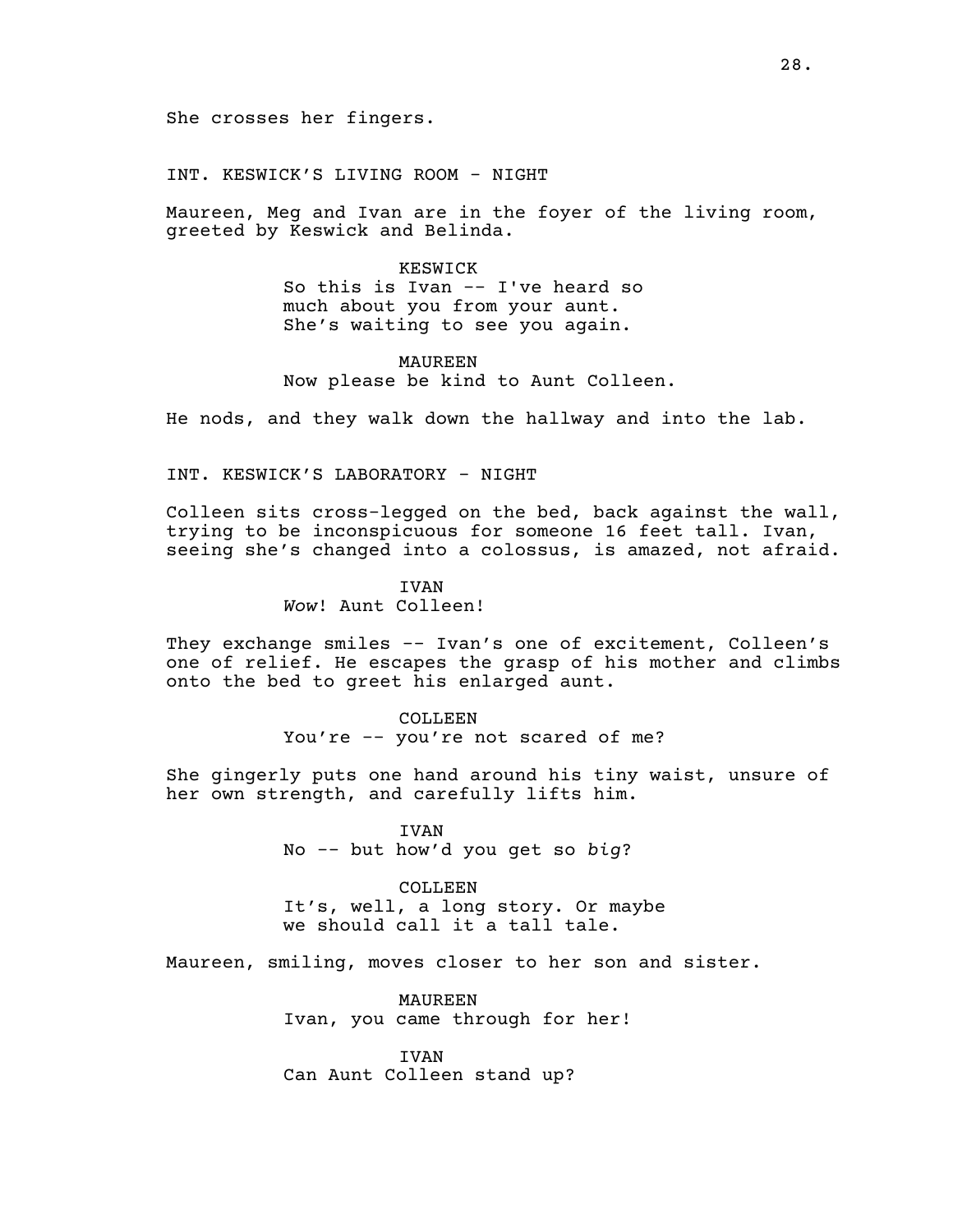COLLEEN

Sure I can!

She carefully rolls off the bed and stands, slowly lowering her nephew to the floor. Ivan stands next to her, sees he reaches just above her kneecap, then stares up to her in awe.

> IVAN My aunt is fee-fi-fo-fum size!

Colleen laughs heartily, as do the other adults.

COLLEEN Shouldn't that be fee-fi-fo*-femme*? But I'm a gentle giant -- no smelling blood of Englishmen!

She lifts him off the floor, then hugs and kisses him.

MAUREEN Ivan, how would you like to spend the summer here with Aunt Colleen? I'll be here, too.

IVAN Sure! Can I bring my friends from school to see her?

Colleen holds her nephew at arm's length, shaking her head.

COLLEEN I know you'd like to, but this has to stay our secret until I go back to my old size.

IVAN Why don't you want to stay a giant? You'd be so much fun to play with.

COLLEEN Maybe so, but I need to get back to work to pay for your hospital bill.

IVAN OK, Aunt Colleen, I understand. I love you.

COLLEEN I love you, too. Oh, how *much* I do!

She cries joyful tears as she lowers her nephew to the floor.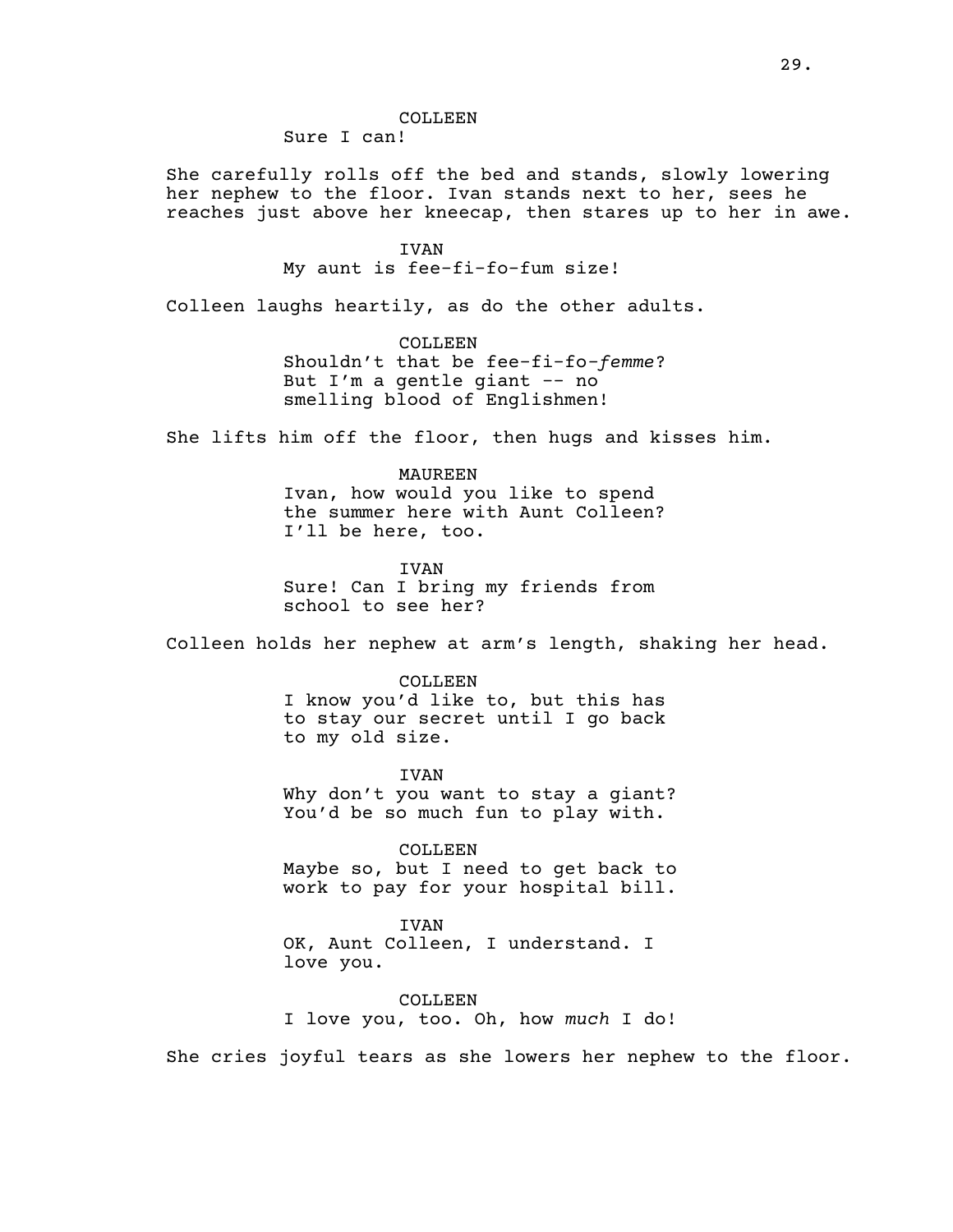COLLEEN (CONT'D) Now go upstairs and settle into your new room with help from mom.

Ivan follows Maureen up the staircase, waving at his aunt.

MEG What a relief.

COLLEEN That little boy just took the weight of the world off my shoulders. I never dreamed he'd accept me like this.

Keswick gives Colleen an admiring glance, and she returns the favor -- although both make certain no one else notices.

> KESWICK You're his big friendly plaything.

COLLEEN God bless him.

MONTAGE - KESWICK'S LABORATORY - DAY/NIGHT

Keswick and Belinda look for a way to undo Colleen's growth as she looks on, modifying the Resizer and then placing various lab animals to test the results. Nothing works.

SUPER: Four weeks later

Colleen -- still a giant -- teaches chess to Ivan, using an enlarged board and pieces, as she sits on the floor. Ivan moves his rook to capture one of Colleen's pawns. She advances one of her knights.

> **TVAN** I wish I were big and strong, a giant just like you.

COLLEEN No, you don't. Do you really want to be unable to fit in a car, much less *drive* one? You'd be too big to go to school.

IVAN But you seem happy as a giant.

Colleen sighs, then watches Ivan move his bishop.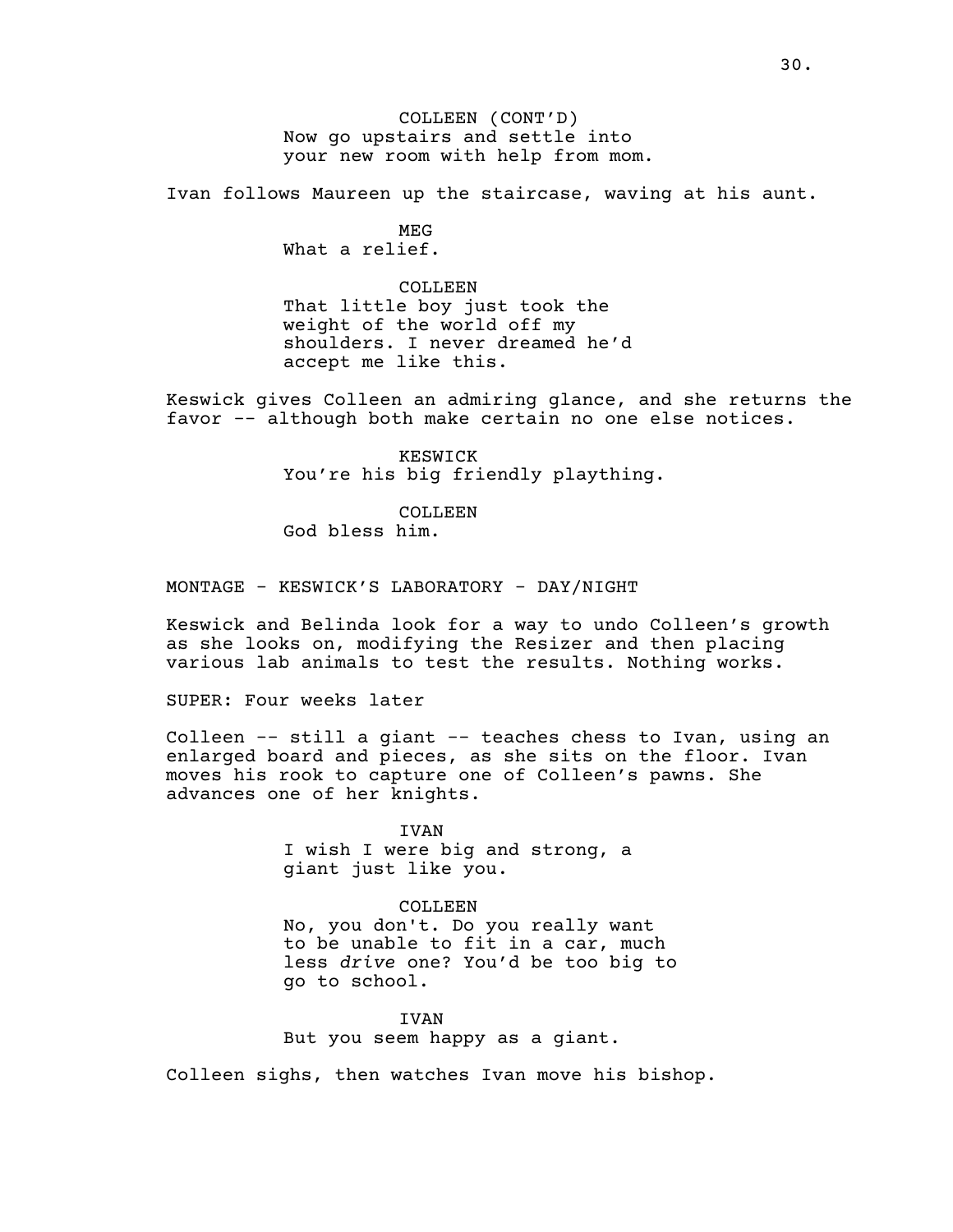## IVAN (CONT'D)

Check.

She responds by moving her king out of harm's way.

#### COLLEEN

It isn't happy, just accepting my fate. If they find a way to shrink me back, wonderful. If not, I'll live the rest of my life here.

Ivan advances a pawn.

## IVAN

I'll visit you when you get old.

She smiles, then responds by moving her queen diagonally.

COLLEEN You mean, when I'm the world's biggest little old lady?

IVAN Yes, Aunt Colleen. I love you.

He moves his knight and her king is trapped.

IVAN (CONT'D) Checkmate.

COLLEEN You're going to be good at this.

INT. PURPLE PAVILION OFFICE - DAY

Vito is in his office, trading kisses with Meg, seated in his lap, when the phone rings.

> VITO So something big has come up again, and you need another month to pay things off? Be thankful you caught me in a good mood -- OK.

MEG So who was that?

VITO Nobody important.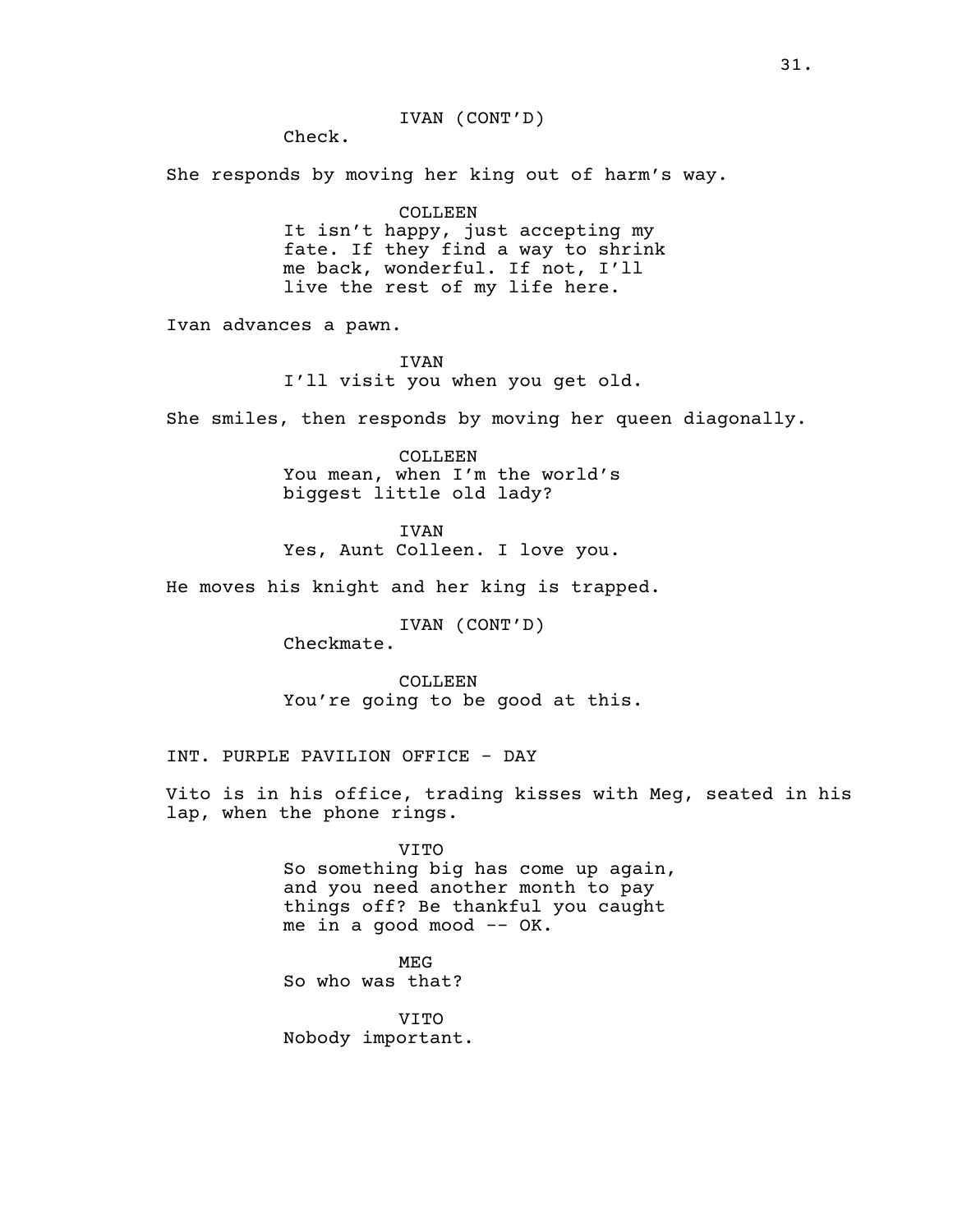INT. KESWICK'S LABORATORY - DAY

It's late afternoon on the 4th of July, and Belinda's 4-door sedan is outside an open trucking bay door. Maureen and Ivan, who's holding a small American flag, enter through one of the rear doors. Colleen and Keswick, each in jeans and T-shirt - hers in Maryland red, his in Cal blue -- look on and wave.

> KESWICK Have a great time watching the fireworks on the Strip tonight.

IVAN Too bad Aunt Colleen can't go.

COLLEEN. Tell me all about it tomorrow, OK?

She blows him a kiss as the car backs out; Colleen uses her giant's strength to easily pull down the garage door from inside. She and Keswick stroll into the lab; he wordlessly offers to hold her much larger hand, and she accepts.

> COLLEEN (CONT'D) Imagine me on the Strip at this size. I'd cause a riot.

KESWICK So it's just the two of us.

COLLEEN The first time since *this* happened.

KESWICK Thought I knew you well those years you served me, but nothing like now. So let's turn the tables - this time I'm serving *you* a drink.

He goes to the lab refrigerator, pulls out a bottle of red wine and an enlarged, chilled glass, and pours her a drink.

> KESWICK (CONT'D) Tonight, we learn how much wine it takes to get a giant drunk. (beats) No, not really.

He smiles as he uses both hands to give her the huge glass.

COLLEEN. Awww, thank you, doc.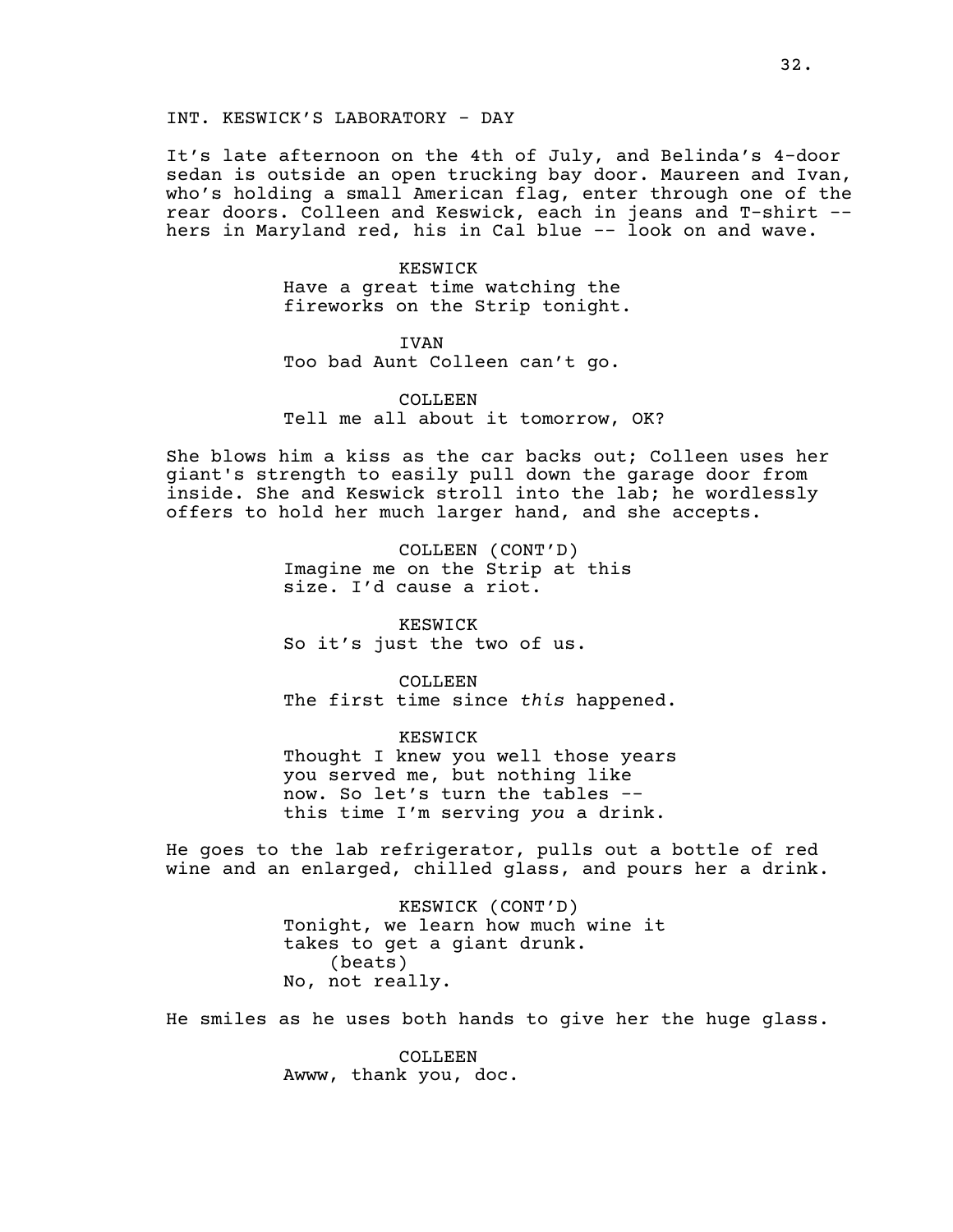KESWICK Call me... Keswick.

She sips the wine and winks her approval.

# COLLEEN

OK, Keswick. Thanks for giving me shelter these past weeks.

#### KESWICK

Early on, I worried this would kill you, or that you'd be angry over this. But you've been so gentle, so loving. I admire you.

He leaves Colleen's side and walks upstairs to the balcony.

#### COLLEEN

Was I supposed to be the attack of the fifty-foot Debbie Downer? Didn't get the memo.

#### KESWICK

I still feel guilty over what I've done to you, because...

He smiles and stares at Colleen's huge face.

KESWICK (CONT'D) I've liked you from when we first met.

COLLEEN Yeah, we've flirted a bit.

KESWICK Now, it's something, er, deeper.

COLLEEN

Really?

KESWICK Not sure how you should take this, but I'm beginning to fall for you.

COLLEEN I'll take it, gladly. But who'd want to fall for me... like *this*?

KESWICK All that's changed is your size.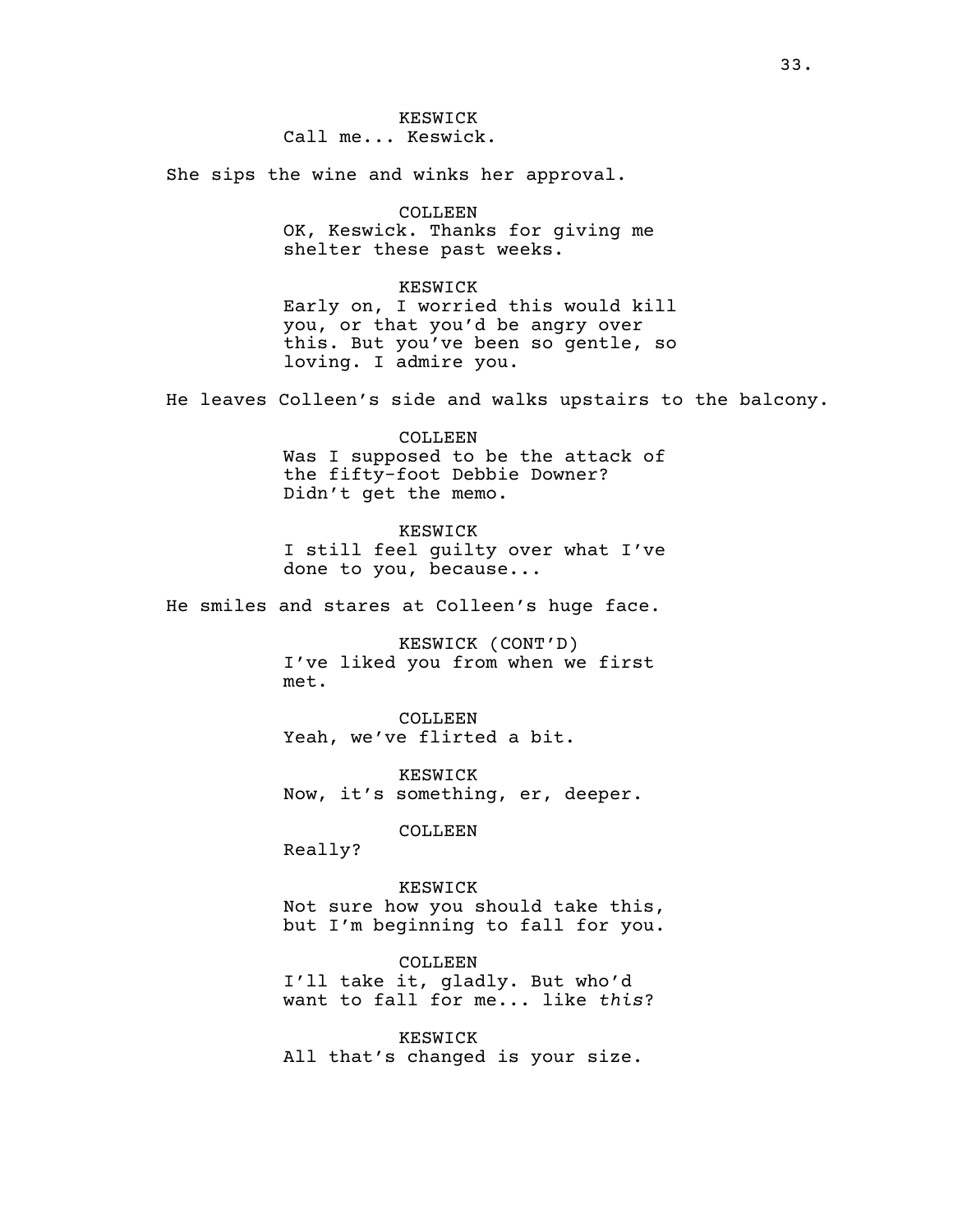#### COLLEEN

Hardly. Yes, after a month I now feel secure this won't kill me, but if the public saw me at this scale, they'd be scared out of their wits.

KESWICK Right after you grew, you hated me.

COLLEEN Kinda, but not true anymore.

She smiles at Keswick, drawing closer to him.

COLLEEN (CONT'D) You're in love with me.

KESWICK

Er...

COLLEEN (amused) Go on -- you can say it.

KESWICK I... love you.

COLLEEN And I love you too, my little Keswick. Can I call you that?

KESWICK

Sure. (beats) Your little Keswick.

COLLEEN Let's make it official.

She smiles enticingly. Their faces, and lips, meet for a gentle kiss, although she's nearly three times his size. He draws back to admire the giant he's fallen in love with.

> KESWICK Don't know where this will lead.

COLLEEN With others in the house--

KESWICK Especially Ivan.

COLLEEN We better play it cool.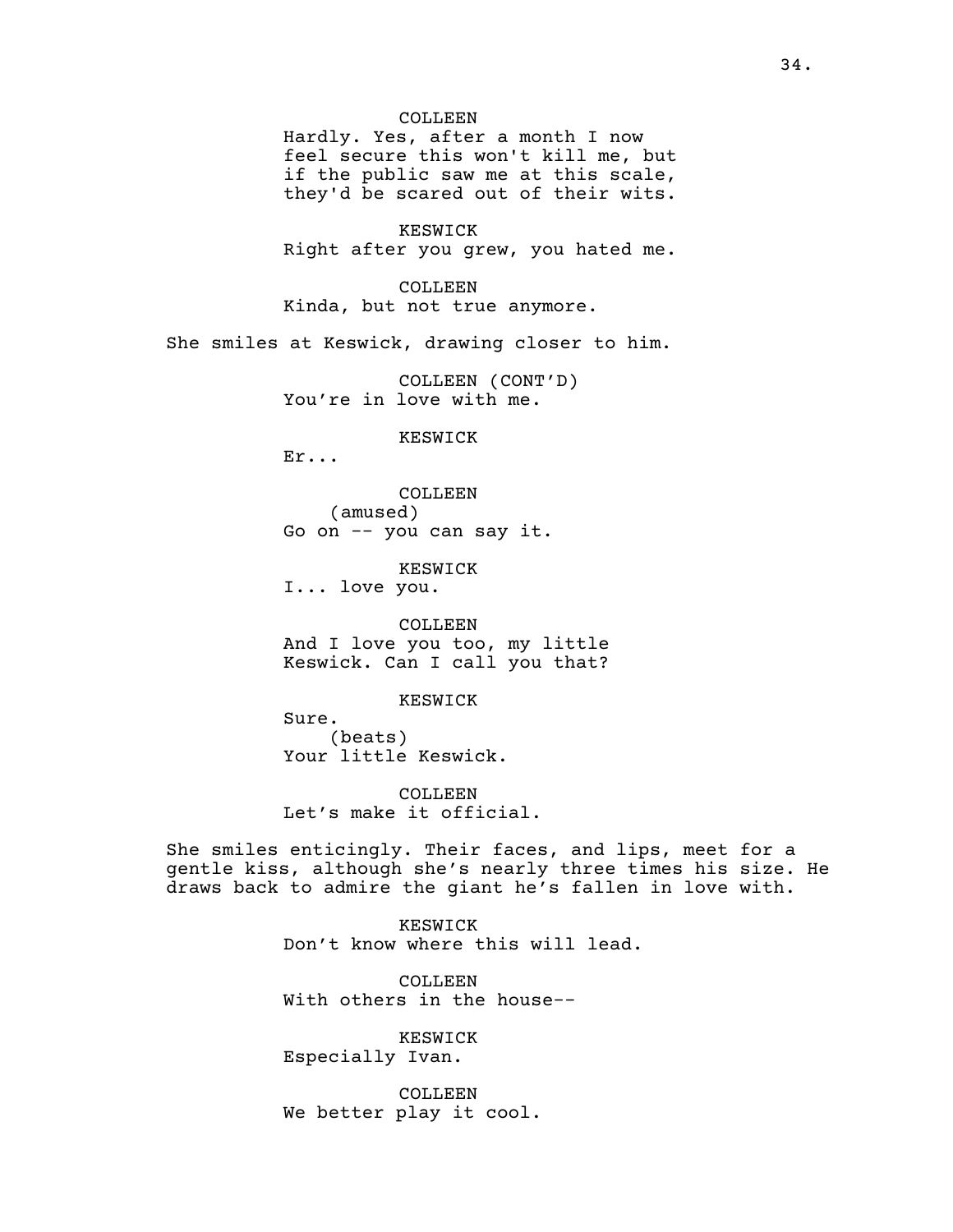# COLLEEN *Sex*? Between the two of us?

She begins laughing, then realizes what she implied.

COLLEEN (CONT'D) I'm so sorry. That laugh wasn't a put-down of you, just recognition we're now so.*.. different*.

KESWICK All men are different to you now.

COLLEEN True. But now that you've brought it up, I'm kinda curious about the possibilities this brings.

The look from Colleen's eyes makes her desire evident.

KESWICK Let's get to know each other better before taking that giant step. (beats) No pun intended.

COLLEEN But we still can be a.*.. little* bit intimate -- no pun either. Come on.

She lifts him from the balcony; he initially resists, then relents. She takes him bedside and sets him on her lap.

> COLLEEN (CONT'D) How about a lap dance?

KESWICK You'd... crush me.

COLLEEN Not with *you* in *my* lap!

She begins writhing her huge torso; Keswick begins shaking.

COLLEEN (CONT'D) Should've done this for Vito.

Keswick gazes up at the underside of her gigantic bustline.

COLLEEN (CONT'D) Like that point of view?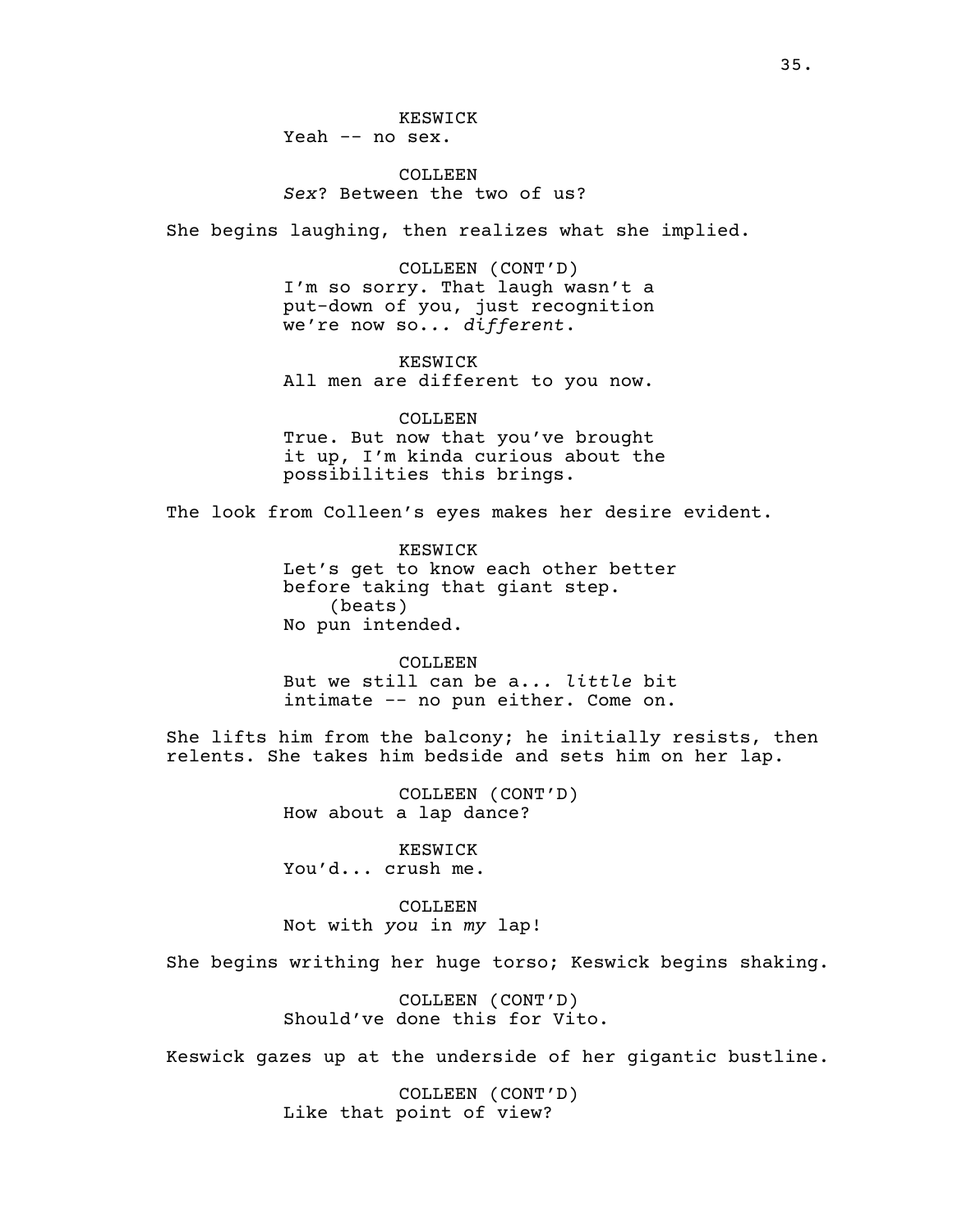COLLEEN Think you can handle having a giant girlfriend?

KESWICK A *secret* giant girlfriend.

COLLEEN Right. Hey, giants need love, too.

KESWICK It'll be fun.

(beats) Hold me.

She places her arms around his waist, gently swaying her body, and whispers to him.

> COLLEEN Feel secure?

KESWICK You're so big and strong and

beautiful... my giant goddess.

COLLEEN

Awww... At this size, I'll look out for and protect you -- not that I'm trying to treat you like Ivan. So just stay in my lap and lay with me, my little Keswick. OK?

KESWICK

It'd be an honor. (beats) Ever heard of that old song, "Love Is Strange"? Well, we now have the strangest love of all.

COLLEEN But a wonderful one.

He stares up at her affectionately; she bends her head down and softly kisses him.

BOTH

Mmmmmmmmm...

They fall asleep in each other's arms.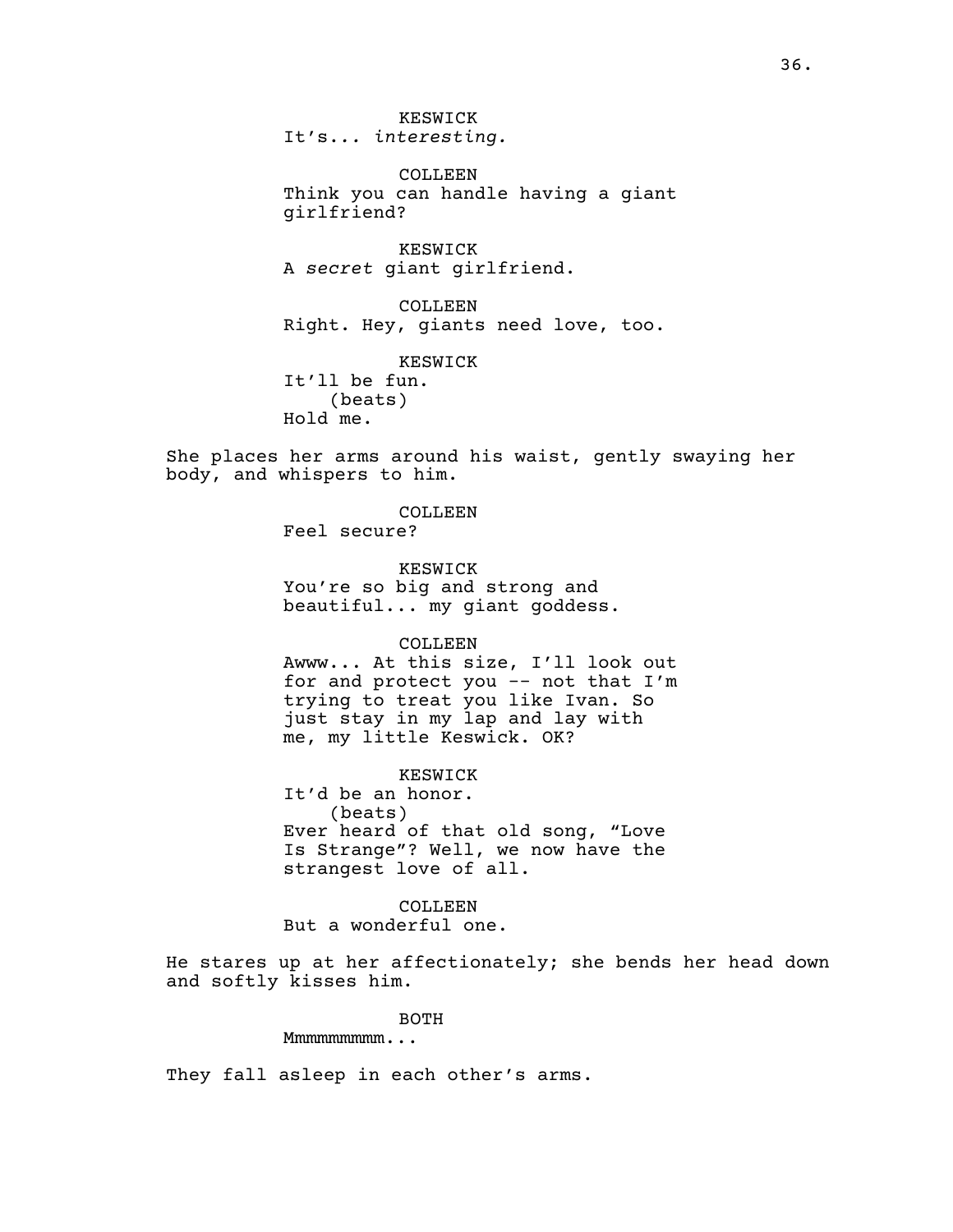INT. KESWICK'S LABORATORY - NIGHT

Belinda, Maureen and Ivan return from the fireworks to find Colleen laying on the bed asleep, with a sleeping, clothed Keswick atop her also-clothed torso.

### MAUREEN

Awww, so cute.

She pulls a smartphone from her purse and photographs the sleeping couple. She takes Ivan up the spiral staircase as Belinda remains below, wondering what to do next.

> MAUREEN (CONT'D) Looks as if your great big Aunt Colleen has found herself an itty bitty boyfriend!

She gently laughs and looks at Ivan.

INT. KESWICK'S LABORATORY - DAY

Colleen's sitting at the side of her bed when Ivan heads down the spiral staircase, holding an 11" x 8 1/2" sheet of paper in his hand. He then rushes to her.

> IVAN Aunt Colleen! Aunt Colleen!

COLLEEN Enjoy the fireworks?

IVAN

Did I ever! Oh, and this morning, I made something for you.

He hands Colleen the sheet, which in her giant hands appears to be 3 3/4" x 2 3/4". It's a drawing of Colleen's head superimposed on an ant's body, along with a message.

> COLLEEN "To my giant aunt" -- I love it!

> > IVAN

When we got home last night, I saw you sleeping with Uncle Keswick. Do you love him?

COLLEEN (briefly startled) Yes, I do love him, and no, he's not really your uncle. But if you want to see him that way...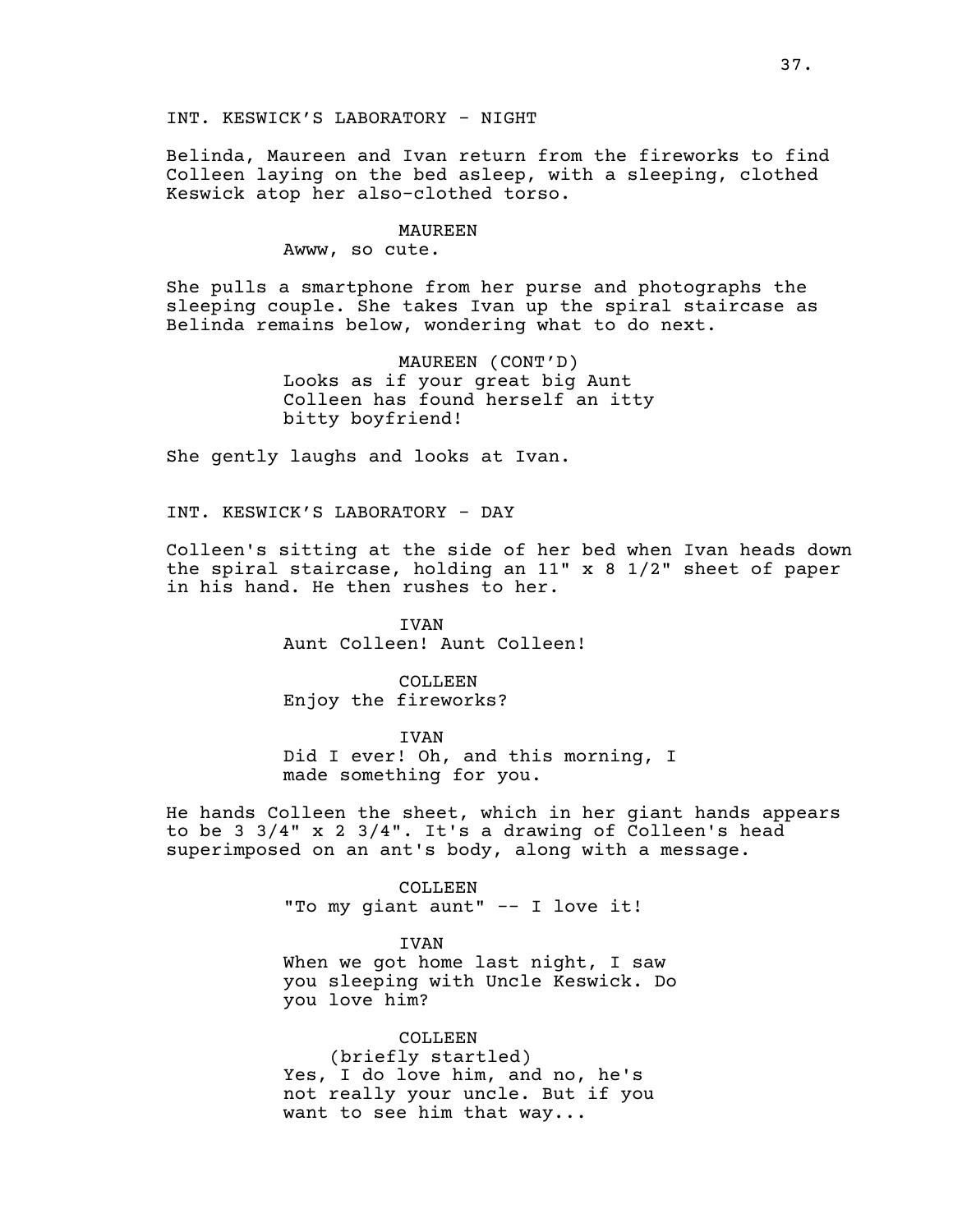INT. BRYSON CASINO, LARRY GORDON'S OFFICE - DAY

The phone rings; Larry Gordon picks it up.

LARRY Larry Gordon's office.

INTERCUT WITH:

INT. BRYSON CASINO, ERNEST SANDERSON'S OFFICE - DAY

ERNEST SANDERSON, in his 60s wearing casual western gear, is the flamboyant, super-wealthy and shrewd owner of the Bryson Casino.

> ERNEST Larry, one of our regulars called asking why he hasn't seen Colleen Cossitt waitressing lately. Says it's been weeks.

> > LARRY

She asked for a leave of absence a few weeks ago, sir. Wouldn't say why. Haven't heard from her since.

ERNEST

Find where she is. Tell her to come back. She better have a damn good reason, or we may as well fire her.

LARRY

I will check, sir.

INT. BRYSON CASINO - DAY

Larry makes the rounds of the tables where Colleen normally works to check with her fellow "super servers."

> LARRY Tina! Gwen! Need to talk to you.

TINA LINCOLN, a petite black woman, and GWEN CLARY, a statuesque ash blonde, come to meet him, each in "super server" attire.

> GWEN What's going on?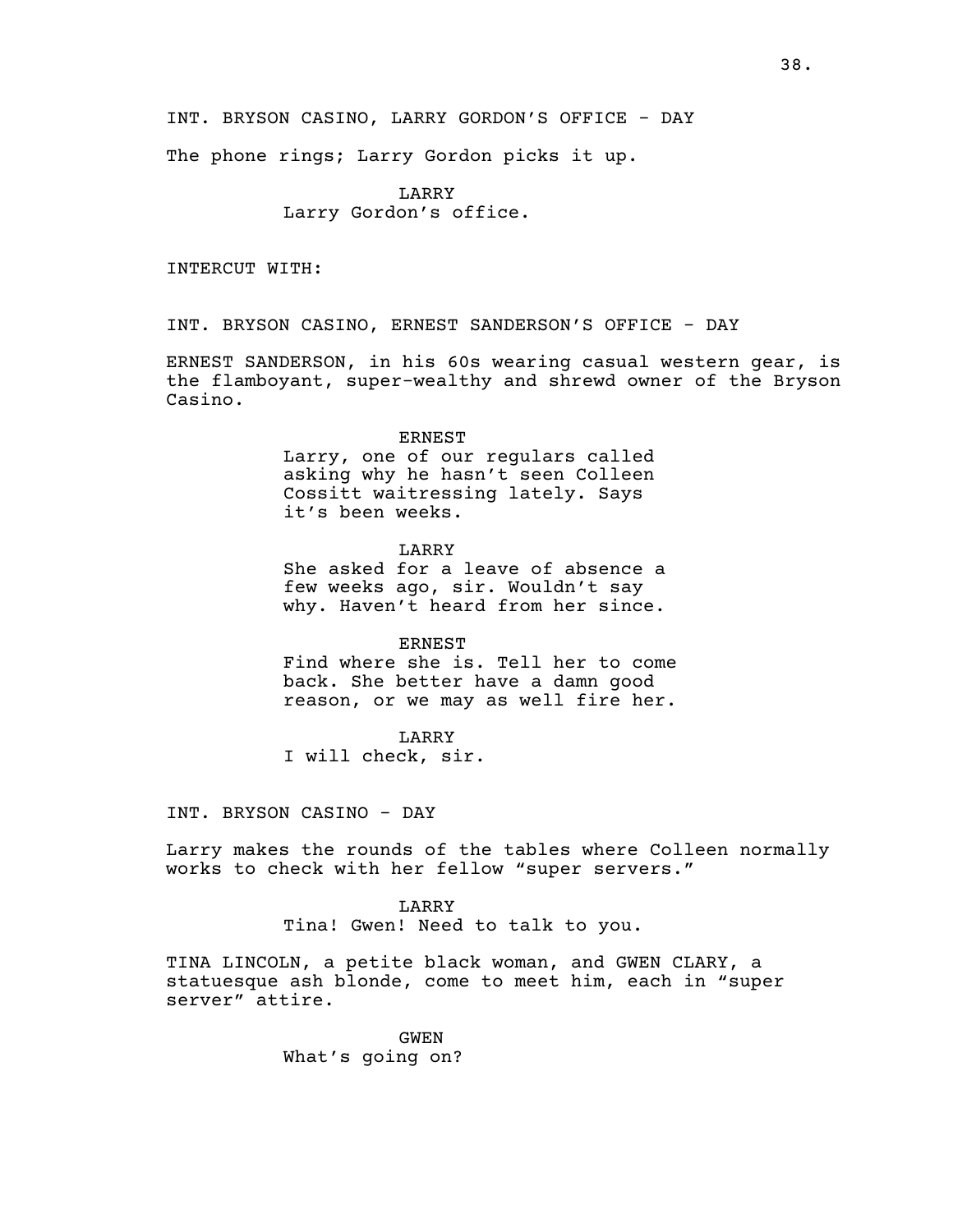LARRY Either of you heard from Colleen? She took a leave of absence weeks ago, and I haven't heard anything from her since.

TINA Not a thing.

GWEN Neither have  $I$  -- but now that  $I$ think of it, I haven't seen that Keswick Fletcher guy since, either.

LARRY What's he got to do with her?

TINA Think he likes her. Always asked about Colleen on days she wasn't working.

GWEN He's done that with me, too.

LARRY Thanks for the lead...

CUT TO:

EXT. KESWICK'S HOME/LABORATORY - DAY

A curious Larry Gordon rings the bell of the home, attached to the one-time trucking warehouse.

> LARRY (V.O.) What is she doing out here? And what a weird structure this is.

INT. KESWICK'S LIVING ROOM - DAY

Keswick opens the door and waves him into the foyer.

KESWICK You seem familiar, but I can't quite seem to place you. You are--

LARRY Larry Gordon, head of the casino wait staff at the Bryson. I'm looking for Colleen Cossitt, whom we haven't heard from in weeks.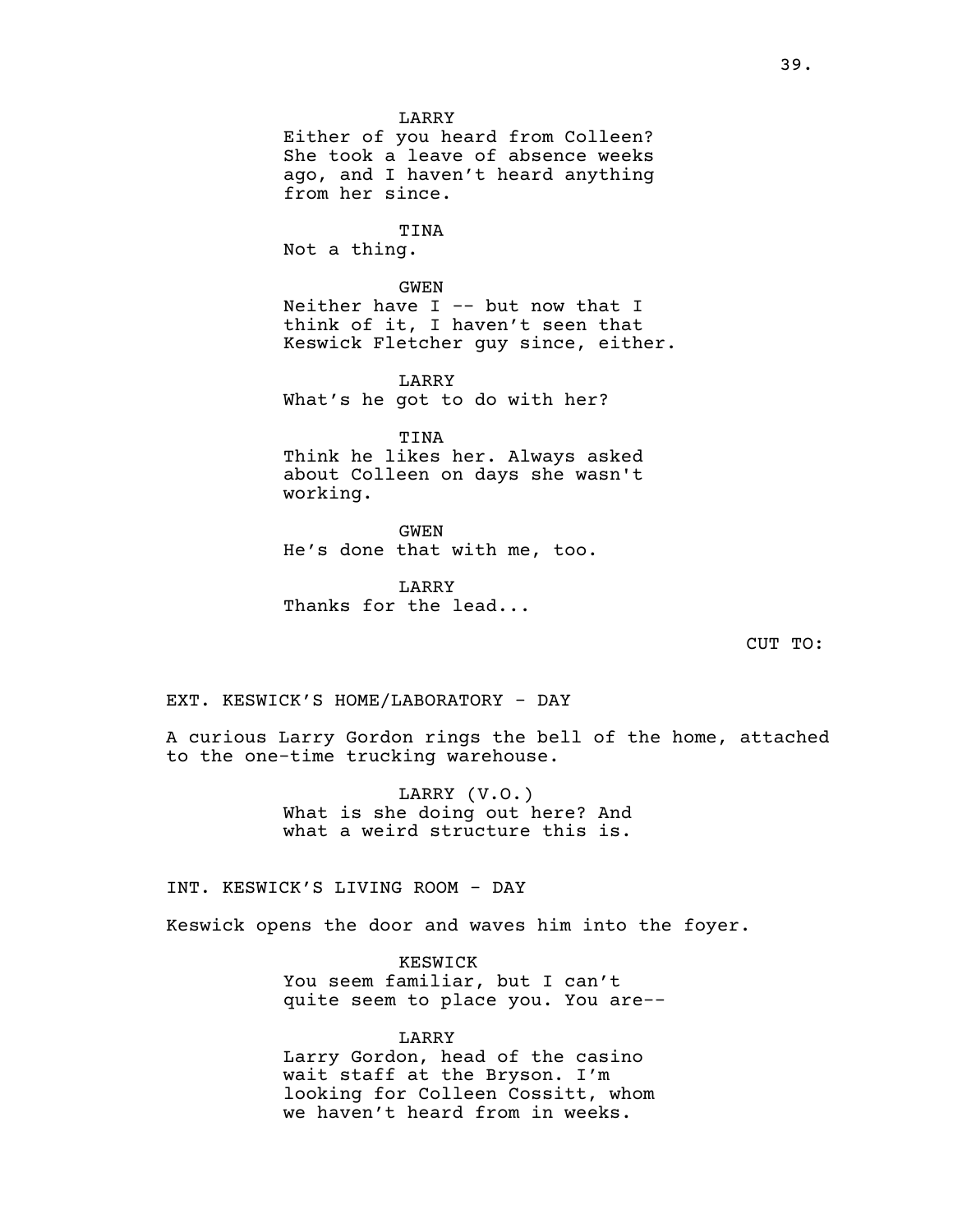The hallway door to the lab was left open when Keswick went to answer the doorbell, and Colleen overhears Larry's voice.

COLLEEN (O.S.)

Mr. Gordon!

LARRY That certainly sounds like her!

Keswick, fearful the truth about Colleen is now exposed beyond family, friends and staff, shrugs in resignation.

> KESWICK Yeah, it's her all right.

COLLEEN (O.S.) I'd like to see Mr. Gordon.

KESWICK I hope he can stand seeing you!

He leads Larry into the hallway.

KESWICK (CONT'D) She's... quite a bit different than the last time you saw her.

INT. KESWICK'S LABORATORY - DAY

They enter, and Larry -- seeing Colleen, seated at her bed, as a giant for the first time -- stares up with some unease.

> COLLEEN Now you know why I've been out the past few weeks. I miss you guys!

She moves off the bed and kneels on the floor, but despite her crouching, a still-stunned Larry has to look up to her.

### LARRY

Are... you all right?

## COLLEEN

I'm OK, don't worry about me. Let me show you who I'm more worried about.

She stands up and yells upstairs.

COLLEEN (CONT'D) Ivan! Aunt Colleen needs you!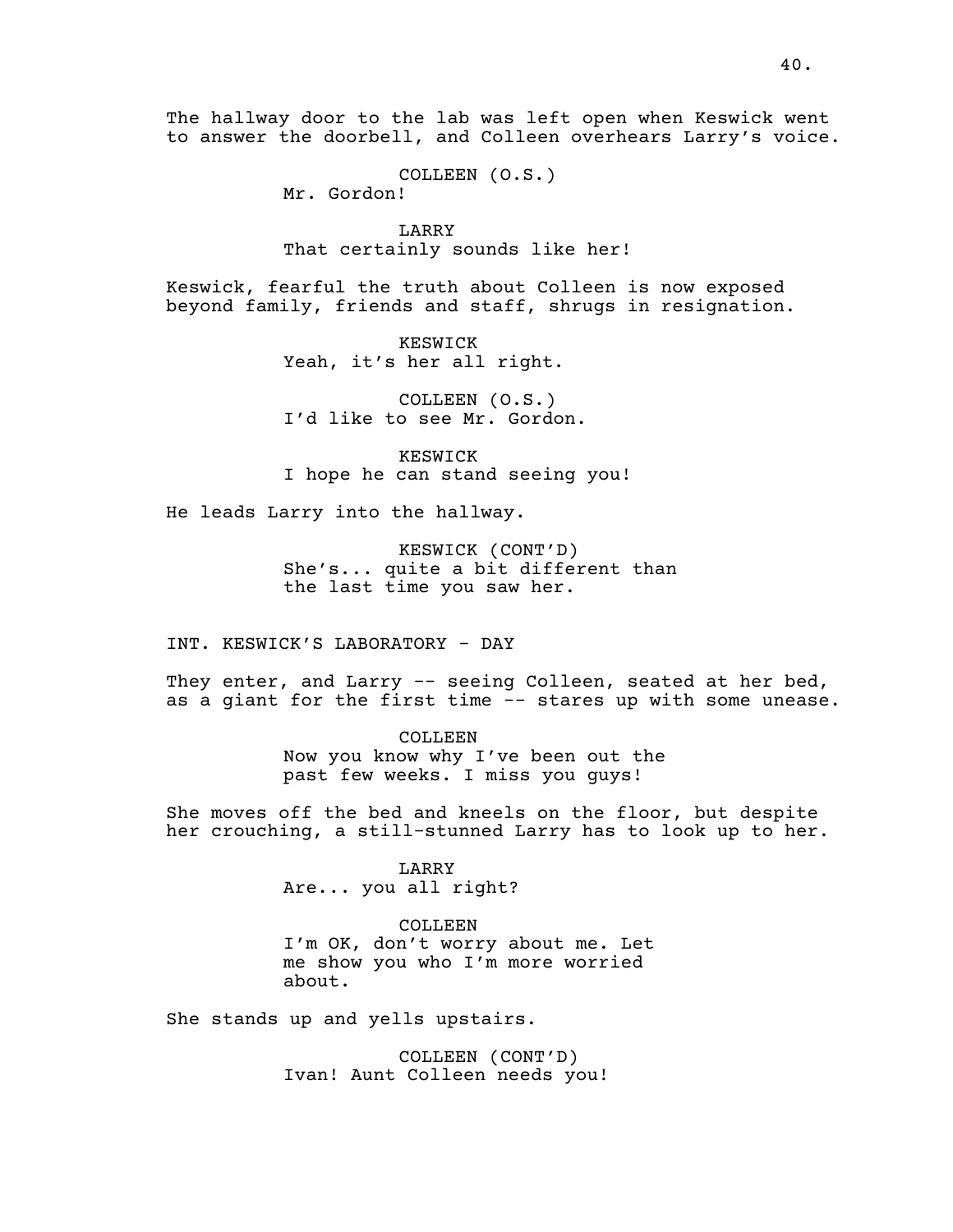Ivan races from his upstairs room and leans on the railing as his towering aunt stands next to him.

IVAN

What is it?

Colleen turns to Larry.

### COLLEEN

This is my nephew, Ivan -- he's eight, and just had two bronchial operations for asthma. Total cost: Over twenty grand. We need help.

KESWICK Since she grew, she can't work.

# COLLEEN

(begins crying) Mr. Gordon, I may *never* revert to normal, but I'm more concerned with Ivan and his future. I hope the Bryson can help him, since I can't.

Larry turns to Keswick.

LARRY That's the Colleen I've known for years -- always more concerned with others than herself. I'll do all I can to help her out.

He stares up at her, then leaves.

INT. BRYSON CASINO, ERNEST SANDERSON'S OFFICE - DAY

Ernest Sanderson sits at his desk as Larry Gordon comes in.

ERNEST So did you find Colleen Cossitt?

# LARRY

Yes, sir.

ERNEST Is she coming back to work?

LARRY Not in the immediate future, sir.

ERNEST Then did you fire her?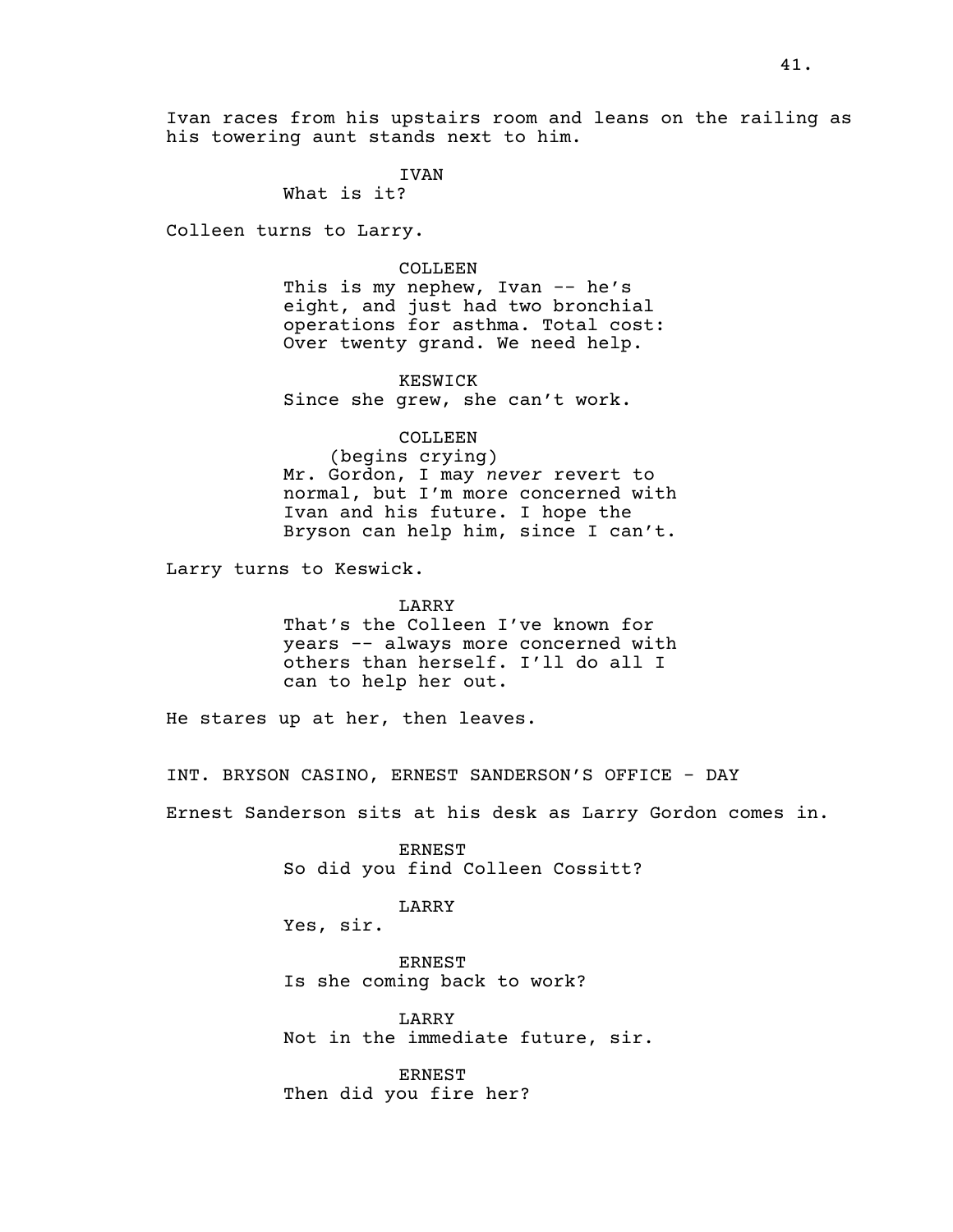LARRY

No, sir.

ERNEST Would you give me a reason why?

LARRY (pauses) She needs help, sir.

ERNEST She apparently does -- and from your evasive answers, you need it, too. Must I fire her myself?

LARRY (smiles) Yes, sir -- I'd like to see you tell her that to her face.

INT./EXT. ERNEST SANDERSON'S LUXURY SEDAN - DAY

With Larry as his passenger, Ernest drives his fancy car along a rural two-lane Nevada highway.

> ERNEST She's out here? In the middle of nowhere?

LARRY Just follow my directions, sir.

ERNEST Now you said her nephew is ill?

LARRY *Was* ill, sir -- he's recuperating. And his mother can't work.

**ERNEST** His aunt apparently won't. Am I going to give her the business!

Larry begins to softly laugh.

ERNEST (CONT'D) What's that about?

LARRY You're in for more than you bargained for, sir. Much more.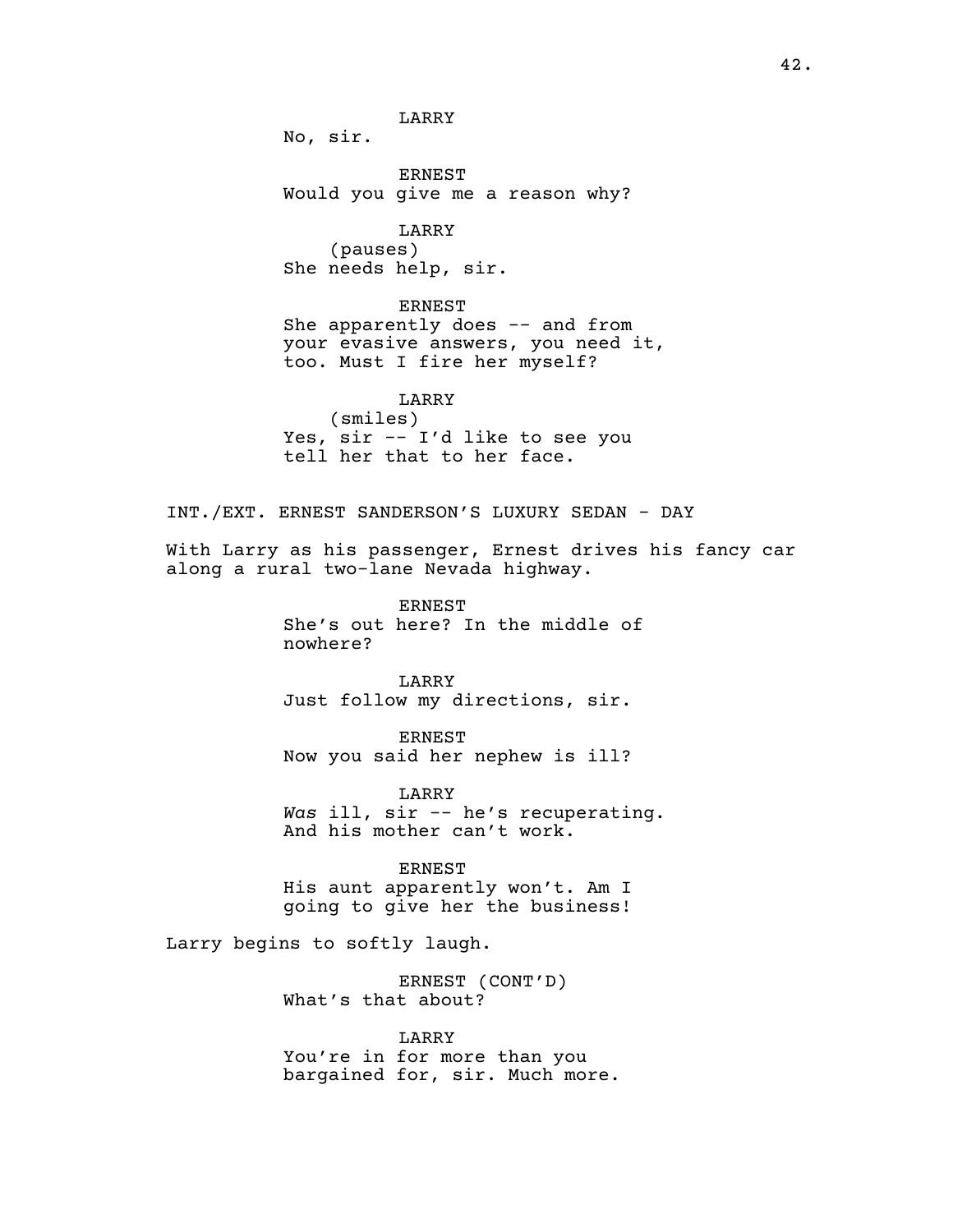Larry and Ernest are greeted by Keswick in the foyer. A bouncing basketball is heard in the background.

> KESWICK So you're back again, Larry. And this is--

ERNEST Ernest Sanderson, owner of the Bryson casino, and I've come to see Colleen Cossitt.

KESWICK I'm a regular at the Bryson -- in fact, that's where I met Colleen a few years ago. Follow me.

He walks them down the hallway as the bouncing basketball continues to be heard, but this time the door to the lab is closed. Larry starts smiling, though Ernest doesn't see it, as Ernest continues talking to Keswick.

> ERNEST I have some news for Colleen, Mr. Fletcher, and that is to say,

Keswick begins to open the door.

ERNEST (CONT'D) "You're--

INT. KESWICK'S LABORATORY - DAY

The doorway opens, and Keswick, Ernest and Larry enter. The lab floor is cleared as Belinda shoots, and misses, a basketball over Ivan at a backboard and rim hung 10 feet high. Maureen watches from upstairs.

To the right of the hoop is Colleen, sitting cross-legged in her Maryland T-shirt and jeans. She catches the ball as it clangs off the rim, then easily dunks it with one hand while still sitting. Ernest, awed by this sight, can barely speak.

> ERNEST --er, fired."

Colleen begins to smile, stands up and draws closer to Ernest, who's regained his composure.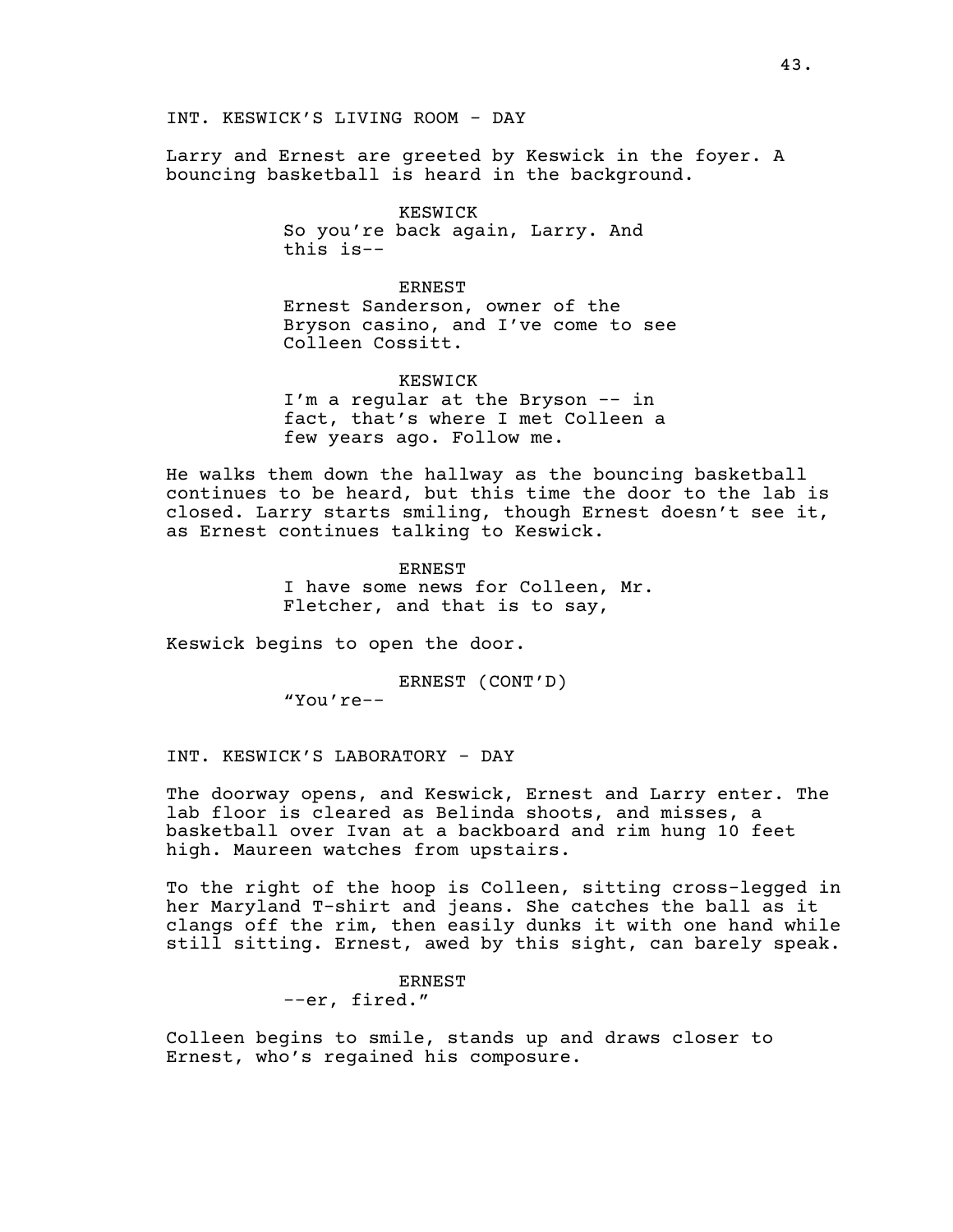COLLEEN But do I get two weeks' severance pay, Mr. Sanderson?

**ERNEST** What is this all about?

Colleen -- suddenly aware of her newfound power to intimidate -- walks past him to the doorway, stands in front of it and menacingly stares down at him.

> COLLEEN About *this -*- you're not leaving the lab until you promise to take care of Ivan's medical expenses!

LARRY (pointing to Ivan) That's her nephew, sir.

COLLEEN And I have Mr. Gordon as a witness.

Larry smiles at her, although his boss doesn't see it. Colleen, hands on hips, looks down at Ernest.

> COLLEEN (CONT'D) You may have a billion dollars and run a multinational corporation, but you're no big man to *me*!

Ernest, flustered in a way he hasn't been in years, summons up the courage to speak to his towering ex-employee.

> ERNEST Miss Cossitt, you can get anything you want. I'll pay every cent of his medical expenses. I'm afraid what you might do to me if I don't!

MAUREEN Go get 'em, sis!

Ernest turns to look up and sees Maureen. He's instantly attracted to her.

> COLLEEN My older sister, Maureen.

ERNEST She's kinda cute.

Having achieved her desired goal, Colleen's personality rapidly shifts 180 degrees. She nods, then smiles at Ernest.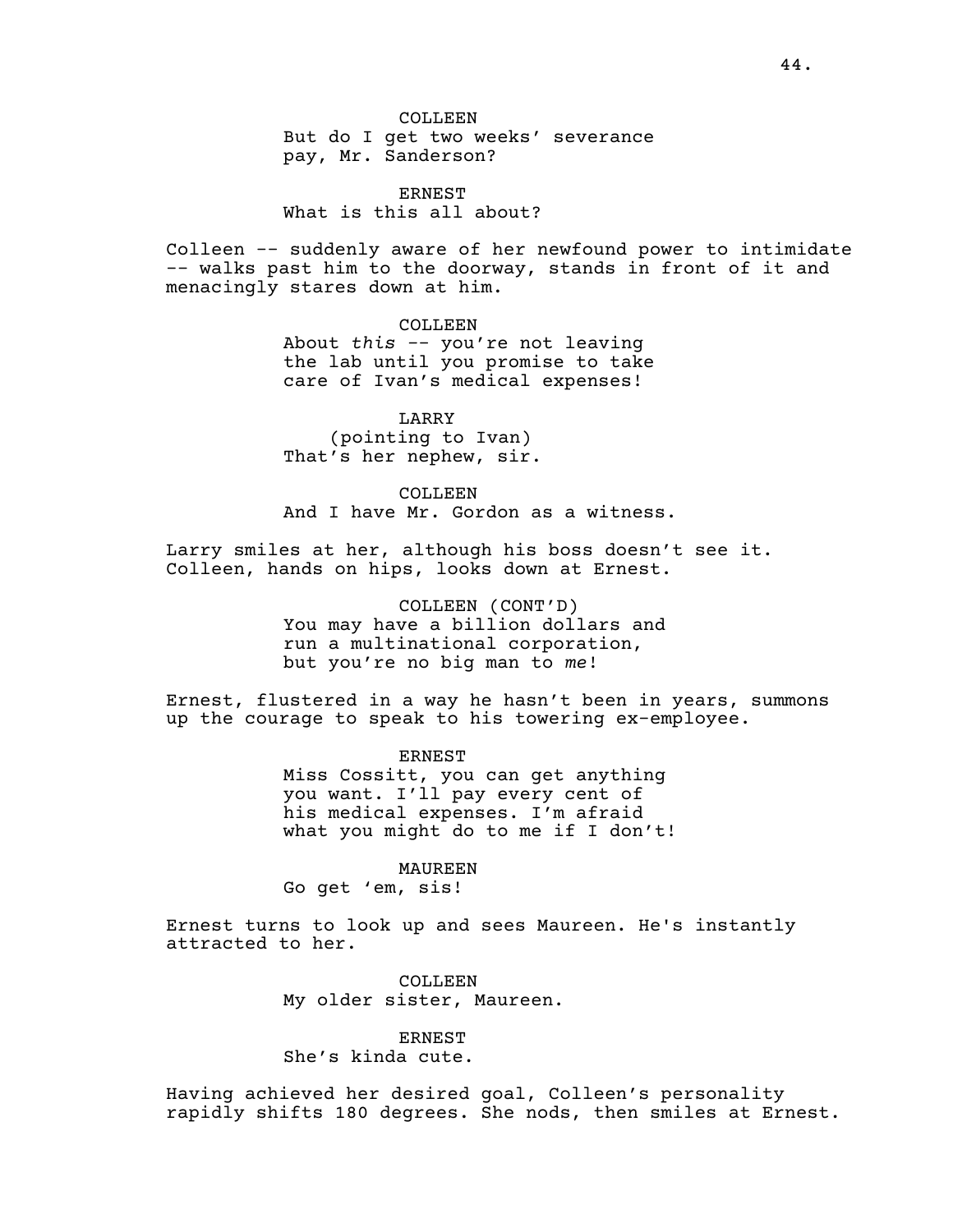COLLEEN Thank you, Mr. Sanderson, thank you, thank you, thank you!

An overjoyed Colleen lifts Ernest off the floor and smothers him with kisses before gently placing him down.

> COLLEEN (CONT'D) Oh, I'm so happy! I could sing and dance and--

ERNEST (snaps his fingers) That's it!

KESWICK

That's *what*?

ERNEST Miss Cossitt, how'd you like to be rehired?

COLLEEN Me, serve drinks at this size? I'm literally too big for the room!

ERNEST That's not the room I meant. I'm talking about our showroom, where you can sing and dance to your heart's content!

He raises his hand upward to indicate its high ceiling.

COLLEEN You mean *me*, a headliner? At the Bryson? My dream come true!

ERNEST With your size and beauty--

COLLEEN And talent!

ERNEST

And yes, talent, you are going to wow Vegas. There's no one else in the world quite like you!

Larry shakes Ernest's hand in appreciation as Maureen, Ivan and Belinda all applaud. The only holdout is Keswick.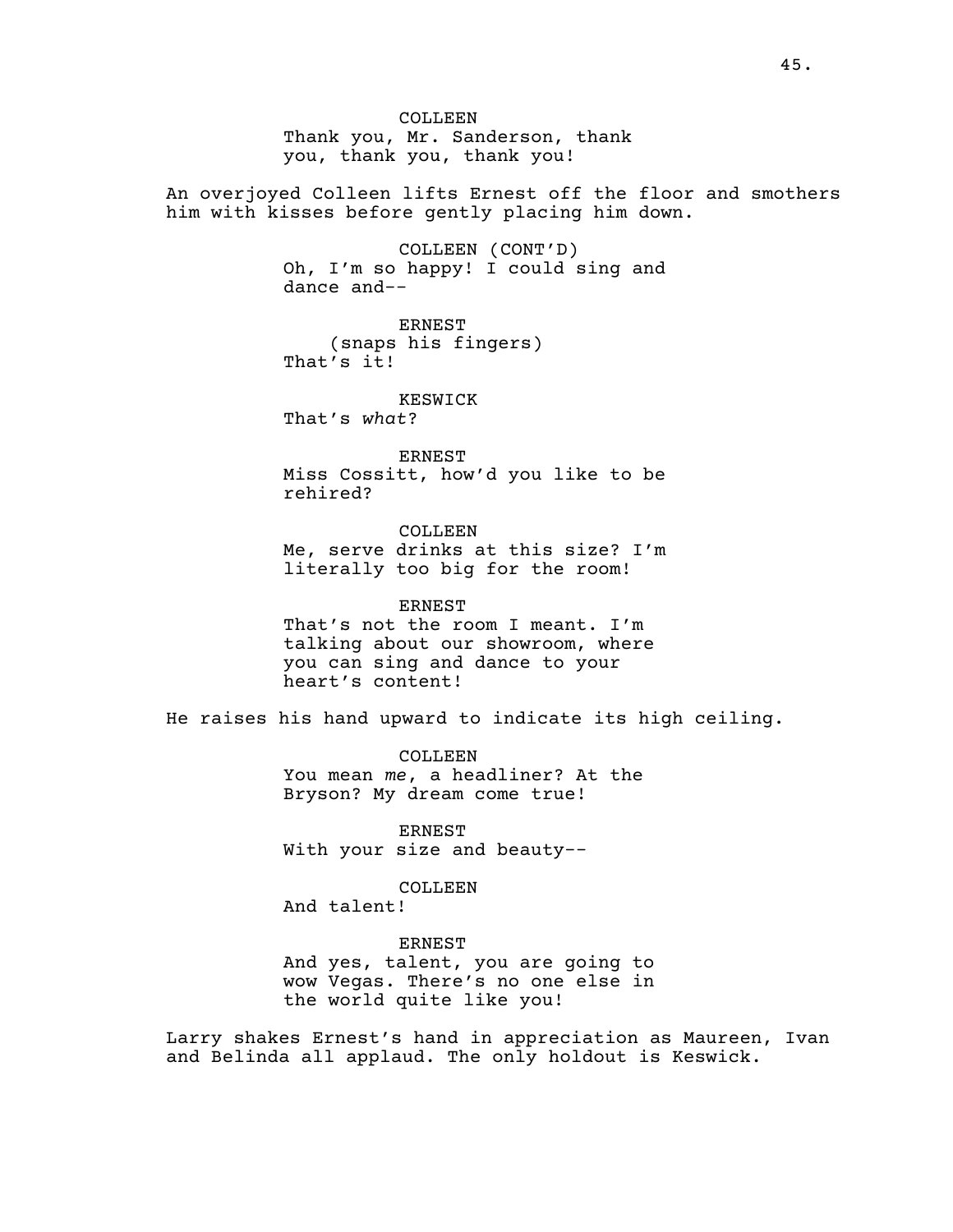### KESWICK

If you're going to parade Colleen around like some sort of huge freak, we'll have to say no.

Colleen sternly looks down at Keswick.

## COLLEEN

Not your call anymore, little guy.

## KESWICK

I don't want to see you exploited.

# COLLEEN

Know that song from "Gypsy," "You Gotta Have a Gimmick"? Well, I now have sixteen-foot-three and threeeighths worth of gimmick, and I'm gonna use *every damn inch* of it!

#### ERNEST

Rest assured Colleen will be treated with the utmost respect by the Bryson. She's one of our own.

#### COLLEEN

Mr. Sanderson, I accept on two conditions. One, Keswick's my manager, to make sure I'm never exploited.

Keswick stares up at Colleen in both surprise and gratitude.

KESWICK Think I can do it?

COLLEEN Put that Berkeley brain of yours to work, doc.

**ERNEST** Fine with me. And condition two?

#### COLLEEN

My first year's salary is for one million dollars, with ten percent of that going to Keswick -- a hundred thousand bucks for him.

# ERNEST

It's a deal.

Keswick walks over to Ernest and shakes hands with the owner.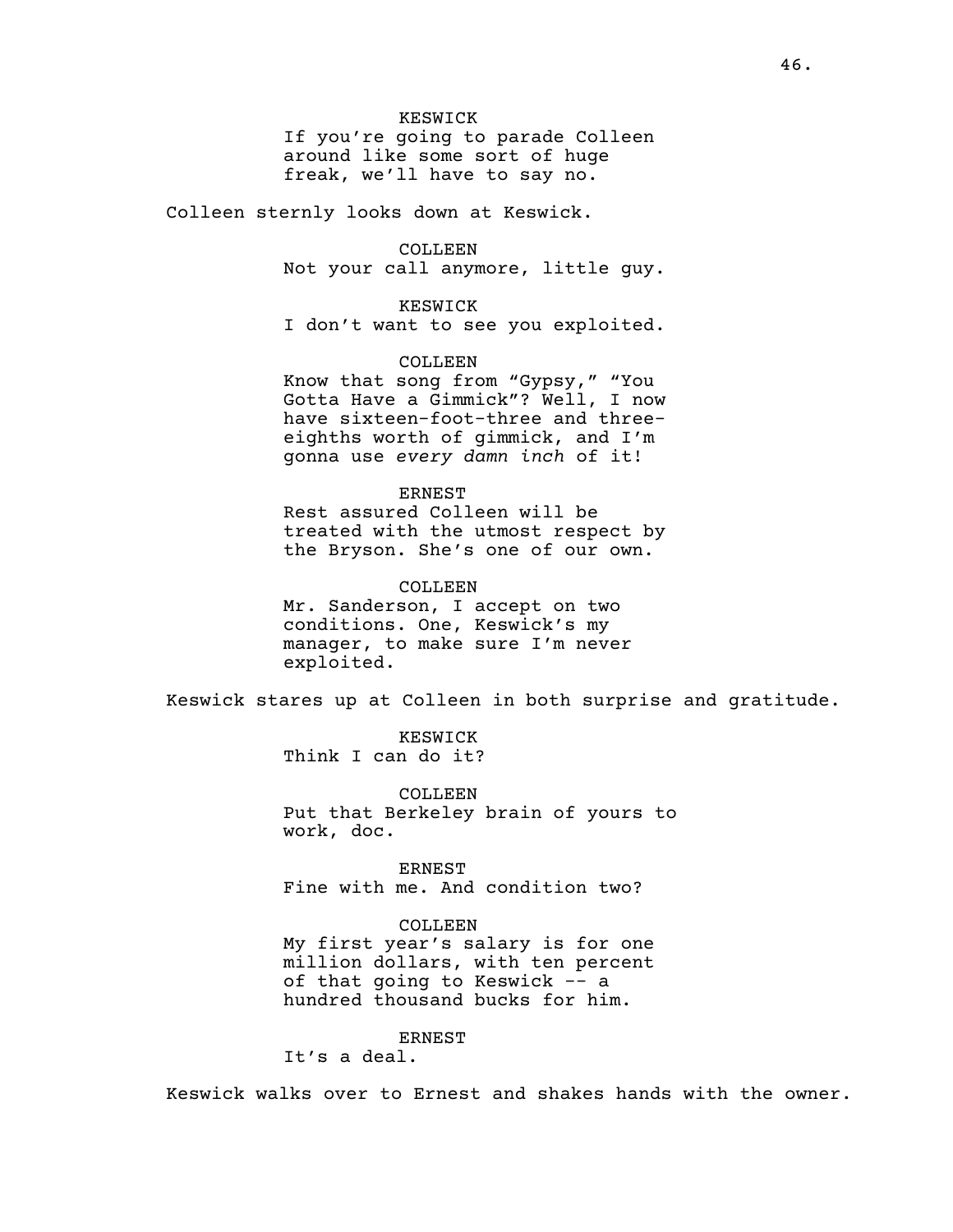#### KESWICK

Don't announce anything just yet. Keep this secret for a while till we work out a show for her to do.

#### ERNEST

We'll plan this once we're back in town. And Larry, I'll raise your salary fifty bucks a week for helping me find this giant goldmine of a girl.

COLLEEN (shaking her head) Make his raise a hundred a week.

Ernest, intimidated, nods.

ERNEST Whatever you say, Miss Cossitt.

Colleen blows them kisses as they leave. Larry, glad to win a battle with his boss, smiles and blows her a kiss in return.

> COLLEEN Thank you, Mr. Gordon. Thank you, Mr. Sanderson. I love you both!

She lays down on her bed and raises her arms in exultation.

COLLEEN (CONT'D) Never thought I'd ever say this, but I think I *love* being a giant!

She gleefully kicks up her denim-clad legs as Meg enters, paying a visit on her day off from the Purple Pavilion.

> MEG What are you happy about, big girl?

COLLEEN Why am I happy? This is simply the greatest day of my life!

From left, Meg, Keswick, Belinda, Ivan and Maureen stand beside Colleen's bed, dwarfed by the joyous giant.

> IVAN Aunt Colleen is gonna be a star!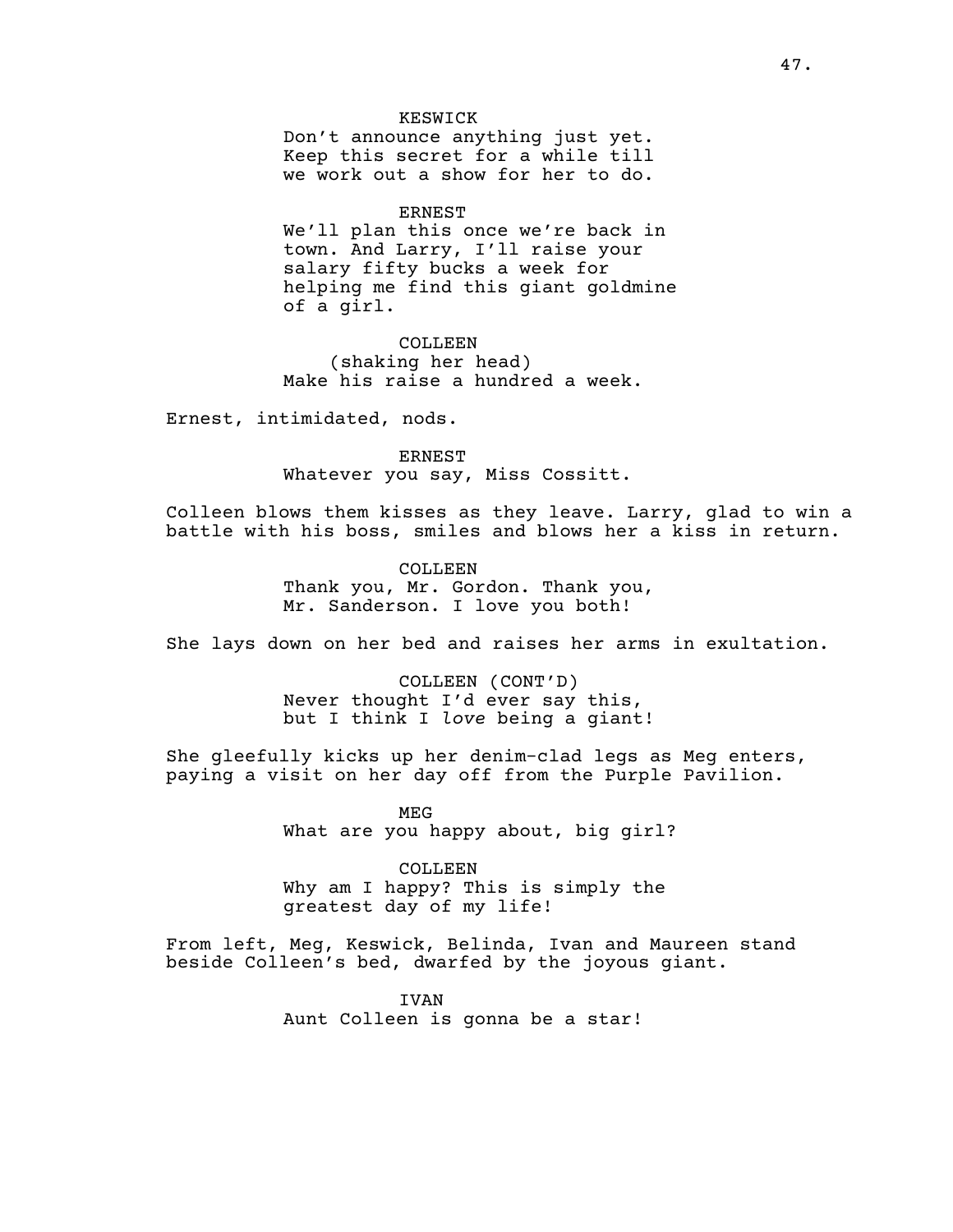Colleen props herself up on her bed, lying on the side, as Keswick, Meg and Belinda sit on the floor, staring up at her. Maureen races down the spiral staircase to join them.

#### MAUREEN

Just put Ivan to bed. He's so happy now and so proud of Colleen.

COLLEEN In a way, I did this all for him.

KESWICK We're discussing ideas for her act.

#### COLLEEN

I don't want to overwhelm people. At my size, what's sexy can also seem scary.

BELINDA How do we make people like you?

MEG She needs to be seen as friendly and sweet. That's what she is.

#### KESWICK

I know what kind of music she danced to at the Bryson. Is that the kind of music you like?

### MAUREEN

I can answer that. What does she like? Girl groups.

MEG I can vouch for this.

# KESWICK

What?

### COLLEEN

Songs from the sixties, "He's So Fine," "Be My Baby" and so on. Not just groups, but solo acts, too.

## MAUREEN

Back in our apartment, she used to play and sing those songs to Ivan. He absolutely loved it.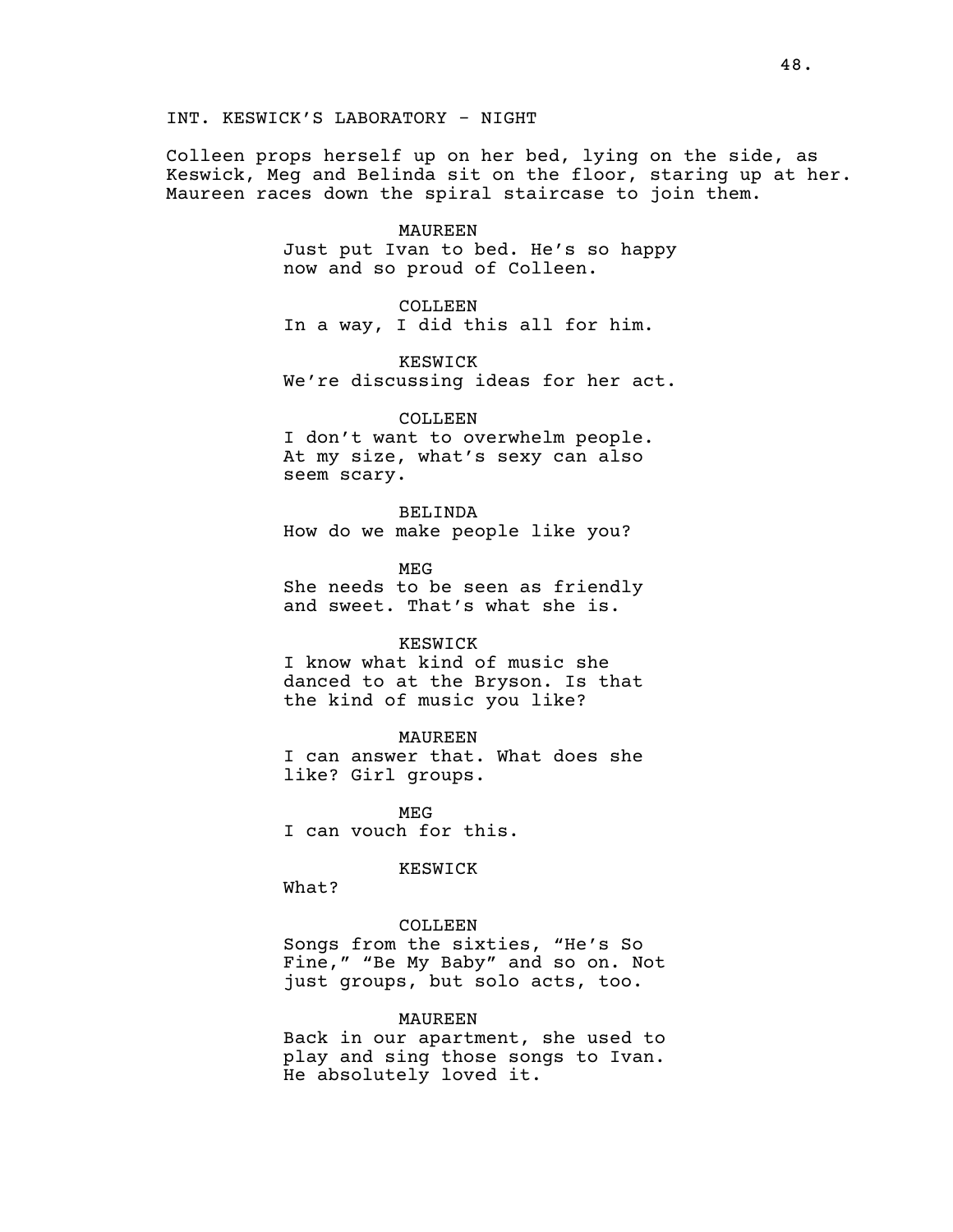COLLEEN That's what I'd like to perform at the Bryson.

KESWICK Yeah, why not? A glamorous giant putting people at ease.

COLLEEN Think you could handle the competition, my little Keswick?

KESWICK I think you all know by now I'm in love with this big girl.

COLLEEN And this big girl loves you, too.

She picks him up off the floor; he wraps his arms around her neck, then kisses her lips. Maureen, Meg and Belinda cheer.

> MEG Aside from size, you two are just right for each other.

The doorbell rings.

BELINDA Sit tight. I'll go get it.

INT. KESWICK'S LIVING ROOM - NIGHT

Belinda opens the front door and sees a miffed Cassandra, wearing a glittery blue minidress.

> CASSANDRA Where the hell is Keswick? He was supposed to meet me on the Strip at seven tonight.

KESWICK (O.S.) Cassandra, I've been preoccupied with some big things.

She shakes her head in anger.

CASSANDRA Big things? Like what?

She marches from the foyer into the lab -- where she finds Keswick nestled in the enormous arms of Colleen. Both gleefully wave at her.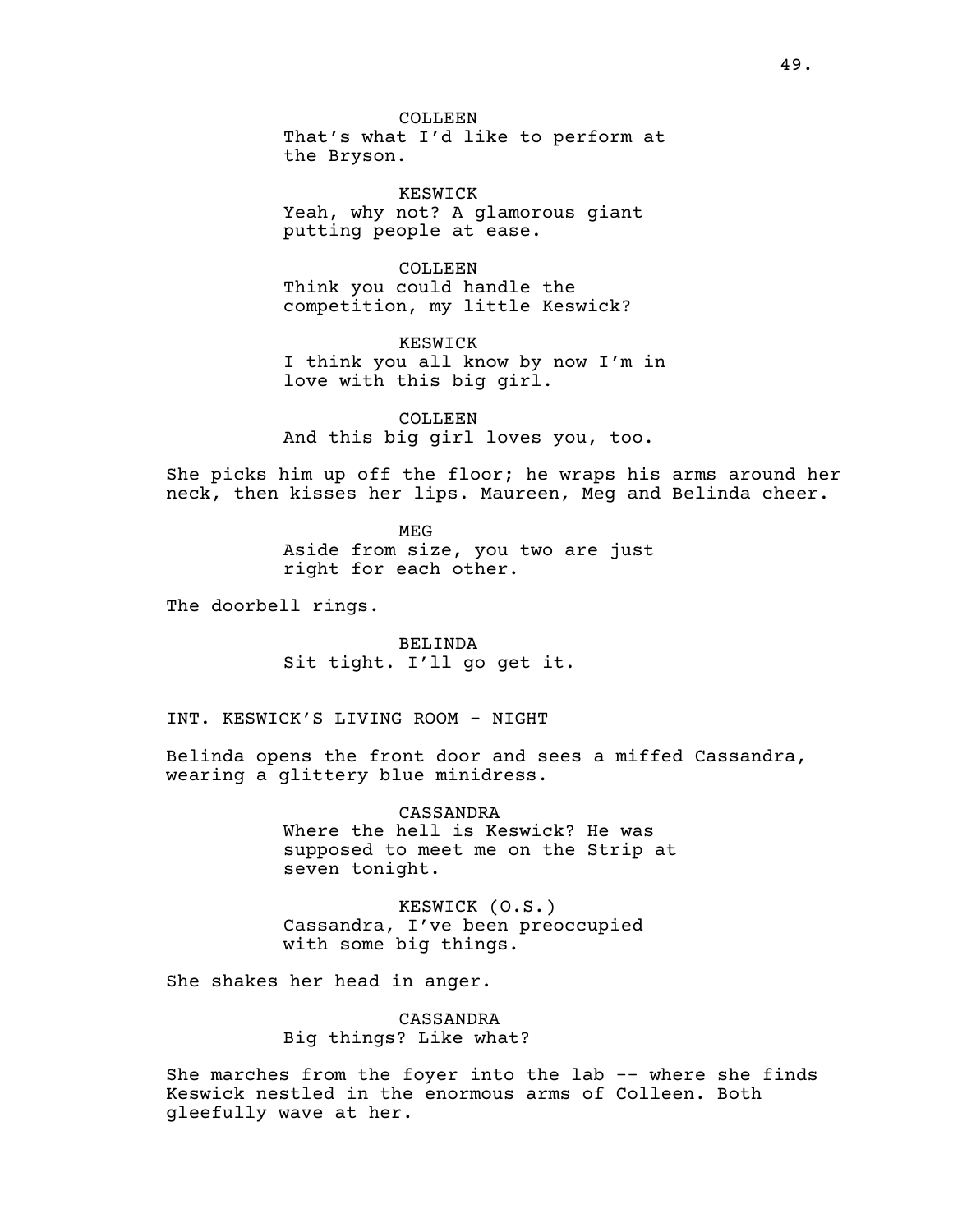## KESWICK

Like *this*.

# CASSANDRA I-I d-don't know w-what--

A frightened Cassandra slowly retreats from the lab -- then her heels are heard racing down the hall's wood floor.

> KESWICK I'd planned to tell her tonight we were breaking up, but forgot.

As Belinda re-enters, a car engine is heard in the distance.

MEG Think she'll spill the beans about Colleen's changes?

# KESWICK What? And risk having people think that socialite is nuts? "She was a, a *giant*, I tell you!"

COLLEEN We'll soon show she was sane. Meanwhile, I'll choose girl-group songs that'll wow an audience.

KESWICK Yep, when you dance, show some leg and flirt with us little folk.

INT. KESWICK'S LABORATORY - DAY

Colleen, in T-shirt and shorts, dwarfs Keswick, Larry and Ernest, who's holding a basketball; Meg, Maureen and Belinda, all dressed for basketball, stand behind the men. The lab is clear, aside from a portable basket placed at each end.

> COLLEEN This is a ridiculous idea.

ERNEST You're selling yourself short.

KESWICK Using that word around *her.*

ERNEST All I know is that I saw her dunk a basketball with my very eyes.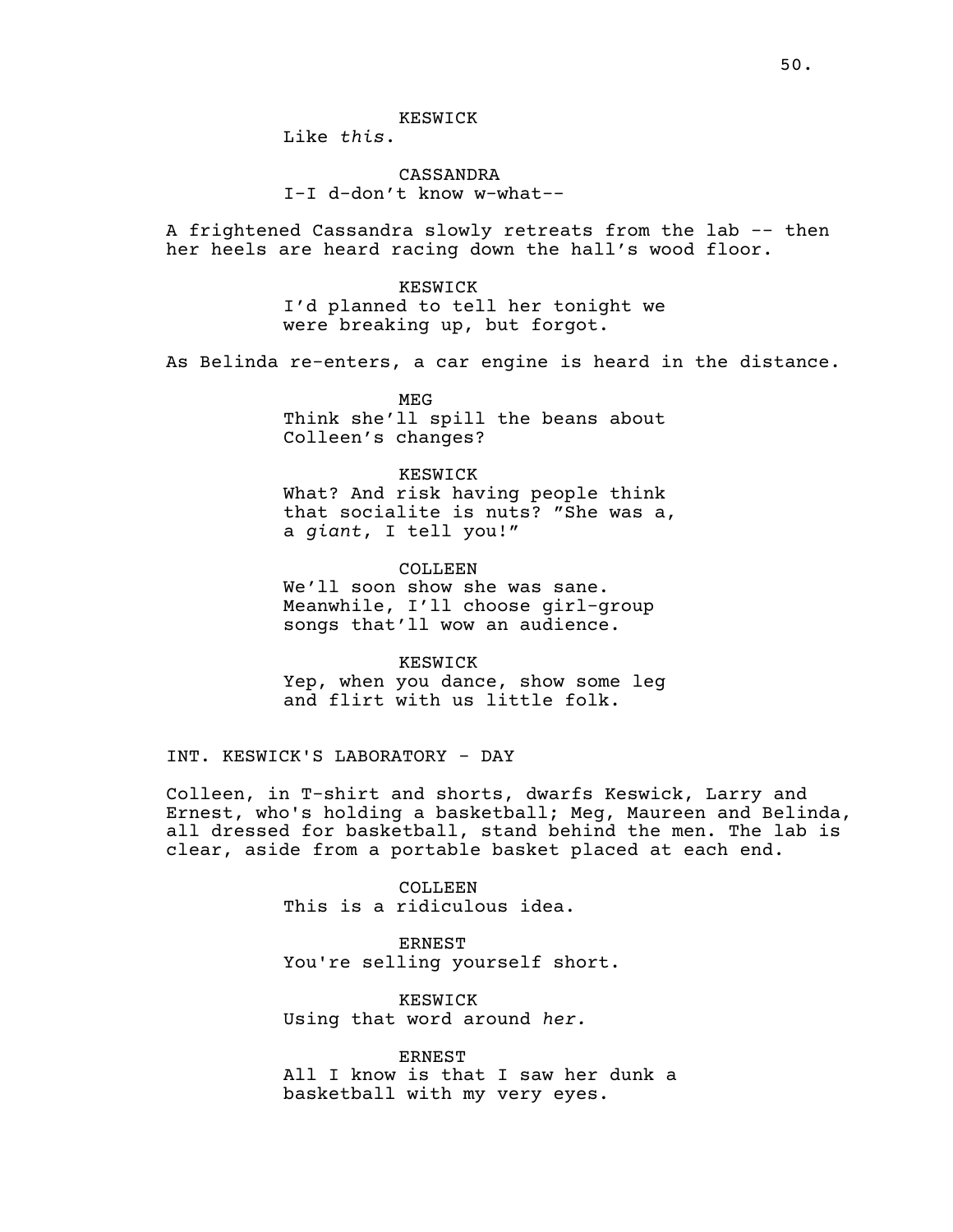ERNEST If you can play, you'll pack the casino and we'll lobby the W-N-B-A for a team -- heck, maybe even the N-B-A. You're more than twice the size of any male player.

COLLEEN You're nuts, and I'll prove it.

She and her friends go on the lab-turned-basketball court for a two-on-two game -- Colleen and Maureen vs. Meg and Belinda. And while Colleen plays hard, her prophecy is proved correct.

At 16-foot-plus, Colleen can't dunk while standing up. She's too uncoordinated to catch what to her is a softball-sized basketball. And when she tries to dribble, Meg easily steals it between bounces. Ernest shakes his head in disappointment.

> ERNEST Okay, we'll limit the show to singing and dancing, as you wished.

INT. KESWICK'S HOME, SECOND-FLOOR HALLWAY - DAY

Keswick peers into one guest room, then checks out the other, as Ivan watches from his room on the opposite side.

> IVAN What's happening?

KESWICK We're getting guests who'll help teach Aunt Colleen how to dance.

**TVAN** But she *knows* how to dance!

## KESWICK

To be a star, everything has to go perfectly. And when you're a giant, you dance a bit differently.

The doorbell rings.

KESWICK (CONT'D) They're here. Go to your room for a few minutes, OK?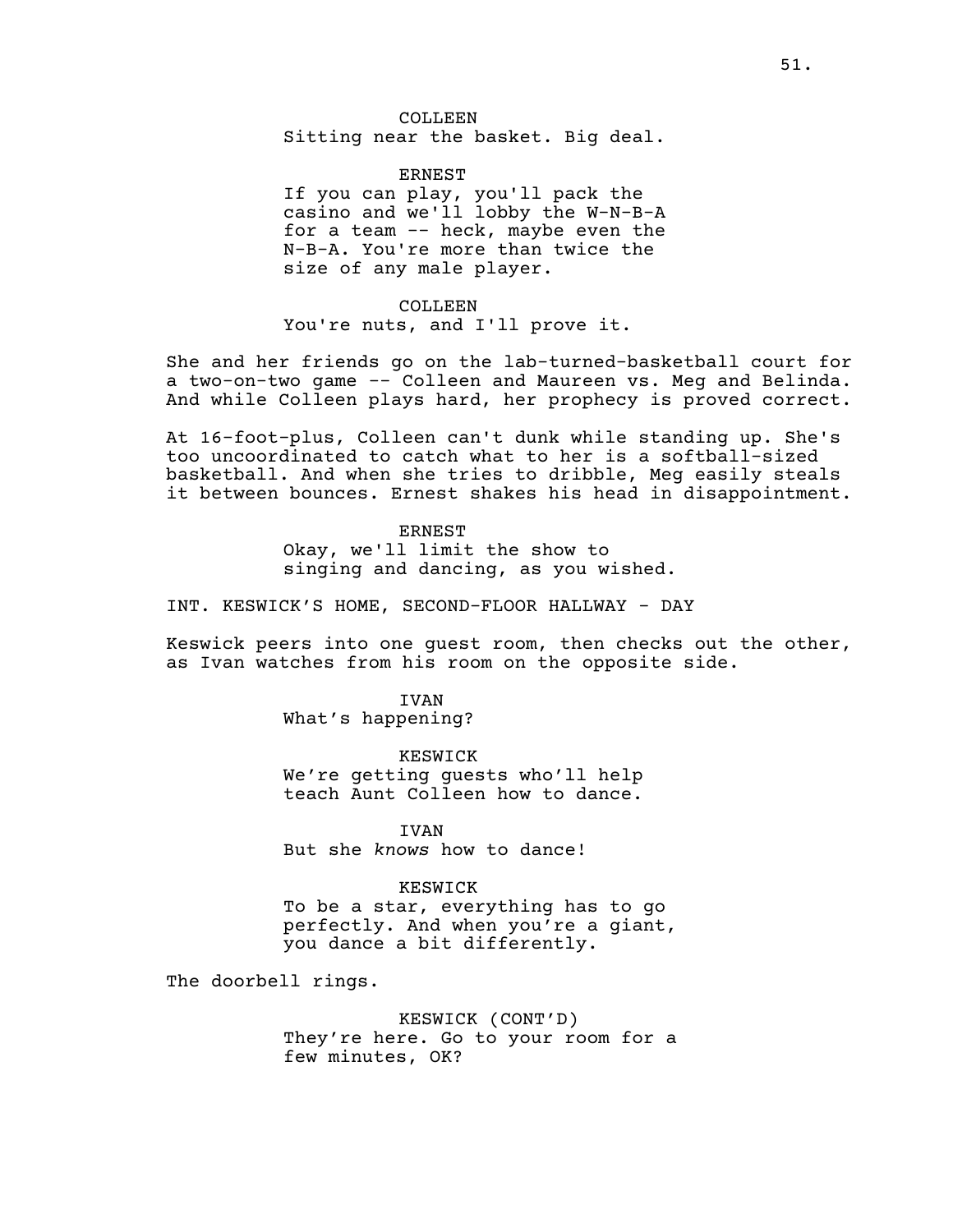Ivan gives him a salute, nods and goes to his room. Keswick heads down the spiral staircase, where he sees Maureen in the foyer with five guests -- two MALE DANCERS and two FEMALE DANCERS, all in their 20s, and a Latino man in his 50s he recognizes as GENO ALVARADO, the Bryson's choreographer.

GENO

I have no idea what we're doing here, or why they took our phones.

KESWICK

Strictly for security. Welcome to my home-slash-lab. I'm Keswick, and this is Maureen Cossitt.

FEMALE DANCER #1 Lab? You're not a mad scientist?

KESWICK Scientist, yes. Mad, no. Follow me.

He opens the door to the hallway; they follow him and Maureen. An open door reveals a lab cleared of clutter.

GENO

So?

KESWICK

*This.*

A curtain in the corner opens, and the giant Colleen emerges in her Maryland shirt over black leotard and tights, smiling. She waves down at her guests as their jaws collectively drop.

> COLLEEN Hi! FEMALE DANCER #2 Oh. MALE DANCER #1 (MITCHELL) My. FEMALE DANCER #1 God. MALE DANCER #2 She's. GENO So. MITCHELL *Big*!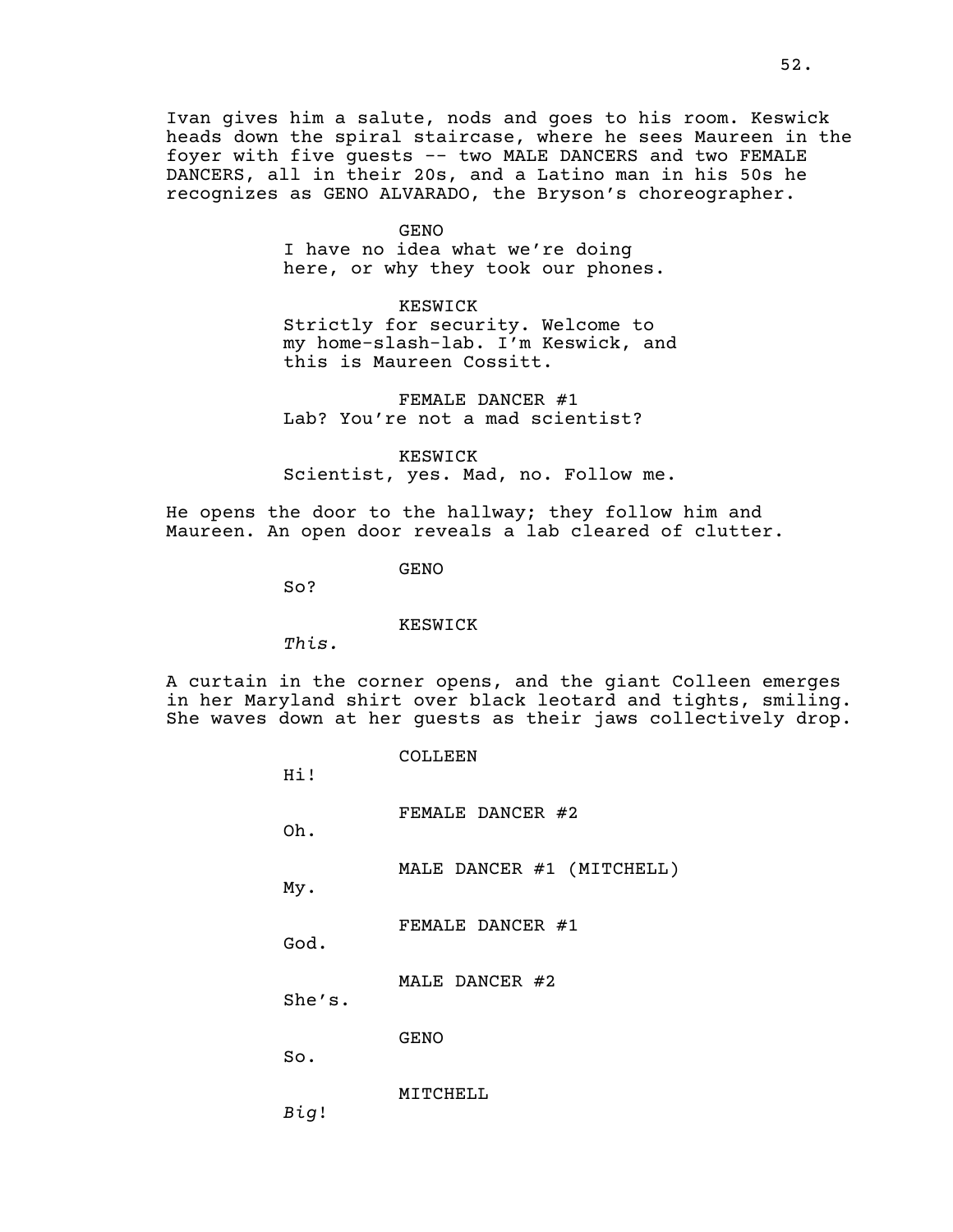KESWICK See why you'll rehearse here?

COLLEEN That's right -- rehearse. I'll be headlining at the Bryson soon.

GENO

Uh... you?

COLLEEN Sure. Oh, and my name is Colleen.

KESWICK She was one of the "super servers" at the casino.

COLLEEN I've since moved up in the world.

FEMALE DANCER #2 And *how*!

KESWICK You'll like working with her.

Geno warily looks her over.

KESWICK (CONT'D) Get your luggage and go up to your rooms -- Geno, you'll use my assistant's room. Then come down.

The guests take their luggage up the spiral staircase. Before Keswick joins them, he waves Colleen over.

> KESWICK (CONT'D) Pay up the twenty bucks. None of them fainted upon seeing you.

INT. KESWICK'S LABORATORY - NIGHT

Colleen and her dancers rehearse in the lab space. Keswick emerges from his room as the song ends and all disperse.

> GENO OK, that's it. Go to your rooms and we'll set up at nine tomorrow.

Keswick, on the railing, calls out to Colleen.

KESWICK So how'd it go?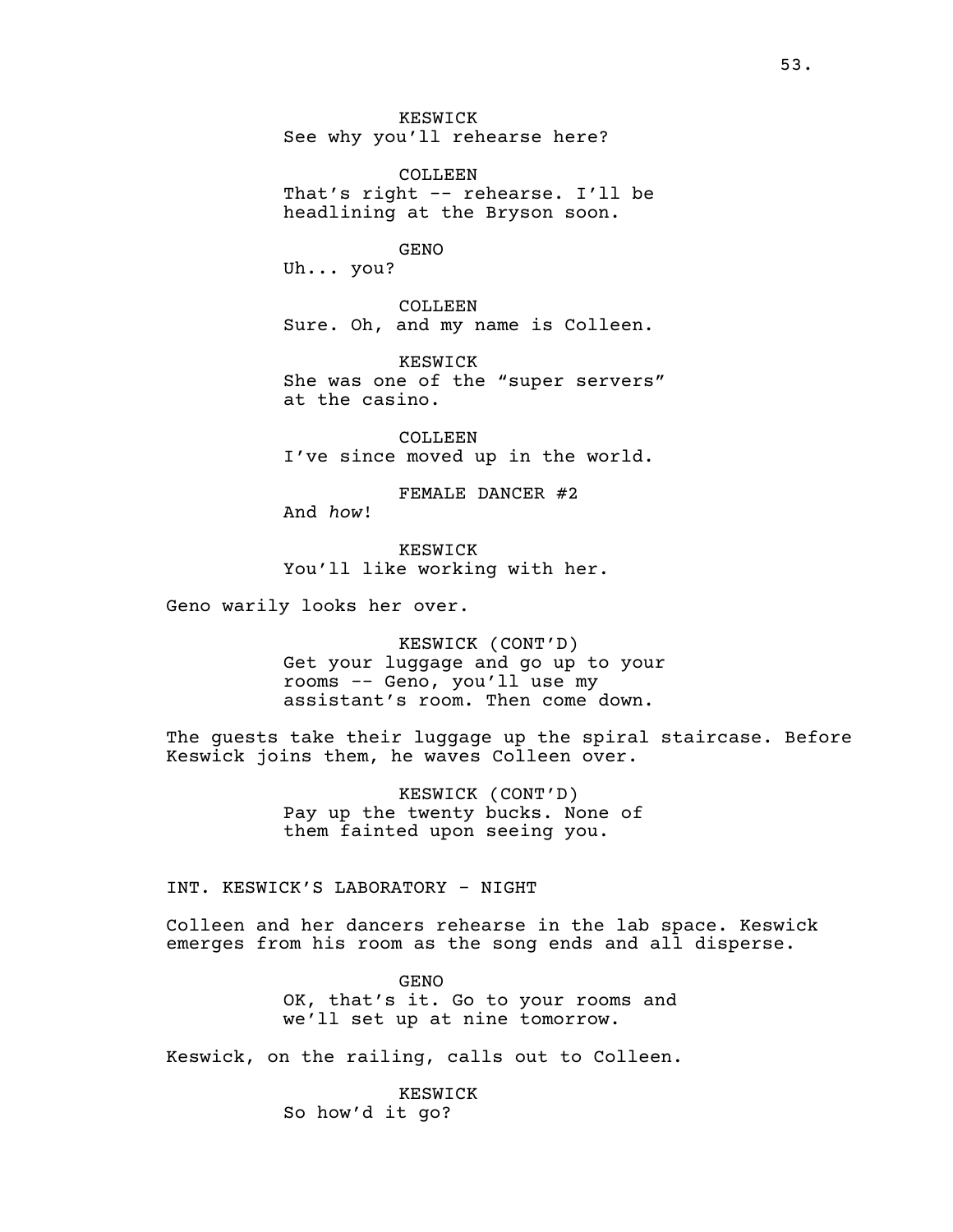COLLEEN We're just finding our steps.

KESWICK Think you can keep up with them?

COLLEEN The question should be, can they keep up with *me*?

KESWICK And those long, long legs!

Colleen smiles at him, then does a series of can-can kicks.

INT. KESWICK'S LABORATORY - LATER

In the darkened lab, Colleen tries to fall asleep in her oversized bed. But she overhears something from the upstairs room normally occupied by Belinda, who's off for a few days.

> GENO (O.S.) Mitchell, you danced like crap tonight. Out of step, poor rhythm.

> MITCHELL (O.S.) Uh, sir, it was the first night of rehearsals. Please.

> GENO (O.S.) The worst display in the ten years I've choreographed this troupe.

Colleen shakes her head in disgust.

COLLEEN What a bully!

MITCHELL (O.S.) Mr. Alvarado, I--

GENO (O.S.) See these shoes I took off?

MITCHELL (O.S.) Uh, yes, sir.

GENO (O.S.) Shine them tonight, then leave them near my door.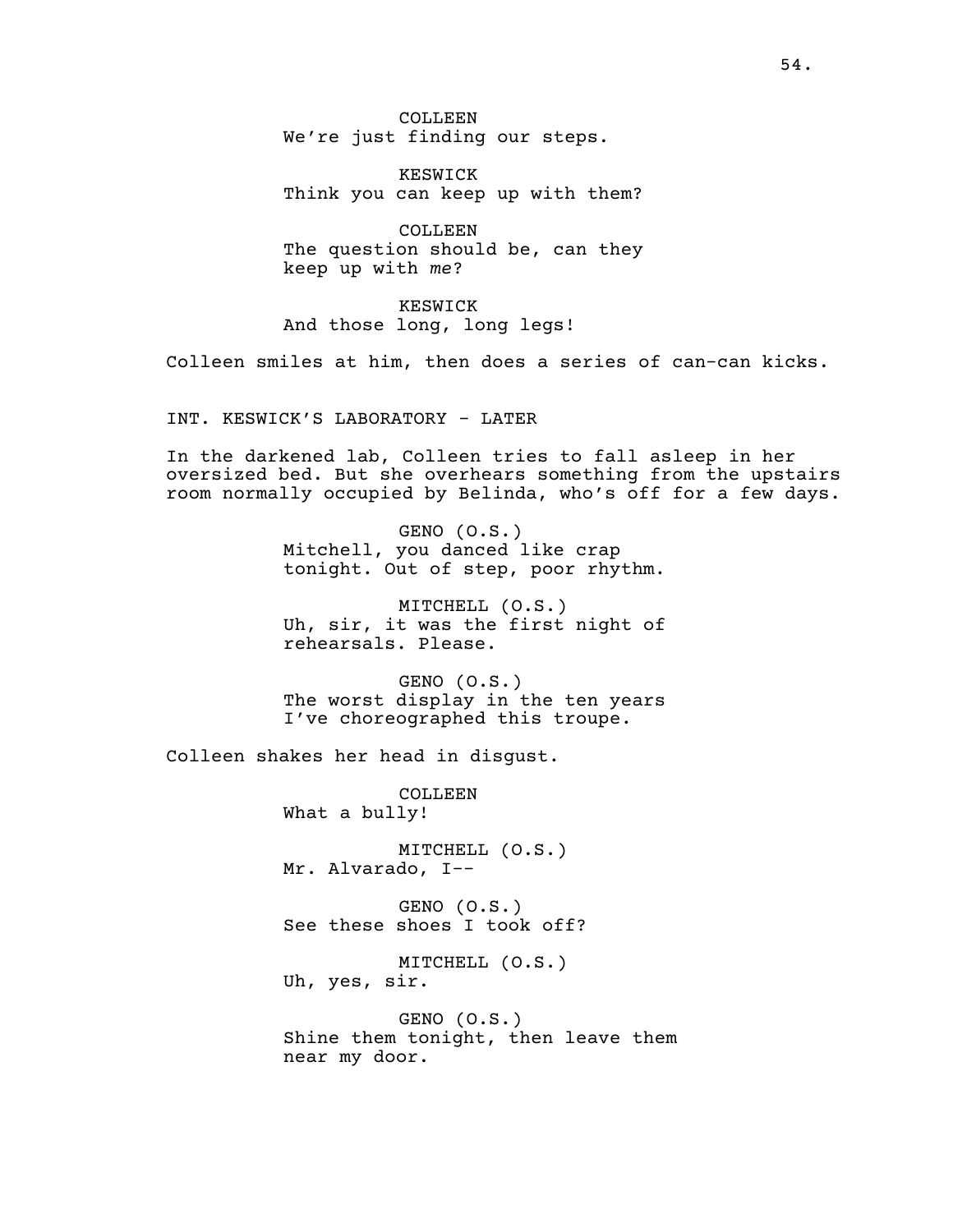COLLEEN (V.O.) That little dictator can't do them himself? I'll show him...

INT. KESWICK'S LABORATORY - NEXT DAY

The dancers are downstairs, having breakfast with Keswick, Maureen and Ivan grouped around a large table. Geno hasn't emerged from his room. Colleen, in her Maryland shirt over leotard and tights, walks to the railing, winking at Keswick, and knocks on the door with her huge hand.

> GENO (O.S.) I'll be out shortly.

#### COLLEEN

Good!

Geno opens the door, dressed but for lack of shoes, and is confronted with the giant Colleen staring sternly at him. He reaches to his right to retrieve his polished shoes, but Colleen places her hand to block him and he can't reach them.

> GENO Just what are you doing?

#### COLLEEN

*This*.

She takes what to her are tiny shoes and flicks them down the hallway, away from Geno, then places her hands on her hips and gives an icy stare.

> COLLEEN (CONT'D) I'm a pretty gentle sort, but there's one thing I won't stand for, and that's a bully. I heard you bawl out Mitchell last night.

> > GENO

Well, h-he...

COLLEEN

See my point? You wouldn't *dare* try that with me -- not at *my* size!

GENO

Probably not.

COLLEEN. I look out for the little guy -- I once was one myself!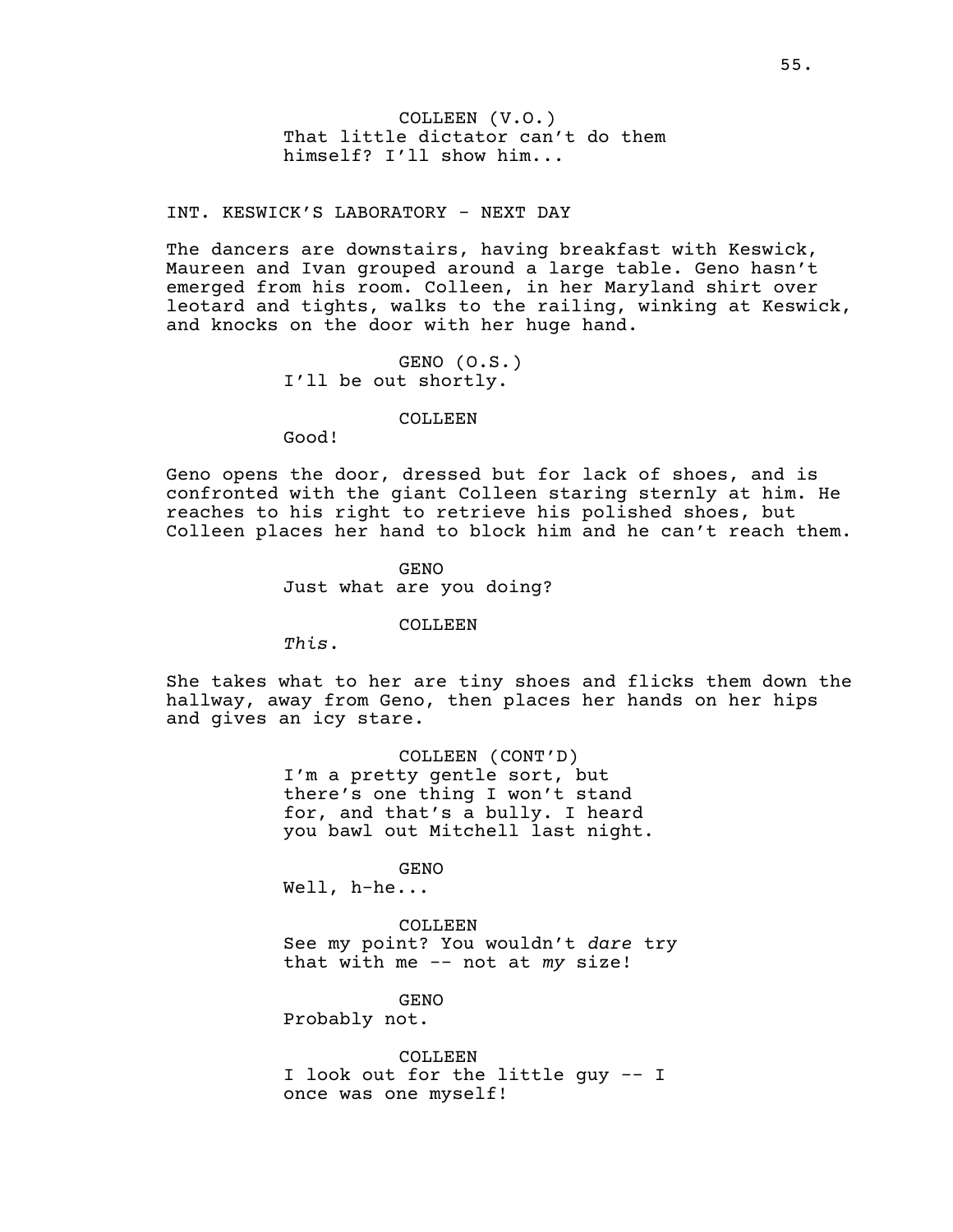She points a finger at him, missing him by inches.

COLLEEN (CONT'D) That drill sergeant crap won't play here -- not in my house! Do you understand, you puny dictator?

GENO

Er... yes.

COLLEEN Very good. Now go get your shoes and come down for breakfast.

The dancers below applaud, as Keswick softly smiles at Maureen and Ivan.

> KESWICK And that's why we love our giant!

INT. KESWICK'S LABORATORY - NIGHT

Ivan, Maureen, Keswick, Belinda and Meg sit at the balcony as Colleen -- in her red Maryland shirt, black leotard and tights -- turns to them, towering above Geno and his dancers.

> COLLEEN Thanks for letting us rehearse in private all day today. Now, you'll see the result.

GENO I'm impressed. She's good.

COLLEEN Thank you, sir. OK, let's go. One, two, one, two, three, four--

Geno turns on the music, and Colleen begins singing and dancing to a girl-group song (suggested: "Stay Awhile"). Her work with the much smaller dancers lasts about two minutes and is flawless, as she winks to and gently flirts with her "audience." They applaud and hug her once it ends.

KESWICK

Magnificent!

MAUREEN I'm so proud of my sister!

IVAN

Awesome!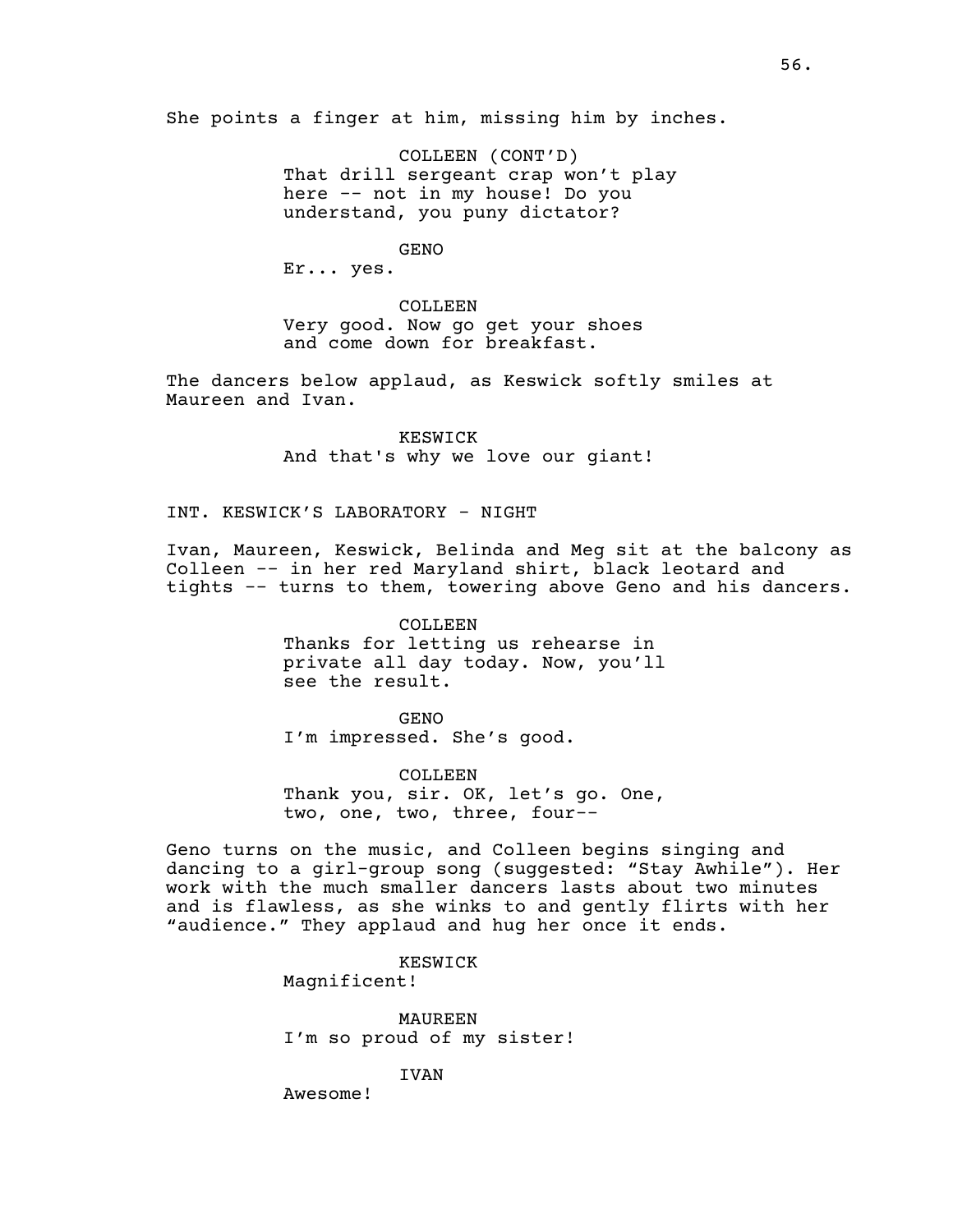COLLEEN Casino stardom on the horizon -- I couldn't have done it without you!

INT. KESWICK'S LABORATORY - DAY

The rear of a large truck backs into an open trucking bay as Keswick looks on.

KESWICK

Very good.

He then leaves the lab and heads for the foyer.

INT. FRONT CAB OF TRUCK - DAY

Keswick settles himself into the passenger seat, while a burly TRUCK DRIVER in his 40s buckles his seat belt. Keswick follows suit.

> TRUCK DRIVER Fill me in, buddy. We're going to the Bryson to drop something at the showroom?

> KESWICK Well, it's actually not some*-thing*, but--

COLLEEN I see the truck is here!

Colleen's huge body now is in front of the truck. The driver sees a woman three times bigger than normal and is instantly frightened.

> TRUCK DRIVER This... can't be real.

### KESWICK

Oh, it's real, all right -- and as I was going to say, not some*-thing*, but some*-one.* Meet Colleen, and don't be afraid of her.

COLLEEN

I'm opening my engagement at the Bryson tonight. Me -- a headliner!

TRUCK DRIVER Whatever you say, ma'am.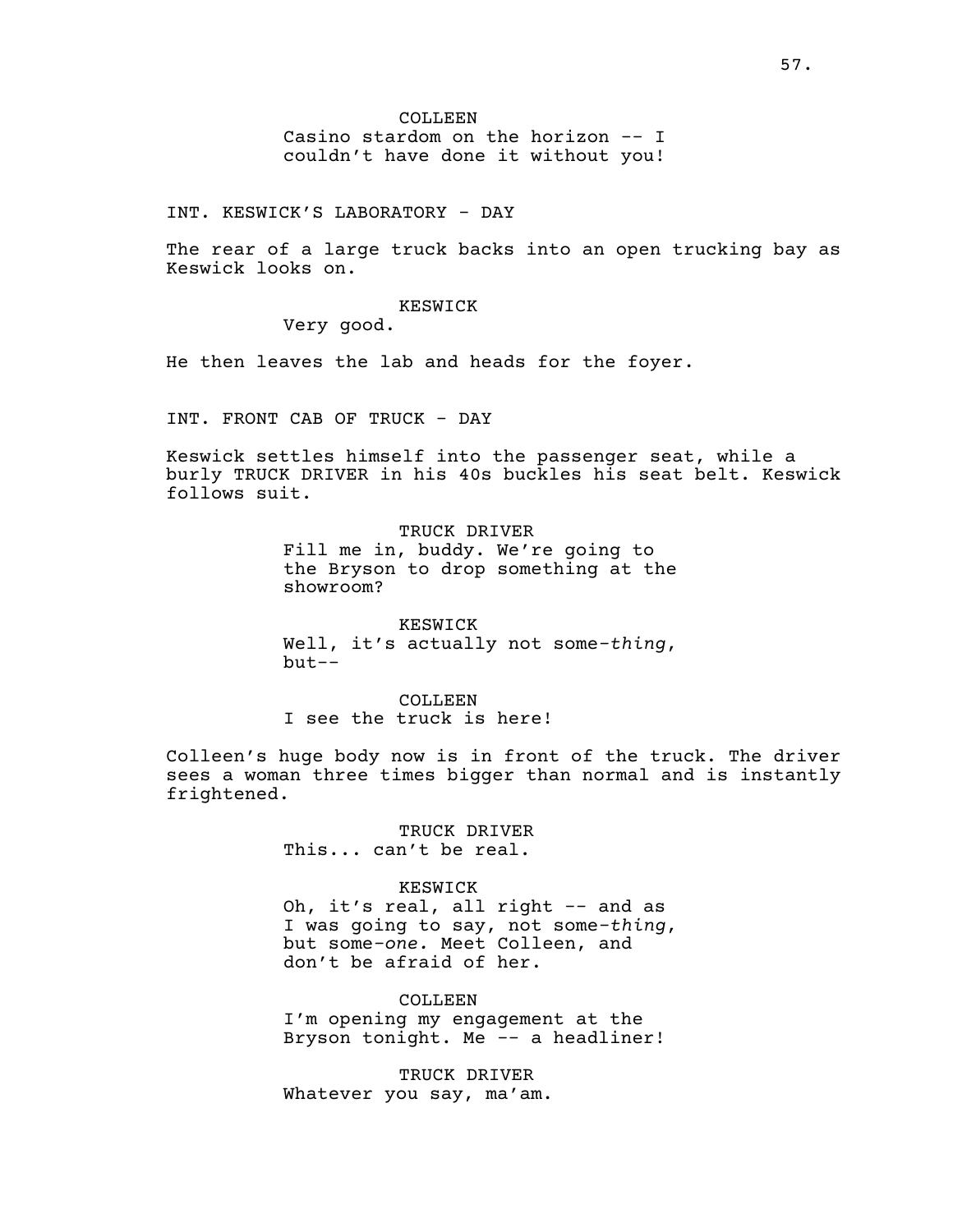KESWICK Colleen, get into the truck. And sir, you may as well back out to take us to the casino.

The driver, now rather docile, beings backing out the truck once Colleen gets in.

> TRUCK DRIVER Uh, sure, sir.

INT. BRYSON CASINO SHOWROOM - NIGHT

A sold-out, black-tie crowd is at tables throughout the lower tier and in a balcony on the higher tier. Keswick, in formal wear, sits at a side front table, next to one where three well-dressed FEMALE PATRONS sit at a table with four chairs.

> FEMALE PATRON #1 Know anything about this show?

FEMALE PATRON #2 The Bryson's kept this top secret.

The spotlight dims and Ernest Sanderson comes out on stage.

ERNEST Good evening, and welcome to the Bryson for a historic night in Las Vegas entertainment.

FEMALE PATRON #3 (O.S.) Ernest, we will be the judge of that.

ERNEST Ladies and gentlemen, the amazing, incredible... Colleen!

The lights come on and four dancers hit the stage; an ape three times their size joins them. The dancers sing "Hot Voodoo" (from the film "Blonde Venus"); the ape dances along.

INT. FEMALE PATRONS' TABLE - NIGHT

The trio continues to be skeptical.

FEMALE PATRON #2 Is this animatronic ape Colleen?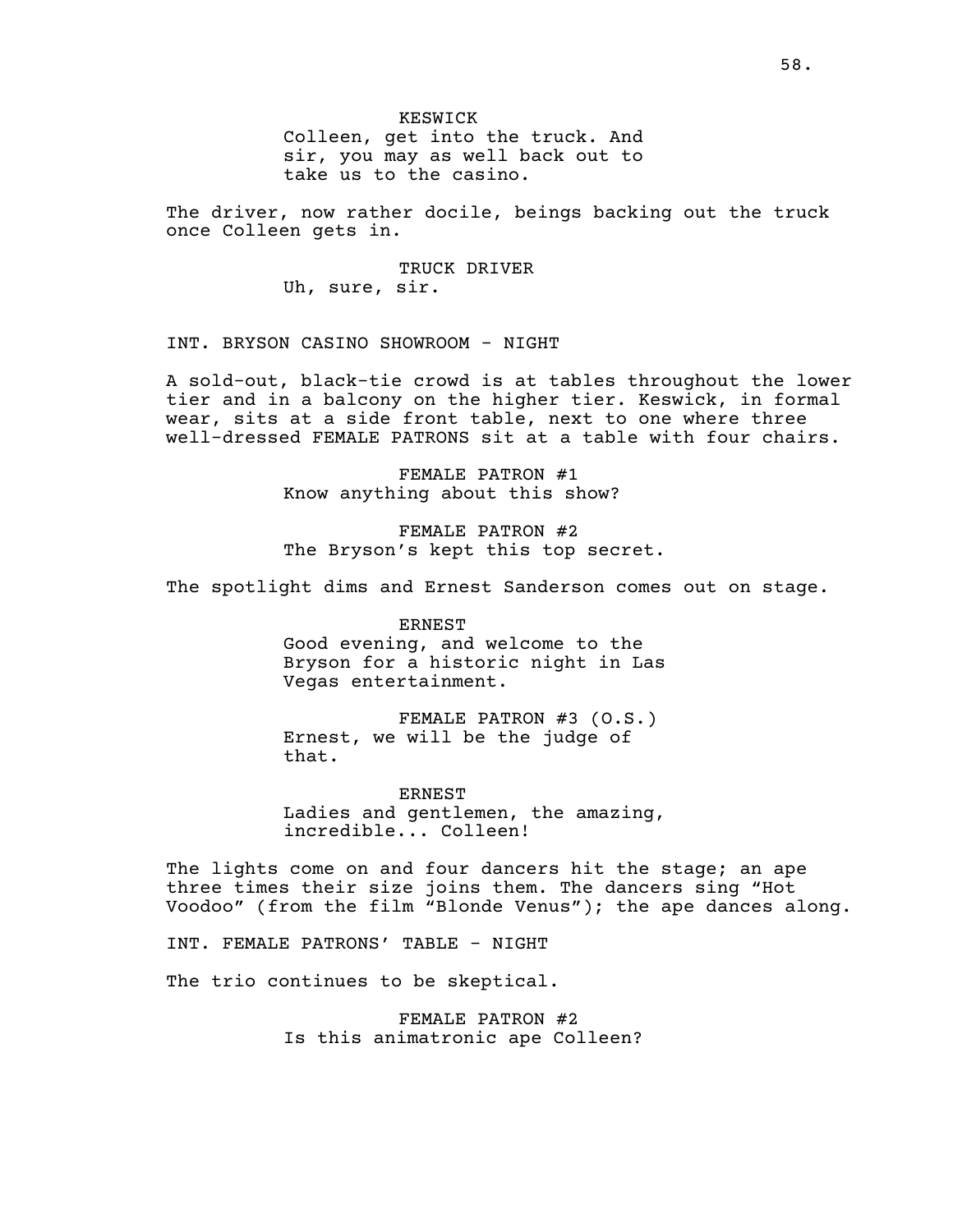INT. BRYSON CASINO SHOWROOM - NIGHT

The song and dance continues. The ape lifts its head off its costume, revealing the large head of Colleen.

INT. FEMALE PATRONS' TABLE - NIGHT

The women at the table are not convinced.

FEMALE PATRON #1 So it's a dancer in an ape suit?

FEMALE PATRON #3 A dancer with a *really* big head.

INT. BRYSON CASINO SHOWROOM - NIGHT

Colleen keeps dancing, then reaches for the back of her neck, pulls a zipper down and slips out of her ape suit to reveal her full stature in a short metallic green dress, skin-tone hosiery and open-toed metallic green pumps. The crowd gasps.

> FEMALE PATRON #2 (O.S.) My God -- a giant woman!

The song concludes and Colleen strolls to center stage smiling and confident, still hearing assorted comments from the incredulous audience.

> COLLEEN Good evening! Yes, *I* am Colleen!

The crowd continues to murmur.

COLLEEN (CONT'D) For those who are curious, I'm sixteen feet, three and threeeighths inches tall, but don't be scared. I'm a very gentle giant.

Scattered comments are heard throughout the showroom.

KESWICK (V.O.) So far, so good.

COLLEEN And I'm here to sing and dance for you. Let's begin. (beats) One, two, one, two, three, four...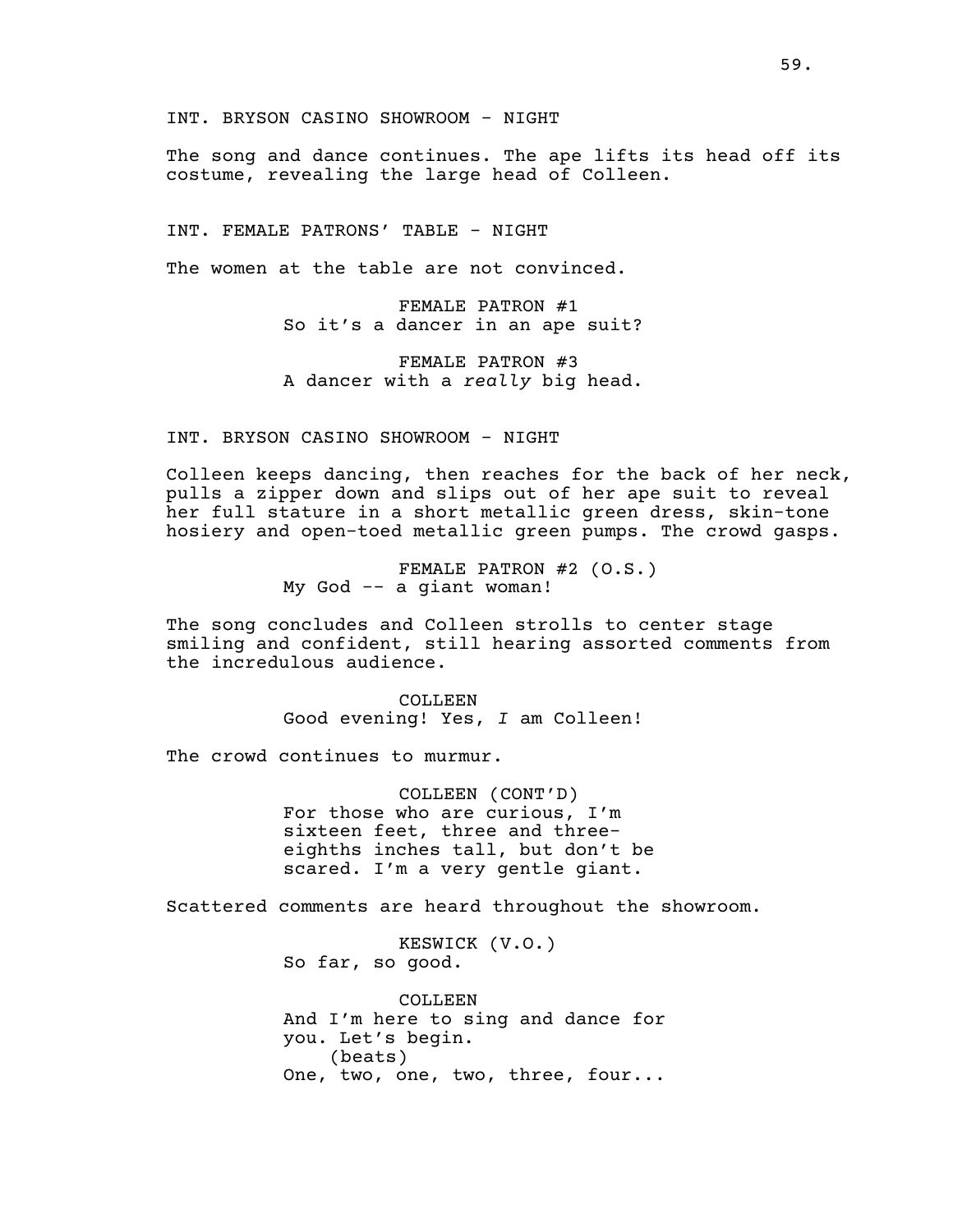She begins singing and dancing to a girl-group song (suggested: "Stay Awhile") -- but the intense showroom lights from above distract Colleen after only a few seconds, since her only rehearsals had come in the lab. She soon loses her balance, falling backward, but avoids any dancers. She dances again, but stumbles to one side, knocking over props. Keswick, at his table, feels shocked and powerless.

# KESWICK (V.O.) Oh, no, Colleen!

Colleen stands up and resumes singing, waving the dancers to disperse from her. She tries to catch up to the music, but now is a few notes behind. From the crowd, there are cries of "She's a klutz" and "Get away from her!" At song's end, she bows her head to the frightened audience and fellow dancers.

### COLLEEN

Th-That'll be it for the night. I'm so sorry I let you down. I...

With that, she drops the portable microphone from the top of her outfit and dejectedly walks back to her dressing room.

INT. COLLEEN'S DRESSING ROOM, BRYSON - NIGHT

A distraught Colleen goes to sit in her giant chair and cups her hands in her face, crying.

#### COLLEEN

My dream -- it's now a nightmare!

Keswick and Ernest enter the dressing room, to her left and right, respectively. She rises, and both men stare up at her.

> ERNEST What the hell did you just do? We'll have to refund every openingnight ticket because of this.

KESWICK Colleen... are you all right?

ERNEST

That's not important now. This giant of yours just made the Bryson the laughingstock of Vegas!

KESWICK Don't you *dare* insult Colleen!

COLLEEN Stop, both of you!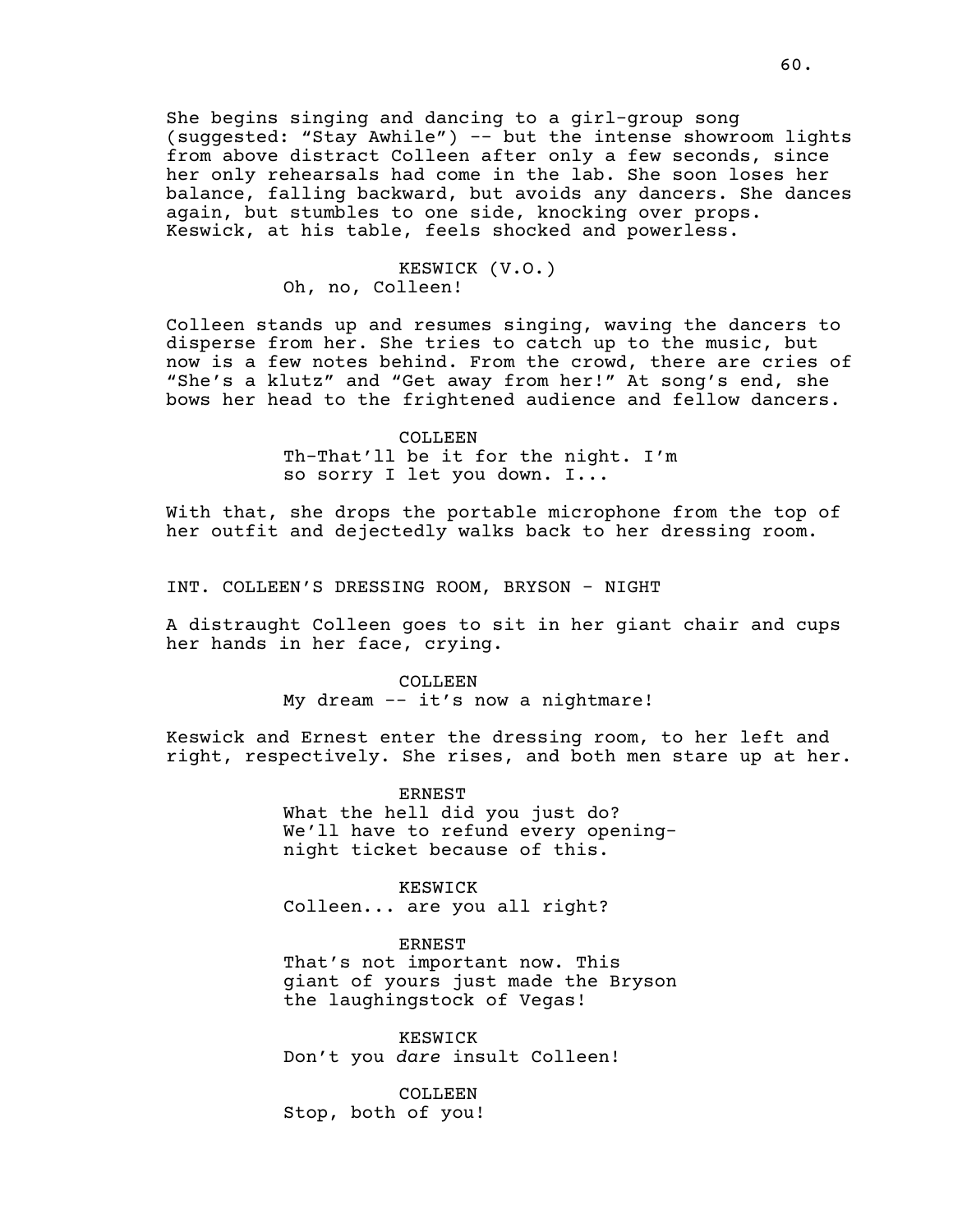She slowly returns to her seat and begins to cry.

COLLEEN (CONT'D) I wish I could shrink myself down to nothing -- I could've *killed* someone out there! I'm a menace to the public. I *quit*!

KESWICK And forfeit the million dollars? The money for Ivan's medical bills?

ERNEST I'm not *that* heartless. Ivan will be taken care of -- I've assured his mother of that. (smiles) But if Colleen wants to keep working here, she'll have to publicly apologize.

Colleen pauses, stares at the casino president, and nods.

COLLEEN

I *will*.

INT. PURPLE PAVILION GENTLEMEN'S CLUB - DAY

Meg Switlik, in a sky-blue bikini, dances before about a half-dozen men on the club's main stage for about 20 seconds, then walks off once the music stops, puts on a robe for comfort and walks down the hallway.

INT. BRYSON CASINO SHOWROOM - DAY

The showroom is host to a press conference, not a show. A dozen reporters and camera crews crowd the room; on the other side is a podium, as well as an enlarged table and chair flanked by two smaller chairs. Local TV reporter ALICE ORR, a Native American woman in her 20s, speaks on a live feed.

> ALICE We're at the Bryson casino on the Strip for the latest on the mysterious giantess Colleen.

Smartphone footage of Colleen appears on the screen.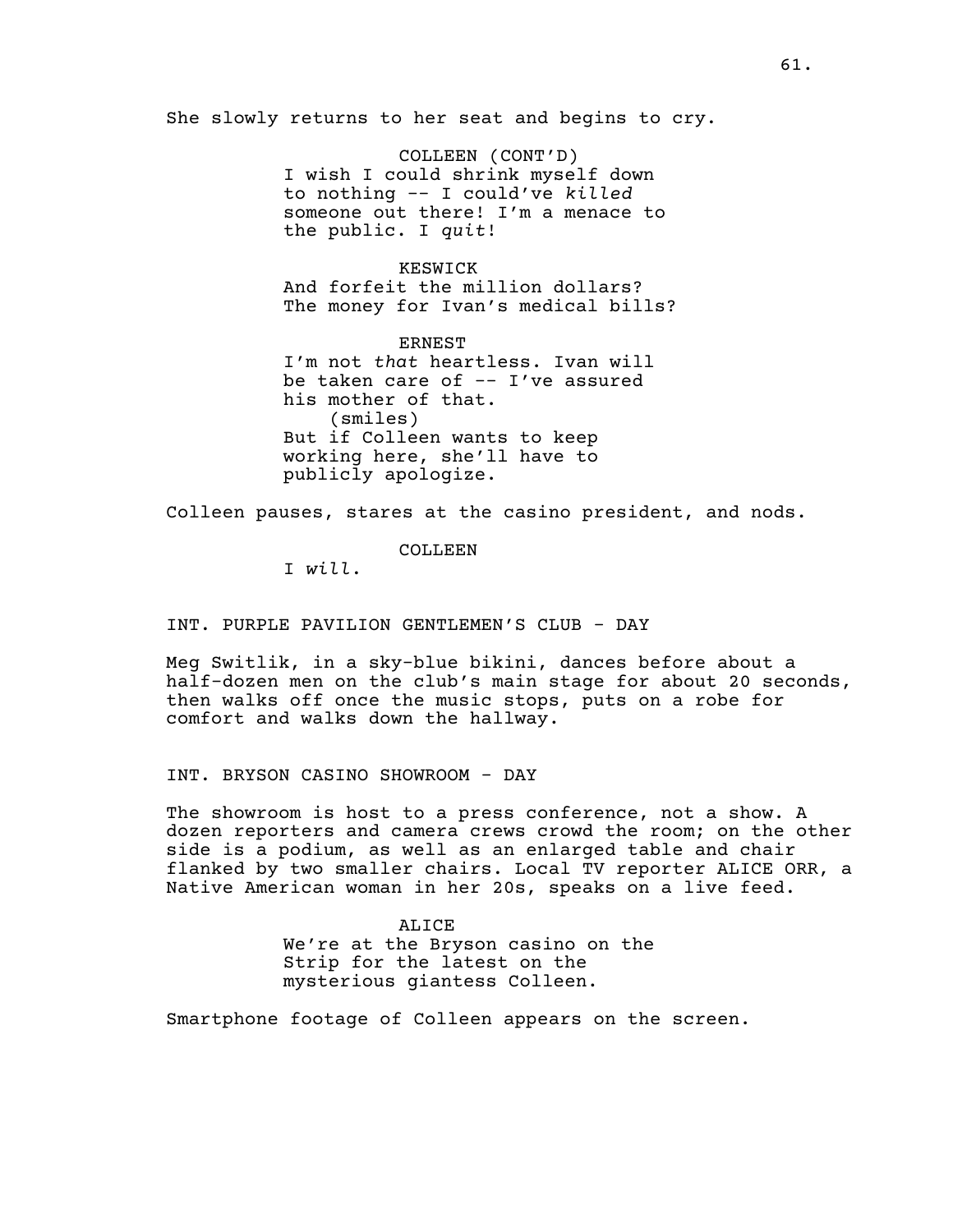ALICE (CONT'D) Since last night's aborted debut, we've learned Colleen once was a singing and dancing waitress at the Bryson, standing five-foot-five.

A head shot of Colleen from her waitress days is shown.

ALICE (CONT'D) As Colleen Cossitt, she was last reported working at her old size nearly two months ago before taking a leave of absence.

INT. PURPLE PAVILION OFFICE - DAY

Vito Cortez watches the news on the office TV as Meg enters.

VITO Look -- the gal who danced for me weeks back. I don't believe it.

MEG She's my best friend, and you better believe it -- she's now an honest-to-goodness giant.

VITO But how did she change? And *why*?

MEG She was trying to make herself bigger -- just like you wanted.

Meg cups her hands in front of her breasts.

VITO All right, I get it. I think.

He and Meg see Colleen emerge from her dressing room, wearing a purple dress hemmed slightly above the knee. Sanderson and Keswick follow, but neither can match her long strides.

> VITO (CONT'D) Jeez, she's huge!

INT. BRYSON CASINO SHOWROOM - DAY

A contemplative Colleen takes her seat, carefully crossing her stockinged legs, while Sanderson walks to the podium and Keswick sits at her other side. Belinda, Maureen and Ivan stand near her dressing room to lend emotional support.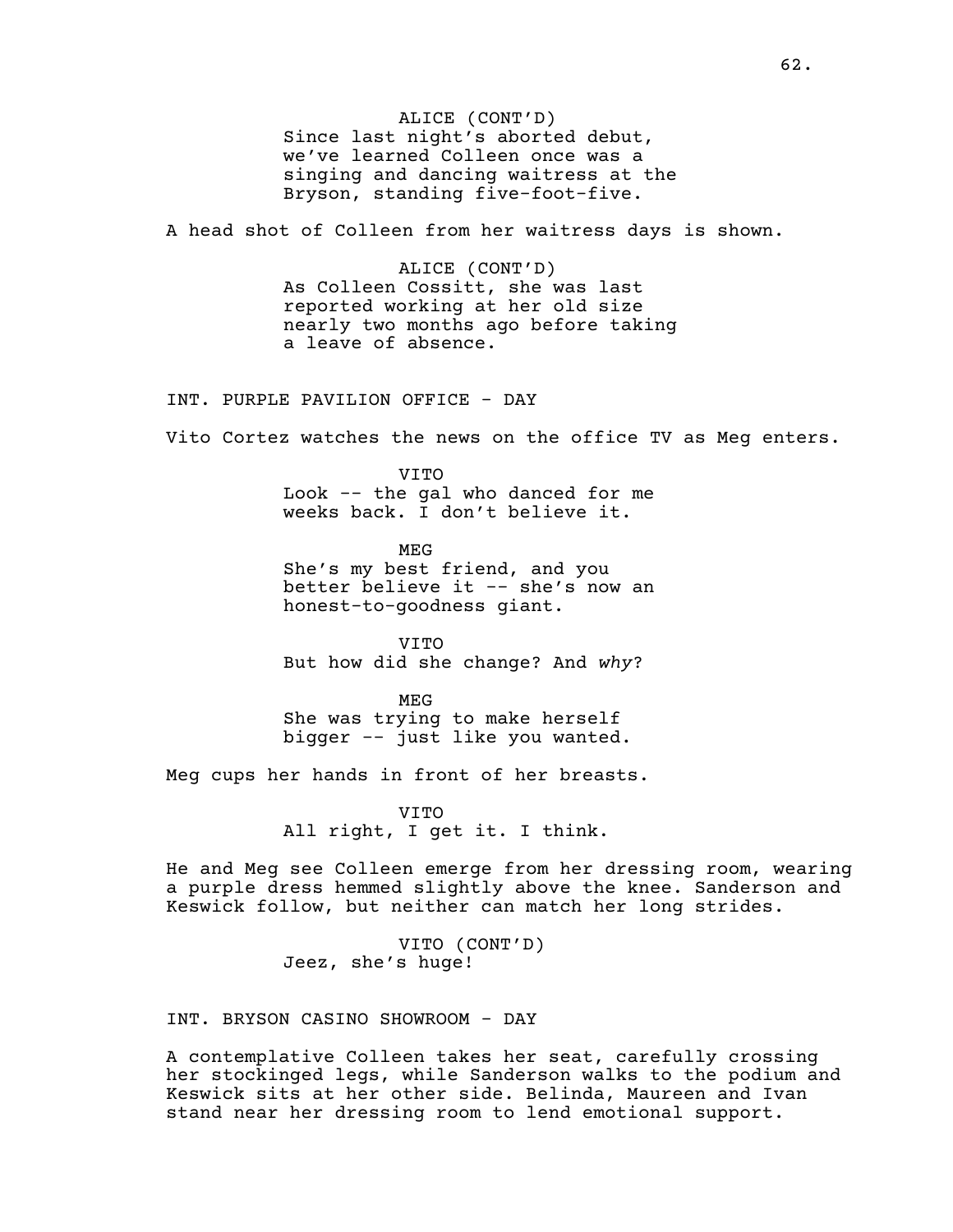ERNEST

Thank you for coming or viewing. No questions will be taken today. Without further ado, Colleen.

She does not rise from her chair, but gently waves.

#### COLLEEN

No prepared statement -- this is off-the-cuff, from my heart. Last night's incident was all my fault, and I thank God no one was hurt.

INT. PURPLE PAVILION OFFICE - DAY

Colleen clears her throat as Vito recognizes Keswick from the TV screen.

> VITO Hey, I know that guy. He's--

MEG Keswick, her manager and boyfriend. You've seen him around here.

VITO (laughs loudly) That little guy is her *boyfriend*?

MEG It's strictly platonic.

VITO I would hope so. How the hell could he satisfy *her*?

MEG

Shhhh...

INT. BRYSON CASINO SHOWROOM - DAY

Colleen continues her speech.

COLLEEN I know people are curious about me, so I've agreed to continue appearing here, albeit under drastically different conditions.

She sighs and looks about the place.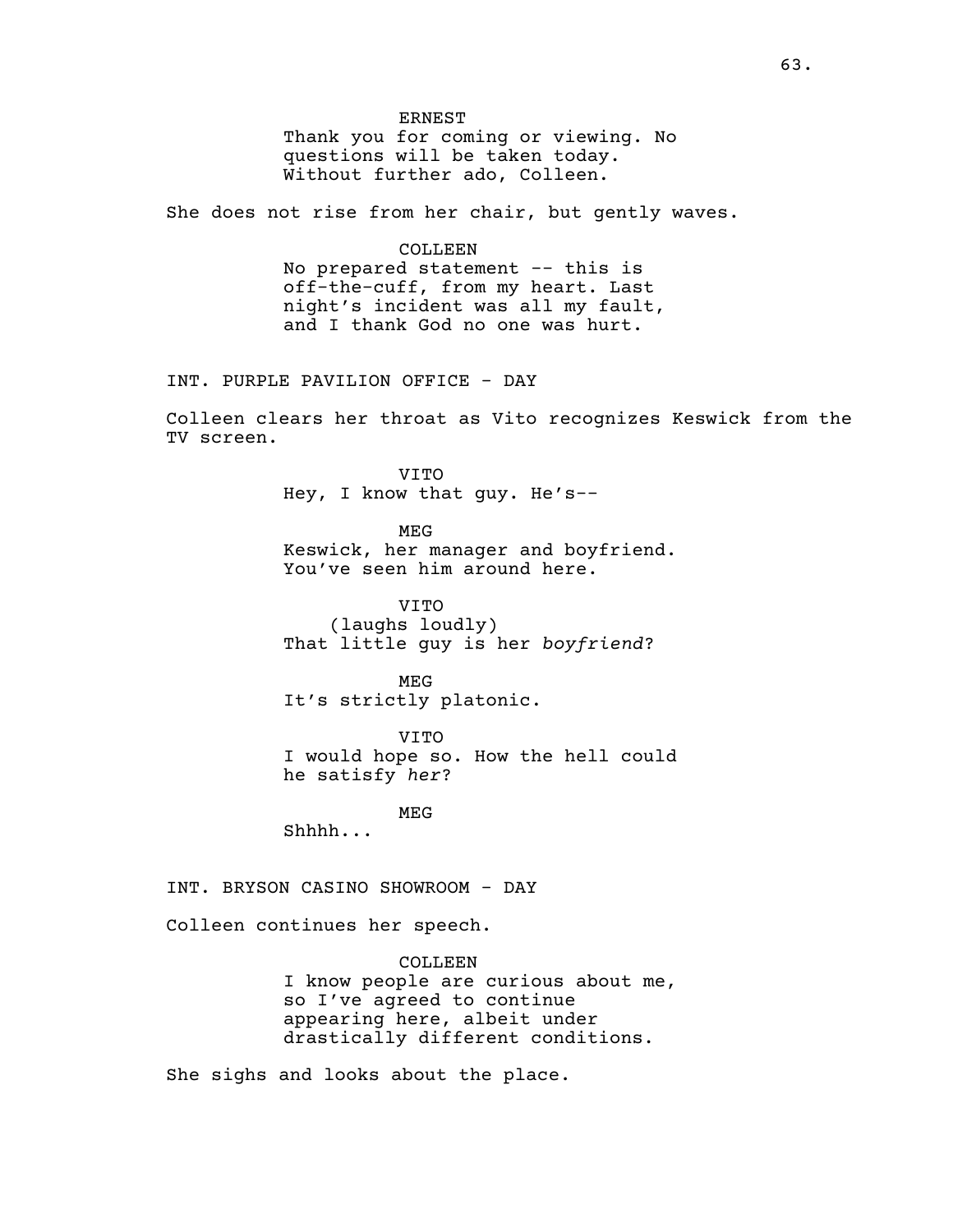COLLEEN (CONT'D) Beginning tomorrow night, I'll sing, but stay put. For now, all my dancing will be in one place -- for your safety and my peace of mind.

ERNEST

She's a sweetheart. I promise Vegas will fall in love with her.

#### COLLEEN

I humbly ask the Las Vegas community to grant me a second chance to entertain. Thank you.

Colleen rises from her chair and walks to her dressing room as cameras continue to click and film rolls.

INT. BRYSON CASINO SHOWROOM - LATER

The showroom now empty, Colleen peeks out the door, sees no one is there, and greets Keswick, Maureen, Ivan and Belinda.

> COLLEEN Whew, was I nervous!

KESWICK You passed this with flying colors.

MAUREEN You said all the right things!

BELINDA Now it's up to the public. Hope you've won them over.

IVAN I love my Aunt Colleen!

She gently lifts her nephew into her arms.

COLLEEN All this should remind people that I'm not a monster, but *human.*

KESWICK We never needed reminding.

### COLLEEN

Come in the dressing room and I'll order us dinner. With the money I make now, I can afford the triple portions I now need.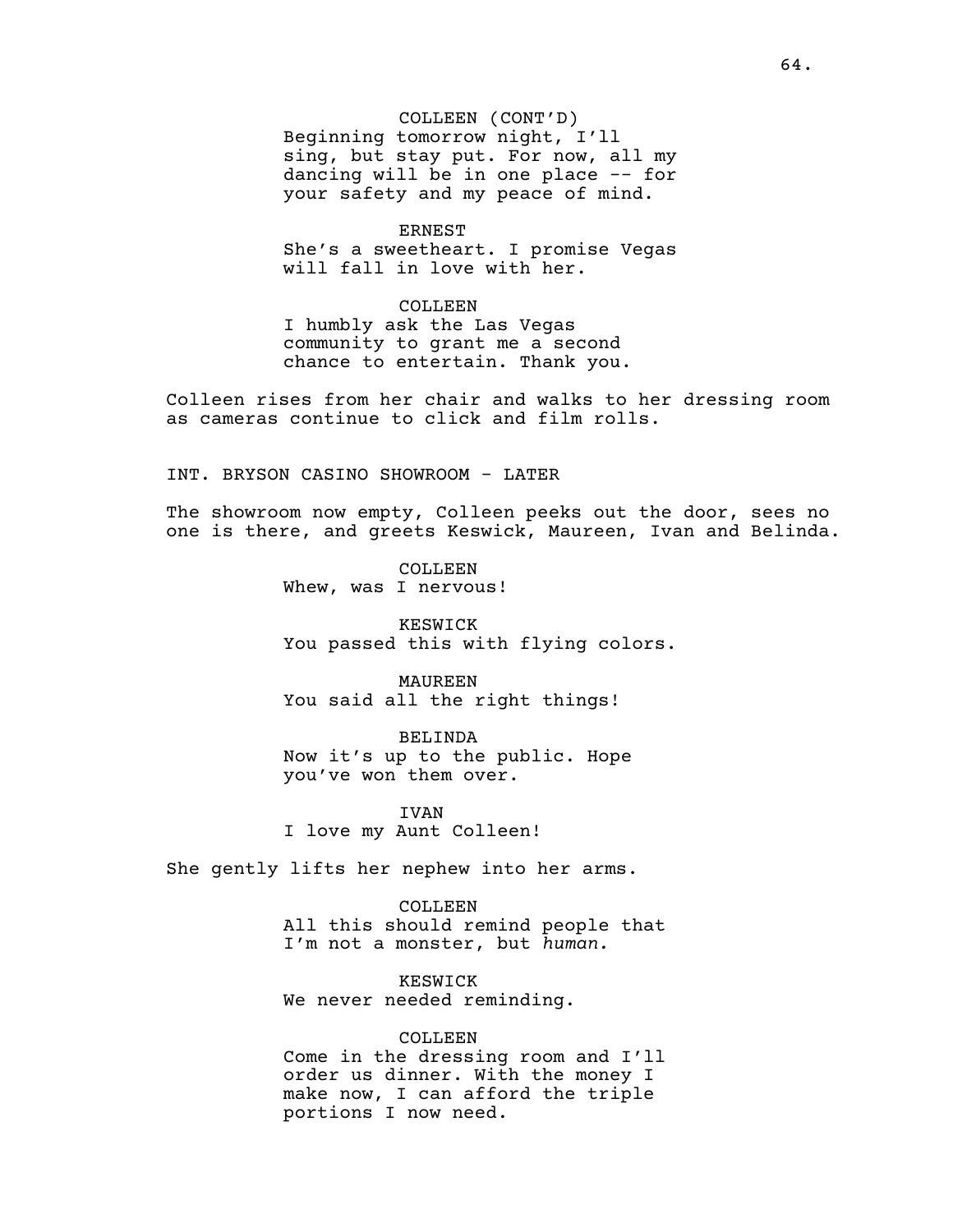# KESWICK No more resizing food!

They follow her into the dressing room, which with its ceiling 25 feet high doubles as her living quarters.

## INT. BRYSON CASINO SHOWROOM - NIGHT

The showroom is about three-quarters filled for the first night of Colleen's revamped show. As the curtain rises, we see Colleen in a royal blue gown slit to the thigh and matching pumps -- but her ankles are shackled, as if she were King Kong or Mighty Joe Young.

> COLLEEN As promised, I'm staying put!

Keswick, in formal wear, then rushes on stage with a key, freeing each of Colleen's legs. She remains stationary, and the audience starts laughing as they begin to get the joke.

> COLLEEN (CONT'D) Ladies and gentlemen, the guy who came up with that  $qaq - - my$ manager, Keswick Fletcher!

Keswick bows as the crowd applauds, blows her a kiss, then heads off-stage.

> COLLEEN (CONT'D) It may not be a full house tonight, but I know who my real friends are.

The crowd laughs and cheers.

Colleen spots the big matronly woman she'd nearly spilled a drink on seated at a front table; each recognizes the other from their earlier encounter. Colleen walks over, stares down at her, then delivers an all-is-forgiven wink and a smile before walking back to her original spot.

> COLLEEN (CONT'D) Well, hello down there! (beats) OK, let's get going. One, two, one, two, three, four...

She begins singing a girl-group song (suggested: "When You Walk in the Room"), dancing in place but staying put. The audience enjoys it, enthusiatically applauding at the end.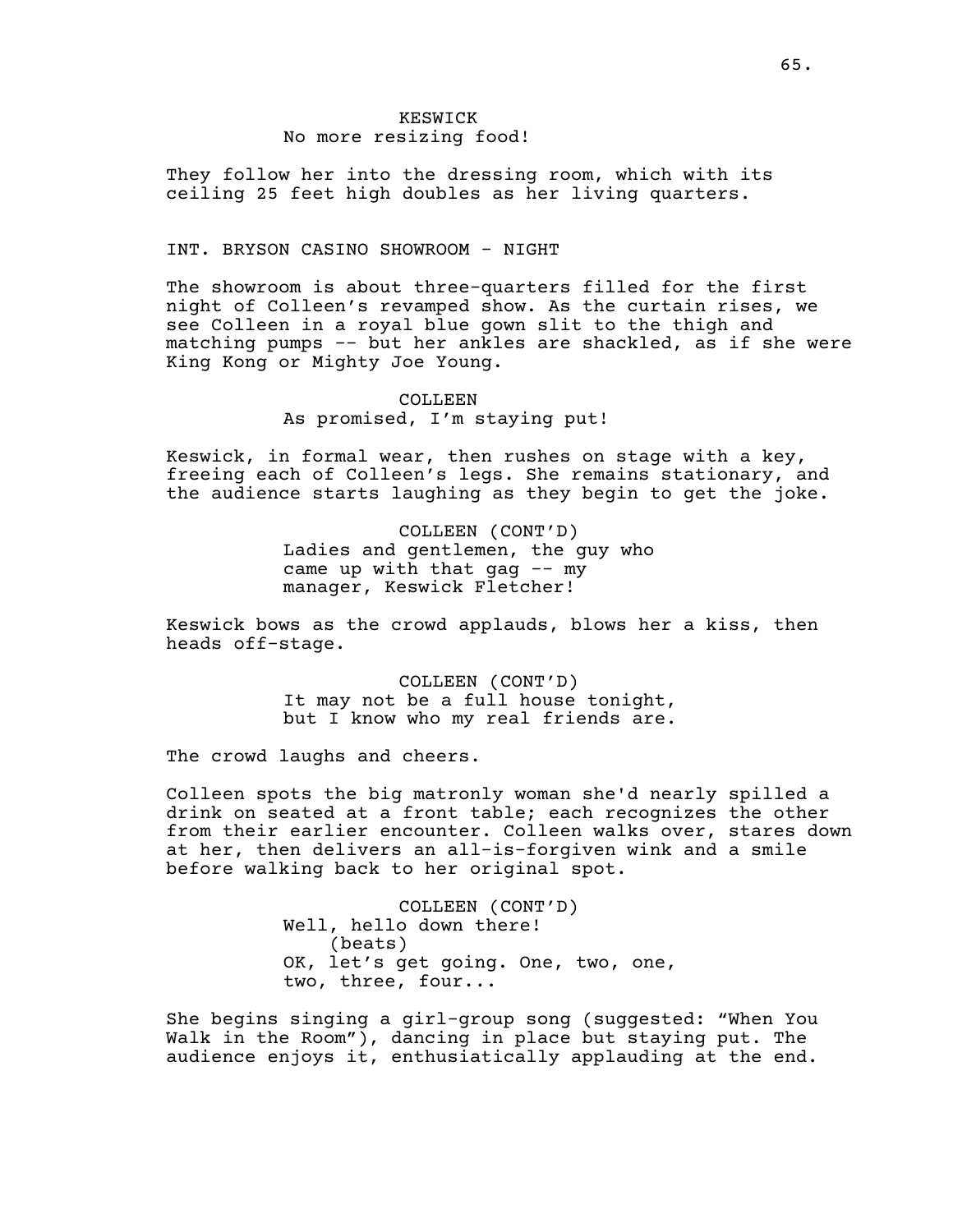INT. KESWICK'S LABORATORY - NEXT DAY

While Colleen rests on her oversized bed and Belinda takes care of chores around the lab, Keswick checks a computer at his table, turns to Colleen and smiles.

KESWICK

The reviews are in -- you're a hit!

She smiles in return, then sits at the side of the bed, looming over him.

> COLLEEN Tell me what they wrote.

KESWICK Gladly. "Colleen, the beautiful giant headlining at the Bryson, is as delightful as she is tall -- and that's saying something."

COLLEEN

Go on.

He presses a button on the keyboard; another screen appears.

KESWICK Another: "After a false start earlier this week, Vegas' truly biggest star was unveiled last night -- the towering, terrific Colleen."

Colleen stands in exultation.

COLLEEN Yes, yes, yes!

KESWICK One more for the hat trick, OK?

COLLEEN

Sure.

KESWICK "She sings, jokes about herself, dazzles with charm and beauty, and is over sixteen feet tall. Colleen, at the Bryson, is a must-see."

The telephone rings. Keswick recognizes the number and presses the speakerphone button.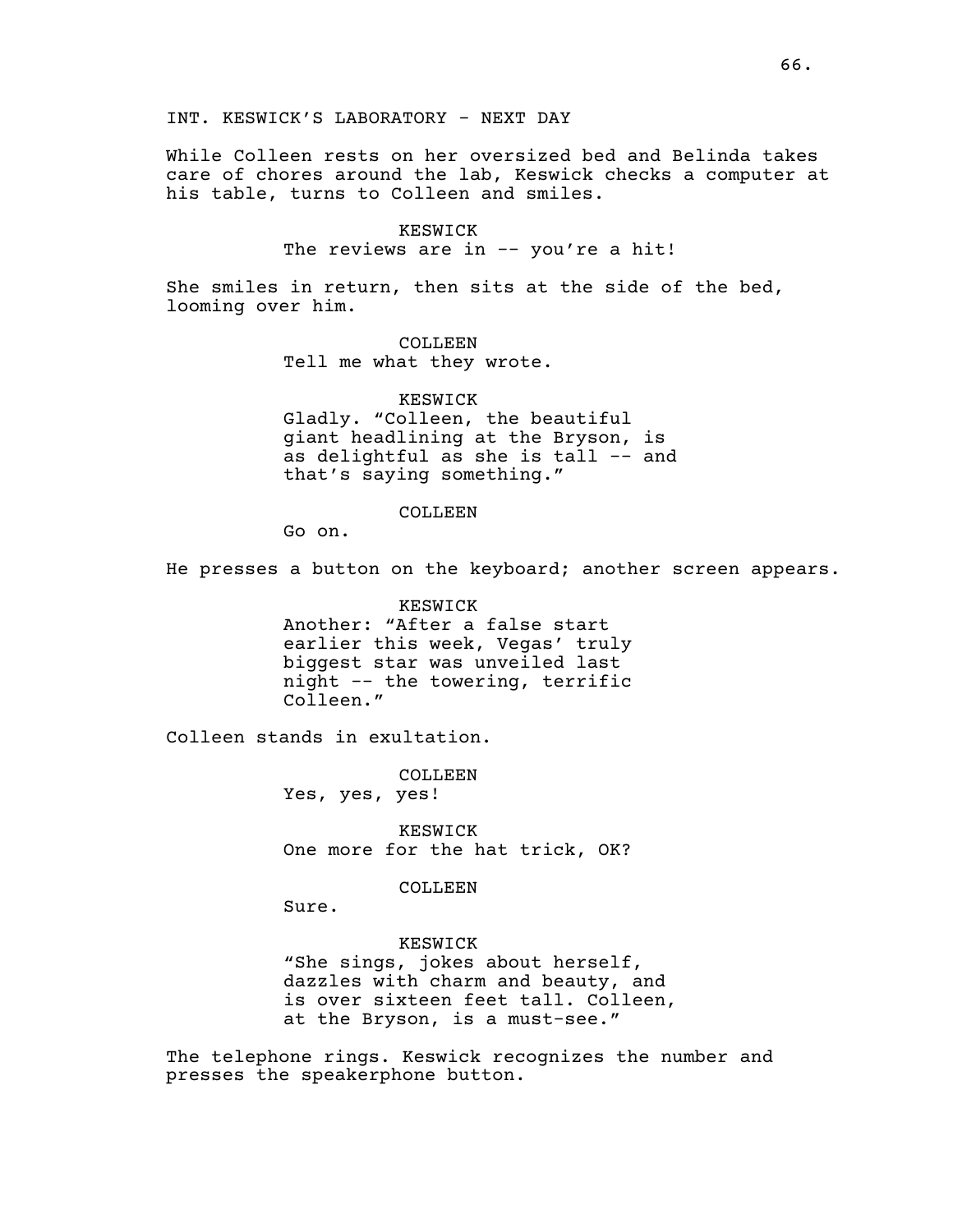KESWICK (CONT'D) Ernest Sanderson!

ERNEST (O.S.) I just wanted to tell you and Colleen that tonight is a sellout. So is the rest of the week. That big girl of ours is a *star*!

COLLEEN Mr. Sanderson, I am so *thrilled*! Will you now let me move while I dance?

ERNEST (O.S.) Sure, just be careful! Another thing we've learned when people make reservations -- parents say their children *love* Colleen!

COLLEEN Just like my nephew!

KESWICK She is adorable, isn't she?

ERNEST (O.S.) But kids can't see her perform - they're barred from the showroom.

KESWICK We can solve that problem.

ERNEST (O.S.) By the way, Colleen, how's your sister doing?

INT. BRYSON CASINO SHOWROOM - DAY

A "TEAM COLLEEN" banner hangs across the top of the showroom as 12 children  $--$  six boys and six girls, ages 7 to 11  $-$ stand near the stage for rehearsal; one of the boys is Ivan.

On the other side, Keswick and Maureen sit at a table, near tables where the other parents sit. Colleen, in her Maryland T-shirt and jeans, comes out of the dressing room, dwarfing the children.

> COLLEEN Hey, kids, gather 'round me. I won't hurt you.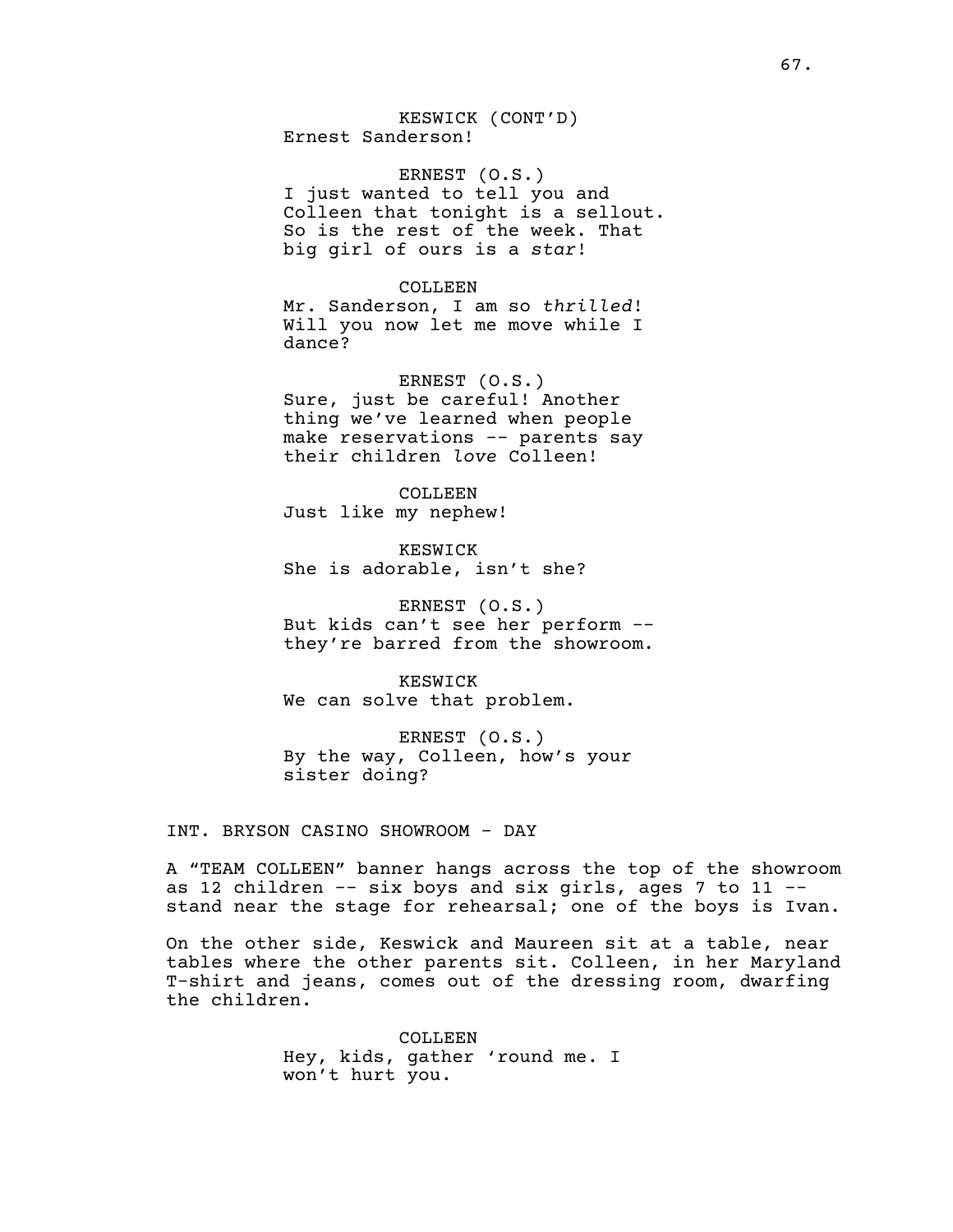She smiles and waves at the parents while the kids, standing in a circle around the blonde giantess, stare up at her.

> COLLEEN (CONT'D) This'll be our first "Team Colleen" matinee. You'll learn a song, then dance and sing it with me. Won't that be fun?

The children cheer.

COLLEEN (CONT'D) I thought you'd feel that way! Now here's how the song goes--

CUT TO:

INT. BRYSON CASINO SHOWROOM - DAY

Before a sold-out family audience at a Team Colleen matinee, Colleen, wearing a relatively demure silvery gown, performs a girl-group song (suggested: "The Kind of Boy You Can't Forget") with the boys and girls as chorus. After the crowd applauds, she poses for a group photo with the kids.

INT. COLLEEN'S DRESSING ROOM, BRYSON - DAY

Colleen kicks off her shoes and chats with Keswick.

COLLEEN Isn't that the perfect song for a kids' chorus? OK, the lyrics are a bit ancient, but it's so *cute*. And I'm glad they're not afraid of me.

KESWICK They see you as a giant fairy-tale princess. I saw you didn't single out Ivan.

COLLEEN Can't let on he's my nephew. It wouldn't be fair to him.

KESWICK Oh, and I like that new sign.

He points to the "Integrity is everything" banner.

COLLEEN It's a gift from Mr. Gordon.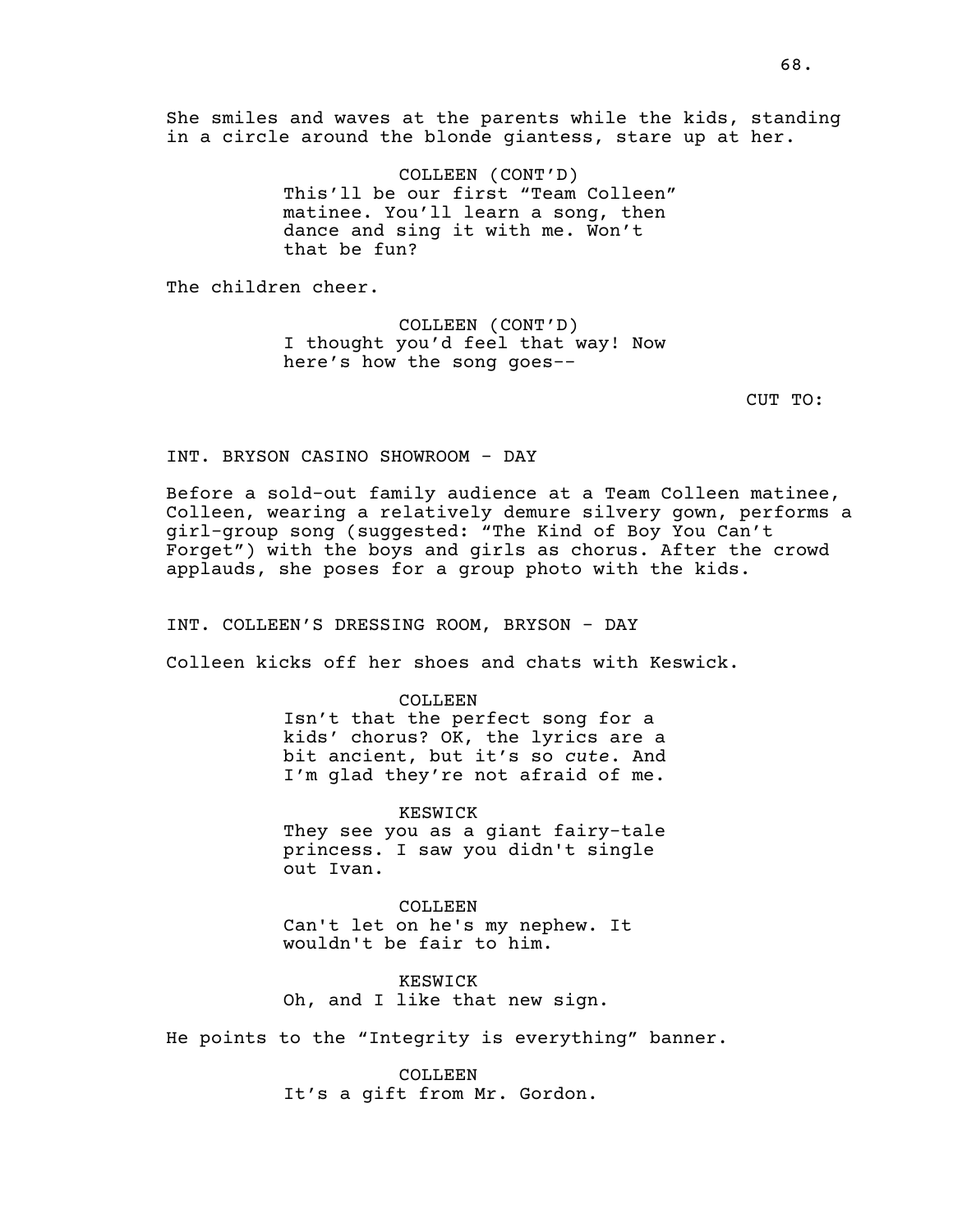KESWICK Integrity in Vegas. What a concept.

Ernest enters the dressing room and smiles up at Colleen.

ERNEST The kids just love you!

COLLEEN They may be little, Mr. Sanderson, but they're my biggest fans.

KESWICK A sellout -- without alcohol sales.

ERNEST Colleen, don't forget the swimsuit shoot at the pool Monday morning.

COLLEEN I'll be ready, Mr. Sanderson.

EXT. BRYSON SWIMMING POOL - DAY

Colleen, in a white one-piece swimsuit, poses in and around the outdoor pool as Keswick and others watch. She playfully poses at the pool's deep end, which comes up to just below her bustline, and then splashes water on those clad in swimwear.

Two elderly MALE SPECTATORS stand to the side, lustfully gazing up at her.

> MALE SPECTATOR #1 She's cute as a button--

> MALE SPECTATOR #2 And big as a house.

MALE SPECTATOR #1 Imagine a roll in the hay with her!

MALE SPECTATOR #2 Is there room in the barn?

They laugh.

INT. COLLEEN'S DRESSING ROOM, BRYSON - NIGHT

Keswick hears Colleen conclude her performance at the showroom; he is dwarfed by her table, chair and mirror.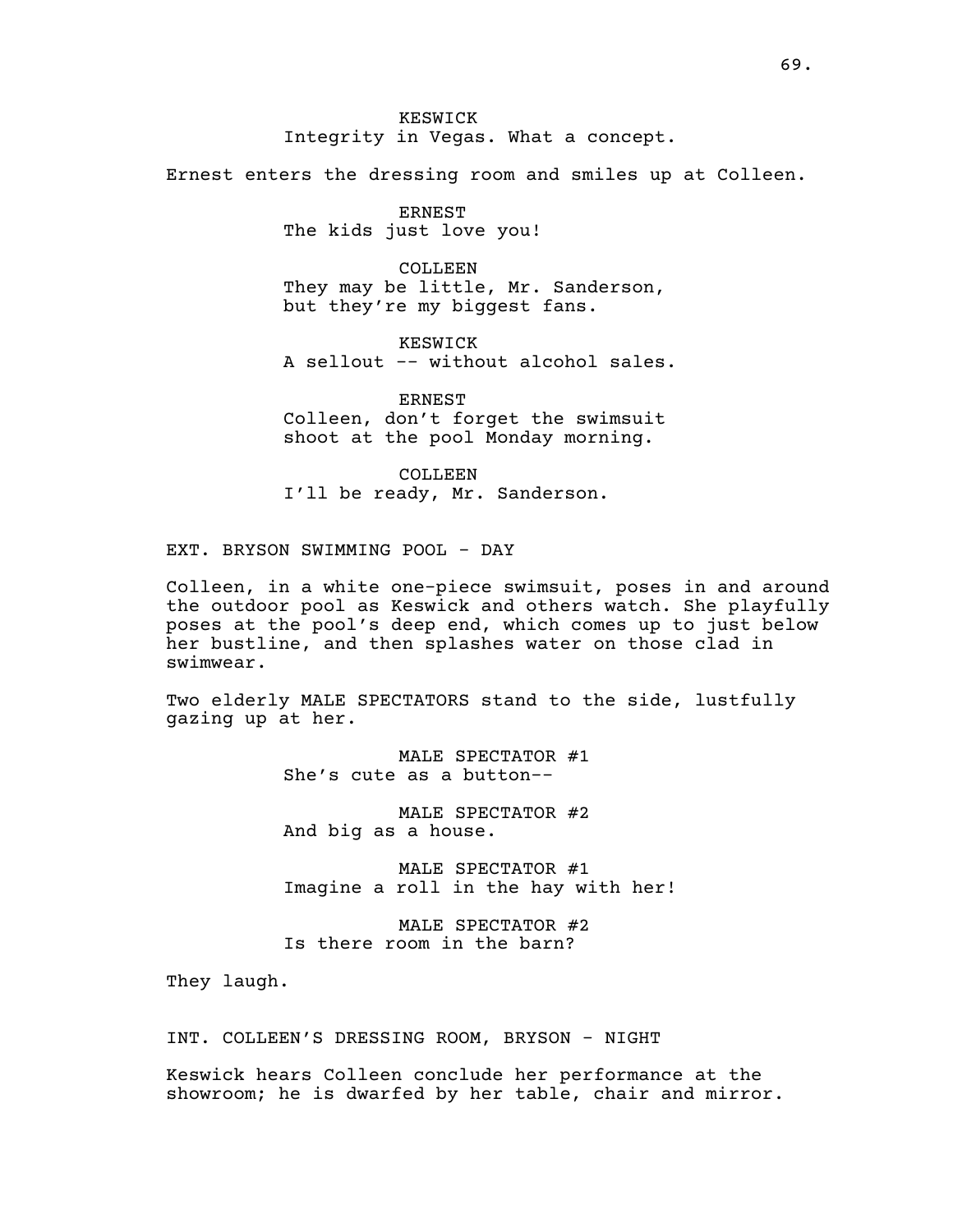Colleen, in a gold-colored metallic gown slit up to the thigh, enters the room and stares down at her boyfriend.

> COLLEEN How was I, my little Keswick?

KESWICK Great, as usual.

COLLEEN Thanks, sweetie!

She slips out of her shoes, kneels to Keswick's level and lets him kiss her huge cheek, just as a FEMALE SECURITY GUARD opens the door and peers in.

> FEMALE SECURITY GUARD Miss Cossitt? A man here wants to see you.

TIM (O.S.) She knows who I am!

Colleen sighs as Keswick sits in the rear of the room.

COLLEEN And I know who he is. Let him in.

TIM WHITMAN, Colleen's ex, enters. He's in his late 30s, in a denim jacket and jeans, and looks a bit on the rough side. She stands up, puts her hands on her hips, and icily stares down at her one-time husband. Keswick, secretly aware of Tim's abuse of Colleen, subtly gives him a cool look.

> COLLEEN (CONT'D) Should've guessed you'd come back. See the show?

> TIM Yep. You always dreamed of making it big in this town. Never thought you'd try *this*.

Colleen seethes, pointing to herself.

COLLEEN *This* was an accident, and I don't need your insults. Go to the Purple Pavilion and bother their dancers.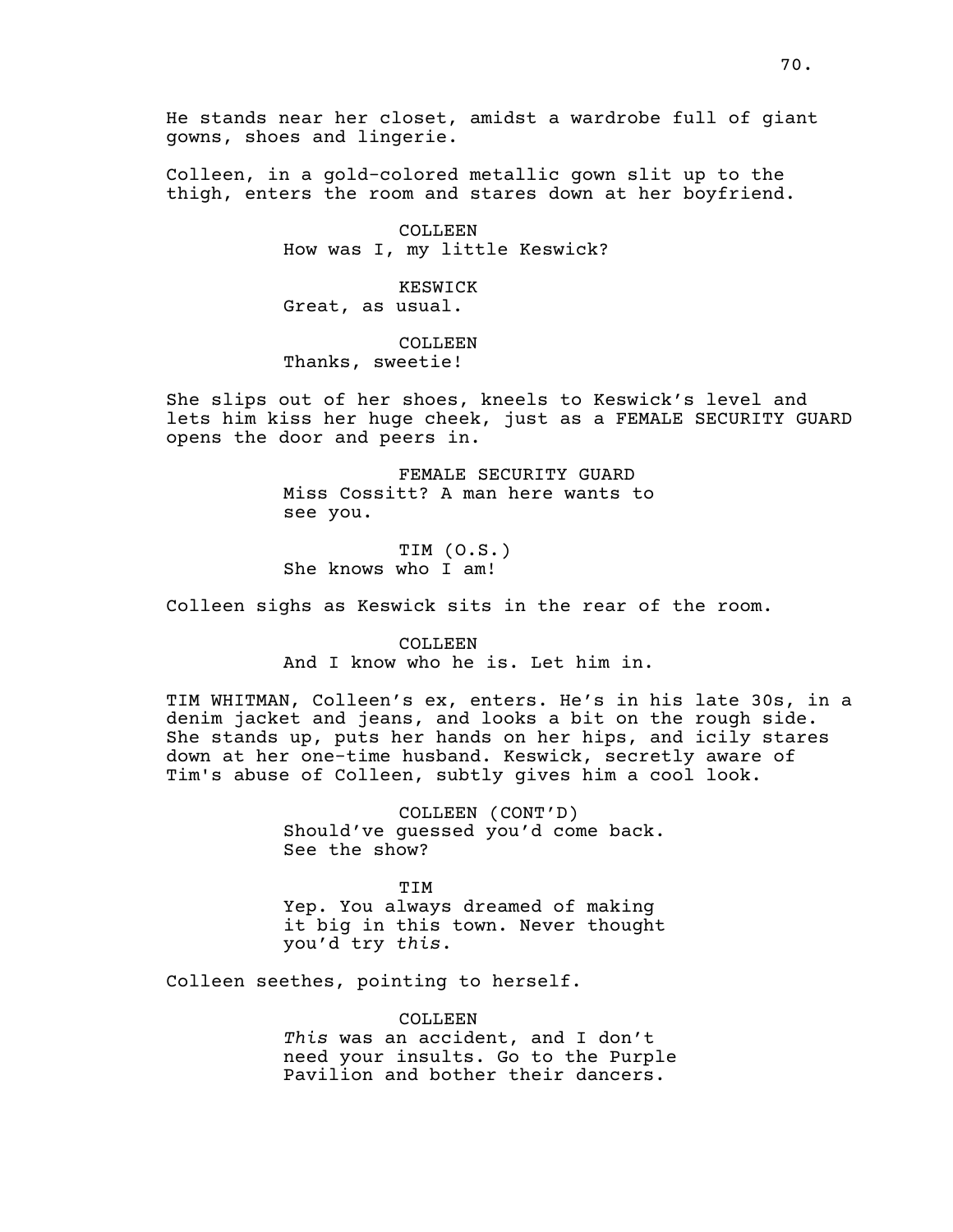TIM Before I go, I ask one thing of you.

COLLEEN (shakes her head) Someday I'll lose my giant virginity, but it sure as hell won't be with you.

Keswick's ears prick up after hearing this as Tim laughs.

TIM I could satisfy you, big girl, but that ain't what I meant.

### COLLEEN

I *know* what you meant, and you're not getting that, either. Not one damn cent -- not after you sent me to the poorhouse!

She moves toward Tim, towering above him as he nervously retreats into a corner and Keswick grins.

> COLLEEN (CONT'D) You little man, you tiny Tim, asking me for money after gambling away all our savings? How dare you!

She draws even closer and grows even angrier.

COLLEEN (CONT'D) I don't want to see you ever again. Did you hear me? *Ever*!

Contempt fills her face as Tim, too scared to speak, falls to the floor and quickly crawls out the door. Colleen begins laughing vengefully and turns to a frightened Keswick, who has never seen such an outburst from her.

> COLLEEN (CONT'D) That was my ex, who took the sixtythousand dollars in our account - fifty-thousand of which was mine - and drained it away. Good riddance!

> > KESWICK

I, er, see.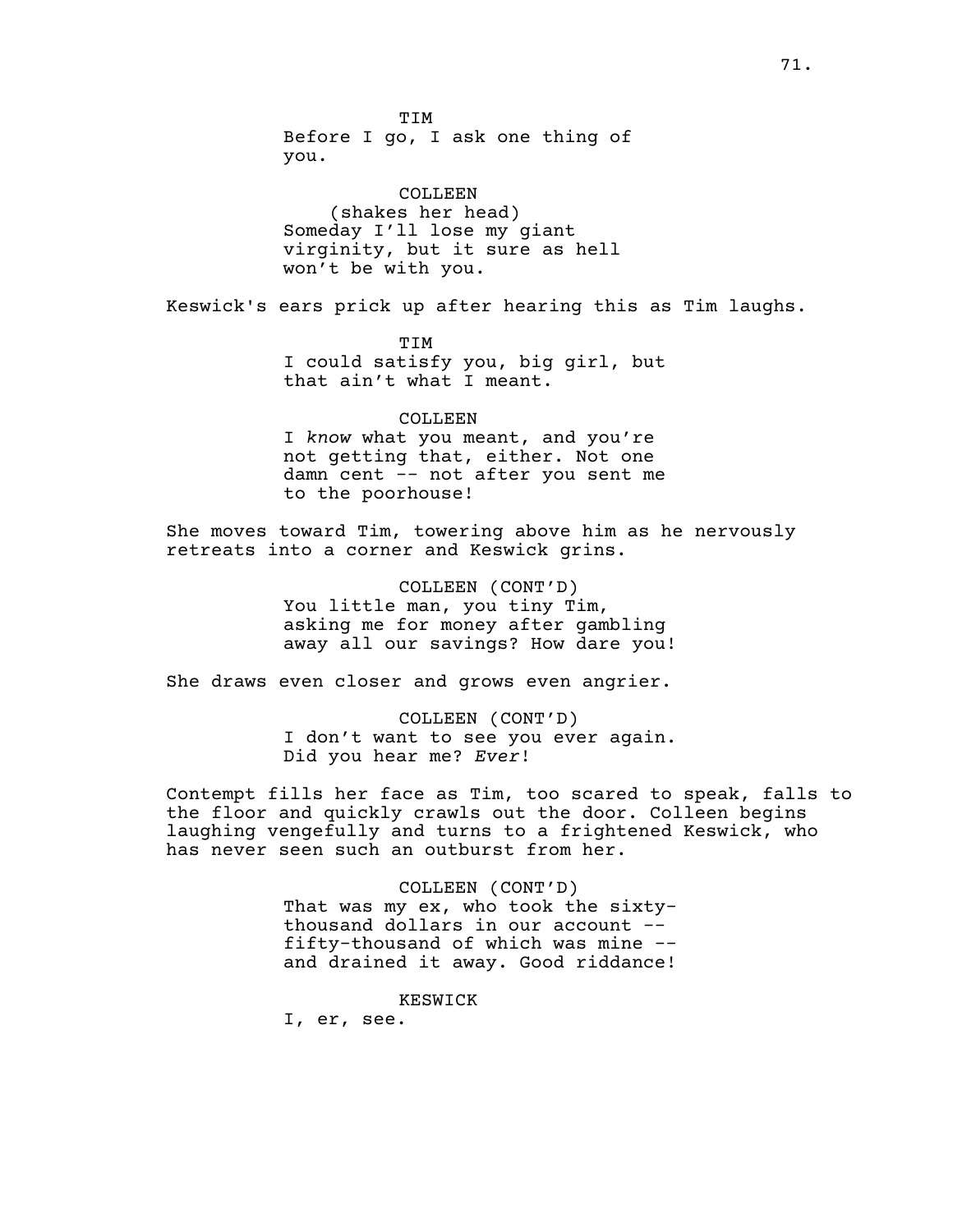COLLEEN If there's one thing I despise, it's a man who can't control his addictions. And he... was a gambling addict.

Keswick turns his head away from Colleen, who sits on the floor and points to the back of her neck.

> COLLEEN (CONT'D) Unzip my dress, please. Oh, and I ordered a stepladder to help you with this. Should be in tomorrow.

He unzips her dress and she shakes it off while standing, leaving her in bra and pantyhose over white panties.

> COLLEEN (CONT'D) Oh, and that giant virginity quip? I think I could lose it with you... but you've gotta *earn* it.

Keswick appears both thrilled and intimidated, as Colleen heads to the sleeping portion of her casino living quarters.

> COLLEEN (CONT'D) Good night, my little Keswick.

INT. COLLEEN'S DRESSING ROOM, BRYSON - NEXT DAY

Colleen, in a denim skirt, lounges in her dressing room, sipping on a two-liter soda bottle that's tiny in her huge hand, when Keswick arrives and sees a giant poster on a wall.

> KESWICK The growth charts have arrived!

COLLEEN And they left the stepladder here.

The poster shows Colleen at her full 16 feet, 3 3/8 inch stature in a red beaded gown, showing plenty of stockinged leg. On the left side is a measure of her in feet and inchs with the metric equivalent on the right, and a message, "Compare yourself to Colleen -- exclusively at the Bryson!"

Meanwhile, the real-life Colleen sips on her soda.

KESWICK They'll be hung throughout the casino. You're now the symbol of the Bryson! But let 'em have the symbol -- I've got the real thing!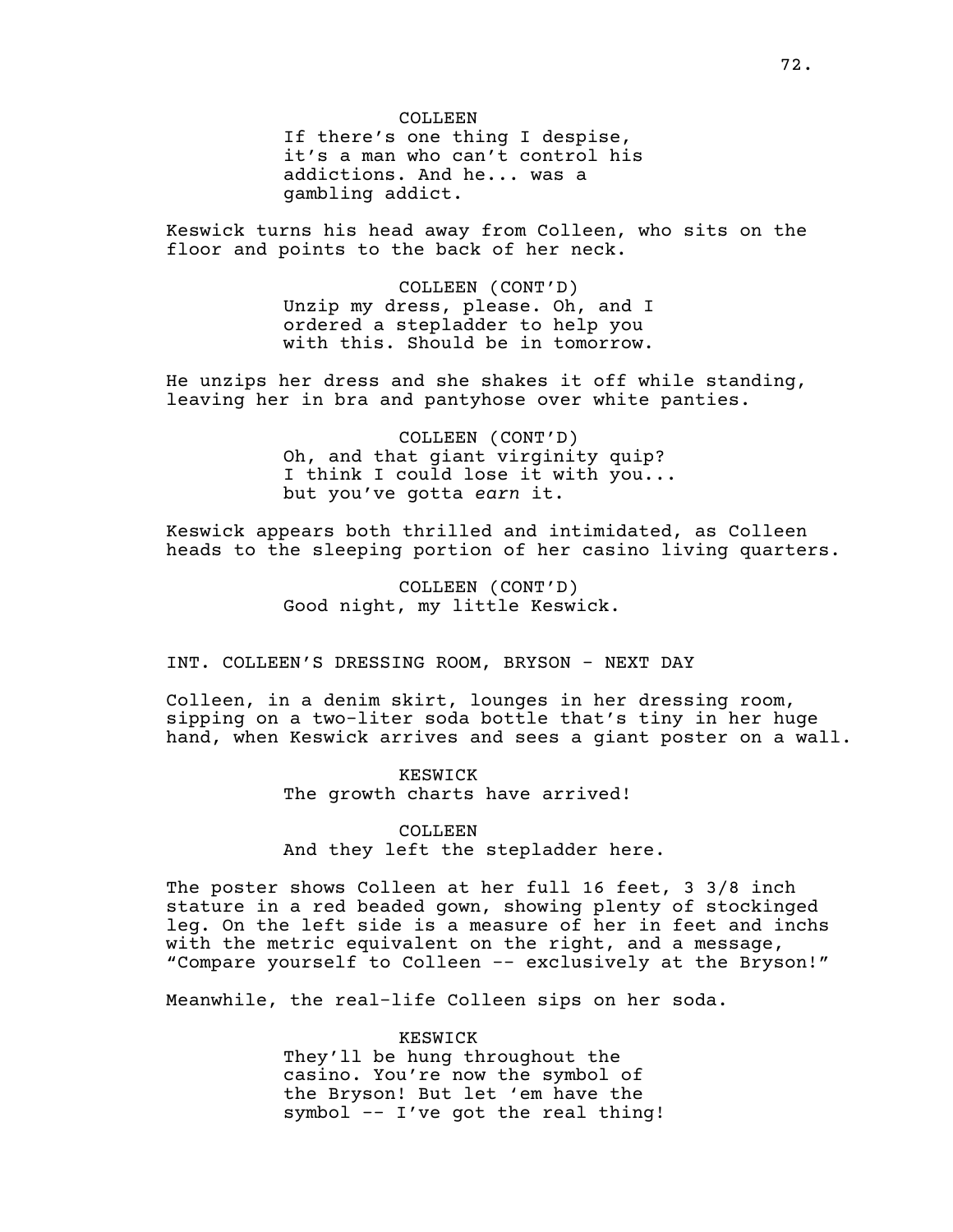COLLEEN Let's see eye-to-eye on this.

She puts down her soda, stands and points at the stepladder.

COLLEEN (CONT'D) Climb up, my little Keswick. Don't worry, I'll catch you if you fall.

He carefully ascends it step by step, stopping one step below the top, and now indeed is eye-to-eye with her.

COLLEEN (CONT'D)

Well?

She gently moves forward for a kiss, placing her hands behind his back to protect him. He leans forward; their lips meet.

> KESWICK Wow, will I have some fantasies tonight. You truly *are* worth the climb!

Colleen smiles and giggles.

COLLEEN You better believe it.

KESWICK You know something? This is almost

like destiny for the two of us.

COLLEEN

In what way?

KESWICK

Had that quake not occurred at that split-second, you'd never have tripled in size and you wouldn't be famous today.

COLLEEN And we might never have fallen in love. Hey, let's kiss again.

She clutches him tightly and their lips again meet.

KESWICK A lot of guys are jealous of me.

COLLEEN. As well they should!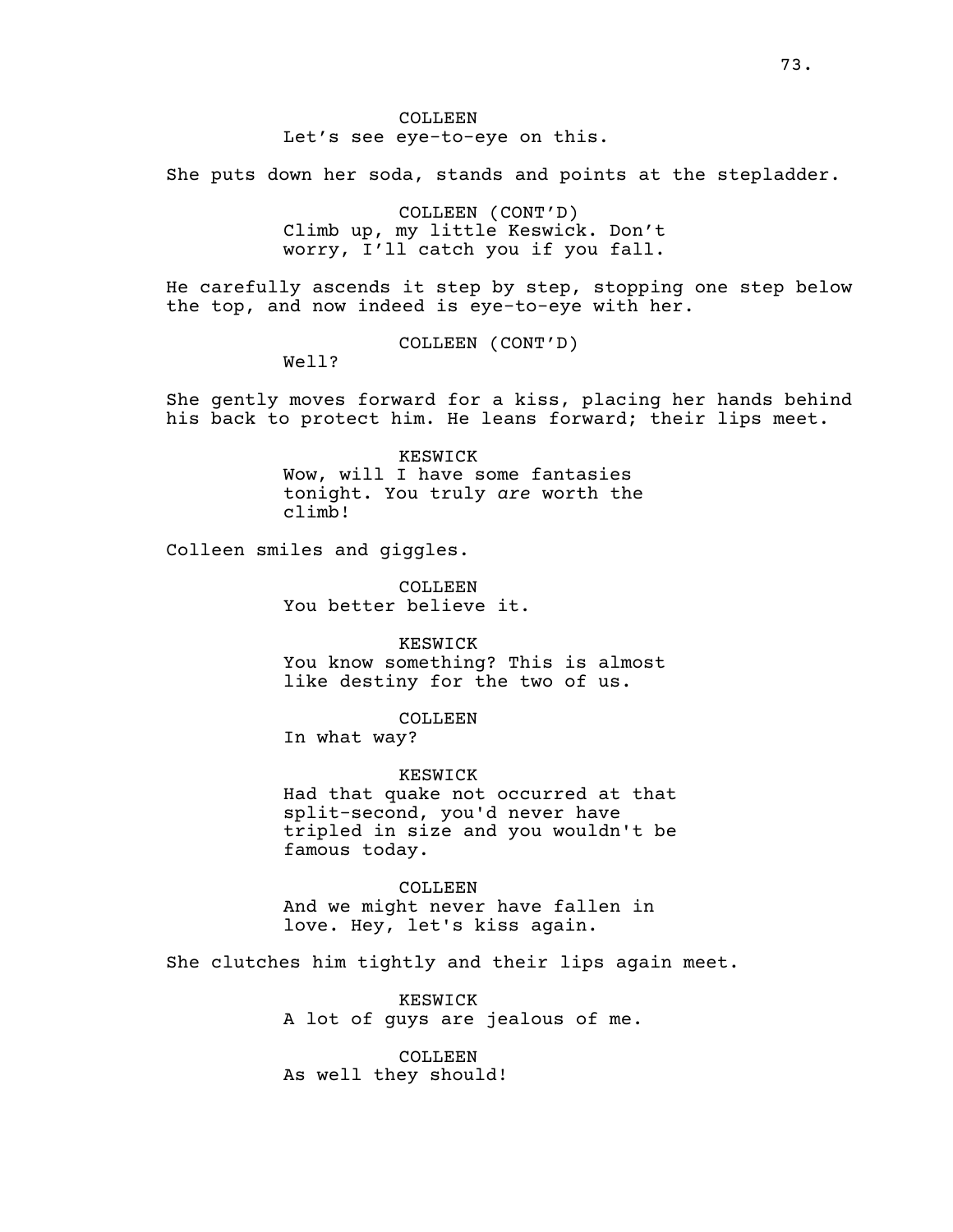Keswick, as nervous as he was two months earlier, once more enters and sits across from Vito.

> VITO OK, what's the latest?

KESWICK On the hundred and fifty-four thousand?

VITO Yeah. You said months ago you were working on something big, and I'm guessing her name is Colleen.

KESWICK You guessed right, sir.

VITO Can you pay in full?

KESWICK I can pay you a hundred grand -- my take from managing Colleen -- but that's it. At least for now.

VITO

Not enough for the boys in Boston. Hey, I caught that big girl of yours at the Bryson last Wednesday -- I was very impressed.

KESWICK She's special, all right.

Vito smiles, rubbing his hands together.

VITO

I'll make a deal. Use your rights to her show as collateral, and I'll not only waive interest, but knock your payment down to forty grand. How 'bout it?

Keswick shakes his head.

KESWICK Can't do it. *Won't* do it.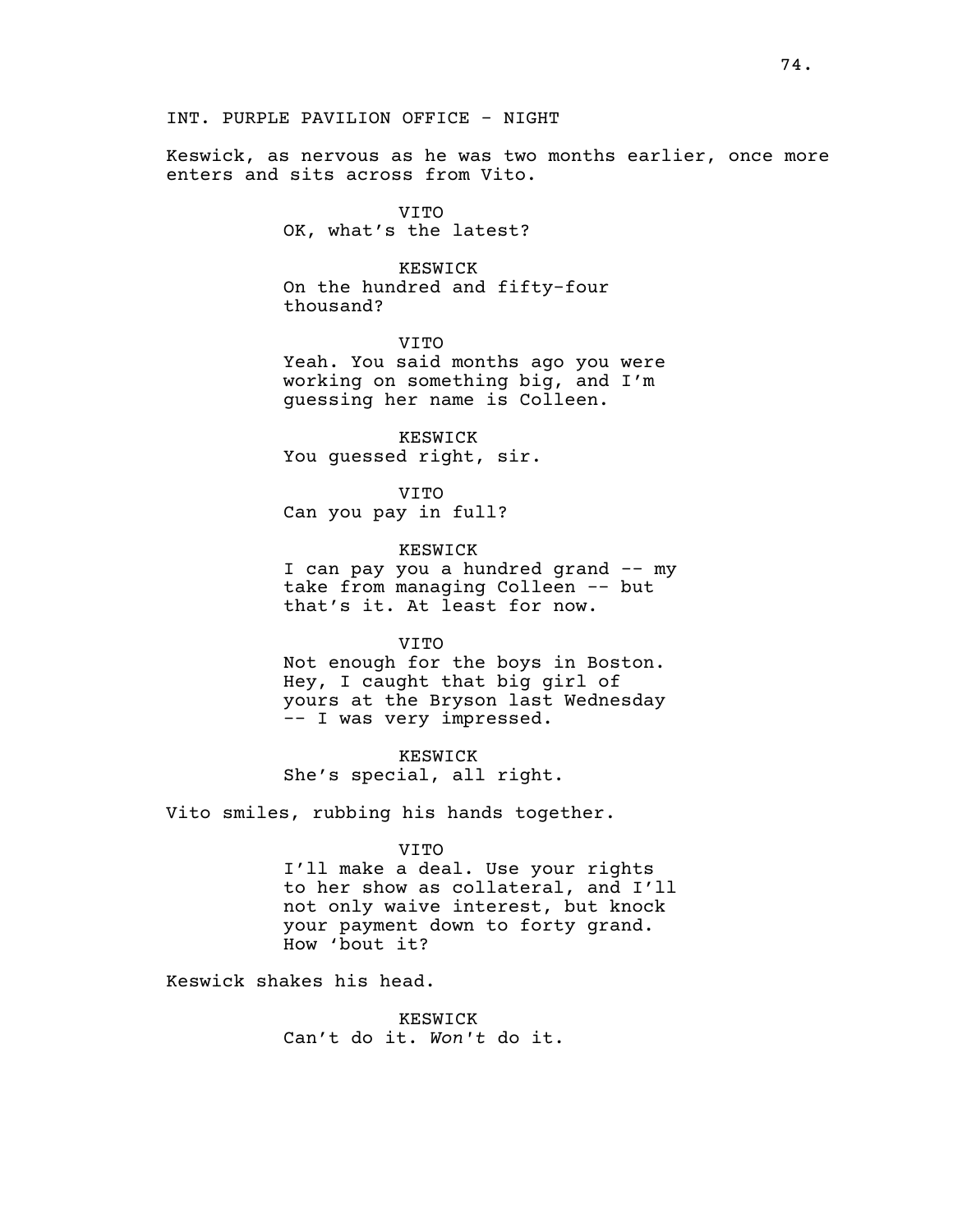VITO

I've heard you and that giant are an item -- word gets around. You lettin' your heart rule your head?

KESWICK You're blackmailing me, aren't you?

VITO Call it what you will, but think it over. Good night, Mr. Fletcher.

INT. PURPLE PAVILION OFFICE - LATER

Meg, finished with that night's shift and still in her bikini, sits in Vito's lap while hugging and kissing him.

> VITO So it was Keswick who turned your pal Colleen into a giant?

> > MEG

With a device he calls the Resizer. It not only made her bigger, but the clothes she wears, the bed she sleeps in -*- everything*. Why ask?

VITO Just... curious.

INT. COLLEEN'S DRESSING ROOM, BRYSON - NEXT DAY

The Cossitt sisters jovially chat over tea as Keswick enters.

COLLEEN

C'mon over and have a cup -- Earl Grey. Maureen made it. She was just telling me about her visit to Hoover Dam with Mr. Sanderson.

KESWICK Sounds like a nice date, Maureen, but Colleen and I need to talk.

COLLEEN Let Maureen stick around -- we Cossitts don't hide anything from each other.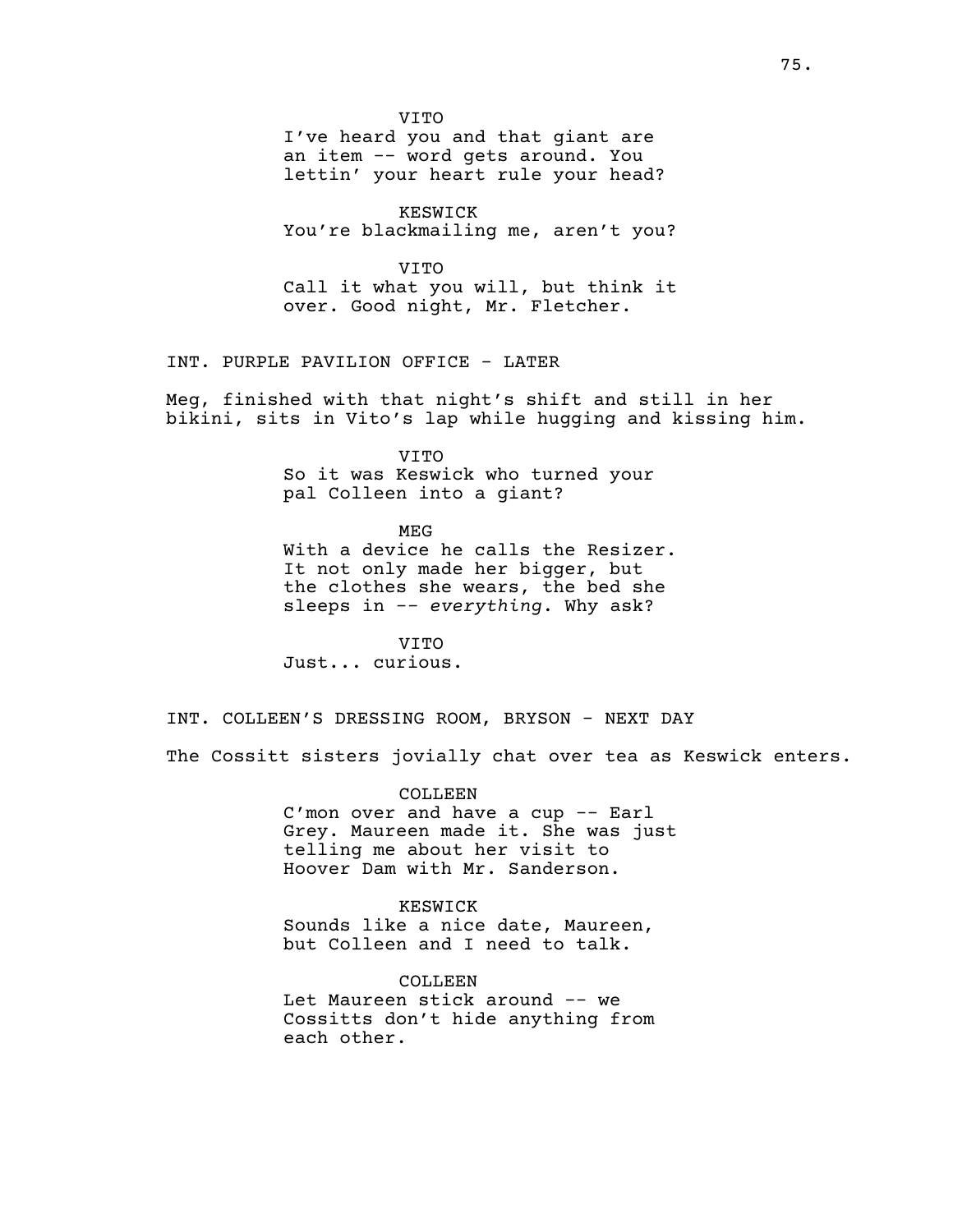KESWICK

OK. (beats) I have a confession to make.

MAUREEN And what is that?

KESWICK I-I owe some money for gambling debts... over a hundred and fifty thousand, in fact.

The smile quickly leaves Colleen's face, replaced by tears. Her fists clench, and she slowly rises from her chair.

### COLLEEN

Noooooo!

Now standing, Colleen -- visibly angry -- points down at Keswick, who cowers before her. Maureen is shaken by the intensity of her giant sister's reaction.

> COLLEEN (CONT'D) I thought you were different, better, smarter. I was wrong! Gambling? Again? Why? *Why*?

Like a small child being called to account for wrongdoing, Keswick hews and haws before his towering girlfriend.

> KESWICK It... it was for a bet of a hundred-and-ten grand, with forty percent interest.

COLLEEN I can't win, I *just* can't win! I thought I'd found a perfect guy - handsome, intelligent -- and find out he's merely Tim with a P-h-D!

Colleen draws closer to Keswick, who fearfully stares upward.

KESWICK I saw your reaction to him. You probably want to tear me limb from limb -- and you could.

# COLLEEN

I didn't expect this from you. I thought you had self-control, not like Mister make-a-quick-buck ways with my car-hop tips.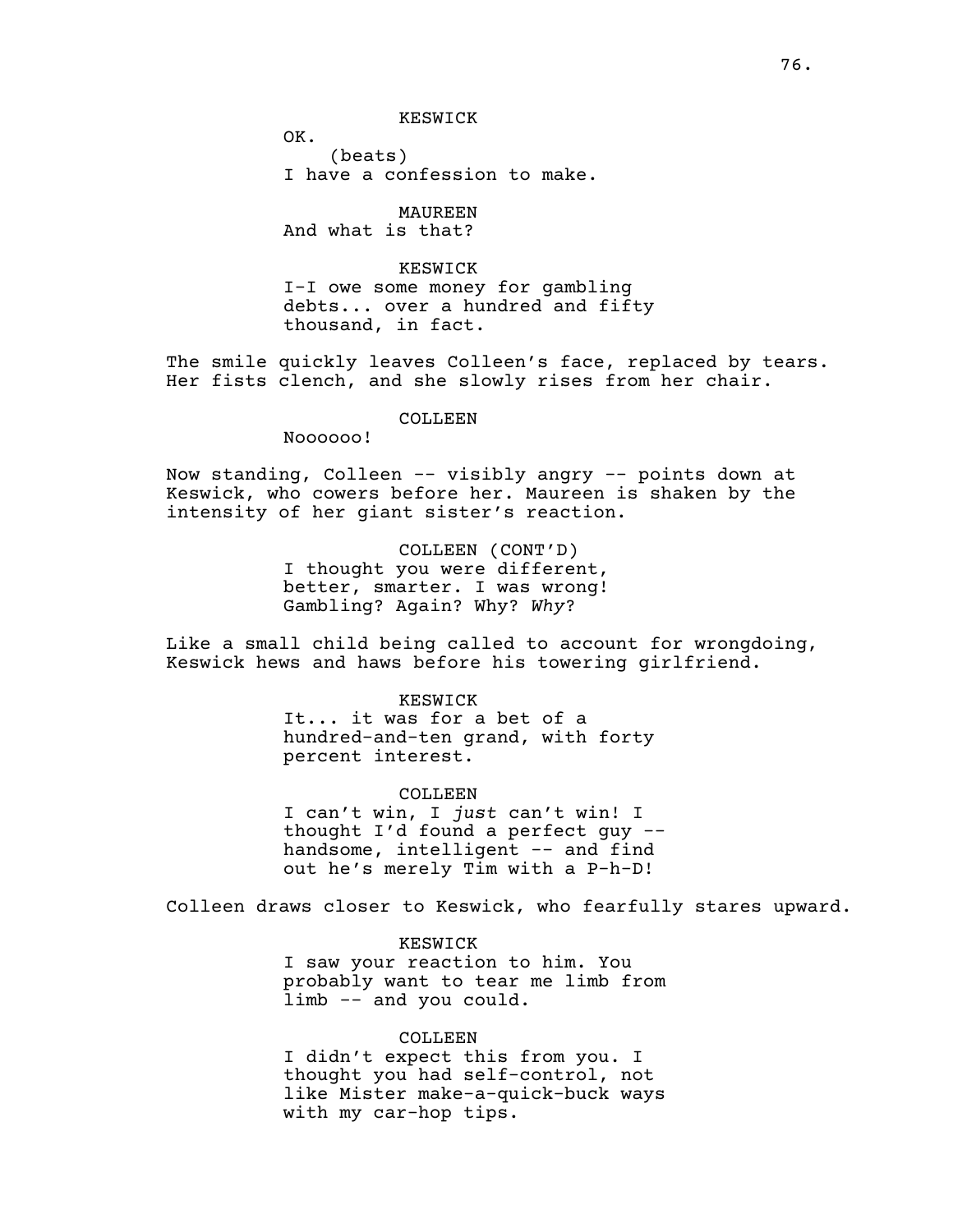COLLEEN And forty percent interest? That's *loansharking*. What kind of crowd do you run with?

A distraught, humbled Keswick begins to pace in front of her.

KESWICK You're right -- I *am* a little man. I'm not worthy of you...

He slowly walks to the door, nervously waves up at Colleen and leaves, crying.

> MAUREEN I hope for your sake that wasn't a wave of goodbye. He looked wounded.

COLLEEN He'll be back.

MAUREEN I dunno. Tim lost your money; Keswick blew his own.

### COLLEEN

So what? It's the principle. I can't afford a Tim two-point-oh in my life.

# MAUREEN

No, sis. To him, you're a goddess, and I don't mean how big you are.

COLLEEN This'll settle down. Count on it.

INT. KESWICK'S LABORATORY - DAY

Back in his lab after a week at the Bryson, Keswick stands at the Resizer, next to Belinda.

> BELINDA While you were in Vegas, I've been tooling with the Resizer. I may - repeat, *may -*- have found out how to undo its growth effects.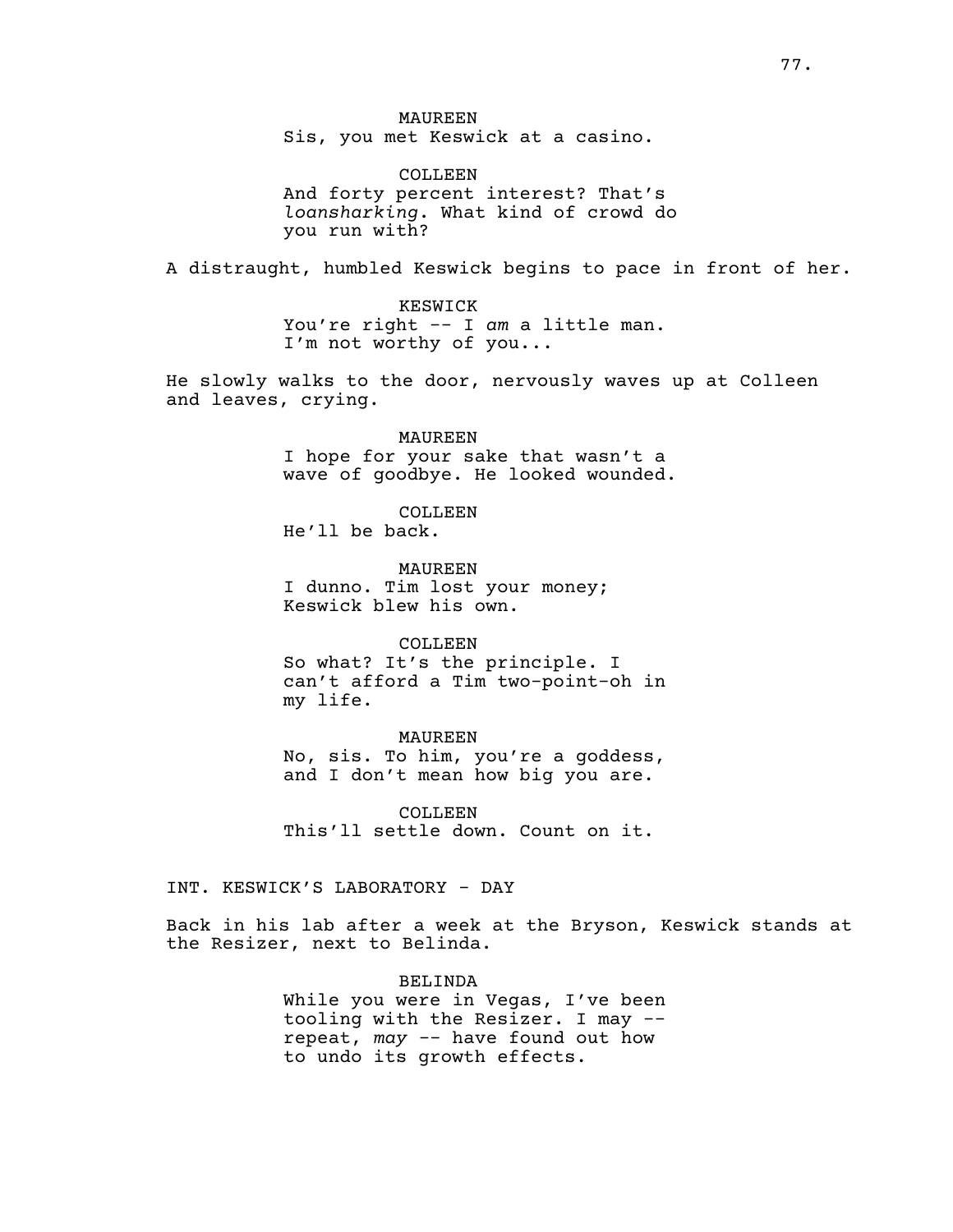KESWICK But Colleen doesn't want to shrink back. Why should she? Vegas loves her, all her shows are sold out for weeks -- and to her, I'm a zero.

He sits at his desk and sighs.

BELINDA I feel so bad. I know you love her.

KESWICK I let her down. I don't blame her.

BELINDA I'm driving out for lunch, OK?

KESWICK Fine. I'll hold the fort.

INT. KESWICK'S LABORATORY - LATER

Keswick reviews Belinda's notes, then closes her notebook.

KESWICK Belinda may be onto something. When she comes back from lunch--

The trucking bay door is opened. ED and NEIL, two associates of Vito's, overpower Keswick while his back is turned and place a gag over his mouth. Car keys fall out of his pocket.

> NEIL Take those keys and drive his car!

> > ED

Where to?

NEIL Anywhere deserted.

Ed picks the keys off the floor as Neil puts Keswick into the van and shuts the garage door.

INT. KESWICK'S LABORATORY - DAY

Belinda is at her computer when Meg, Maureen and Ivan arrive.

BELINDA Good you're back. How's Colleen?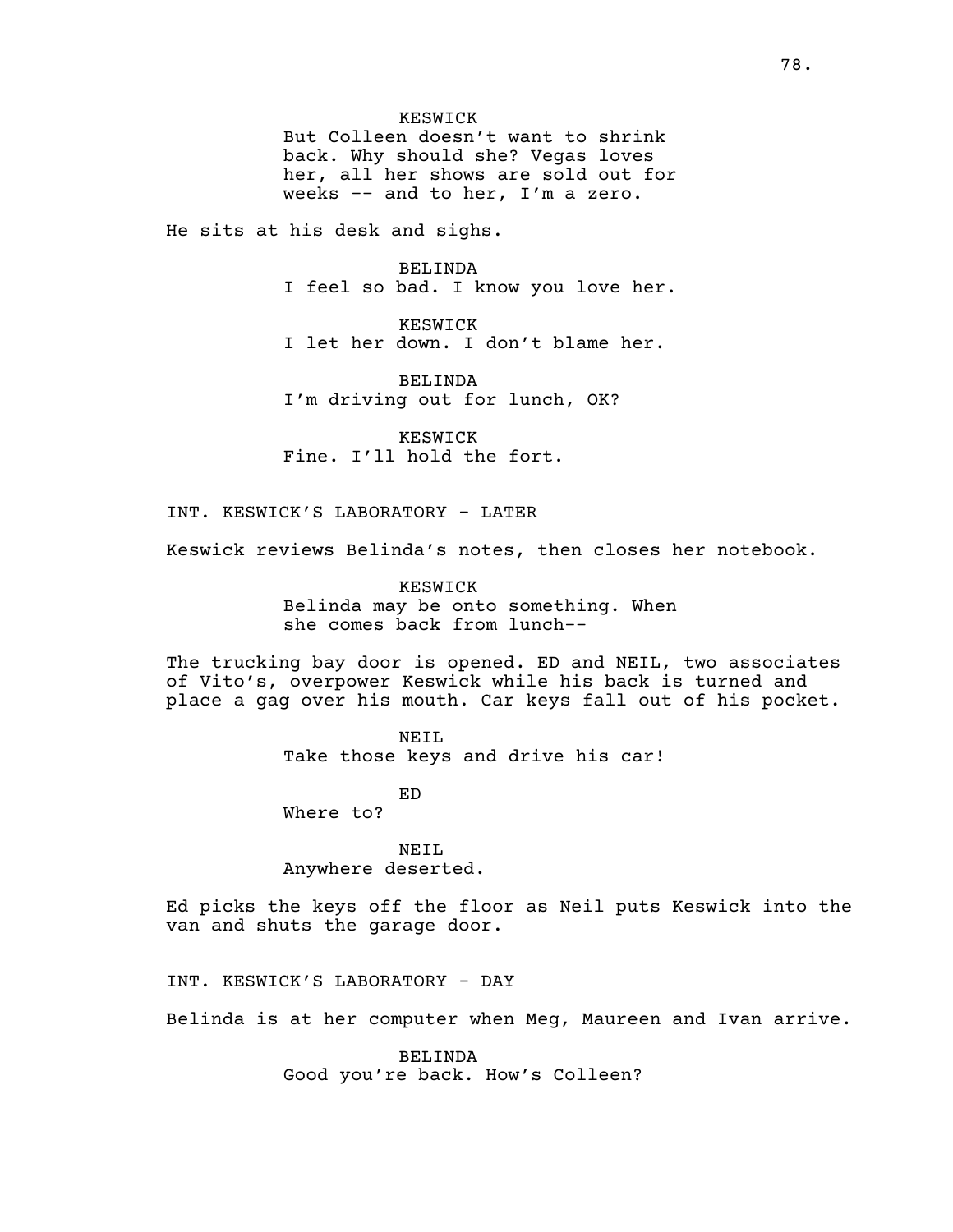MAUREEN She's fine, getting ready for tonight's show.

BELINDA Was Keswick there? Haven't seen him since morning, and it's now six.

IVAN

No.

MEG When I picked up Maureen and Ivan, I didn't see him with Colleen.

MAUREEN They had an argument yesterday. It'll blow over -- these things always do. I'll call Colleen now.

She picks up her smartphone and dials.

MEG

Gotta be going. See you later.

INTERCUT WITH:

INT. COLLEEN'S DRESSING ROOM, BRYSON - DAY

Colleen, inside her closet, selects a silver-colored beaded gown for that night's performance when the phone at her table, enlarged to her triple scale, rings. She picks it up.

> COLLEEN Hey, sis, what's up?

MAUREEN (V.O.) No Keswick, that's what's up. Belinda hasn't seen him since morning, and he hasn't left a message. Is he with you?

COLLEEN No -- after yesterday, did you honestly think he'd be here?

MAUREEN (V.O.) You are taking this all in stride. Don't you worry about him?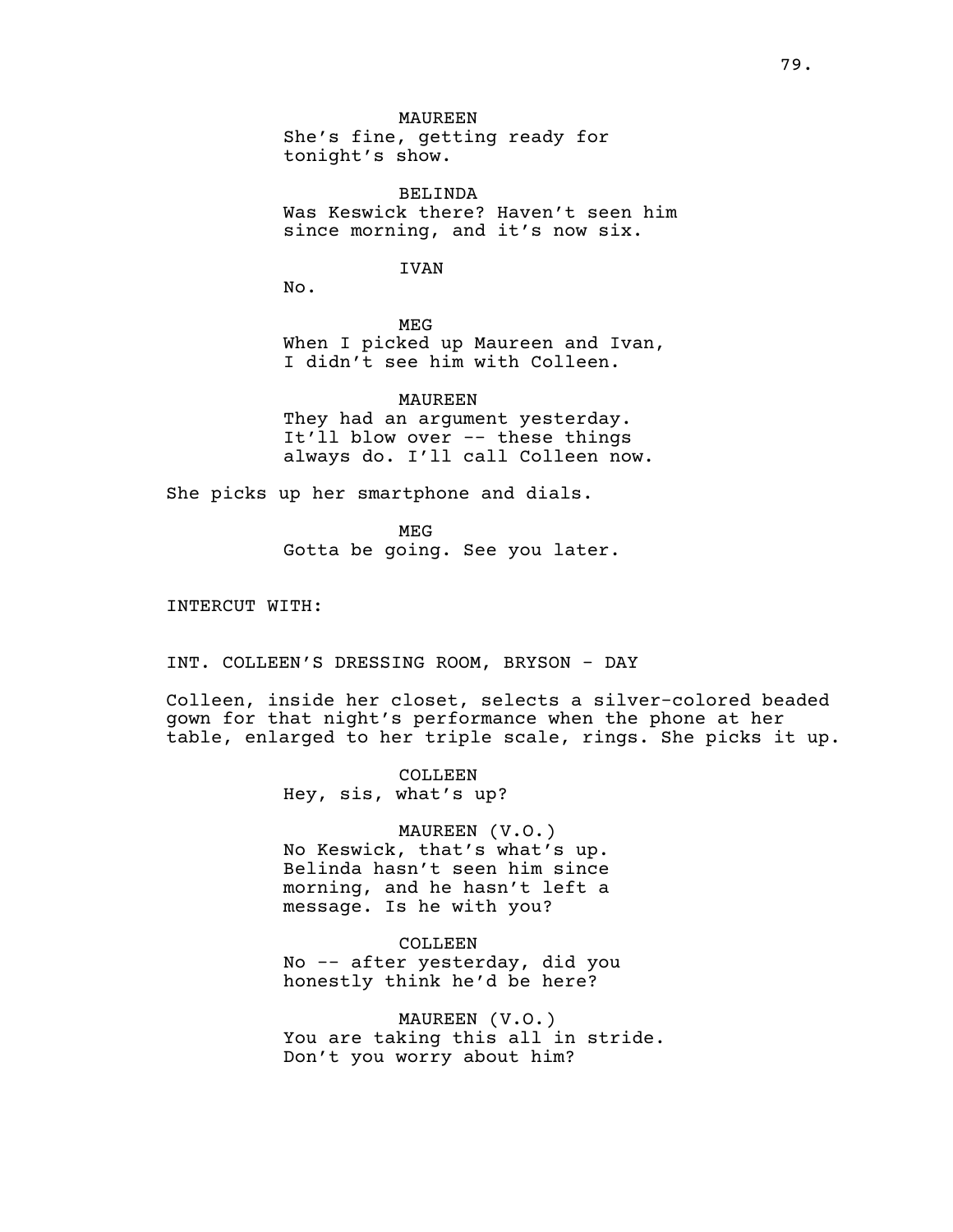COLLEEN Forgive the irony, but he's a big boy  $-$  well, maybe not to me  $-$  and he can take care of himself.

MAUREEN (V.O.) He might've gone off on a bender.

COLLEEN Keswick? Nah, he holds his liquor.

MAUREEN (V.O.) Still, I'm worried. Why aren't you?

COLLEEN I am, believe me.

MAUREEN (V.O.) Then show it. Here, Ivan says hello.

IVAN (V.O.) Hi, Aunt Colleen. If you see Uncle Keswick, please tell him to come home. We miss him.

COLLEEN OK, Ivan, I will -- I miss him too. Gotta go. Good night.

She clicks off the phone and sits at her table in contemplation.

> COLLEEN (CONT'D) I think... he's walked out on me.

She shakes her head and opens the dressing-room door.

COLLEEN (CONT'D) Hey, Geno, no up-tempo stuff tonight. Replace 'em with ballads, sad ballads. And I'll close with...

INT. BRYSON CASINO SHOWROOM - NIGHT

Colleen performs a sad girl-group ballad (suggested: "I'm Nobody's Baby Now") to close the show; the crowd applauds. She returns to a dark dressing room, sits and begins to cry.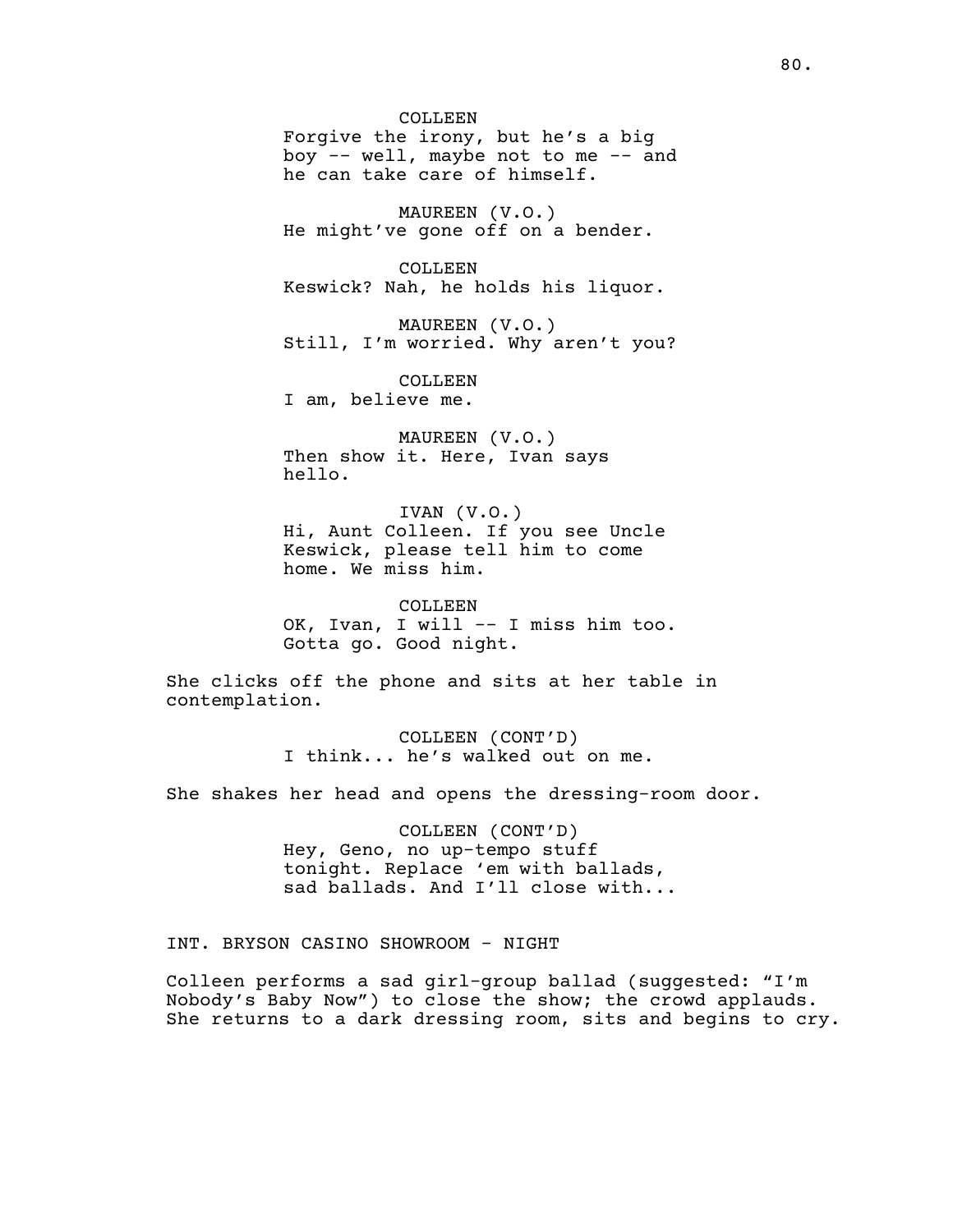Keswick, his arms bound, sits on the floor in a darkened room, with the door shut and the only light coming from a sky window above. Neil and Ed stand over him.

# KESWICK

I don't know who you are, I don't know what you want--

NEIL You'll find out soon enough.

ED That's right.

The door opens, a light switch flips on, and Vito enters.

KESWICK Should've known.

VITO

So, have you changed your mind about selling me the rights to Colleen's show?

KESWICK The answer remains "no."

Vito crouches inches from Keswick, who pulls his head back as a reflex action, expecting his captor to slap him, or worse.

> VITO Caught you off guard, didn't I? Then I'll propose a plan B. You made Colleen a giant, right?

> > KESWICK

Uh... yes.

# VITO

Give us the blueprints for that machine -- or better yet, *build* us one -- and you and Colleen are free to make all the money you want.

KESWICK And the machine? What would you do with it?

VITO It could prove useful to that organization I work for in Boston.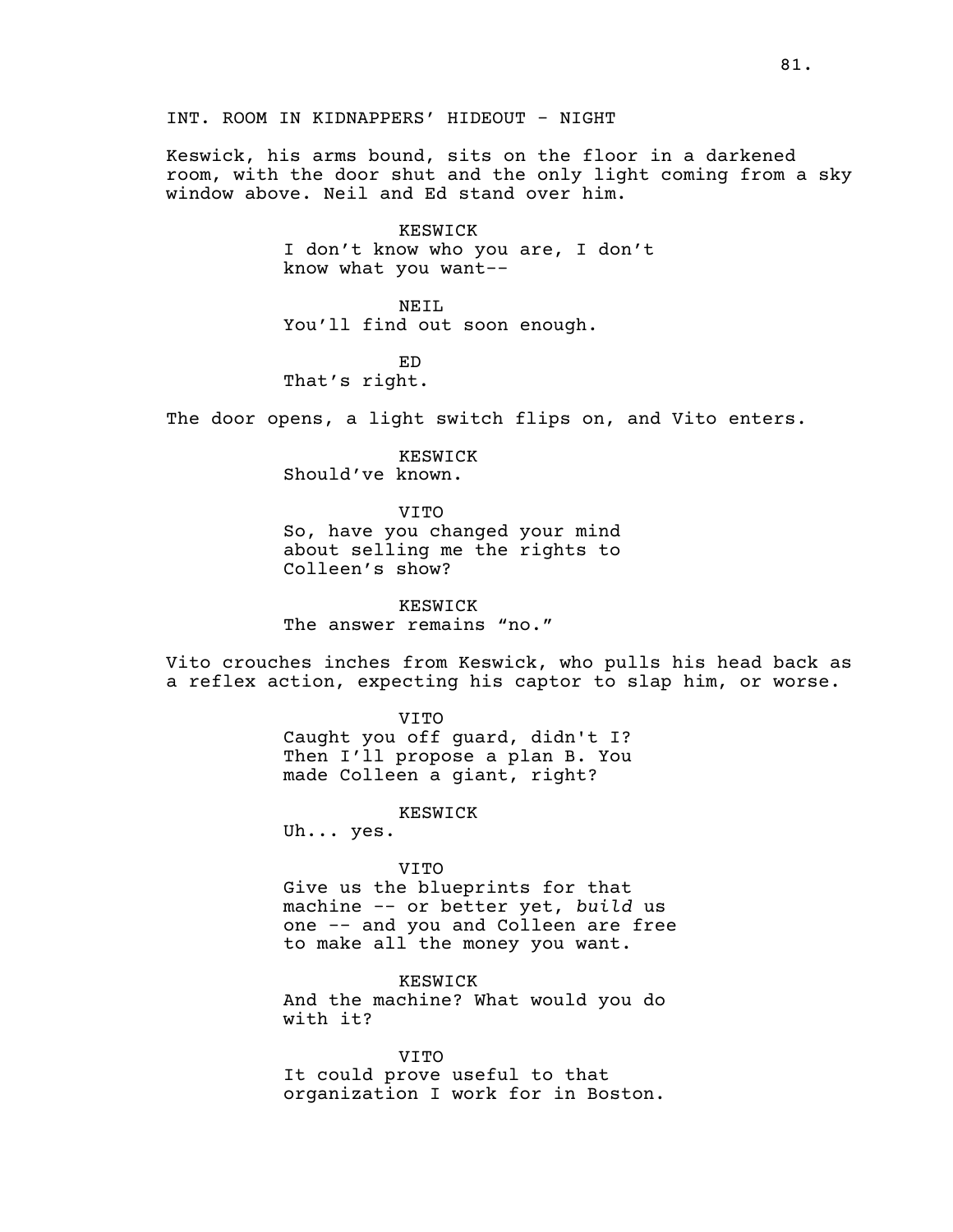KESWICK I'll need to think it over.

VITO You're not getting a better deal. (turns to Ed) I'm heading back to the club - come with me. Neil, stay here.

Vito and Ed leave, shutting off the light. Seconds later, Neil also leaves, but keeps the door open; soon, Keswick hears someone walking down a staircase. Confused and tired, Keswick closes his eyes and falls asleep, only to be awakened by a semi-familiar voice.

> MEG Keswick! What are you doing here?

He now fully recognizes who's speaking to him.

KESWICK Can I ask you the same question?

Meg crouches to his level and looks him straight in the eye.

MEG This is Vito's second home, where he and I get together for some...

KESWICK

Action?

MEG Of a sort. So what's all this? Vito's not into guys, and has never expressed any interest in bondage.

KESWICK Don't mean to burst your bubble,

but I've been kidnapped.

MEG

What? Why?

KESWICK

I owe Vito money, and he's holding me captive until I either give him the rights to Colleen's show or build him his own Resizer.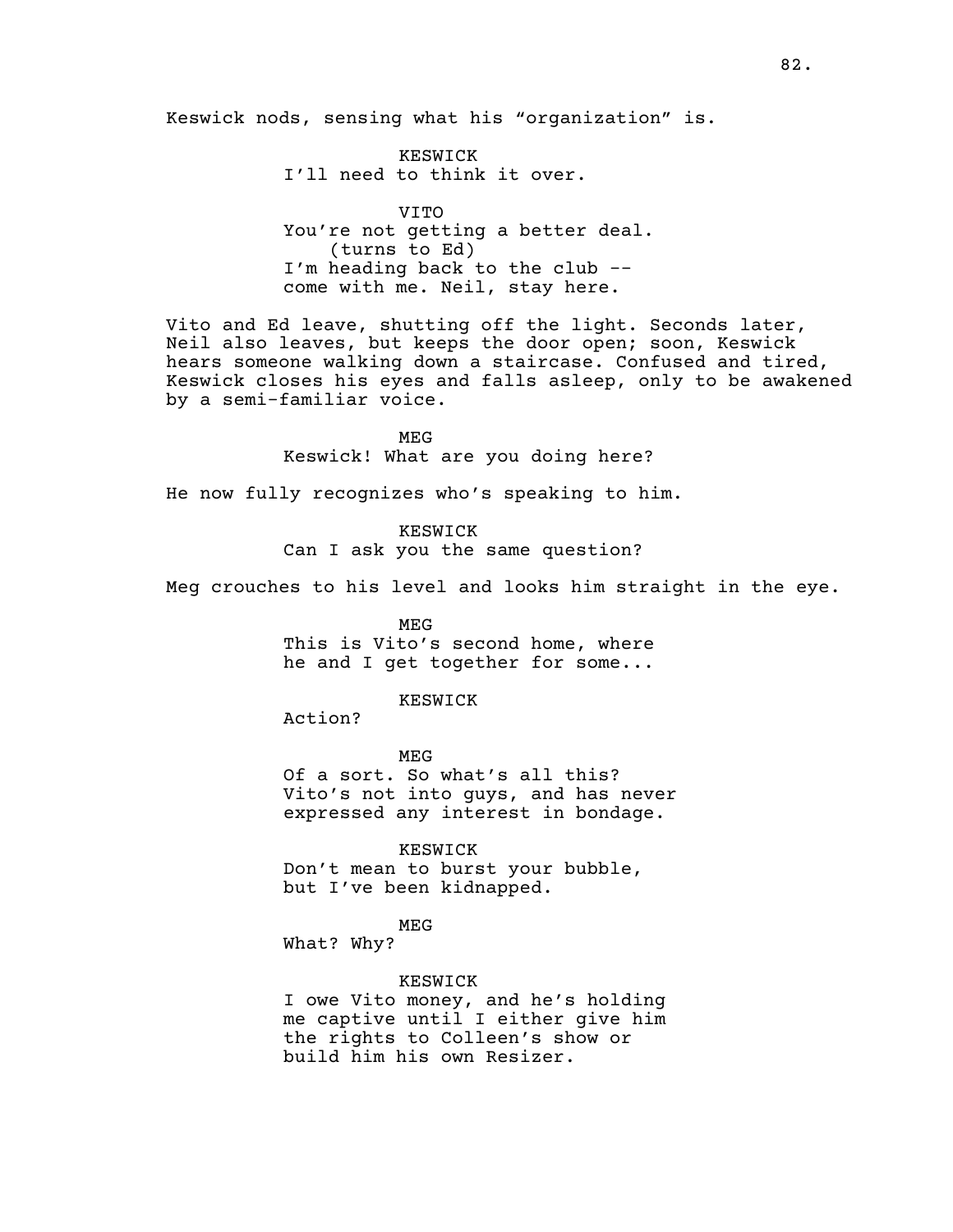MEG

Vito isn't violent, but if I help you escape now, all bets are off. Sit tight for a bit -- I'll find a way to help you.

# KESWICK

A guy's holding me -- I think his name is Neil -- and I'm not sure where he just went.

MEG

Probably downstairs to eat -- I better leave before he finds I'm here. But I'll tell Colleen where you are so she can rescue you.

KESWICK And please, tell her I love her.

Meg smiles and cautiously leaves the room. Seconds later, Neil re-enters holding a sandwich, which he places between Keswick's bound hands.

> NEIL Turkey on white, plain.

KESWICK Good enough for me.

He bites on the sandwich.

INT. COLLEEN'S DRESSING ROOM, BRYSON - NIGHT

With her evening show finished, but unable to sleep, a depressed Colleen -- now in a nightgown -- sits near her dressing-room table when a knock on the door is heard.

> MEG Colleen! Meg here. Did I wake you?

COLLEEN No, can't sleep a wink. C'mon in.

Meg enters, then carefully shuts the door.

MEG I've found Keswick!

COLLEEN. Where? *Where*?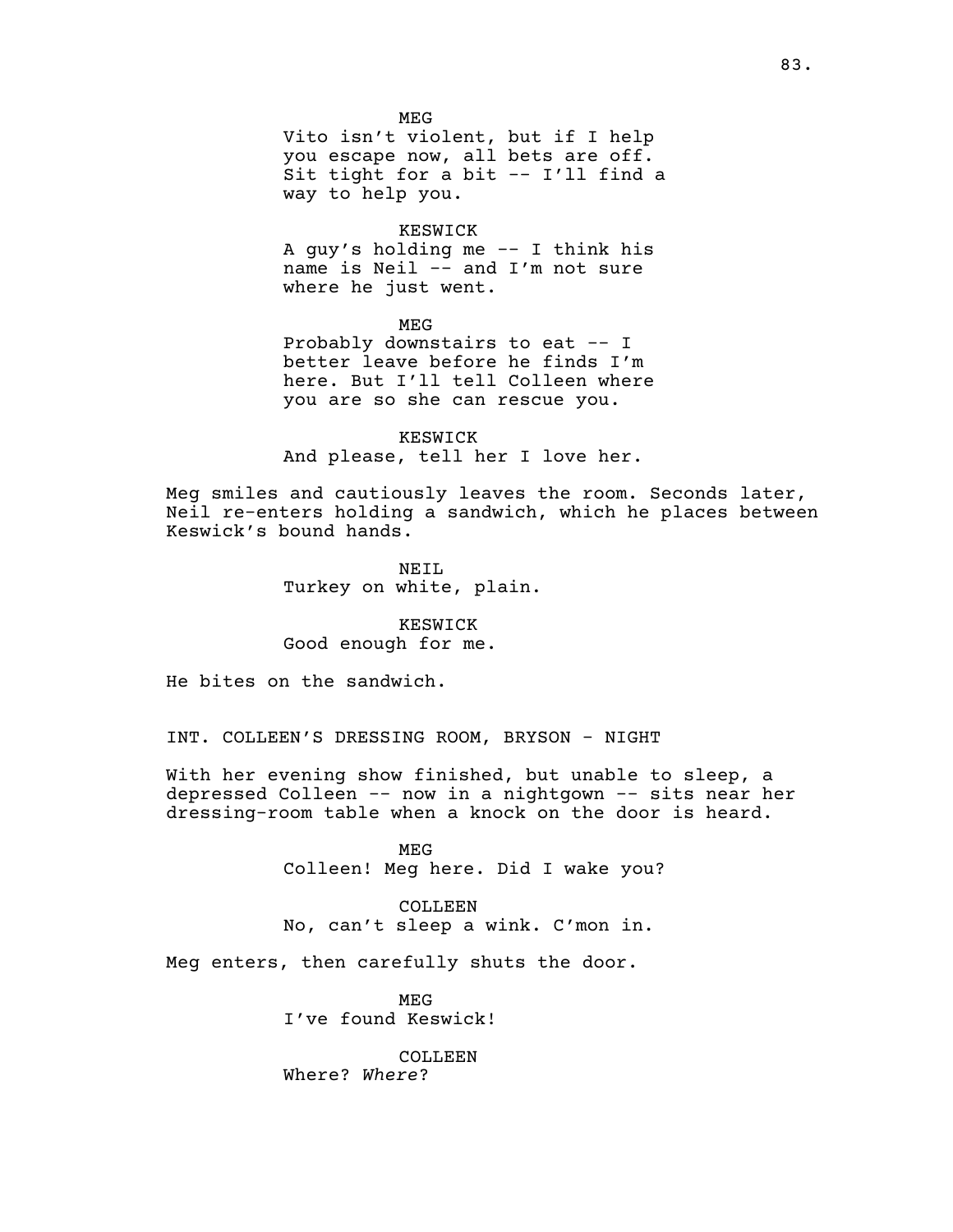MEG Here in town -- Vito's holding him hostage. Keswick owes him money. Oh, and he says he loves you.

COLLEEN Where is he? I'll rescue him.

MEG

(shakes her head) You're too big. He's being held in a residential neighborhood. You'd be seen before you could save him.

COLLEEN (throws her hands up) Great. I'm the biggest person in the world, and powerless.

MEG Maybe if you *weren't* the biggest person...

COLLEEN I get the hint. I'll call Belinda in the morning.

INT. KESWICK'S LABORATORY - DAY

The trucking bay garage door shuts, and the giant Colleen towers over Belinda, Maureen and Meg.

> MAUREEN So Keswick knew of your work to refine the Resizer?

BELINDA I think he saw my notes before he was kidnapped.

COLLEEN I'm ready when you are. Shrink me.

BELINDA

This is the first time I've tried the new Resizer on a living being. It may not work properly on you.

COLLEEN Have to take that chance. Let's go.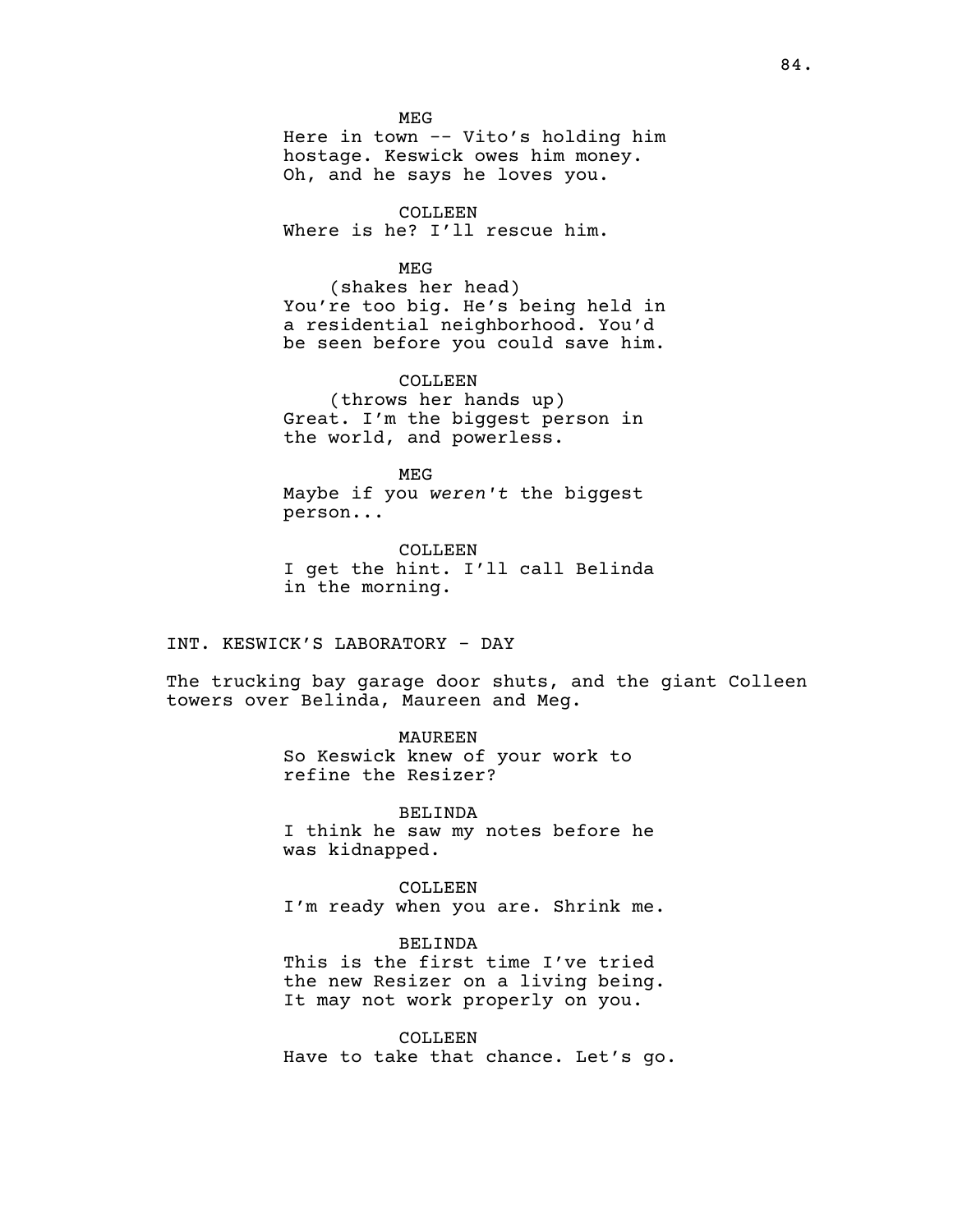Belinda walks to the Resizer's control panel and pushes the button to open the chamber, just as Ivan descends the spiral staircase. Colleen calmly enters the chamber, much to her nephew's horror. He runs from the bottom of the staircase, past Belinda, Maureen and Meg.

### IVAN

Don't shrink, Aunt Colleen!

Ivan runs into the chamber, hoping to change his aunt's mind, just as the door closes and Belinda presses an orange button to begin the upgraded Resizer's reduction process.

> MAUREEN Ivan -- nooooo!

She, Meg and Belinda see a beam flash from the machine.

MAUREEN (CONT'D) My son. My poor, poor son!

All three watch nervously as the Resizer's work is completed.

MEG What will he be reduced to  $-$  about a foot-and-a-half high?

MAUREEN Let's not even *think* about it.

Belinda presses the button to open the chamber door, crossing her fingers. It gradually opens... and Colleen is back to her old 5-foot-5 1/8 stature. But where is Ivan? The question is answered when Ivan emerges from the far end of the chamber, unchanged, to join his aunt. He rushes out into his mother's arms as Colleen looks about her now-enlarged surroundings.

> MAUREEN (CONT'D) Ivan -- you're OK!

> > BELINDA

Keswick insisted any upgrade of the Resizer should only undo growth, not make anything smaller than normal. Too dangerous, he said.

MEG Colleen -- back among us mortals!

COLLEEN Been a while, hasn't it?

**TVAN** Why did Aunt Colleen shrink?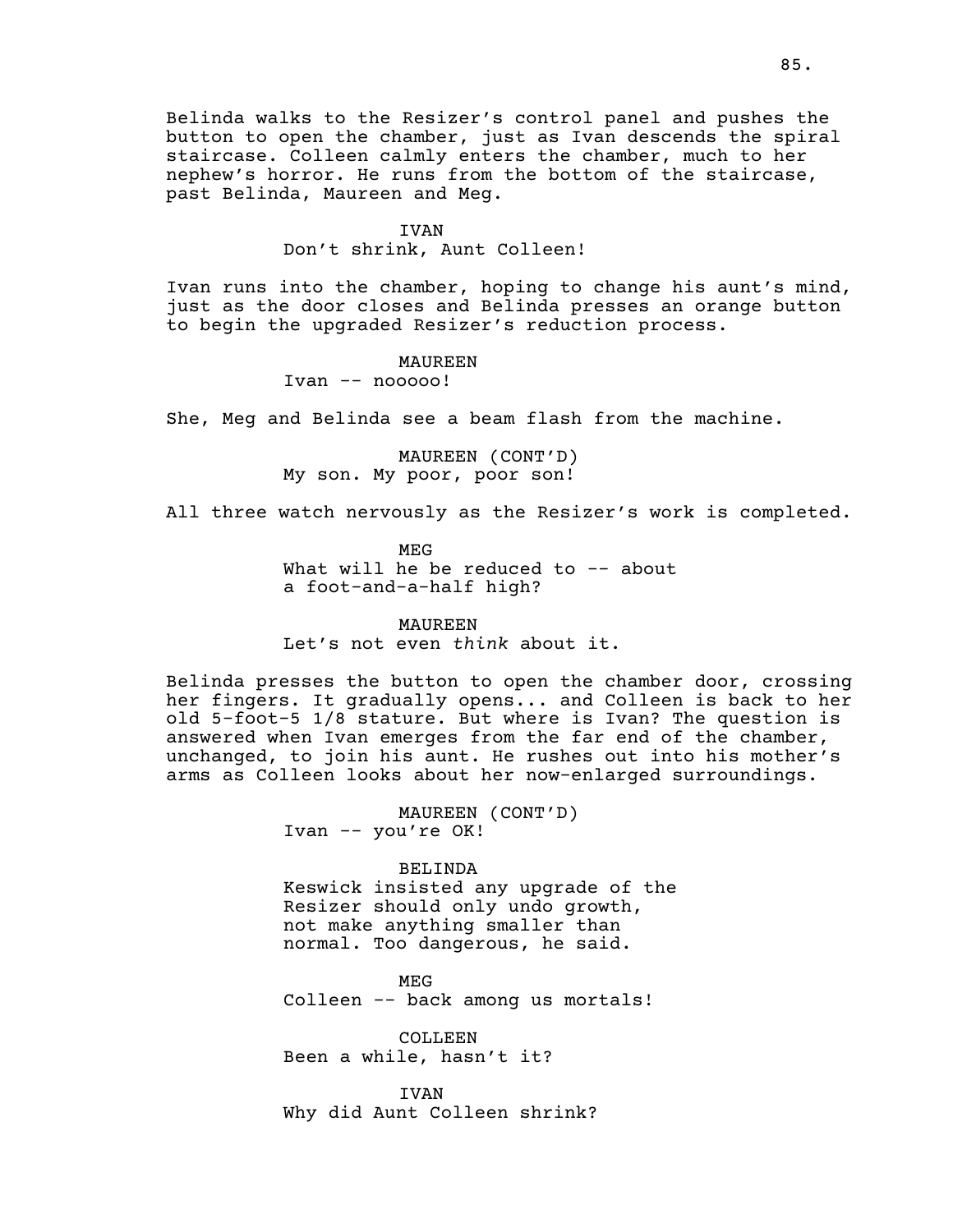COLLEEN You miss Uncle Keswick? He's been kidnapped. We're going to save him.

IVAN Can't you rescue him as a giant?

COLLEEN It's kinda hard to surprise anyone when you're sixteen feet tall.

INT. ROOM IN KIDNAPPERS' HIDEOUT - DAY

Keswick, alone again, imagines Colleen coming to his rescue.

EXT. KIDNAPPERS' HIDEOUT - DAY (IMAGINARY)

The giant Colleen finds the house where Keswick is held and lifts the roof, *a la* the 1958 "Attack of the 50-Foot Woman," then tosses it aside. The kidnappers reach for their guns.

> COLLEEN Come on, let's go!

She scoops Keswick under her arm, safely lifts him out of the room and races away. Vito and the kidnappers shoot, but with her super-long strides, she's well out of their line of fire.

> COLLEEN (CONT'D) Are you OK, my little Keswick?

> > KESWICK

Yes -- I love you, my giant hero!

He showers his huge rescuer with kisses as they escape.

CUT TO:

INT. ROOM IN KIDNAPPERS' HIDEOUT - DAY

Keswick sighs, then stares up at the sky window, where a vision of Colleen's giant face appears before him.

> KESWICK (V.O.) My only hope.

INT. KESWICK'S LABORATORY - DAY

Maureen descends the stairs to rejoin Meg, Belinda and Colleen, whose hair is kept under a cap.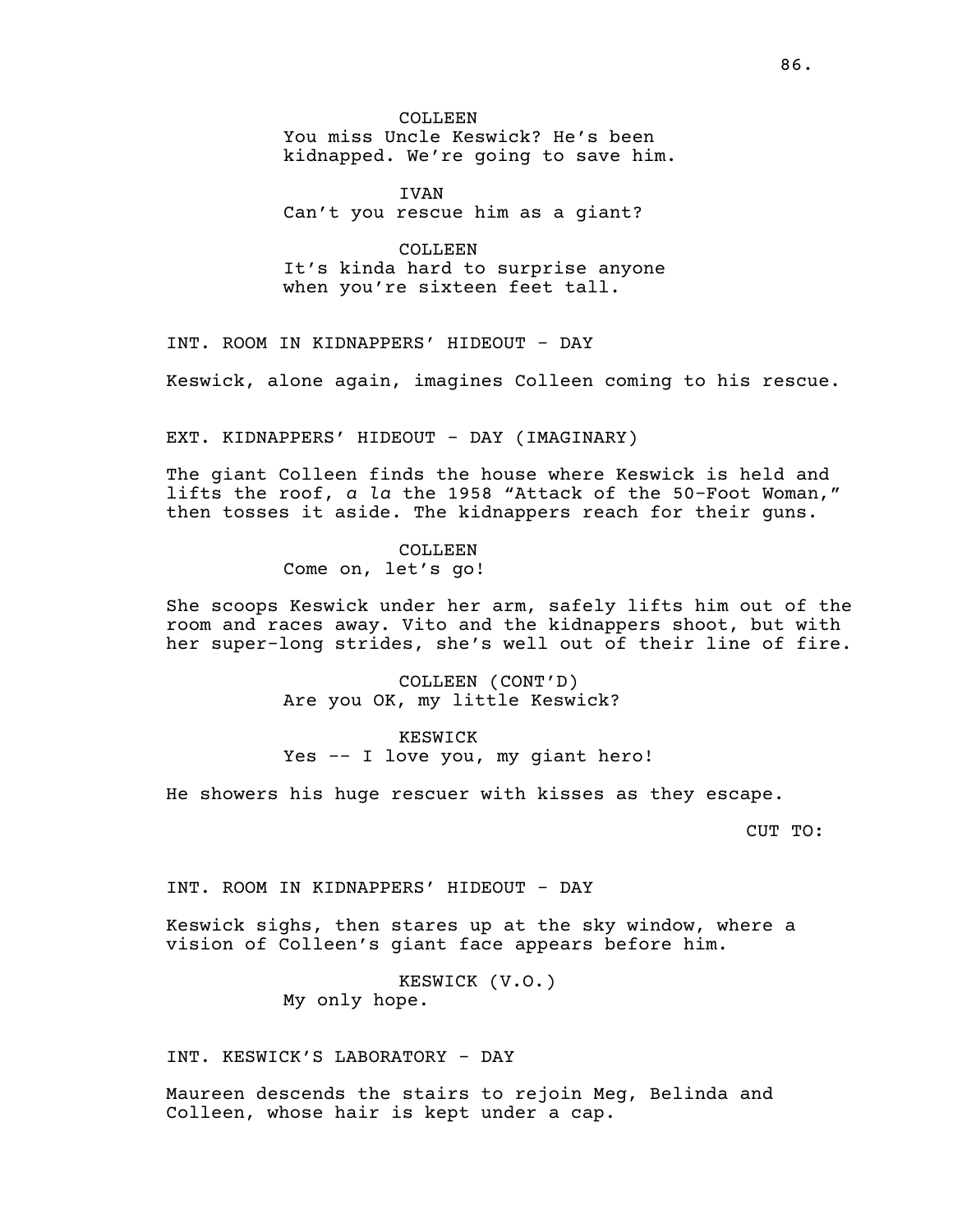COLLEEN Think anyone will suspect I'm a shrunken Colleen?

MEG Not in the least.

MAUREEN I just put Ivan to bed.

BELINDA Are we ready?

All nod and leave. None of them see smoke coming from one corner of the Resizer.

INT. THE VEGAS SAFETY STORE, LAS VEGAS - DAY

All four women are in bulletproof vests; Meg holds a fifth.

SALESPERSON That will be two thousand and ninety-five dollars.

MEG Put it on my card.

INT. MEG'S SUV - DAY

Meg drives as twilight approaches, with Belinda in the passenger seat and the Cossitt sisters behind them.

> COLLEEN Don't worry 'bout the two thou, Meg. I'll pay you back.

MAUREEN Feel comfortable, sis?

COLLEEN Beats riding in the back of a truck

anytime -- especially now, with a bulletproof vest.

MEG At nightfall, we make our move. Six-one-five-two Criterion Court.

BELINDA You're sure we'll outnumber them?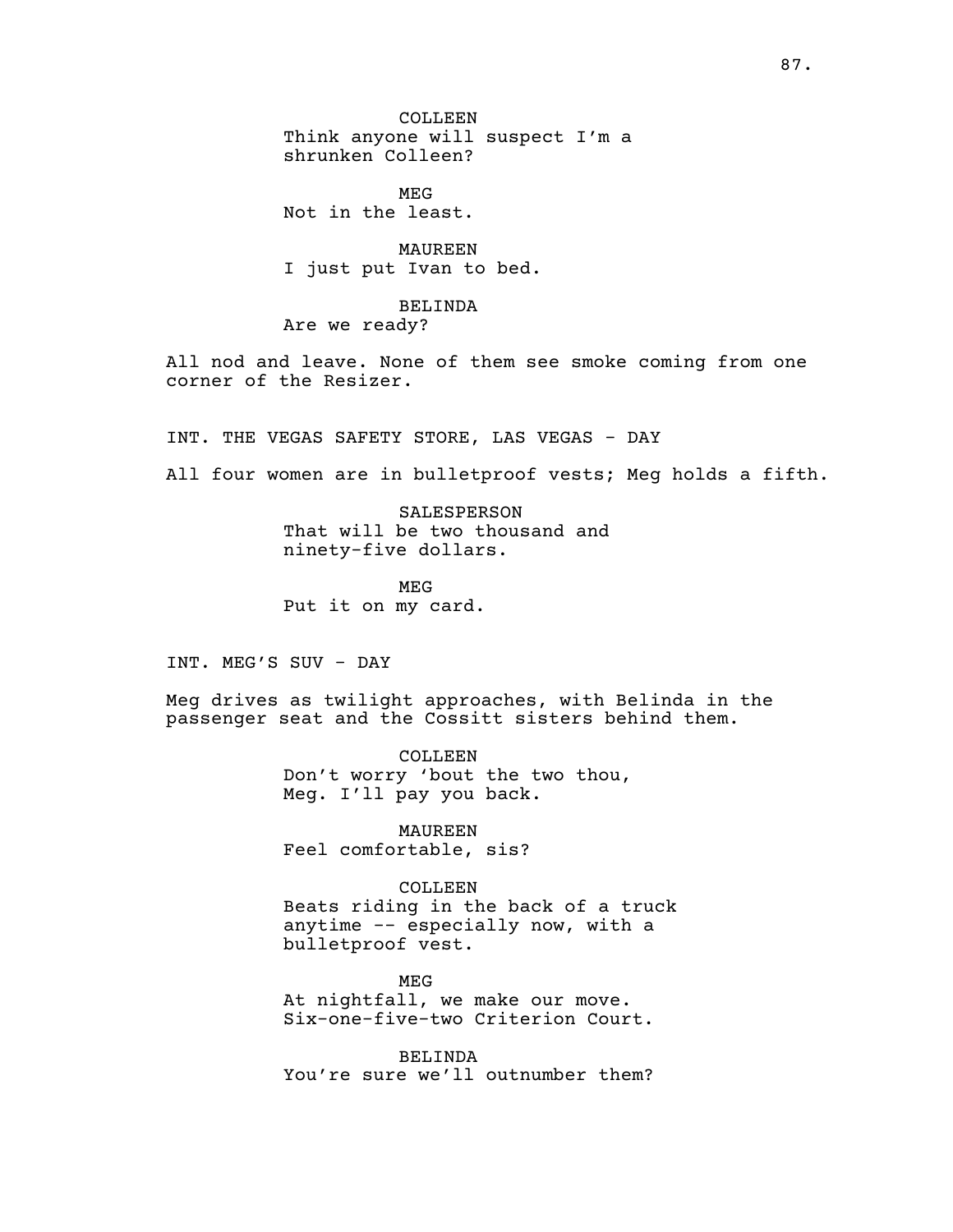MEG At worst, it'll be four to three. Vito only uses two guards. But to make the odds more in our favor...

She enters a parking lot, finds a space for her SUV, pulls out her smartphone and dials.

> MEG (CONT'D) Hey, Vito -- need an extra dancer tonight? You do? I'll be over in an hour or so. Be seeing ya.

She clicks off the phone.

MEG (CONT'D) He'll stay put for a while.

# EXT. KIDNAPPERS' HIDEOUT - NIGHT

Meg parks her SUV at a corner perpendicular to the home where Keswick is held, as she, Colleen, Maureen and Belinda -- all in their bulletproof vests, with Colleen holding a fifth one -- carefully leave the vehicle and approach the house.

> MEG No knocking down the door  $-$ - I have a key. It'd be too noisy, anyway.

Meg unlocks the front door and the four slowly step inside, as Meg points to the room where she believes Keswick still is being held. Meg carefully opens the door and finds Ed standing in a darkened room over a bound Keswick, his back turned to the visitors.

MEG (CONT'D)

Go!

Meg, Maureen and Belinda lunge at Ed and knock him down.

ED

What the--

Ed's handgun falls to the ground and Belinda picks it up as she stands several feet from Ed, aiming it at him while Meg and Maureen sit atop the henchman. Colleen hurriedly unties Keswick -- who at first doesn't recognize his rescuer -- and wraps the bulletproof vest around him.

> COLLEEN. Get this on and let's get out!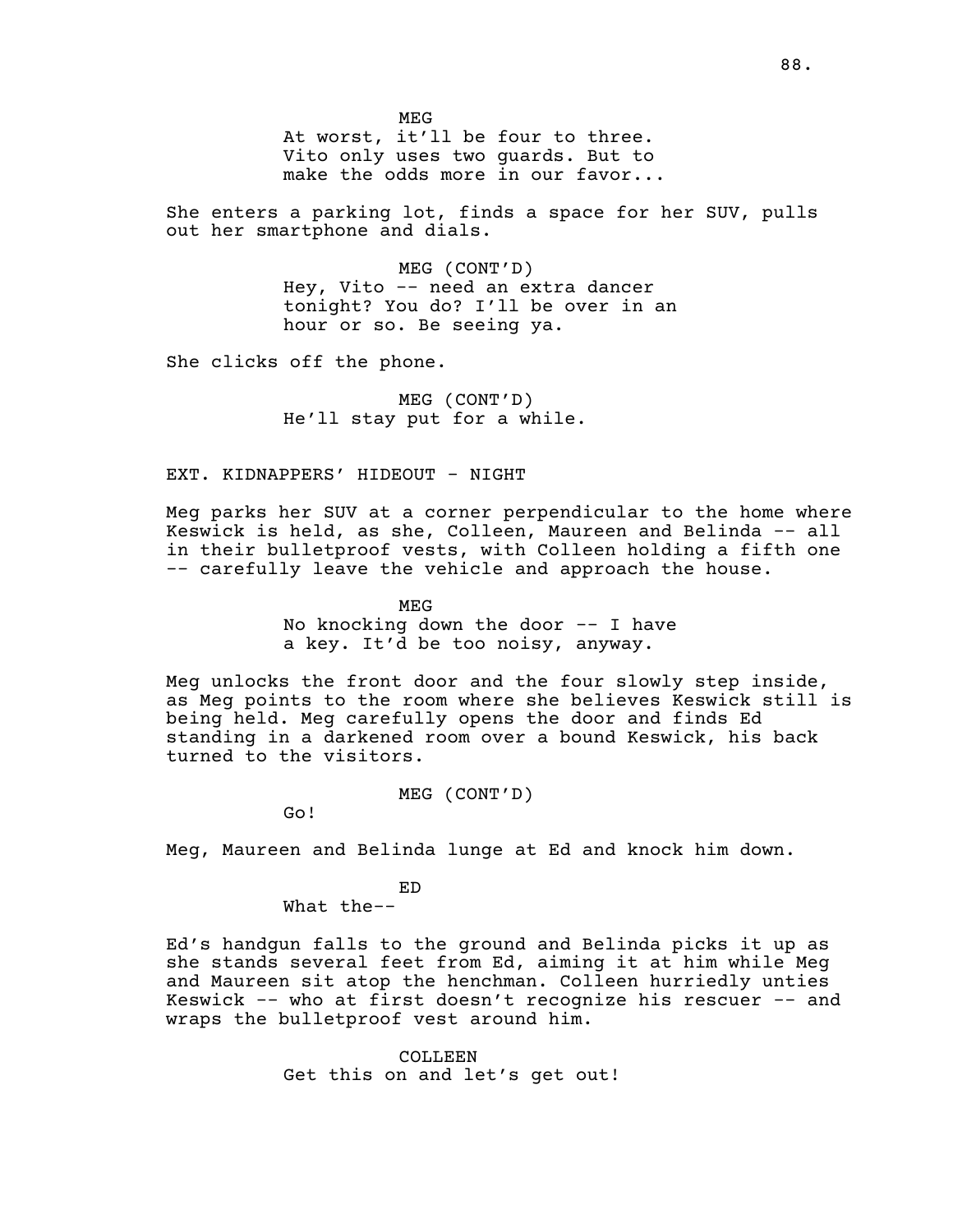Keswick recognizes Colleen's voice, but she puts her finger to her lips before Ed can hear him say she has shrunk. They rush out of the room as Ed is subdued.

> MAUREEN He's not yelling for help. Must be the only one here.

> BELINDA Tie him up with the rope they used for Keswick!

Meg and Maureen bind Ed's wrists behind his back as the henchman stares up at his one-time cohort.

> ED Once Vito finds out you betrayed him, you're a dead woman.

She pulls his smartphone from his right rear pocket.

MEG You won't be telling him -- at least not right away.

With Ed tied up on the darkened floor, Belinda -- still holding his handgun -- Maureen and Meg leave the room.

INT. FOYER OF KIDNAPPERS' HIDEOUT - NIGHT

Colleen and Keswick are in the foyer; he's smiling at her.

KESWICK Not the rescuer I imagined, but who's complaining?

MEG OK, let's go!

EXT./INT. MEG'S SUV - NIGHT

They rush to the SUV, where they sit as before -- although this time, Keswick is in between the Cossitts.

> KESWICK Thanks -- let's head home.

MAUREEN I need to wake up Ivan.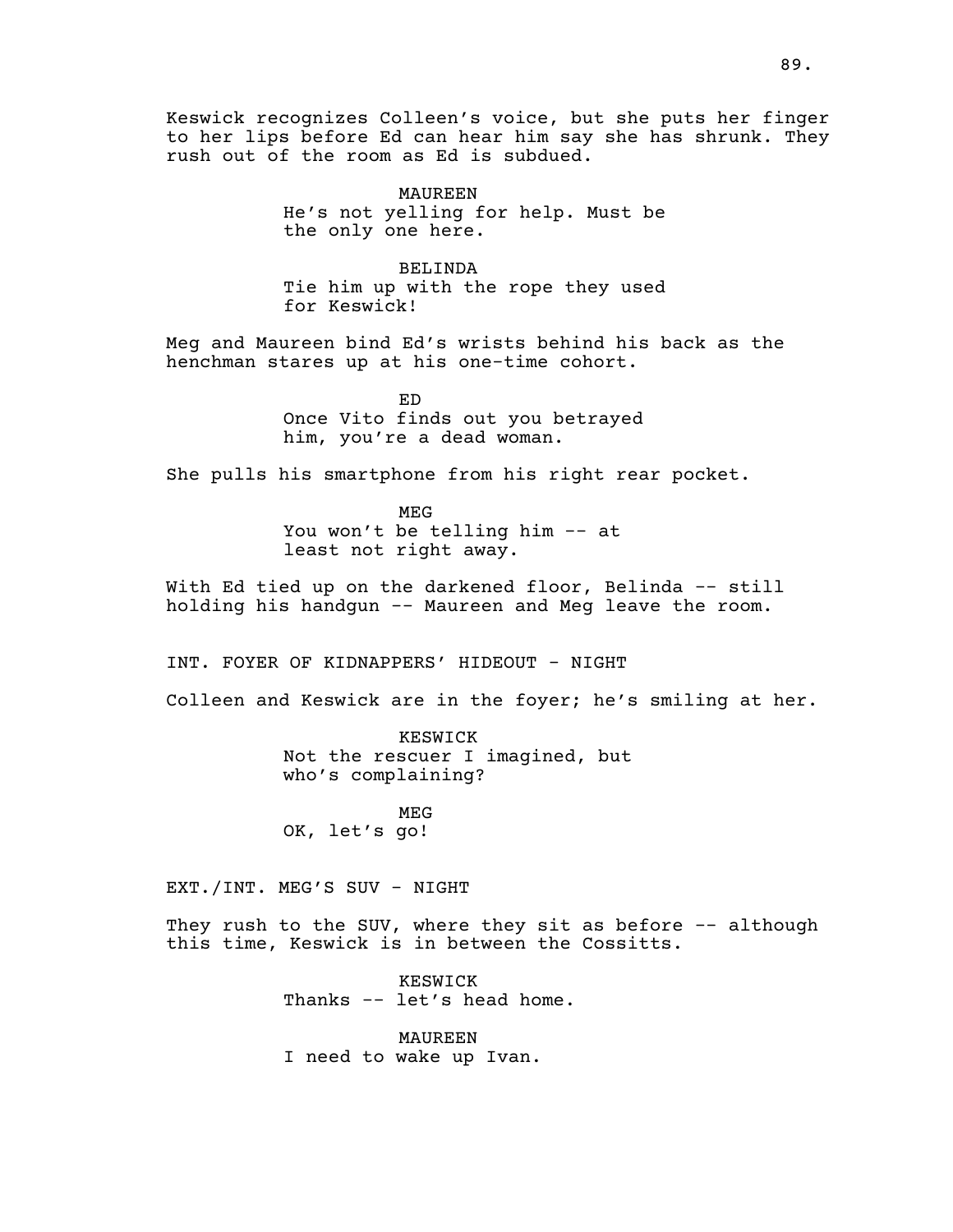BELINDA Soon they'll discover what happened and look for us there.

KESWICK By then, we'll be settled in and have called the police.

COLLEEN I'll grow back to defend you, too. Remember that song "Ten Feet Tall and Bulletproof"? How about "Sixteen Feet Tall and--"

The other passengers laugh.

MEG Then why don't we *all* become giants? Imagine...

EXT. OUTSIDE KESWICK'S HOUSE/LABORATORY - NIGHT (IMAGINARY)

We see Colleen -- again a giant, and wearing a bulletproof vest -- looming over a car entering the driveway, dwarfing the two-story house. Behind the triple-sized Colleen are a similarly enlarged and bulletproof Keswick, Maureen, Meg and Belinda.

Once Vito, Neil and Ed get out of his car, they finally notice both their triple-sized hosts, but by then it's too late. All three are lifted from the ground as if they were toddlers -- Neil by Keswick, Ed by Meg and Vito by Colleen.

She holds Vito at arm's length as he futilely tries to escape her gigantic grasp.

> COLLEEN Well, I got bigger, like you wanted. Happy?

> > CUT TO:

EXT. KESWICK'S HOUSE/LABORATORY - NIGHT

Meg parks her SUV in the driveway as she, Keswick, Colleen, Maureen and Belinda sprint to the door.

> MAUREEN I'll go up and check on Ivan.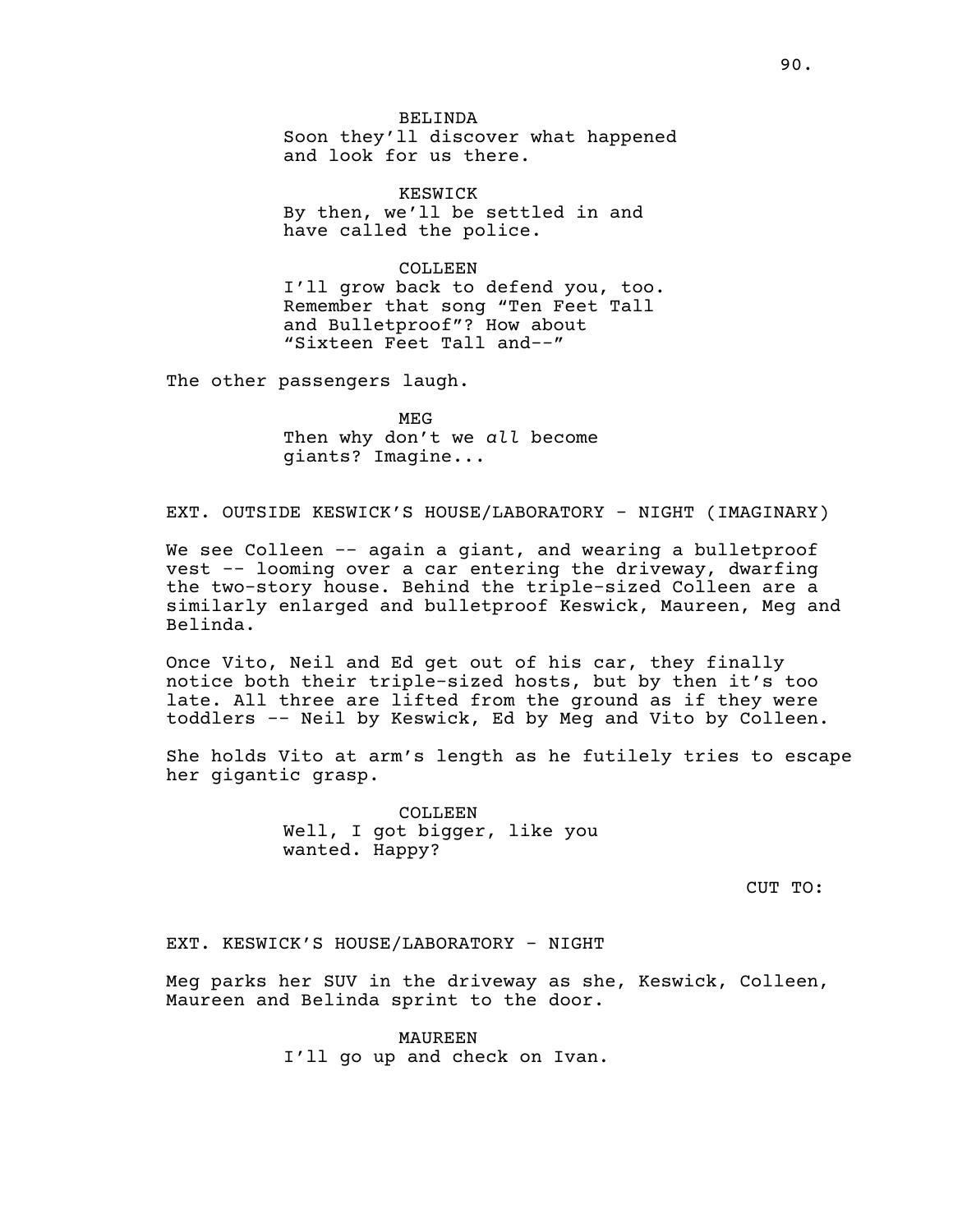# INT. KESWICK'S LABORATORY - NIGHT

Emerging from the hallway, the five note the lab is slightly smoky as Maureen goes up the spiral staircase. Keswick carefully walks to the Resizer, where the smoke appears to be coming from, and sees the rear of the device has caught fire.

#### KESWICK

# What's happened?

He races to an extinguisher, aims it at the flame, and within seconds the fire is put out -- only to see more flames from the upper rear of the device. That's also soon extinguished, but it's obvious the machine has been affected.

Maureen holds the hand of a pajama-clad Ivan as they walk down the spiral stairs.

> MAUREEN Ivan's glad to see you folks.

Colleen goes to hug her nephew.

KESWICK Call police to guard this house in case Vito comes after us.

Meg picks up her smartphone.

MEG

I'm on it.

KESWICK OK, all of you go hide upstairs. I'll wait for the police.

# EXT. KESWICK'S HOME/LABORATORY - NIGHT

Red and blue lights from police cars are seen through the front window of Keswick's home. A knock is heard on the door, and Keswick rises from his chair and carefully opens it to find a Nevada FEMALE OFFICER, white and in her mid-30s.

> FEMALE OFFICER We're here.

KESWICK Any word on Vito?

FEMALE OFFICER He's headed this way. But we've got you covered.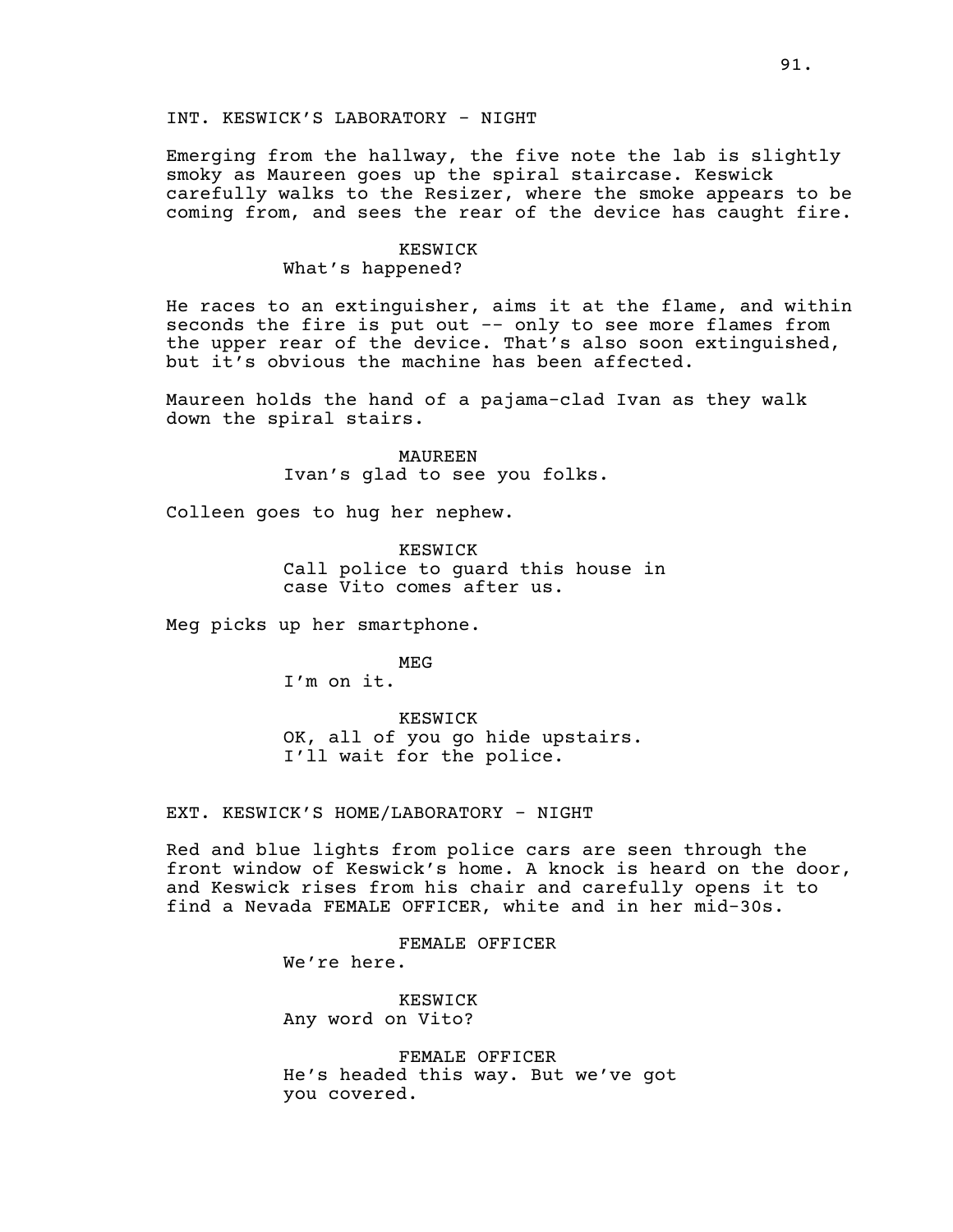# KESWICK

I'll watch from a corner of the window.

Keswick crouches from his front window as a car comes up the long driveway, not seeing a police cruiser near the house or another come in from the rear. Vito, Ed and Neil leave the car holding guns, see police surrounding them and surrender without any shots fired. Before leaving with the apprehended trio, the female officer again knocks on the door.

> FEMALE OFFICER Mission accomplished.

> > KESWICK

Thank you.

He closes the door and yells upstairs.

KESWICK (CONT'D) All clear -- come on down!

Belinda, Colleen, Ivan, Maureen and Meg head down the spiral staircase.

> IVAN Will Aunt Colleen be a giant again?

KESWICK All I know is that she'll love you at any size.

COLLEEN So what's with the Resizer?

KESWICK The power needed to shrink you must have overloaded it.

BELINDA

Which means...

KESWICK It's currently beyond repair. It'll need a lot of things to make it go. I'll try to re-enlarge Colleen, but...

Colleen stands near Keswick, suddenly sulking.

COLLEEN. I guess my career is over.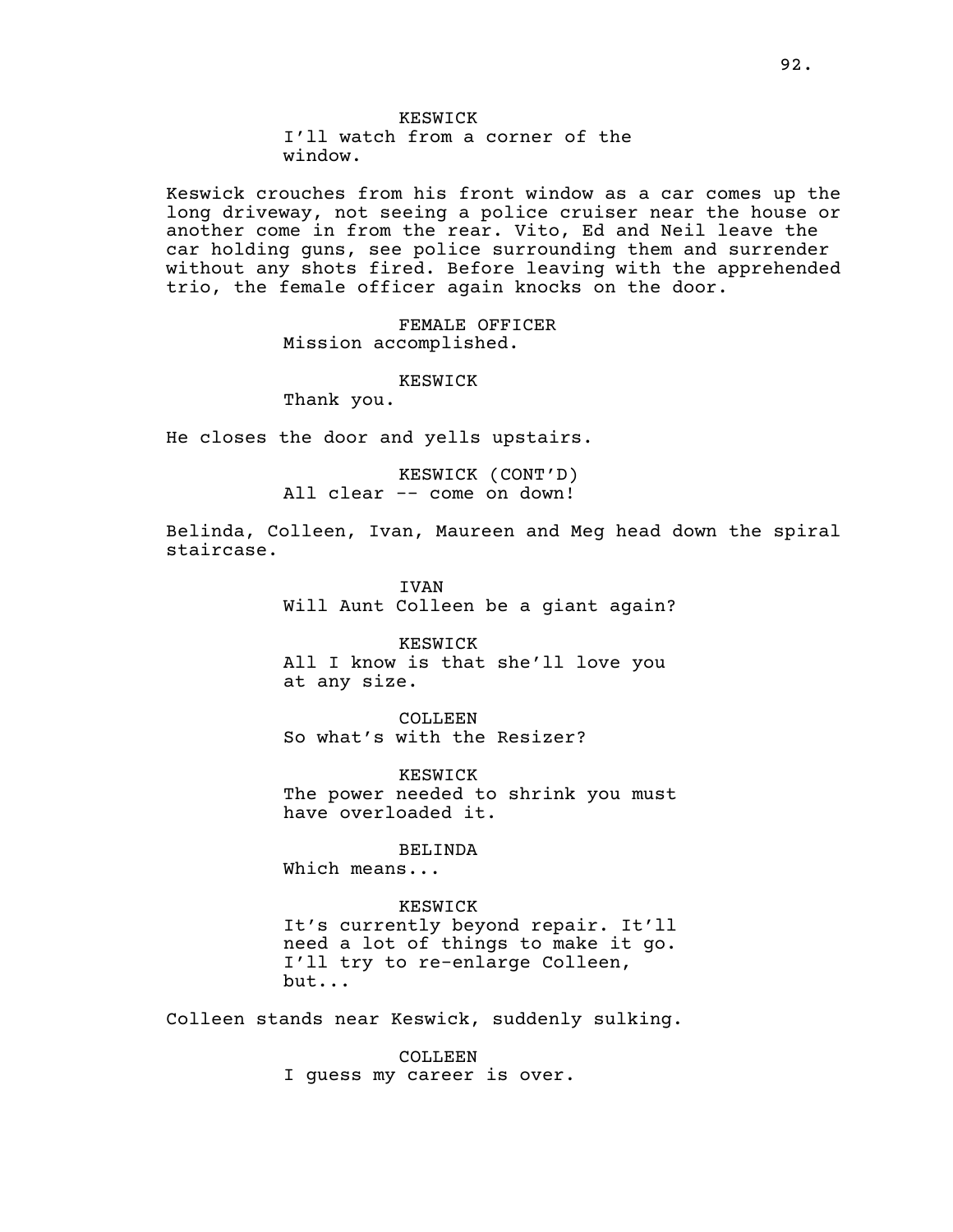#### MEG

Relax -- you still can perform.

### COLLEEN

Get *real*. No one will come to the Bryson to see a five-five Colleen Cossitt sing and dance. They come to see a giant, and I'm not one anymore.

# MAUREEN Sis, people like you.

# COLLEEN

(shaking her head) No -- they like sixteen feet, three and three-eighths inches, and that person died with the Resizer. And I came to *love* being a giant! That size felt right for me.

#### IVAN

Aunt Colleen, I don't care what size you are. I love you.

He goes to hug her again, and Colleen begins to cry.

### KESWICK

Ivan is right. People have come to love Colleen the past few months, and they still will.

### COLLEEN

But gigantism was my superpower.

#### KESWICK

No, your *real* superpower is integrity, as Mr. Gordon said. You sacrificed your size to save me, and I want the world to know it.

### COLLEEN

Remember that night you lay on my lap and I promised I'd protect you?

# KESWICK

I'll do all I can to make you big again, but you'll *always* be a giant to me.

COLLEEN

Why?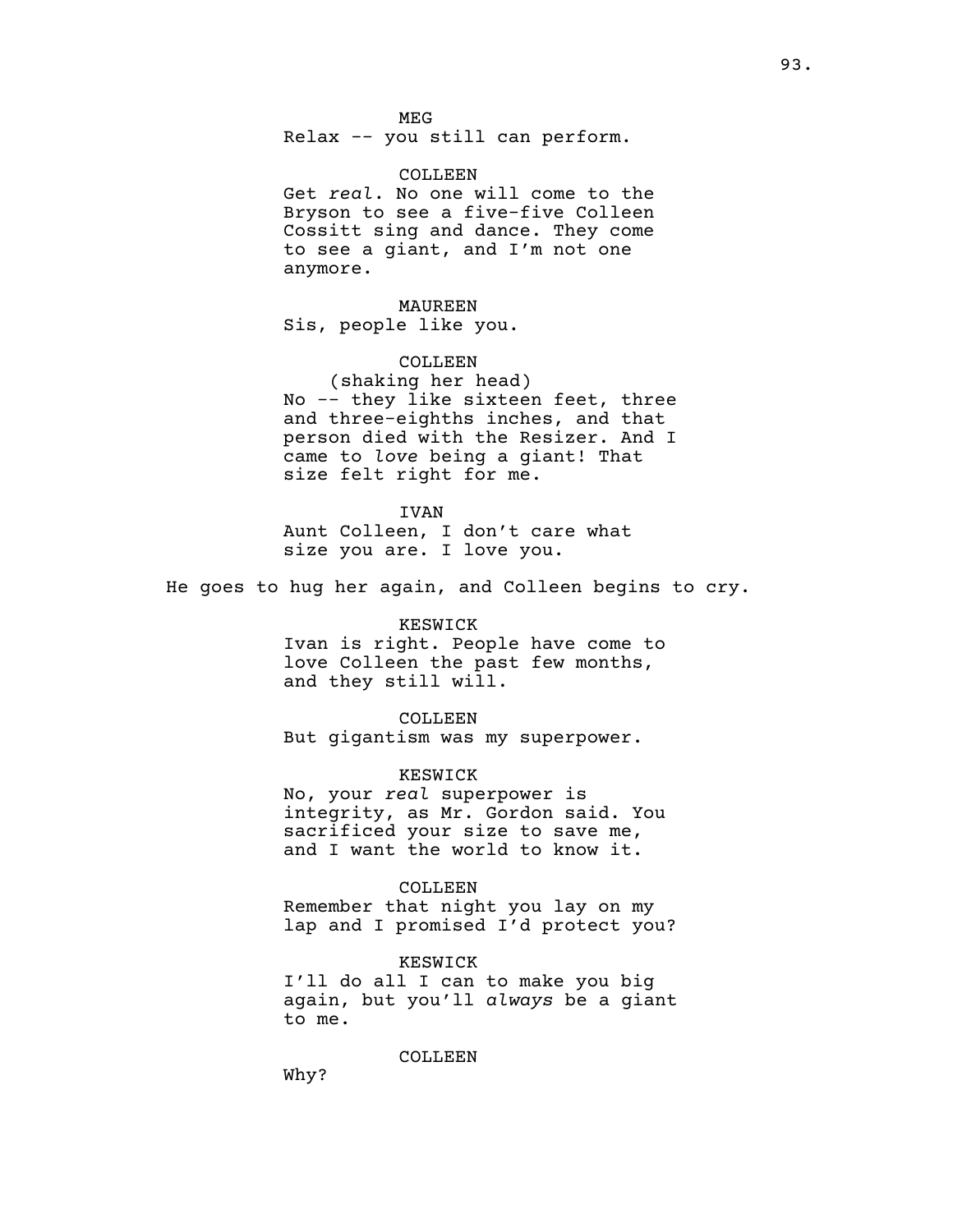KESWICK Because you loved me enough to rescue me.

INT. KESWICK'S LABORATORY - NEXT DAY

Keswick is examining the Resizer as Colleen comes downstairs.

COLLEEN Can I be enlarged again?

KESWICK Right now, it's a longshot. I'm not putting you in that chamber until I'm a hundred percent certain you'd safely grow back.

COLLEEN Then I think I better call Mr. Sanderson and explain everything.

KESWICK By the way, how'd you find sleeping in my bed?

COLLEEN Comfy -- very comfy.

KESWICK When I saw you sleeping serenely, I went down to sleep in your big bed. I felt so...

CUT TO:

INT. KESWICK'S LABORATORY - NIGHT (FLASHBACK)

Keswick is beneath a blanket in Colleen's bed, dwarfed in scale by a giant pillow and outsized surroundings.

CUT TO:

INT. KESWICK'S LABORATORY - DAY

Colleen sees the overwhelmed look Keswick is conveying.

COLLEEN You poor little thing! We really should sleep together someday.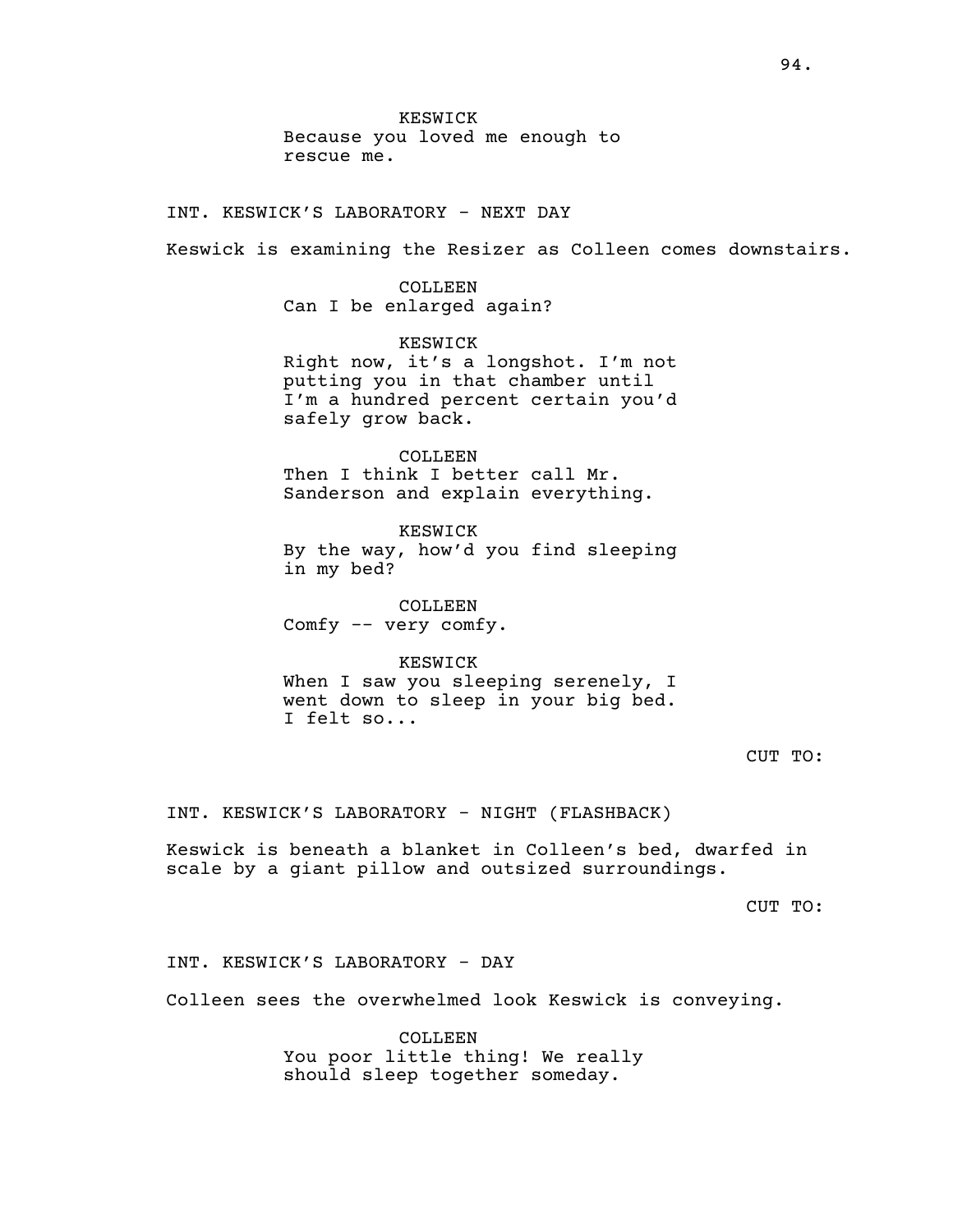### KESWICK

I'd love to, but I haven't yet gained the stature to earn it. I may be taller than you now, but I'm *still* a little man.

### COLLEEN

Get that gambling addiction licked, and you'll be a big man in my eyes. I love you too much to see you become another Tim.

KESWICK I'll get help to curb my gambling problems. Big or small, you're worth the climb... and I don't want to lose you.

They embrace and kiss passionately.

COLLEEN We need to call the Bryson.

INT. KESWICK'S LABORATORY - LATER

INTERCUT WITH:

INT. BRYSON CASINO, ERNEST SANDERSON'S OFFICE - DAY

Colleen holds the phone as Keswick looks on. Ernest answers.

COLLEEN Mr. Sanderson, police are reporting Keswick was kidnapped, then rescued last night. I helped save him.

ERNEST I'm sure you did, being a giant.

COLLEEN Mr. Sanderson, I *didn't* do it as a giant. In fact, I'm not one now, and may never be one again. So no show tonight -- if ever.

There's a few seconds' silence on the line.

**ERNEST** Are you OK? That's all that counts.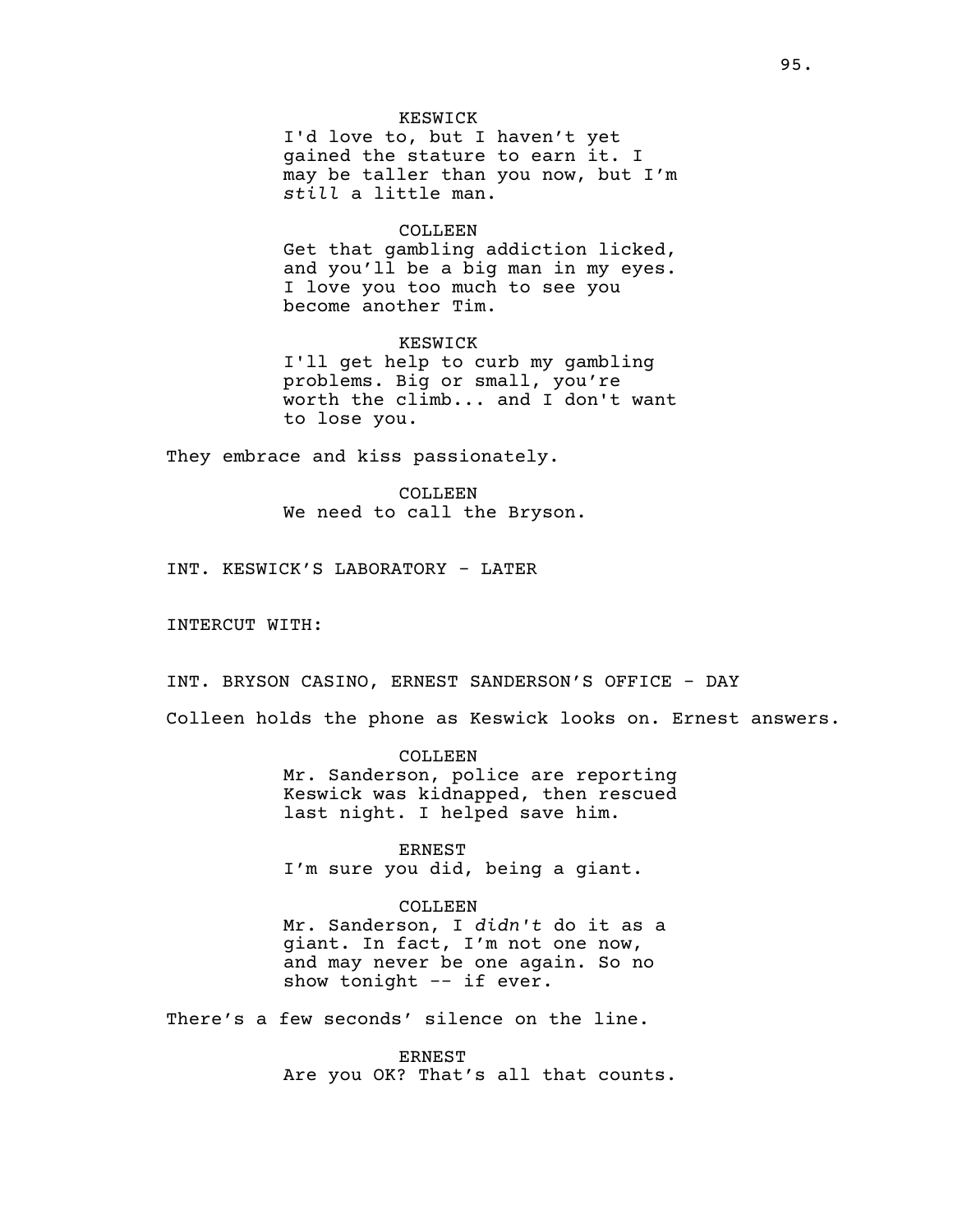COLLEEN Yes, but I'm done with performing. I simply don't have the heart for it anymore, so please cancel the rest of my contract.

ERNEST Can we stage one farewell show?

COLLEEN If it's for charity, yes. You and Keswick iron out the details.

ERNEST All of us at the Bryson love you, Colleen -- thank you.

COLLEEN It's been a pleasure.

ERNEST Oh, and say hi to Maureen for me.

COLLEEN Still sweet on her, aren't you?

ERNEST You know the answer.

Ernest clicks off and Keswick stares at his girlfriend.

KESWICK Sure this is what you want?

COLLEEN Yes. I'll have other ways to make money now. Write an autobiography, film a documentary...

KESWICK Who else has a story like yours, and who better to tell it?

INT. BRYSON LIMOUSINE - DAY

Riding are Keswick (tuxedo), Colleen (a newly-purchased turquoise gown), Belinda (maroon dress) Maureen (red dress, holding Ivan) and Meg (blue dress). The limo enters the Strip, near the Bryson.

> MEG Looks like Colleen's got some fans.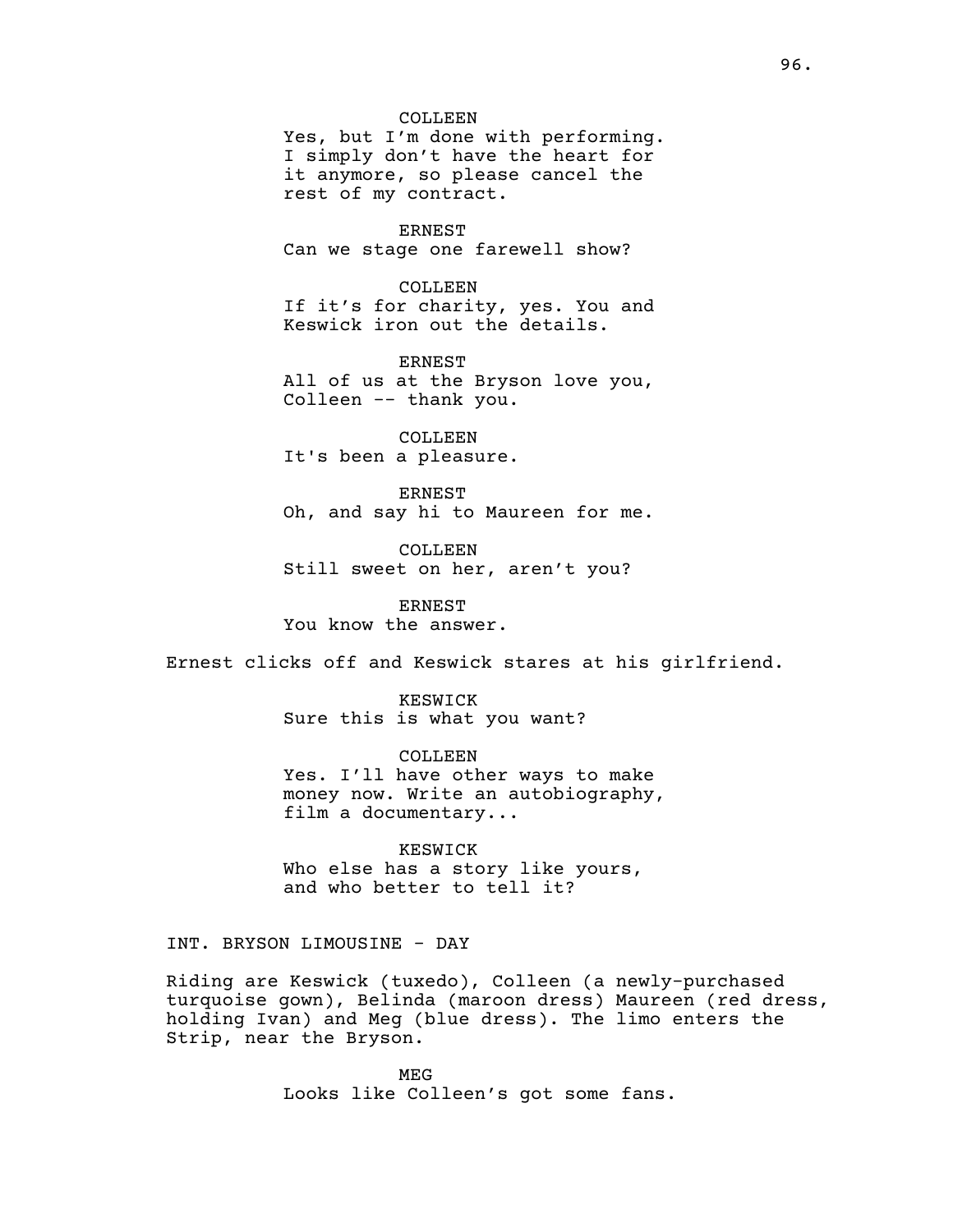INTERCUT WITH:

INT. BRYSON LIMOUSINE - DAY

A family of three holds signs. The father's reads "STAND TALL, COLLEEN"; the mother's, "VEGAS (heart) COLLEEN"; the child's, a head shot of Colleen bordered with hearts.

> MAUREEN And look at this!

EXT. LAS VEGAS STRIP - DAY

As the limo turns onto the Bryson's service platform, people on both sides hold signs, including one from the Purple Pavilion, and chant "Colleen! Colleen!"

INT. BRYSON LIMOUSINE - DAY

Colleen lowers the window, waving; tears fall from her eyes.

COLLEEN I knew people liked me -- but I never guessed so many *loved* me!

The limo descends into the service entrance.

INT. COLLEEN'S DRESSING ROOM, BRYSON - NIGHT

Colleen and guests enter her Bryson dressing room. Her first visit at normal size, it feels uncomfortably big to her, especially with the growth chart of her on the wall.

> MAUREEN We should pose for a picture.

# COLLEEN

To the days when I was a *big* star!

INSERT: PHOTO OF the group posing near the growth chart, with Colleen at left. The others smile genuinely; she's trying to fake one. Once it's done, Keswick draws her aside.

> KESWICK You're not happy. I know it.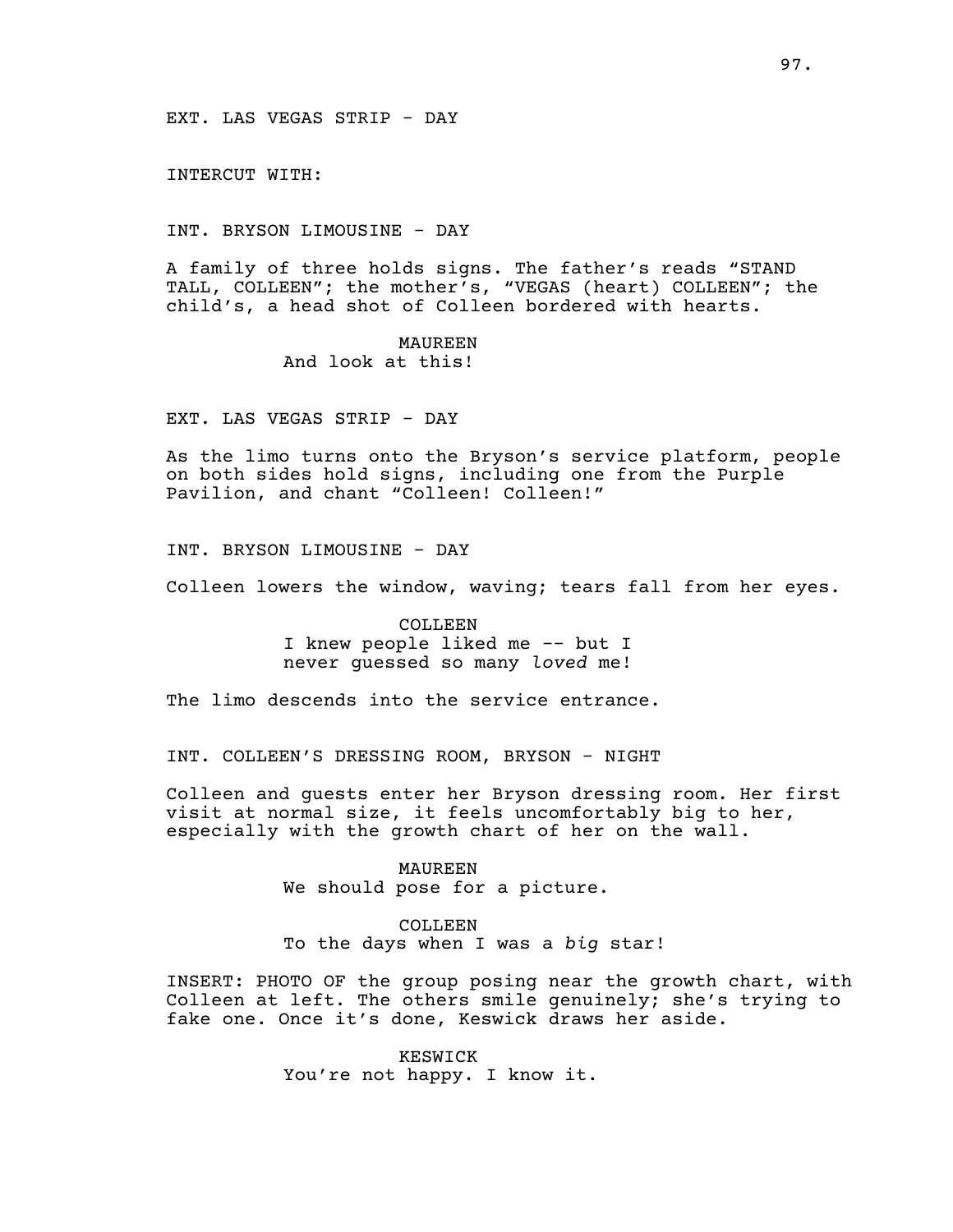COLLEEN It's as if my past is taunting me.

KESWICK But not your future. Will you... (gets on bended knee) ...marry me?

COLLEEN Yes, my little Keswick!

She hugs him, then whispers in his ear.

COLLEEN (CONT'D) One thing you should know -- Tim's assaults left me unable to have children. If that's important to you...

KESWICK *You're* most important to me. (kisses her) Let's get married.

She smiles and turns to the rest of the applauding group.

COLLEEN To your tables, everybody. I have one more show to do.

MONTAGE - INT. BRYSON CASINO SHOWROOM - NIGHT

Colleen, with a female chorus on the left front balcony, sings several girl-group songs below a banner reading "THE BRYSON (heart) COLLEEN!" The crowd cheers, albeit tepidly.

She then stands alone in front of the audience.

COLLEEN Before my final song, meet some friends of mine on this special night. First, my former boss here at the Bryson, Mr. Larry Gordon!

He comes up to applause and gives her a hug and a kiss.

COLLEEN (CONT'D) Next, my best friend for years, who risked her own life to help with the rescue... Meg Switlik!

A few cheers greet Meg as she hugs her longtime pal.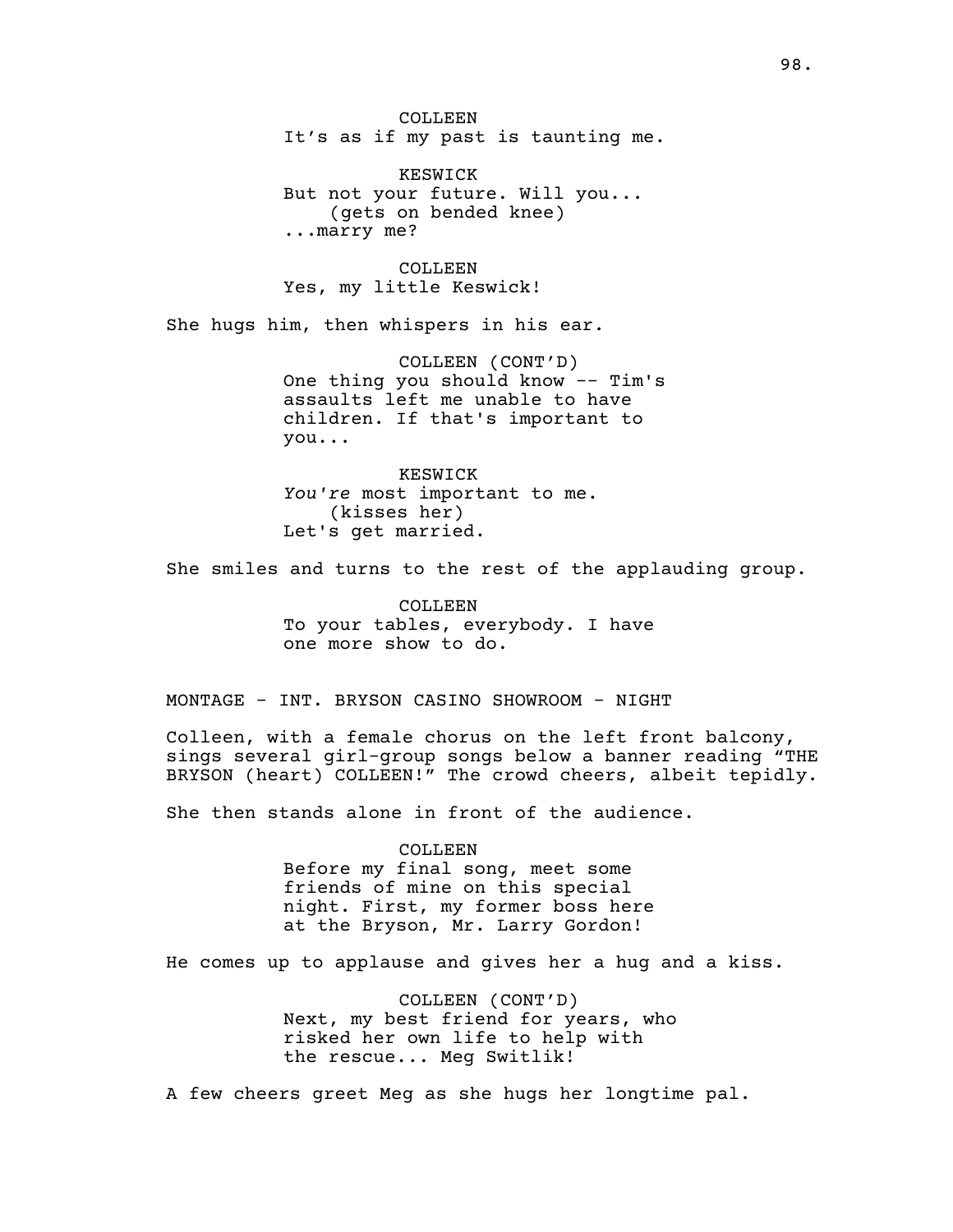COLLEEN (CONT'D) Someone whose nimble scientific brain helped us set the rescue in motion... Belinda Austin!

Belinda joins them amidst some applause.

COLLEEN (CONT'D) Now, two people who mean the world to me... my older sister, Maureen Cossitt, and my nephew, Ivan Black!

Maureen walks from her table, hand-in-hand with Ivan.

COLLEEN (CONT'D) Mr. Sanderson, I saw you with Maureen. He's a great catch, sis! (beats) And finally, the love of my life... Keswick Fletcher!

He walks on stage, but raises his hand before Colleen can kiss him.

> KESWICK The Bryson has some parting honors for Colleen. Ladies and gentlemen, its president, Ernest Sanderson.

Ernest comes on stage, winking at Maureen, and hugs Colleen.

ERNEST First, to note your historic shows, a supersized slot machine sixteen feet, three and three-eighths tall, inch for inch your former height!

An illustration of the machine, with a statue of the giant Colleen in a gown standing next to it, flashes on a video screen to applause. The real-life Colleen's jaw drops.

> ERNEST (CONT'D) Second, a larger-than-life souvenir -- your favorite T-shirt.

Colleen's red Maryland women's basketball T-shirt, still triple-sized but now framed, is brought out. She goes to Keswick and hugs him.

> COLLEEN So that's where it went -- it seems so *big* to me now. Thank you, Mr. Sanderson!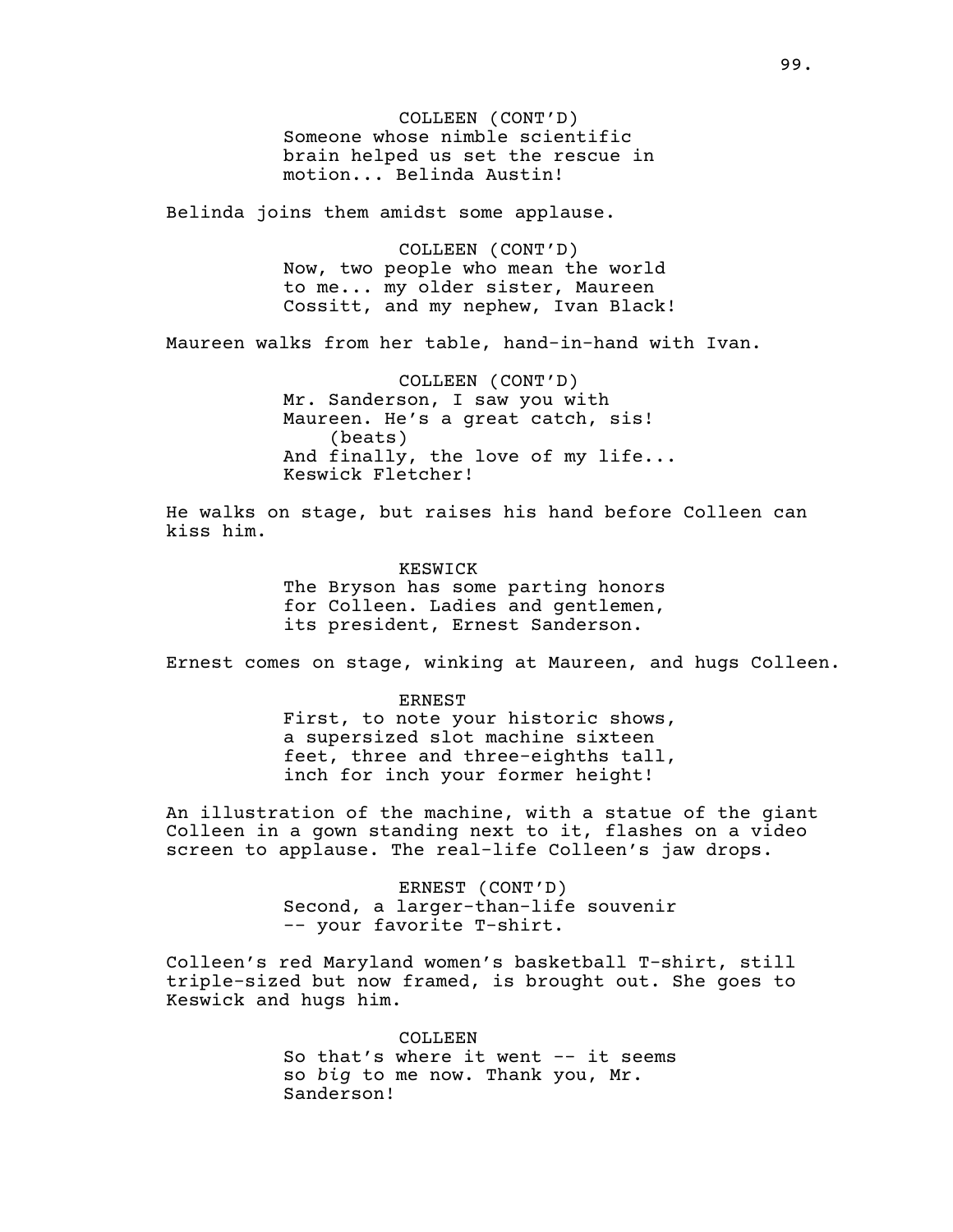She turns and speaks softly and confidently to Keswick.

COLLEEN (CONT'D) Want to announce it now?

KESWICK You've got one more song to sing. Do that first.

COLLEEN OK... my little Keswick!

She smiles as Ernest and all the guests other than Keswick leave the stage, darkened aside from the spotlighted couple.

> COLLEEN (CONT'D) I have a final song to perform, one I dedicate to Keswick. Ready? One, two, one, two, three, four...

Colleen sings a girl-group ballad (suggested: "I Love How You Love Me"), backed by the chorus. After the first verse, she slowly begin to grow, and Colleen's gown and shoes -- which aren't growing along with her -- become tighter and tighter. However, she continues singing as if nothing was happening, although she slowly retreats toward the curtain for modesty.

Everyone is too wrapped up in the moment to care or to stop the magic and music. Keswick rushes to the curtain and uses all his strength to wrap it around her, just as we hear her gown rip apart and see her torn pumps on the floor. By song's end, Colleen -- whose head now is all that's visible to the crowd -- has fully regained her one-time stature of 16 feet, 3 3/8th inches, and receives a standing ovation.

> KESWICK My big girl's back!

COLLEEN Hey now, hey now, your big girl's back. But I hate losing that gown. (beats) You're happier about this than I am!

KESWICK Because I know you're *happy* now. (beats) You saw you were growing while singing -- why didn't you stop?

COLLEEN I feared if I stopped singing, I'd stop growing.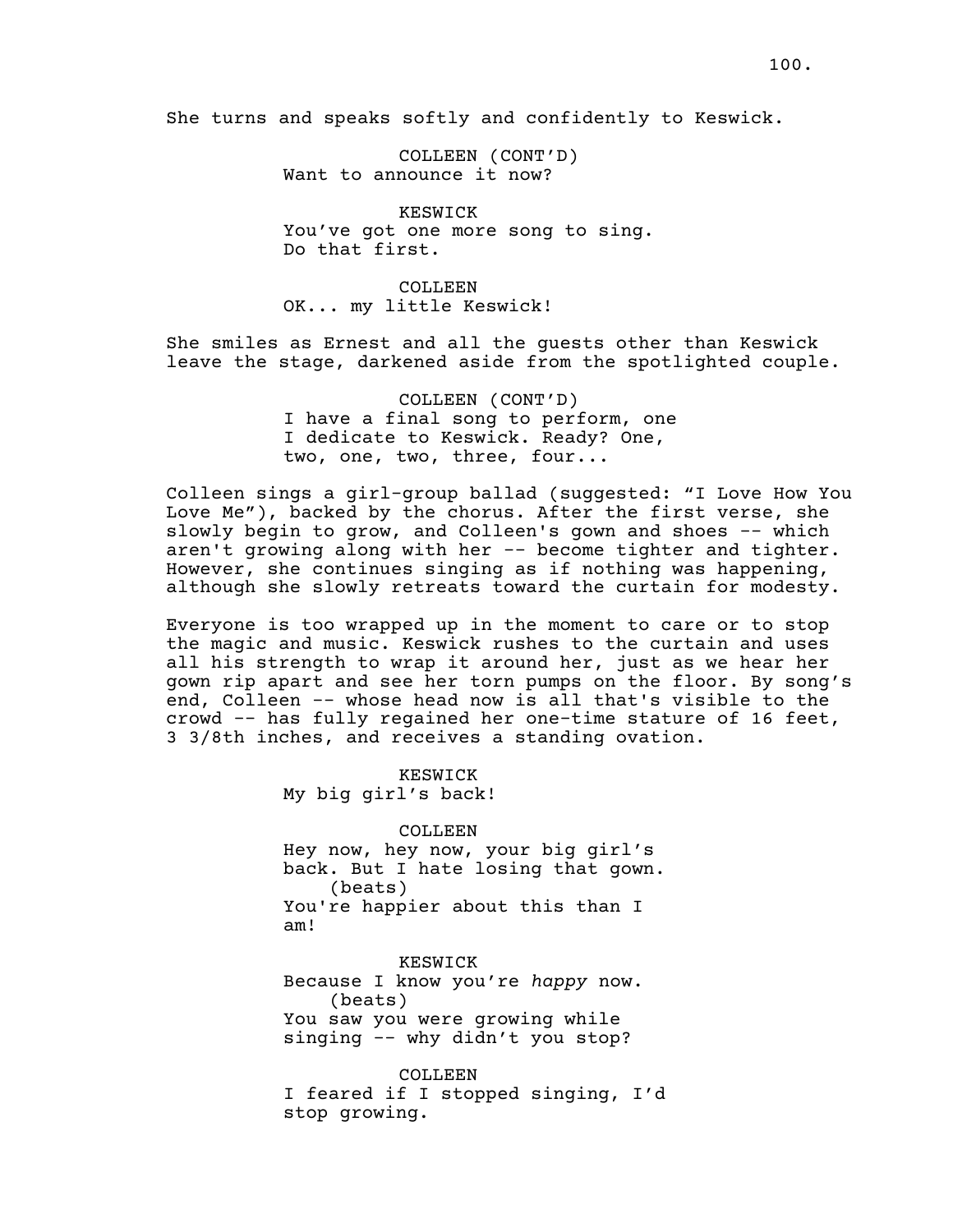KESWICK Then I'm glad you didn't! And frankly, I have no idea how this magic happened. Nor do I care.

COLLEEN (smiles) Maybe my love for you made me grow.

KESWICK I guess that'll be our explanation. You need some time to get yourself together.

Keswick walks to the other side of the curtain.

KESWICK (CONT'D) Colleen will be with you shortly, but as you can tell, she needs a new outfit.

Unseen to the audience, Colleen wraps herself into an impromptu gown made from one side of the curtain. She then lifts Keswick into her arms, kissing him and leaving giant lipstick on his face. She then speaks softly to him.

> COLLEEN Do you still want to marry me? I'll understand if you don't.

KESWICK I'd marry you at any size. I'm proud to be your little Keswick!

COLLEEN Might I be able to shrink and enlarge myself at will? Now that would be so convenient... a *real* superpower!

KESWICK Once home, we'll find out. If you

can, great. If not, I'll build you another Resizer. Promise.

COLLEEN There's no other man I'd rather lose my giant virginity to!

He sighs with both anticipation and a little bit of dread.

KESWICK No man has ever faced this sort of sexual challenge -- or welcomed it.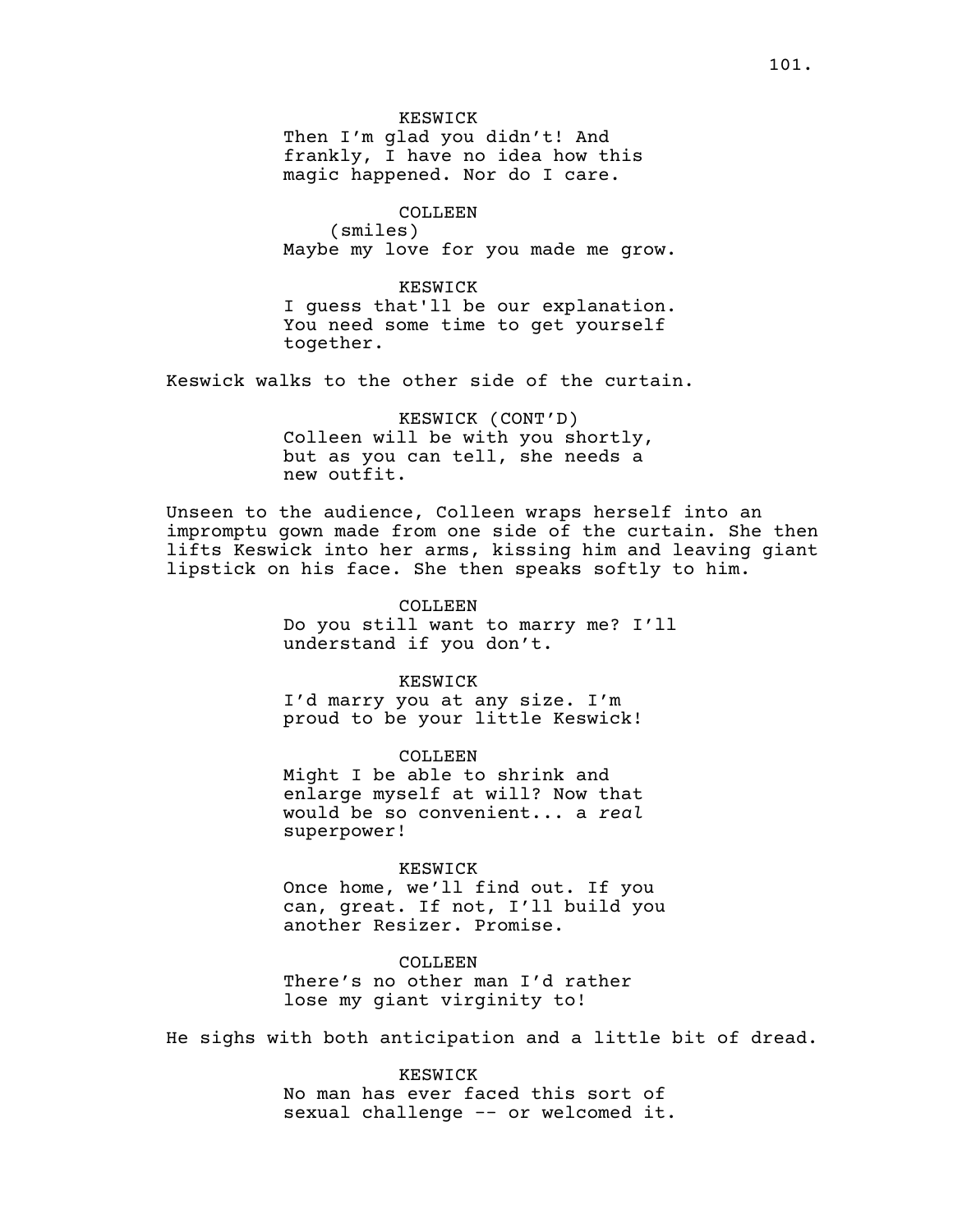She places him on the right balcony and speaks to the crowd.

COLLEEN (CONT'D) I have two announcements to make. First, Mr. Sanderson, I wish to resume performing here A-S-A-P.

Ernest nods approval as the crowd chants "Colleen! Colleen!"

COLLEEN (CONT'D) Second -- and we were going to announce this *before* my change -- *Keswick and I are getting married*!

Keswick's arms warmly hug Colleen's colossal neck as the cheers escalate.

INT. BRYSON CASINO SHOWROOM TABLE - NIGHT

Ivan is ecstatic as he sits between his mother and Ernest.

IVAN She's fee-fi-fo-fum size again! And he'll become my *real* Uncle Keswick!

MAUREEN With perhaps more family to come?

She turns to Ernest, who kisses her.

ERNEST

Could be.

INT. BRYSON CASINO SHOWROOM - NIGHT

Colleen smiles at Keswick as the crowd continues cheering.

She waves at the audience, then speaks.

COLLEEN Tonight, I learned this size indeed is my destiny! Thank you, Vegas -- I love my little Keswick, and I love *you*!

Keswick reciprocates with a smile to his again-giant fiancee.